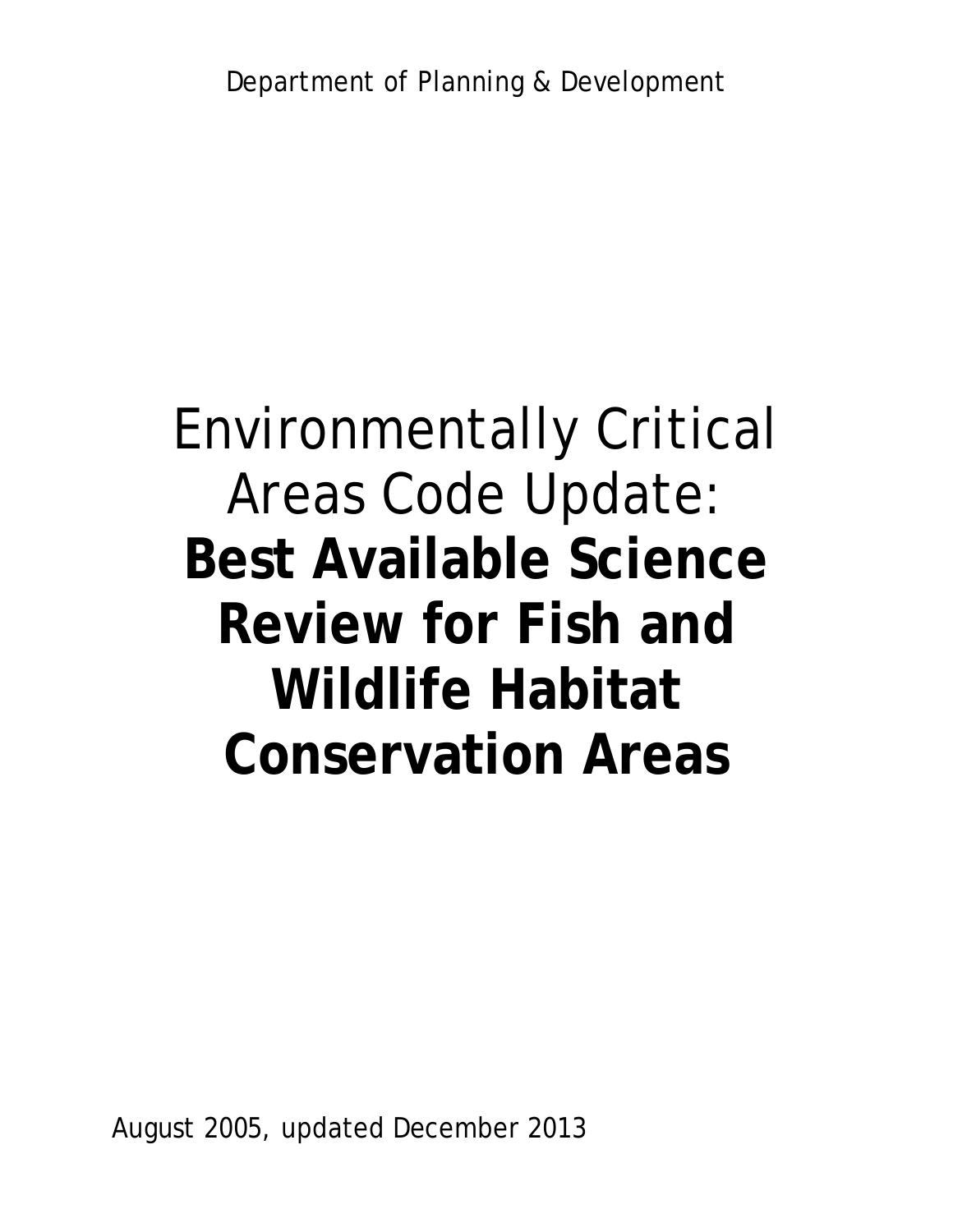| Fish & Wildlife Habitat Conservation Areas: Aquatic Habitat<br>Creeks<br>Lakes<br><b>Nearshore</b>              | Section 3-1 |
|-----------------------------------------------------------------------------------------------------------------|-------------|
| Fish & Wildlife Habitat Conservations Areas:<br>Wildlife & Terrestrial Habitats<br>Priority Species and Habitat | Section 4-1 |

**Appendix A.** State Best Available Science Rule **Appendix 1** (WAC 365-195-905 through WAC 365-195-925)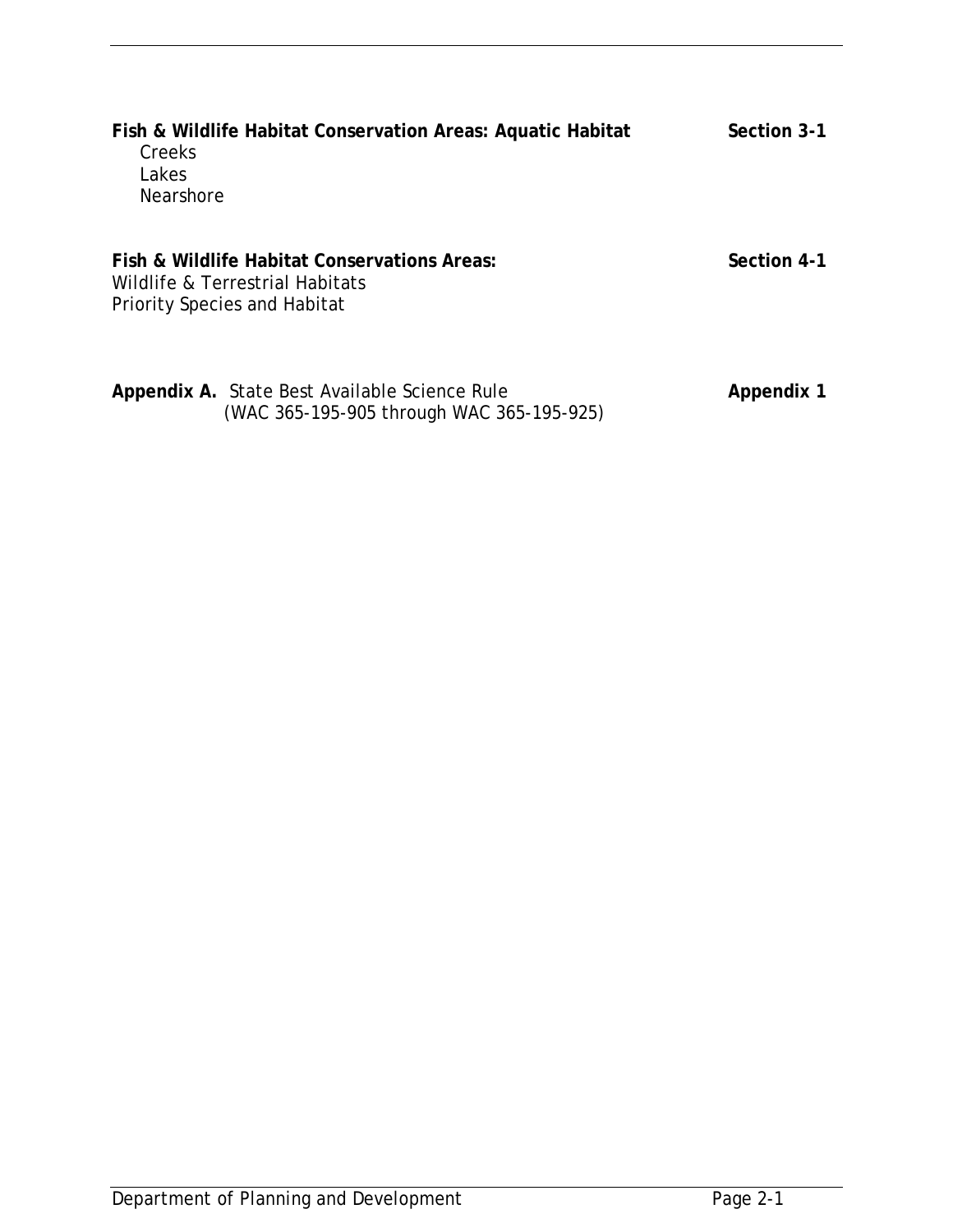### **TABLE OF CONTENTS**

#### **TABLES**

|                | 1. Riparian Corridor Widths and Functions                                                   | $3 - 16$ |
|----------------|---------------------------------------------------------------------------------------------|----------|
|                | 2. Summary of Effective Riparian Buffer Widths                                              | $3-20$   |
|                | 3. Anadromous Fish Species Present or Potentially<br>Present in Seattle Aquatic Environment | $3-42$   |
|                | 4. Salmonid Freshwater Life Histories and<br><b>Habitat Requirements</b>                    | $3 - 44$ |
|                | 5. Prey report for juvenile Chinook stomach contents                                        | $3 - 45$ |
|                | 6. Juvenile Salmon Freshwater Life History -<br>Summary and Conclusion                      | $3-49$   |
| <b>FIGURES</b> |                                                                                             |          |

| 1. Lake Structure Zones                                                  | $3-26$ |
|--------------------------------------------------------------------------|--------|
| 2. Abiotic Stream Factors that Influence Egg-to-Fry Fitness and Survival | $3-43$ |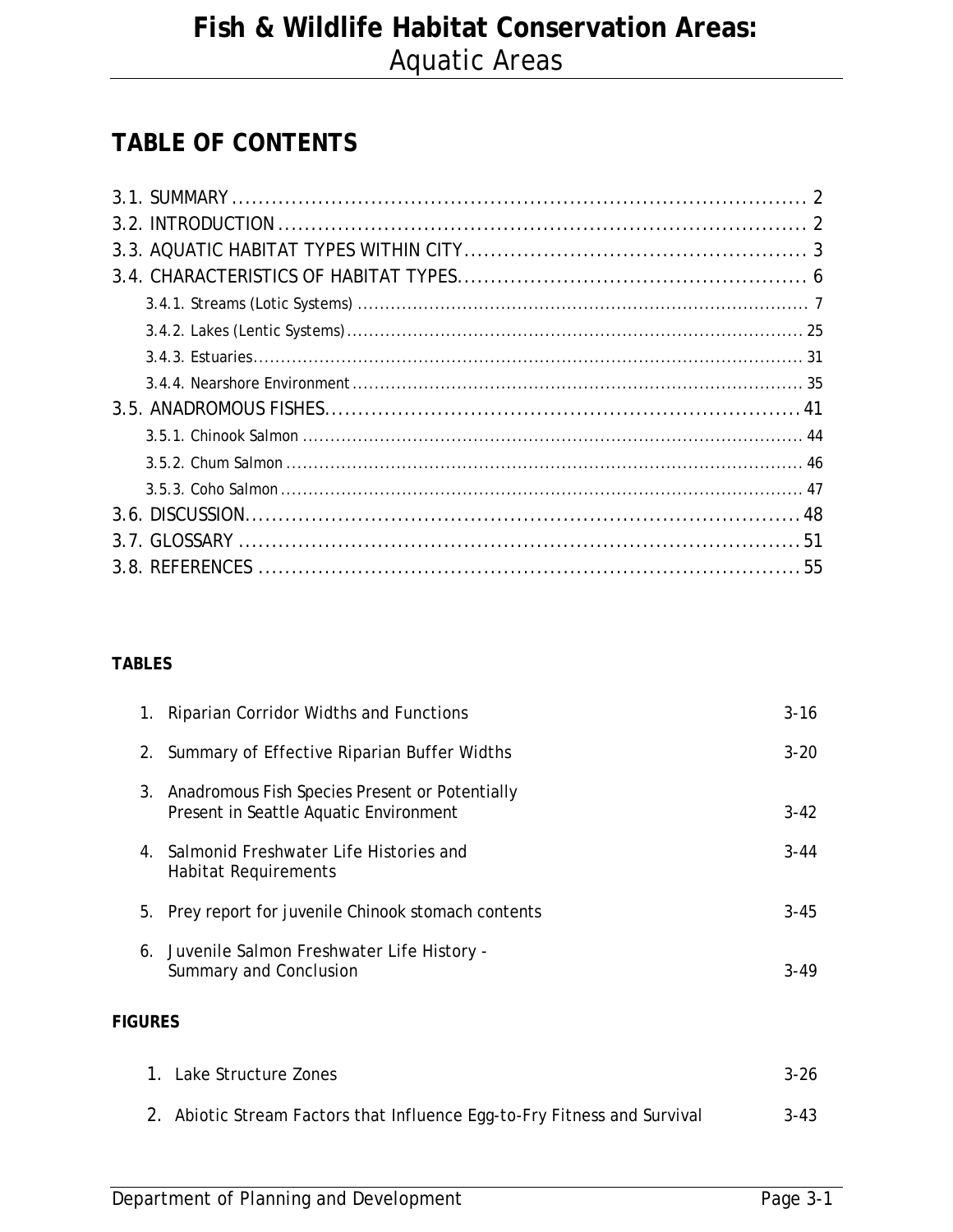Fish and Wildlife Habitat Conservation Areas: Aquatic Areas Lead Authors: Don E. Weitkamp, Parametrix, Inc. Updated by Paul Schlenger, Chris Berger, Ruth Park, and Lauren Odle of Confluence Environmental Company. City of Seattle: Margaret Glowacki, Julie Crittenden

### **3.1. SUMMARY**

This review of recent literature provides the City of Seattle (City) with pertinent information developed in recent years that identifies the effects of urban development on the aquatic habitat and those actions appropriate to protect and restore natural functions to this habitat. The review deals with literature pertinent to the urban environment of Seattle, but also incorporates relevant information obtained from investigations in rural and forested environments. The report is organized by basic habitat type proceeding from the small freshwater streams to the estuarine and Puget Sound shoreline habitats.

The City has reviewed the BAS regarding the aquatic environment that includes lakes, estuaries, rivers, streams, and the nearshore environment, and we have included an evaluation of the functions of these aquatic environments including in-water habitat and riparian buffers. Additionally, WAC 365-195-925 states that measures to conserve and protect anadromous fisheries should protect habitat for all life stages of anadromous fish. This review of BAS includes identifying information describing the habitat requirements of anadromous fishes in these aquatic environments and the way the fish use the habitats in order to devise appropriate conservation and protection measures. Our evaluation of conservation and protection measures attempts to address each of the distinct life stages of Pacific salmon that are likely to occur in the various waters within the City.

### **3.2. INTRODUCTION**

The aquatic areas affected by Seattle's ECA regulations include streams, lakes, estuaries and shallow marine areas and the associated riparian areas. Riparian areas are the transition zones between aquatic and terrestrial ecosystems. These areas commonly have substantial gradients in biological and physical conditions, as well as in ecological processes. Riparian areas have been demonstrated by numerous investigations to play a major role in the maintenance and dynamics of aquatic habitat natural functions.

Essentially all of Seattle's shorelines have been highly modified by urban development within the city. Forests were removed and replaced with human development over nearly all the city's landscape in the late 19th and early 20th century. Narrow riparian areas with natural vegetation and slope characteristics remain along some of the City's streams. However, nearly all the shorelines of the lakes, estuaries, and many streams have been highly modified by residential, commercial or industrial development. Major historic changes have taken place in the Lake Washington watershed. Early in the 1900s the Lake Washington Ship Canal (Ship Canal) was constructed and the elevation of Lake Washington lowered by nine feet. At the same time the Cedar River was channelized and re-routed from the Green River basin into Lake Washington with discharge through the Ship Canal and Salmon Bay. The combined alterations produced irrevocable changes to the landscape that are major influences in the current functions of the shoreline conditions. Therefore, this BAS includes scientific information that applies to such highly modified environments. However, information from naturally forested and unaltered areas is incorporated in this review because this information identifies the habitat functions and characteristics desired for the urban aquatic areas.

This document provides a review of reports and information currently available that represent BAS pertinent to management and regulation of the City of Seattle's aquatic habitats. We have also evaluated the use and habitat requirements of anadromous fish in these aquatic environments in order to devise appropriate conservation and protection measures. Washington State's administrative code (WAC 365-195-925) states that measures to conserve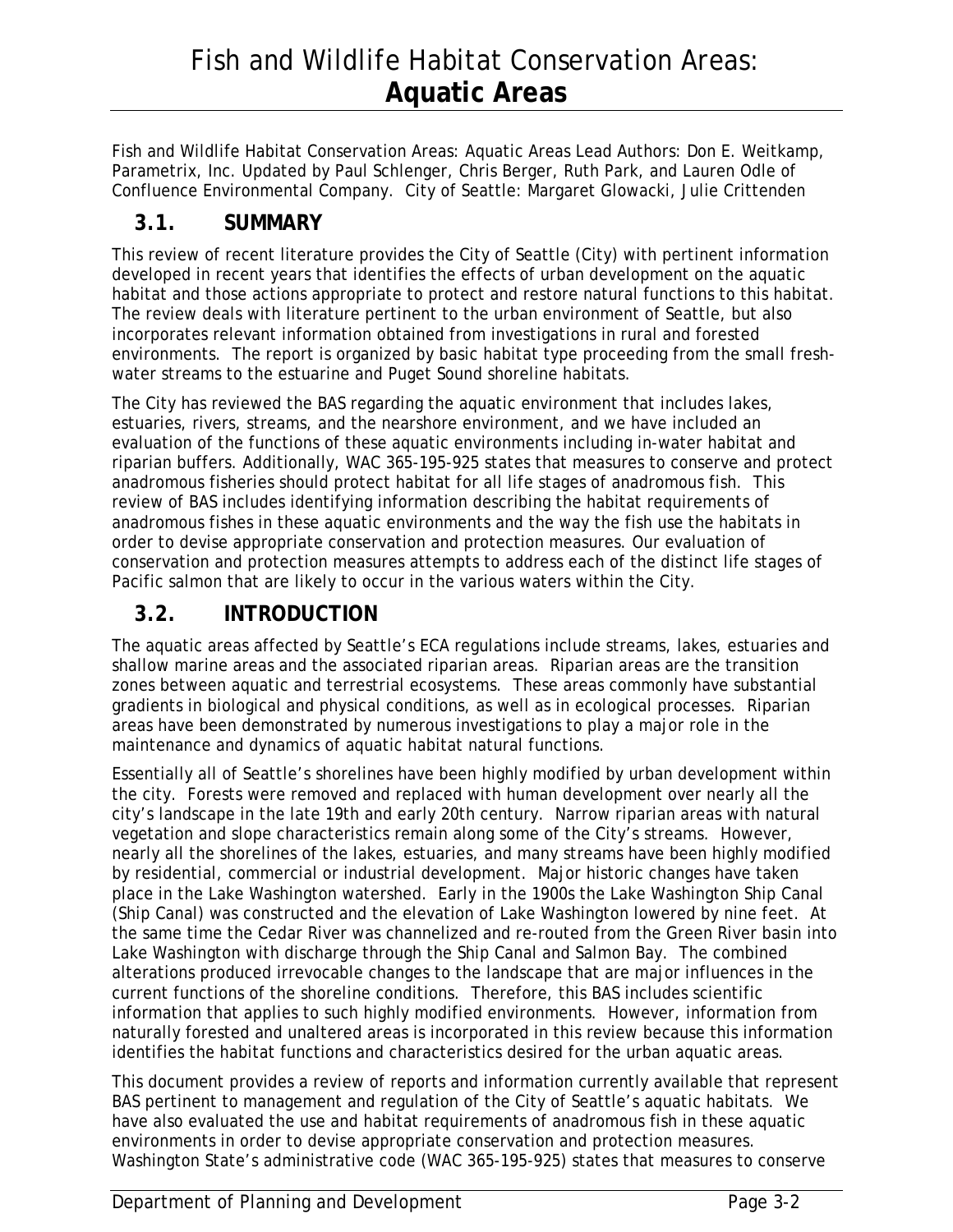and protect anadromous fisheries should protect habitat for all life stages of anadromous fish. This evaluation of conservation and protection measures attempts to address the BAS identifying the habitat characteristics supporting each distinct life stage of Pacific salmon including:

- upstream migration,
- spawning,
- $\bullet$  eqq incubation,
- fry emergence,
- freshwater juvenile rearing,
- juvenile migration,
- estuarine juvenile rearing, and
- marine rearing.

The marine nearshore, estuarine, lake, and stream habitats within the City, provide important habitat for three federally listed fish species: Chinook salmon (*Oncorhynchus tshawytscha)*, steelhead (*O. mykiss)*, and bull trout (*Salvelinus confluentus*) (see NOAA Fisheries 2013a and USFWS 2013). The Puget Sound Chinook Evolutionarily Significant Unit (ESU), which was listed as threatened under the Endangered Species Act (ESA) in March 1999. Multiple populations of the Puget Sound Chinook ESU are supported by the aquatic habitats within the City. Similarly, aquatic habitats in the City also support multiple runs of the Puget Sound steelhead ESU which was listed as threatened under the ESA in May 2007. NOAA Fisheries has proposed critical habitat for Puget Sound steelhead which includes only the Duwamish River and the marine shorelines of the City (NOAA Fisheries 2013b), although steelhead also utilize the Lake Washington and Cedar River system.. The proposed critical habitat excludes all parts of Lake Washington, including all Lake Washington system freshwater aquatic habitats in the City, due to the economic impact of such a listing. Other anadromous salmonids, such as chum (*O. keta)*, coho (*O.* kisutch*)*, sockeye (*O. nerka)*, and cutthroat trout (*O. clarki clarki)* are also found in the water bodies within Seattle.

This report is organized by basic habitat type, proceeding from the small freshwater streams to the estuarine and Puget Sound shoreline habitats. A brief glossary is appended at the end of this report to provide definitions of some of the more technical terms commonly used in literature dealing with the subjects covered by the BAS report.

### **3.3. AQUATIC HABITAT TYPES WITHIN CITY**

The City of Seattle contains a complex array of aquatic habitats and shorelines within the city boundaries. These include lotic, lentic, estuarine and marine nearshore habitats. Lotic waters are flowing streams such as rivers and creeks (Goldman and Horne 1983). The city has approximately 45 small streams as well as the lower portion of the Green/Duwamish River. Lentic waters are standing water such as lakes and ponds. The western shorelines of Lake Washington, Lake Union, the Ship Canal, and three smaller lakes (Green, Bitter, and Haller Lakes) are within Seattle. Estuaries are transition areas of variable salinity where freshwater streams and rivers mix with salt water. The Duwamish estuary and Salmon Bay estuary are the substantial estuarine waters within the city. Smaller estuaries occur at the mouths of the several streams, such as Pipers and Fauntleroy that discharge directly to Puget Sound. Marine shorelines occur along the city's Puget Sound shorelines (including Elliott Bay and Shilshole Bay). Each of the water bodies and their adjacent shorelines are important for healthy aquatic ecosystems including salmon. Gende et al. (2002) recently reviewed the literature discussing the role of aquatic and terrestrial ecosystems in supporting anadromous salmonids.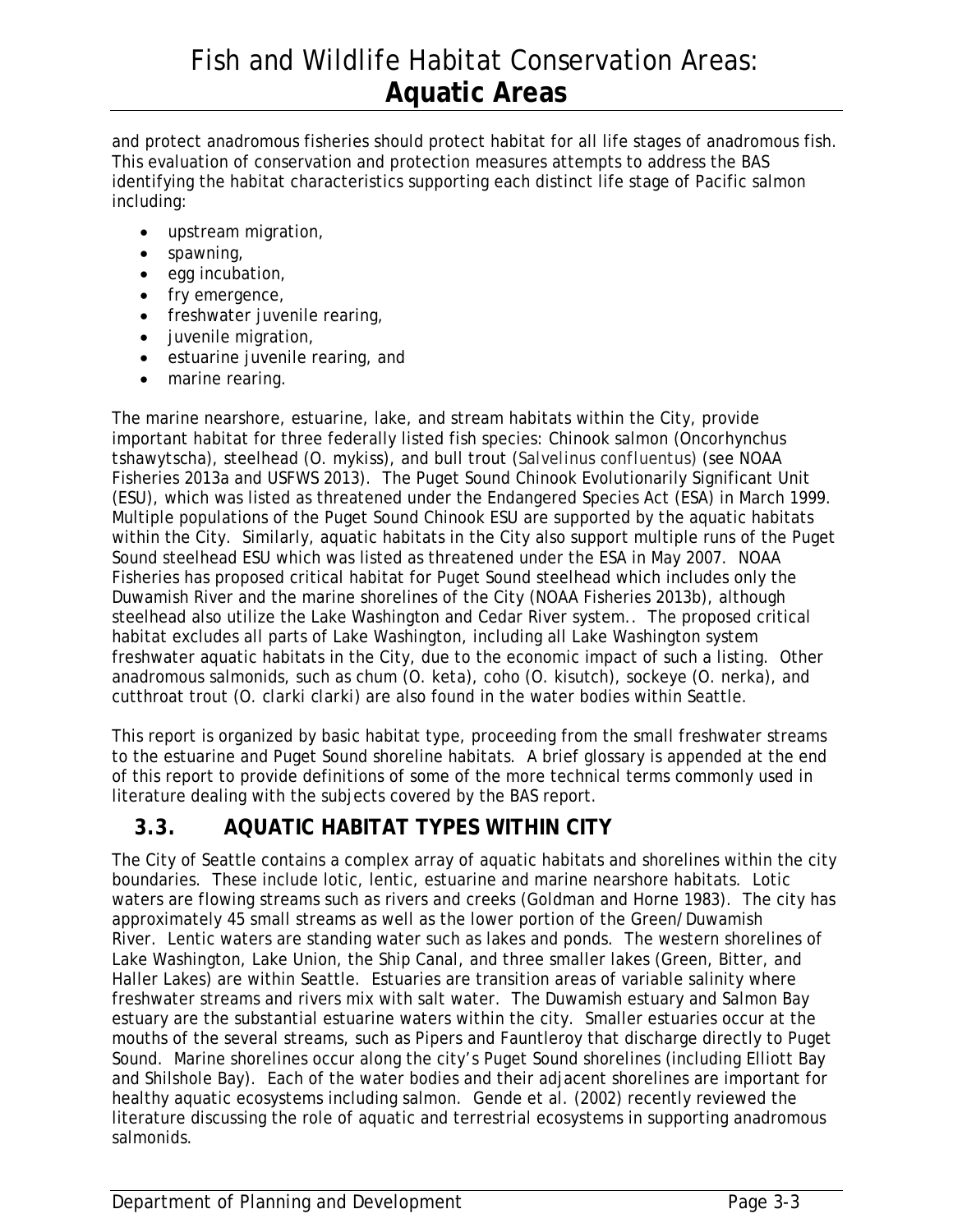The following are brief descriptions of the aquatic environments that occur within the City of Seattle with maps showing their general extent.

#### **Lotic Systems (running water/rivers and streams)**

Seattle has approximately 45 streams or creeks. Some of the creeks have been sufficiently modified by development of their small drainage basins that they are confined in pipes or ditches and difficult to recognize as streams. Some streams such as Thornton and Taylor Creeks have at least part of their drainage basin outside the city limits. Thornton, Taylor and several other streams discharge to Lake Washington, contributing a small amount of flow to the discharge through the Ship Canal and Hiram M. Chittenden Locks to Salmon Bay. Other creeks such as Pipers and Fauntleroy discharge directly to Puget Sound, while Hamm, Puget, and Longfellow Creeks discharge to the estuarine portion of the Duwamish River. Thornton, Piper's, Taylor, Longfellow and Fauntleroy creeks are the five current salmon-bearing stream systems in Seattle.

A key concept in the protection and restoration of streams is the "river continuum concept" described by Vannote et al. (1980). The river continuum concept describes aquatic systems with physical variables present in a continuous gradient from headwaters to mouth. Recent literature has well established the naturally dynamic characters of streams that are a product of their entire landscape, including hydrologic, geomorphic, and vegetation characteristics, as well as climate, geology, and topography (Kondolf 2000, Booth et al. 2002, Buffington et al. 2003, Collins et al. 2003, Montgomery and Bolton 2003, Wissmar et al. 2003). Prior to human modification the rivers that typically incised Holocene valleys through Pleistocene glacial sediments had an anastomosing pattern with multiple channels, floodplain sloughs, and frequent channel-switching avulsions due largely to wood jams (Collins et al. 2003). Smaller streams had many of the same characteristics. Biota and ecological processes also have variable gradients within this continuum that correspond to the physical gradients.

Thus, streams are naturally dynamic, continually changing over time and area. It is important to recognize this natural aspect of the lotic systems in formulating regulations to deal with subsequent changes to these aquatic systems and restoration of this habitat. Most of the recent literature follows this landscape approach (Garcia et al. 2003) for assessing and suggesting restoration strategies for aquatic systems. Although the river continuum concept deals primarily with the geomorphologic processes and dynamic physical conditions of river channels, it is consistent with the current emphasis on the connection of aquatic, riparian, and terrestrial ecosystems within a river basin that interact with and influence the channels physical conditions.

#### **Lentic Systems (lakes and ponds)**

Lakes are the basin portions of the landscape that retain water throughout the year (Goldman and Horne 1983). In the city this includes both lakes that are directly connected to Puget Sound (Lake Washington-Lake Union-Ship Canal) providing migratory corridors for anadromous fishes, and lakes that are functionally isolated from Puget Sound (Green Lake, Haller Lake, Bitter Lake). As described by Schindler and Scheuerell (2002), lakes are functionally part of a larger ecosystem with habitat coupling in the system playing an important role in complex nutrient cycling, predator-prey interactions, and food-web structure and stability.

Lake Washington is the largest and most obvious of Seattle's lentic systems. It is important to the region because of the resident biota it supports and the functions it serves for anadromous and other migratory species. Lake Washington provides rearing habitat and migratory corridors for anadromous salmonids (Chinook, coho, chum, and sockeye salmon, steelhead, bull trout, cutthroat trout) as well as numerous resident species. These species are a major component of the aquatic biota important to the local region. Lake Washington also provides resting and feeding habitat for a variety of birds. Bald eagles, osprey and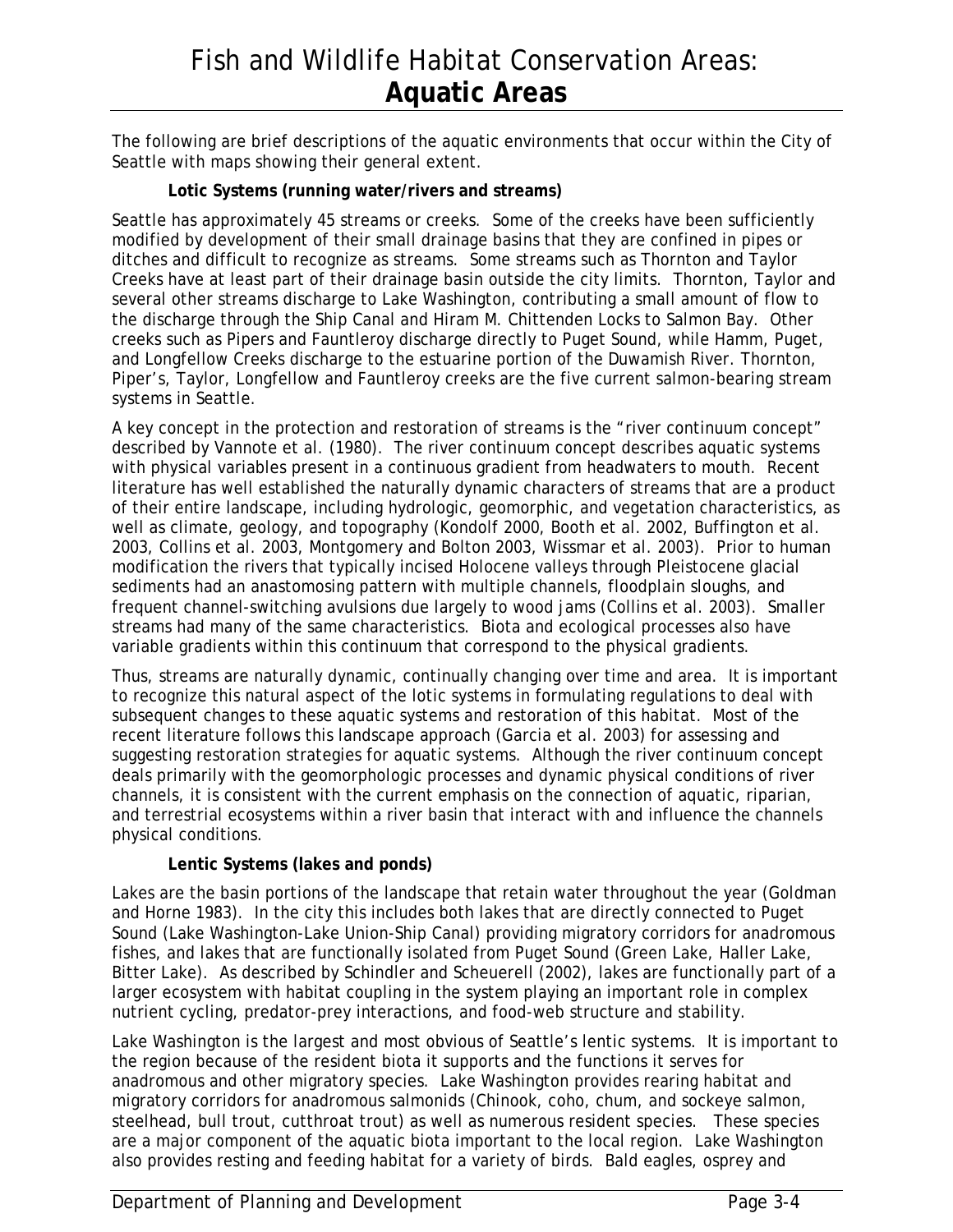peregrine falcons forage along the shorelines. Numerous species of waterfowl (e.g. ducks, geese) rest and feed in both the open water and protected portions of Lake Washington during their autumn and winter migrations through the area. Some of these waterfowl winter in the Lake Washington habitat.

Within the city smaller isolated lakes such as Bitter, Haller, and Green Lakes provide lentic habitat. Pipes and culverts downstream from these small lakes functionally isolate them from Puget Sound. These small lakes connect through man-made drainage systems to Puget Sound.

#### **Estuaries**

Estuaries are the aquatic transition zones between streams and marine waters. They commonly have variable salinity that ranges from fresh water to high salinity approaching that of marine waters. These salinity gradients extend from fresh water at the upstream end to high salinities at the estuary mouths. Vertical salinity gradients also commonly occur with lower salinity at the surface and higher salinity at the bottom. Estuaries are tidally influenced with extreme ranges of about 18 feet at the mouth to less than one foot at the upstream end. The tidal force and variability in stream flow produce changes in salinity at any location within the estuary over short periods of hours, requiring many species either to adapt to a substantial salinity range or move vertically or horizontally with the variable salinity.

Seattle has a rather typical, although highly modified, estuary within the Duwamish River. This estuary extends from the river mouth at the north end of Harbor Island to about river mile (RM) 11 which is approximately 6.5 miles upstream (south) of the City Limit (i.e., the lower 4.6 miles of estuary are in the City). Within the city, the Duwamish River estuary is a dredged navigation channel commonly referred to as the Duwamish Waterway. Although substantial intertidal habitat restoration efforts have been conducted in recent years (Cordell et al. 2001, Port of Seattle 2009), the shoreline and riparian habitats, remain highly modified for commercial, residential, and flood control purposes. The estuary is restrained within a dredged channel having hardened shorelines and numerous piers over much of the steepened shorelines. Little riparian vegetation remains other than at the habitat restoration sites. The natural tide flat and saltmarsh habitat that historically supported rearing and migration of juvenile salmon produced in the Green/Duwamish River system have been reduced to small remnants. Side channels and marsh sloughs that were a part of the natural estuary are no longer present to provide quiet water rearing areas for juvenile Chinook and other salmon. Recent work by Ruggerone et al. (2006) identified the estuarine transition zone as supporting relatively high abundances of juvenile Chinook salmon and therefore the authors hypothesized that this is a particularly important area to focus salmon restoration. Ruggerone et al. (2006) approximated the estuarine transition zone as occurring between RM 4.6 and 6.5, i.e., just upstream of the City limits, although this is intended as an approximation and some additional habitat upstream and downstream of this stretch can be assumed to provide similar benefits.

A second highly modified estuary also exists at Salmon Bay in the area between the Hiram M. Chittenden Locks (the Locks) and Shilshole Bay. Historically, this area drained only a small stream. However, the water courses were altered to connect the estuary to Lake Washington via the Ship Canal and the estuary now estuary drains the entire Lake Washington watershed, including the Cedar River and Lake Sammamish. The Locks form the upper extent of the estuary as freshwater occurs upstream of the Locks and saltwater is present downstream. Historically, a small stream discharged to the estuary that existed upstream from the present day Locks. This existing estuary is highly saline with a reduced salinity surface layer provided by the freshwater discharge from Lake Washington through the Locks. The Locks are located within the tidal zone eliminating the shallow low salinity portion of a natural estuary, other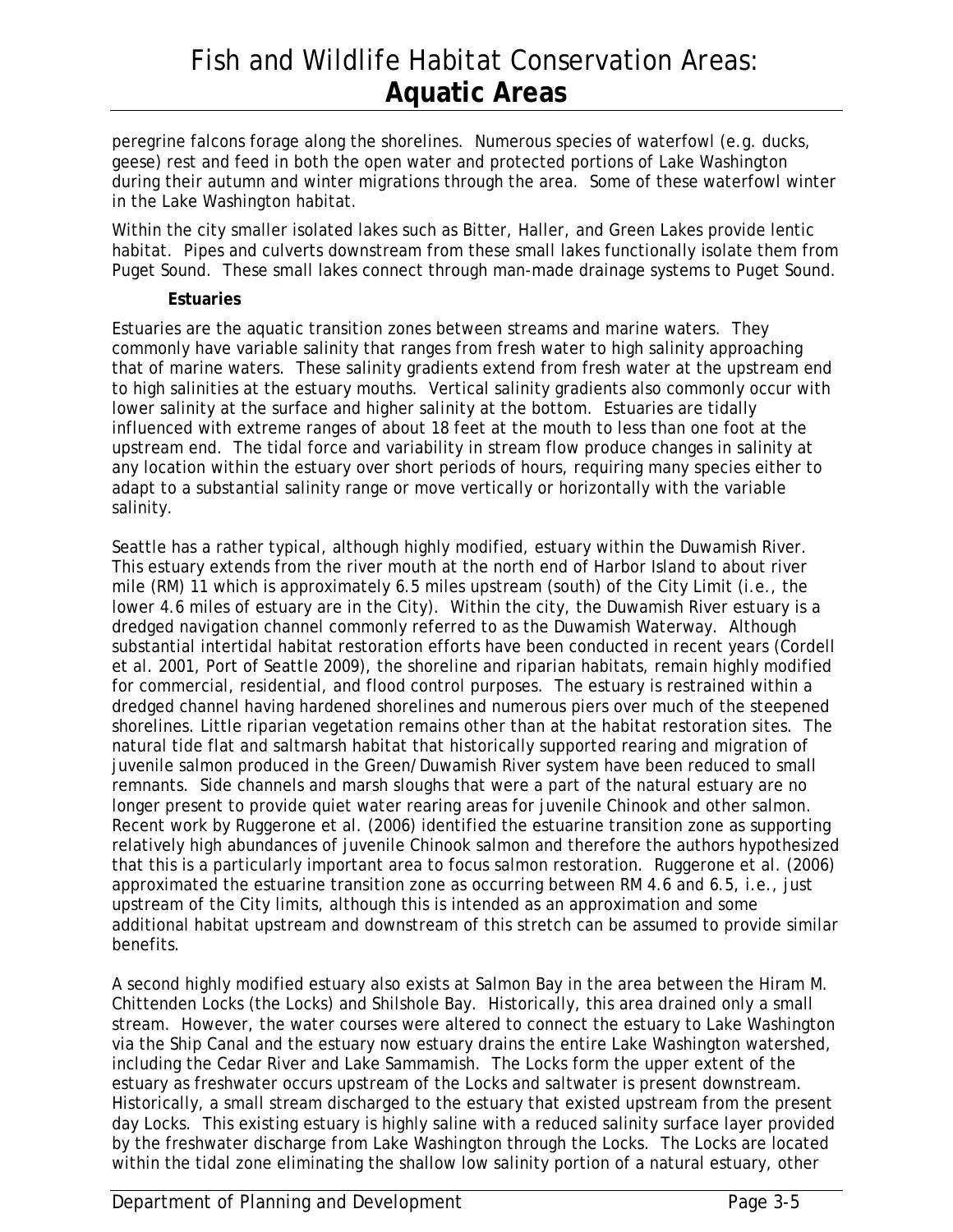than along the intertidal shorelines of Salmon Bay. In this way, the estuarine transition is abrupt, rather than what would be expected in a more natural setting.

Other very small estuaries occur at the mouths of small streams that discharge directly to Puget Sound. Streams such as Pipers Creek and Fauntleroy Creek have very small estuarine areas constrained by human alterations to the surrounding landscape. Longfellow Creek technically has an estuarine area that occurs within the large culvert that discharges to the Duwamish estuary, rather than natural habitat. Puget Creek has a restored estuary that discharges to the middle portion of the Duwamish estuary.

#### **Nearshore Environment**

Seattle has about 33 miles of Puget Sound shorelines along the western side of the city that is a portion of the Puget Sound ecosystem. The nearshore environment of Seattle includes intertidal and shallow subtidal areas and terrestrial habitats. These shorelines provide a complex physical and biological habitat that is important to both anadromous and marine fish species. The shallow water habitat of these marine shorelines is highly productive with abundant marine algae, eelgrass, and diatoms providing primary production. A wide variety of invertebrates (e.g., worms, clams, sea stars, crabs, etc.) live within and on these shoreline substrates. Many species of marine and anadromous fish spend a portion of their life cycle in the shallow waters of the nearshore environment.

The natural nearshore environment is dependent on shore processes that erode and transport terrestrial soils to maintain substrate conditions commonly present in shallow water. Wave and current energy continually transports and modifies the shoreline sediments in a manner that produces apparently stable (short term), but clearly dynamic (long-term) conditions that are a major factor in maintaining the natural environment. Basic habitat modifications such as bulkheads, seawalls, shoreline armoring, etc. interfere with the natural erosion and transport processes along most of the city's nearshore environment. These man-made structures isolate the source of shoreline materials and interrupt the transport of sediment already present in the intertidal portion of the nearshore environment (Downing 1983). Given the natural redistribution of sediments along the nearshore, the disconnection of sediment sources caused by human alterations typically affects much longer stretches of shoreline than just the area where the sediment supply is disconnected (Johannessen and MacLennan 2007). In fact, the effects can extend across several miles of shoreline.

### **3.4. CHARACTERISTICS OF HABITAT TYPES**

This section describes the general characteristics of the habitat types that occur within the City of Seattle and recent literature describing the characteristics of these habitats. Although the shorelines of these various habitat types in the city are often highly modified, natural characteristics are discussed to identify those characteristics that historically provided the biological functions appropriate to maintain naturally functioning ecosystems. Aquatic habitats and shorelines are the result of dynamic landscape processes influenced by supply, storage, and transport of water, sediment, and wood (Benda et al. 1998). The natural disturbance process continually alters these habitats, but not in the same manner as urban development. Management of the urban areas relies heavily on information obtained from investigations conducted in forested landscapes, which provides information on the natural landscape processes. However, aquatic areas and shorelines that are highly modified by urban development require different management than harvested forest landscapes (Naiman et el. 2000, Seattle 2003, Appendix A). Knutson and Naef (1997) provide a review of riparian management recommendations from literature compiled to that date and discussed below.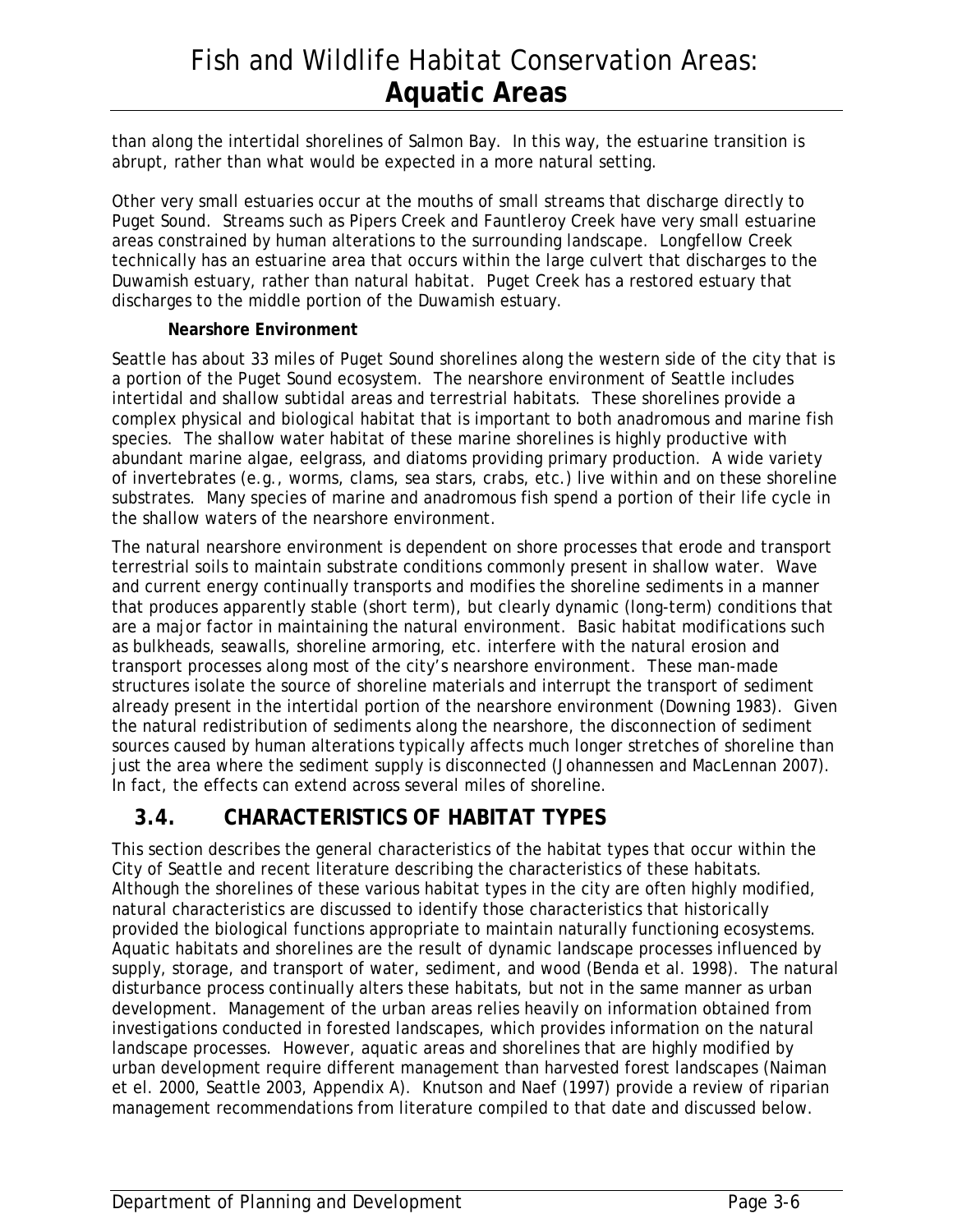### *3.4.1. Streams (Lotic Systems)*

Streams (creeks) form a substantial portion of the shoreline habitat present within the City of Seattle (Seattle 2003, Appendix A). During the last 20 years, there has been a substantial amount of research dealing with streams, the processes that form and change them and their relationship to other aspects of the landscape within a watershed. This research has continued to expand our understanding of the dynamics, functions and relationships involved in natural landscapes as well as those landscapes highly altered by urban development such as the City of Seattle. The following sections identify both the natural conditions desired for streams and the highly altered conditions of Seattle's approximate 45 streams.

While the basic characteristic of streams are incompletely understood (Pess et al. 2003), they are clearly dynamic systems (Bilby et al. 2003, Collins et al. 2003) continually changing over time and distance. Streams naturally change from their headwater origin to their estuarine or freshwater terminus. Streams naturally change over time as physical and biological forces modify their structure. The following describes the general conditions of natural streams. Limiting factors, data gaps and priority actions for the specific conditions of Seattle's streams and the factors limiting production within the aquatic habitats within the City of Seattle are provided by Seattle (2003) (Appendix A).

#### **3.4.1.1 Physical Structure Of Streams**

The dominant feature of streams (lotic environment) is the swift unidirectional flowing water. The discharge rate (volume per time) and current (distance per time) interact with the bottom, shorelines, and floodplain of the stream or river and determines the substrate composition of the streambed (cobble, gravel, mud, detritus etc.) (Ziemer and Lisle 1998). The current, depth, and discharge rate also tends to maintain the oxygenated water throughout the stream. A series of physical structures, that have regular vertical and horizontal periodicity, make up streams and rivers (Leopold 1994). These structures are defined as meanders, pools, riffles and glides. Water seeking the path of least resistance or requiring the least energy produces the horizontal meanders, which occur in the flatter portions of the watercourses. Meanders tend to produce areas of deeper, swifter flows with erosion at the outer edge of the meander and shallow, gradual slopes on the inner side of curves (Leopold 1994). Riffles, pools and glides are a part of the physical structure of the streams and rivers that are formed by a combination of boulders, large woody debris, water depth, and the current of the water. Deeper pools of relatively slow moving water are separated by riffles, which are areas of shallow turbulent water passing through or over stones or gravel of a fairly uniform size. Intermediate areas of moderate current often found in larger streams are termed runs or glides. It is important to recognize that stream structure is dynamic (Bilby et al. 2003).

The physical processes that incorporate and transport sediment, wood, nutrients, etc. vary with location along streams as a result of geology, landform, riparian vegetation, disturbance regimes, etc.(Fox 2001, Gomi et al. 2001, Montgomery and Bolton 2003). These dynamic physical structures of the streams provide an abundance of specialized and dynamic biological niches. For example, certain benthic invertebrates will be associated with areas of fast current on the upstream face of a rock whereas different invertebrate species will be found behind the same rock in the eddy where little downstream flow occurs (Johnson et al. 2003). The different habitat beneath the rock provides refuge for small animals from their predators, while the upper surface provides a well-lighted site for attached algal growth (Johnson et al. 2003, Roni 2003). Riffles tend to contain more of a stream's benthic invertebrates than pools.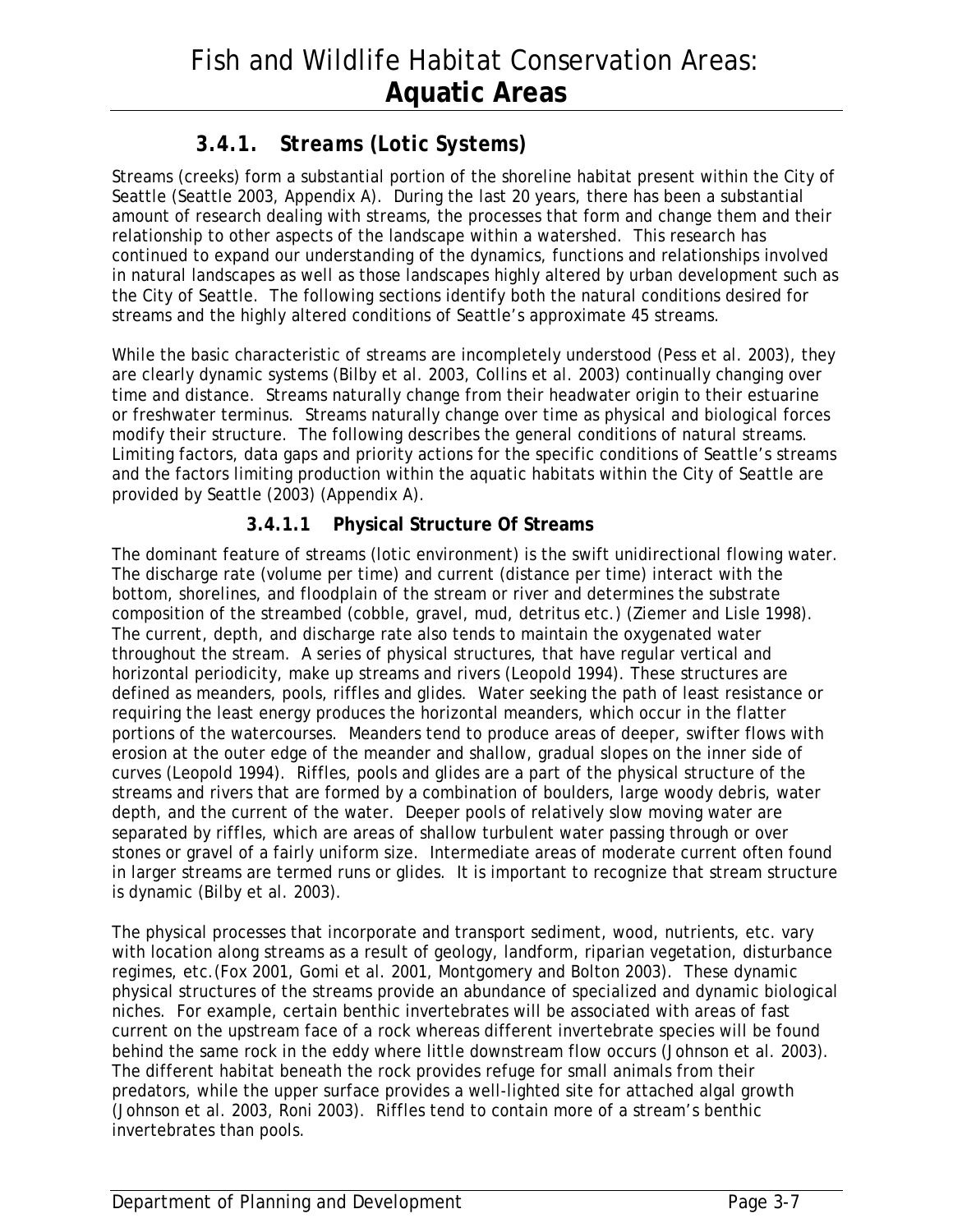An often overlooked aspect of stream ecosystems is the hyporheic zone. The hyporheic zone is the volume of saturated sediment under and along the sides of the stream where groundwater and surface water intermix (Edwards 1998). Hyporheic zones occur in portions of streams with depositional floodplains that provide porous sediment. Processing of nutrients within the hyporheic zone can equal the amount that occurs in the open channel.

#### **3.4.1.2 Biological Structure of Streams**

The biological structure of streams is dependent on the physical structure of the stream as well as the spatial patterns of drift (living benthic invertebrates and algae which have released or lost their attachment to the substrate) and detritus (dead organic fragments coated with bacteria and fungi) (Goldman and Horne 1983, Hershey and Lamberti 1998, Milner et al. 2000, Johnson et al. 2003). The primary nutrient source for streams is allochthonous organic matter produced by photosynthesis within the riparian areas (Suberkropp 1998). Fungi and bacteria in flowing water break down particulate and dissolved organic matter from decomposition of leaves and wood. Invertebrates process nutrients from bacteria, fungi and leaf litter into the aquatic food web. Particulate organic material and insects drift downstream to be consumed by other invertebrates and fish (Siler et al. 2001, Goldman and Horne 1983). Benthic algae and macrophytes within the streams provide additional primary production (Murphy 1998).

The relationship of detritus and invertebrate drift in streams is discussed by Siler et al. (2001) who observed that excluding leaf litter from a treatment stream resulted in a significantly lower invertebrate abundance, but did not alter the biomass present. These biological components provide further structure to the stream ecosystem because of their distribution in relation to current speed, substrate, and food supply (Goldman and Horne 1983, Hershey and Lamberti 1998). Larger organisms that are part of a stream's biological structure include fish and wildlife. The types of fish using Seattle's major watercourses vary by watercourse and receiving water body (e.g., Puget Sound, Lake Washington, or the Duwamish River). Common fish species include salmon, cutthroat trout, stickleback, sculpin, lamprey, and non-native species such as sunfish (Seattle 2007). Tabor (2006) found that juvenile Chinook salmon originating in the Cedar River are often present at Lake Washington tributary mouths. Similarly, Beamer et al. (2013) report extensive juvenile salmon use of tributary mouths and lower reaches of streams entering Puget Sound. Small numbers of salmon, notably coho and chum, spawn in the streams of the City. A vast majority of the salmon in the City originate in rivers beyond the city limits but in the same broader watersheds (e.g., Cedar River upstream of Lake Washington and Green River upstream of the Duwamish estuary). Stream wildlife includes waterfowl, amphibians, and small mammals.

#### **3.4.1.3 Riparian Corridor Functions**

Riparian corridor, riparian ecosystem, riparian buffer, riparian zone, riparian area, stream corridor, and stream buffer are the various terms used by the authors of the scientific literature reviewed for this document. Essentially, these terms have the same meaning and refer to the upland area adjacent to a water body, although some authors also include the water body in their definition.

According to Naiman et al. 1998, riparian refers to the biotic communities and the environment on the shores of the streams, rivers, ponds, lakes and some wetlands. The stream corridor, riparian corridor or riparian ecosystem is defined as the area of transition between the aquatic zone and the upland zone (Budd 1987, Johnson and Ryba 1992, Desbonnet 1994, Furfey et al. 1999, Naiman et al. 2000, National Academy of Science 2002, May 2003). These stream corridors contain elements of both aquatic and terrestrial ecosystems.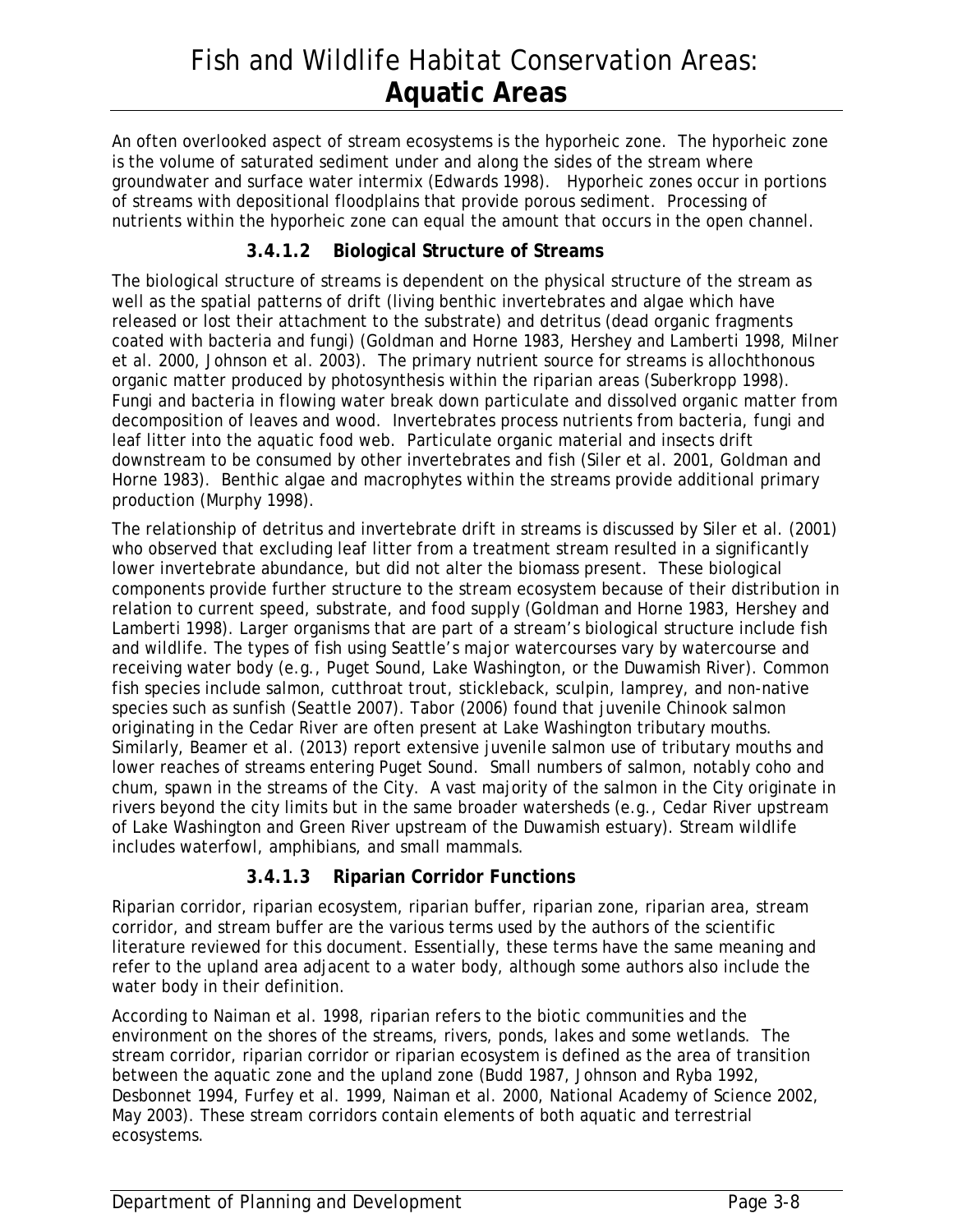Riparian corridors are the most biologically diverse components of Pacific Northwest ecosystems (Pollock 1998). The degree to which the riparian ecosystem is fully vegetated with no breaks in the vegetation affects the natural character and water quality of streams (Haberstock et al. 2000).

Pollock (1998) and Budd et al. (1987) found wildlife to be most abundant along stream corridors because of the proximity of the riparian zone to water. Approximately 29% of the wildlife species occurring in Northwest riparian forests are species that depend upon riparian and aquatic resources (Relsey and West 1998). Factors affecting biodiversity include disturbances such as flooding, debris flows, channel migration, beaver modifications and vegetation removal (Pollock 1998). For these reasons, it is important to consider the impacts of changes in riparian corridor conditions, on fisheries and wildlife habitat.

Bottom et al. (1983) concluded that riparian vegetation affects the physical composition of stream habitat as well as the biological communities of which salmonids are a part. Anthropogenic alterations to riparian corridors have negatively impacted the streams in the Pacific Northwest and Seattle (Budd et al. 1987, Knutson and Naef 1997, Naiman et al. 2000). Small streams have been affected most by pollution such as excessive nutrients because the dilution factor is lowest (Budd et al. 1987). The major fish habitat elements influenced by riparian corridor conditions and correlated with riparian corridor widths are:

- water temperature,
- food supply and allochthonous input,
- stream structure/LWD,
- hydrology/stormwater management
- sedimentation control, storage and transport; and
- nutrient input.

Additionally the riparian corridors provide wildlife habitat for terrestrial species.

#### **Water Temperature**

A number of factors affect water temperature in a stream. Water temperature is largely influenced by the initial temperature of the stream's source (surface flow, spring, and reservoir), the rate of stream discharge or flow, the elevation of the stream, and the vegetation in the riparian corridor (Budd et al. 1987, Ebersole et al. 2001, May 2003, WDOE 2007). Other stream channel characteristics that affect water temperature are groundwater discharge, undercut embankments, organic debris, surface area, depth, and stream velocity. Water temperature is of concern both because of its potential lethal effects for cold water fishes such as salmonids, but also because of its potential effect on general growth and fish health. Water temperatures both too warm and too cool can reduce survival and growth. Alcorn et al. (2002) recently reported juvenile sockeye reared at temperatures of  $12^{\circ}$ C had a greater immune response to disease organisms than juveniles raised at  $8^{\circ}$ C. Complex temperature conditions in streams resulting from cool subsurface discharge can increase trout production and Chinook abundance (Ebersole et al. 2001). They concluded that the effectiveness of cold-water patches as thermal refuges is determined by physiognomy, distribution, and connectivity that were associated with channel bed form and riparian features. In Cascade coastal streams, geomorphic controls on hyporheic (subsurface) exchange can be different for various streams and will influence stream temperature (Kasahara 2000, Kasahara and Wondzell 2003, WDOE 2007). In an analysis of western Washington streams, WDOE (2007) reported that riparian vegetation has the greatest control on stream temperature at lower flow rates which in Seattle corresponds to late summer when solar radiation potential is maximized.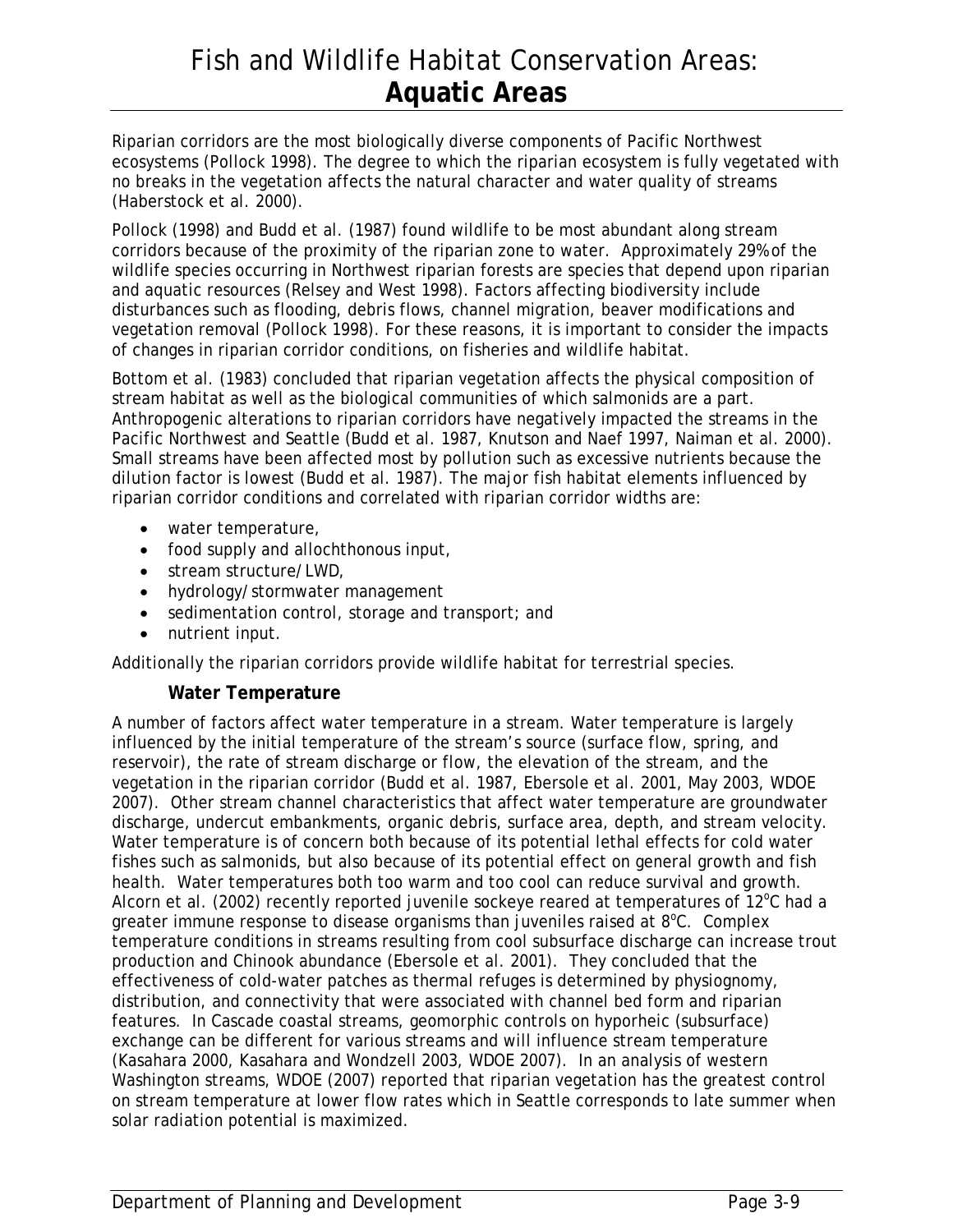Riparian corridors act as reservoirs restraining the flow of precipitation by temporarily storing runoff in vegetation, soil spaces and wetlands. This characteristic minimizes fluctuations in stream flow and maintains lower water temperatures during summer periods as cool stored water is discharged to the stream. However, In the Pacific Northwest, the fundamental hydrologic effect of urban development is the loss of water storage in the soil column. This may occur because the soil is compacted or stripped during the course of development, or because impervious surfaces convert what was once subsurface runoff to Horton overland flow (Booth et al. 2002). Recent literature has demonstrated that riparian vegetation of sufficient width can produce a microclimate (Chen 1991, Johnson and Ryba 1992, Chen et al. 1995, Blann et al. 2003) that helps maintain a more constant temperature minimizing the extreme high and low temperatures. The vegetation canopy adjacent to streams shields the water from direct sunlight, which moderates extreme temperature fluctuations during summer. This canopy can be grasses and shrubs for smaller streams, as well as trees and shrubs for larger streams.

The impacts of forest management practices on stream temperature have been documented by many recent studies (Brown and Krygier 1970, Spence et al. 1996, Kauffman et al. 2001, Blann et al. 2003, May 2003). Harvested watersheds with buffer strips exhibit no increase in temperature attributable to tree harvest demonstrating that riparian buffers effectively regulate temperature in small streams (Brazier and Brown 1973). However, clear-cut watersheds have shown monthly mean maximum increases of  $2-8^{\circ}$ C in some cases. According to Montgomery (1976) the peak daily maximum rise in these clear-cut streams may reach 25.5°C during low flows experienced in late summer, but buffer strips have been effective in controlling temperature changes resulting from removal of timber. However, Mellina et al. (2002) observed only modest changes ( $0.05$ -1.1 $^{\circ}$ C) in summer daily maximum and minimum temperatures, diurnal fluctuations, and stream cooling in clear-cut logging areas on Vancouver Island. Their survey of multiple streams originating from small lakes or swamps indicated water from these sources tended to cool as the water moved downstream, while water from headwater streams warmed with and without logging. Urban areas such as the City of Seattle tend to have conditions similar to harvested forest areas indicating that riparian buffers will influence stream temperature.

The effect of riparian buffers on stream temperatures is dependent on the size of the stream because the area, volume, and flow of water is greater in larger streams (Budd et al. 1987). For example, large trees would have little effect on the temperature of rivers the size of Duwamish because even large trees cannot provide shade in the middle portion of the river. However, most of Seattle's streams are small with narrow channel widths (1-2 m) where even tall grasses can provide substantial shading. Smaller streams can recover sooner because early successional vegetation can provide as much shade as wooded buffers for channels of bankfull widths < 2.5 m (Blann et al. 2002 as cited in WDOE 2007) Water temperature control requires shading of about 60% to 80% of a stream's surface. Shading of 60-80% of the stream area can be achieved with 11-24.3 m (35-80ft) of buffer width (Brasier and Brown 1973) and 23-38 m (75-125 ft) (Steinblums et al. 1984, Budd et al. 1987). Brazier and Brown (1973) concluded the maximum shading capability of the average strip was reached within a riparian buffer width of 25 m (80 feet) and 90% of the maximum occurred with a 17 m (55 feet) wide buffer. Brazier and Brown (1973) concluded the effectiveness of the buffer strips in controlling temperature changes is independent of timber volume.

Blann et al. (2003) used the U.S. Fish and Wildlife Service's Stream Network Temperature Model to evaluate the role of riparian buffer type in mediating summer stream temperatures. The simulations indicated that grasses and forbs (successional buffers) provide as much shade as wooded buffers in small streams less than 2.5 m wide. With constant discharge and low width-depth ratio, grasses and forbs mediated mean temperatures as well as wooded buffers.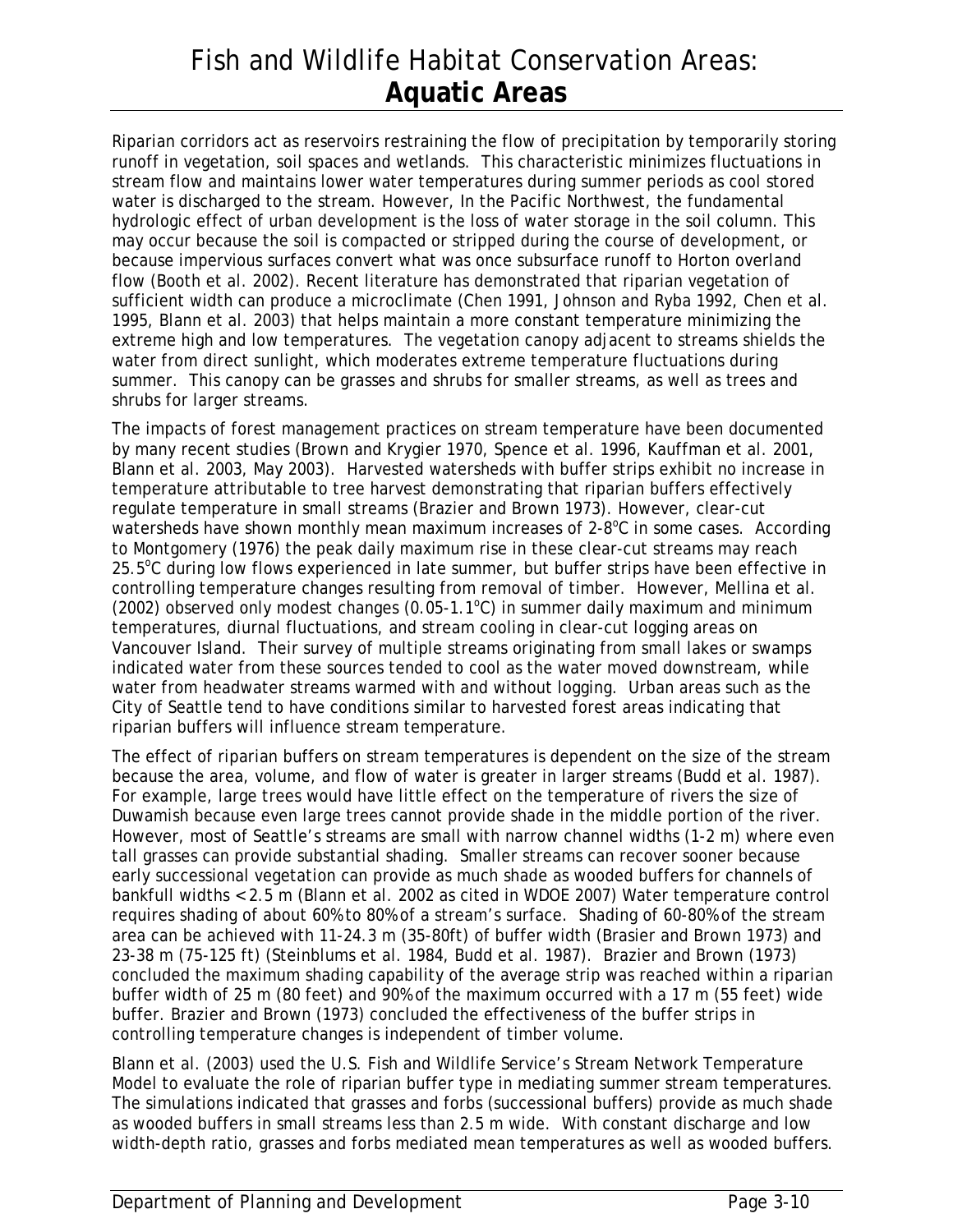Grazed and successional buffers had a significantly lower percentage of shade than wooded buffers.

The shading requirement for the maintenance of fisheries habitat is dependent on stream size whereby the vegetation in the riparian corridors influences stream temperature greater in small streams than in large streams and rivers. Daily temperature variations in undisturbed streams were approximately 2.2 $^{\circ}$ C (4 $^{\circ}$ F) or more while temperature variation increased to 5.6°C (10°F) or more when all shade along the stream was removed (Montgomery 1976). This effect is mitigated by stream size with larger streams having less temperature variation than small streams due to their larger volume relative to the surface area exposed to sunlight. Orientation of the stream and buffer also is a factor with vegetation on southern banks providing more shade than vegetation on northern banks (Bren 1995).

Water temperature also has a direct effect on oxygen level, with cooler water holding higher levels of dissolved oxygen than warm water (Lamb 1985). One of the most influential water quality parameters on stream biota, including salmonid fish, is dissolved oxygen (Lamb 1985). Although salmon are able to survive dissolved oxygen levels of less than 3 parts per million (ppm), levels below 5 or 6 ppm may result in behavioral changes and increased stress in adults or rearing juveniles (Pauley et al. 1986). Water turbulence and biochemical demand also affect amounts of available oxygen. Biochemical demand can stem from the decomposition of organic materials including pollution (animal waste, sewage etc.), and algal respiration (Lamb 1985).

Beschta et al. (1987) suggests that direct fish mortality is probably not a major concern when shading over a stream has been removed, but that temperature changes can influence rates of fish egg development, rearing success, and species competition resulting in biological changes. However, several investigations have reported a detrimental effect on coho embryo and juvenile survival following removal of riparian forest cover (Martin et al. 1986, Cederholm and Reid 1987, Hartman et al. 1987). No recent literature was found that addresses these issues.

#### **Allochthonous Input/Nutrient Cycling/Terrestrial Insect Input/Food Supply**

It has been well estimated that 99% of the energy and hydrocarbon in aquatic food webs originates in the adjacent riparian and terrestrial components of the ecosystem (Bormann et al. 1968, Bormann et al. 1969, Likens et al.1970). Allochthonous organic matter from riparian areas is the primary nutrient source for streams (Suberkropp 1998). Dissolved and particulate organic matter from decomposition of leaf litter and wood is broken down in streams by fungi (hypomycetes) and bacteria. Invertebrates consume the bacteria, fungi and leaf litter to incorporate the nutrient sources into the aquatic food web. Particulate organic material and insects drift downstream to be consumed by other invertebrates and fish (Goldman and Horne 1983, Bisson and Bilby 1998).

Light within forested streams is commonly limited to as little as 5% of full sunlight, limiting photosynthesis. Benthic algae and macrophytes within these streams provide additional primary production (Murphy 1998). The results of this is that small streams commonly provide only a small portion of primary production, while large rivers produce about 80% of instream primary production for a major watershed (Murphy 1998).

Peterson et al. (2001) determined that the most rapid uptake and transformation of inorganic nitrogen occurs in the smallest streams and that ammonium entering these streams was removed from the water within 30 meters to hundreds of meters. During seasons of high biological activity less than half of the dissolved inorganic nitrogen input from watersheds to headwater streams is exported to downstream areas.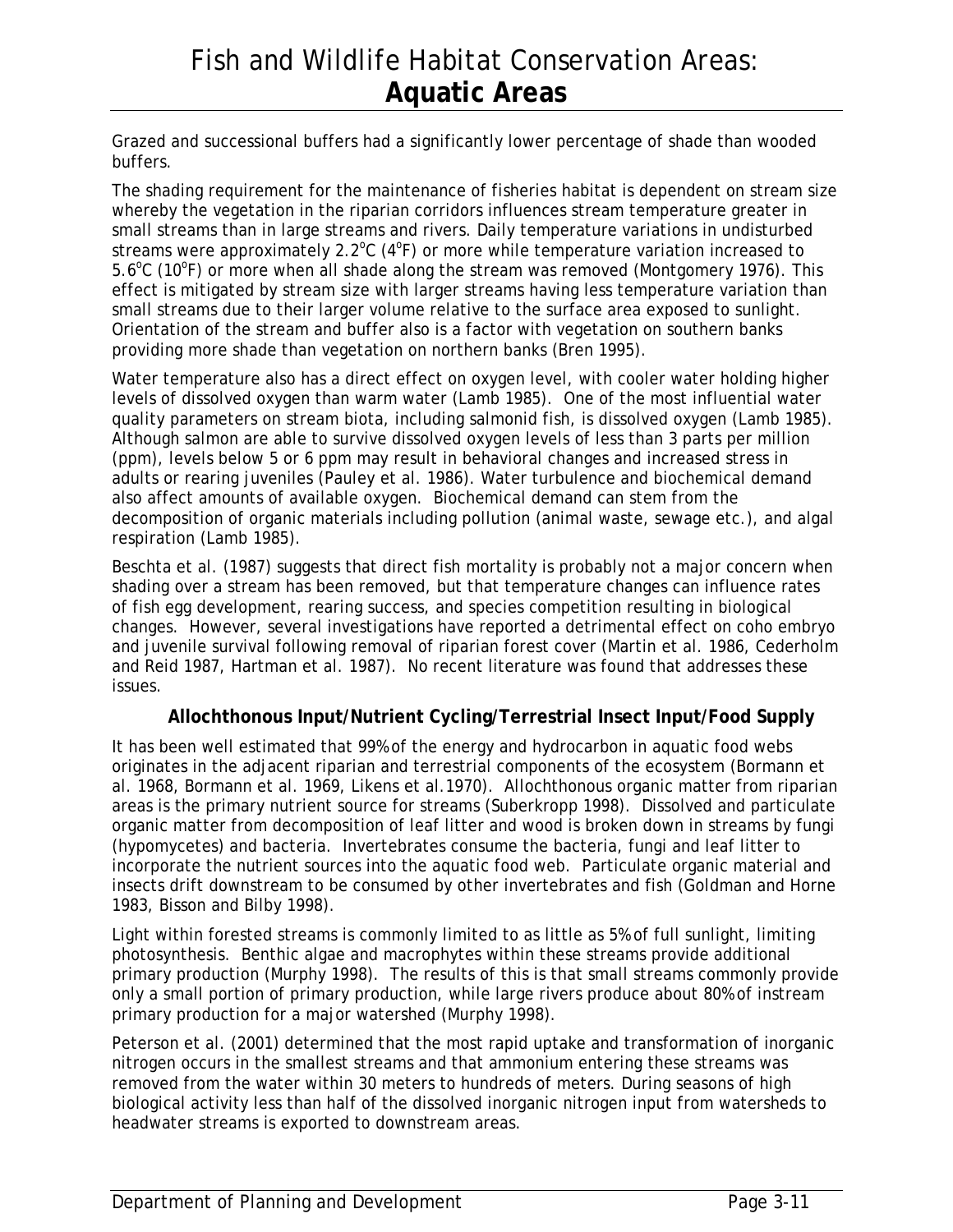#### **Habitat Structure/LWD Recruitment**

Large woody debris (LWD) is an important structural component of Seattle and Washington's coastal streams that provides salmonid habitat (Bisson et al. 1987). The critical functions of LWD in forested lowland streams include dissipation of flow energy, protection of stream banks, stream channel and pool formation, storage of sediment and it provides instream cover and habitat diversity (Gurnell et al. 2002, Booth et al. 1997, Gregory et al. 1991, Masser et al. 1988, Bisson et al. 1987). The influence of LWD may change over time both functionally and spatially, but its overall importance to salmonid habitat is significant and persistent (Collins et al. 2002, Guyette et al. 2002, May 1998).

The source and role of LWD in stream habitats has been the subject of numerous investigations in recent years (Bisson et al. 1987, Murphy and Koski 1989, Van Sickle and Gregory 1990, McDade et al. 1990, McKinley 1997, Beechie et al. 2001, Fox 2001, Wallace et al. 2001, Collins et al. 2002, Jackson and Sturm 2002, and many others). Instream LWD affects channel structure (Collins et al. 2002, Gurnell et al. 2002, Jackson and Sturm 2002, WDFW 2012); it produces pools and habitat diversity, provides cover, adds roughness (to slow water), and traps sediment (Bisson et al. 1987). Fundamental changes in the morphology, dynamics, and habitat abundance and characteristics of lowland rivers have occurred related to changes in wood abundance (Collins et al. 2002) such as have occurred with urban development. However, while the quantity and quality of LWD are negatively affected by urbanization even many of the natural undeveloped streams lacked LWD. Several studies (Gregory et al. 1991, May 1998, Masser et al. 1988) have found that intact and mature riparian areas are necessary to maintain instream LWD. The lack of functional quantities of LWD in Puget Sound lowland streams is significantly influenced by the major reduction in riparian habitat along urbanized streams.

Both large and small woody debris interact with water and sediment to produce localized sediment scouring and deposition. This action results in more complex and often more stable habitat than would occur in the absence of woody debris (Jackson and Sturm 2002, Ulrike and Peter 2002, Montgomery and Buffington 1998, Beechie and Sibley 1997, Ralph et al. 1994, Sedell and Beschta 1991 White 1991, Heede 1985). Generally LWD provides the key pieces in log jams that are major dynamic forces in stream structure formation and alteration (Collins et al. 2002). In streams, wood pools and riffles generated by debris provide habitat for migration, spawning, rearing, and refuge from periodic disturbances (such as major storms or landslides).

Wood jams are now rare in many coastal streams because of the lack of very large wood that functions as key pieces, together with low rates of wood recruitment (Collins et al. 2002). The contribution of woody debris to stream structure is believed to be derived from within 31 m (100 feet) of the banks of a stream (Bottom et al. 1983). Removal of large wood from streams and riparian areas greatly reduces the supply of new wood to streams (Gonor et al. 1988, Collins et al. 2003). Additionally, hydraulic considerations motivated widespread removal of not only riparian vegetation but also in-stream obstructions. On large rivers any logs or snags reduced navigability; on small streams mobile debris can be seen to lodge under bridges and clog culverts, encouraging local sediment deposition and flooding. Thus, wood jams are rare in Seattle's streams because of the lack of very large wood in riparian areas providing wood recruitment and key jam-forming pieces.

The duration of wood within streams has been an issue in evaluation of stream processes forming aquatic habitat. Both short life species such as red alder (*Alnus rubra*) and long-life species such as Douglas fir (*Pseudotsuga menziesii*) provide key LWD pieces producing channel forming actions (Beechie et al. 2000). Immersion in water leads to deterioration of the wood. Bilby et al. (1999) found that the diameter loss of wood ranged from 10.6 mm in five years for western hemlock to 21.8 mm for big leaf maple. Standards for properly functioning amounts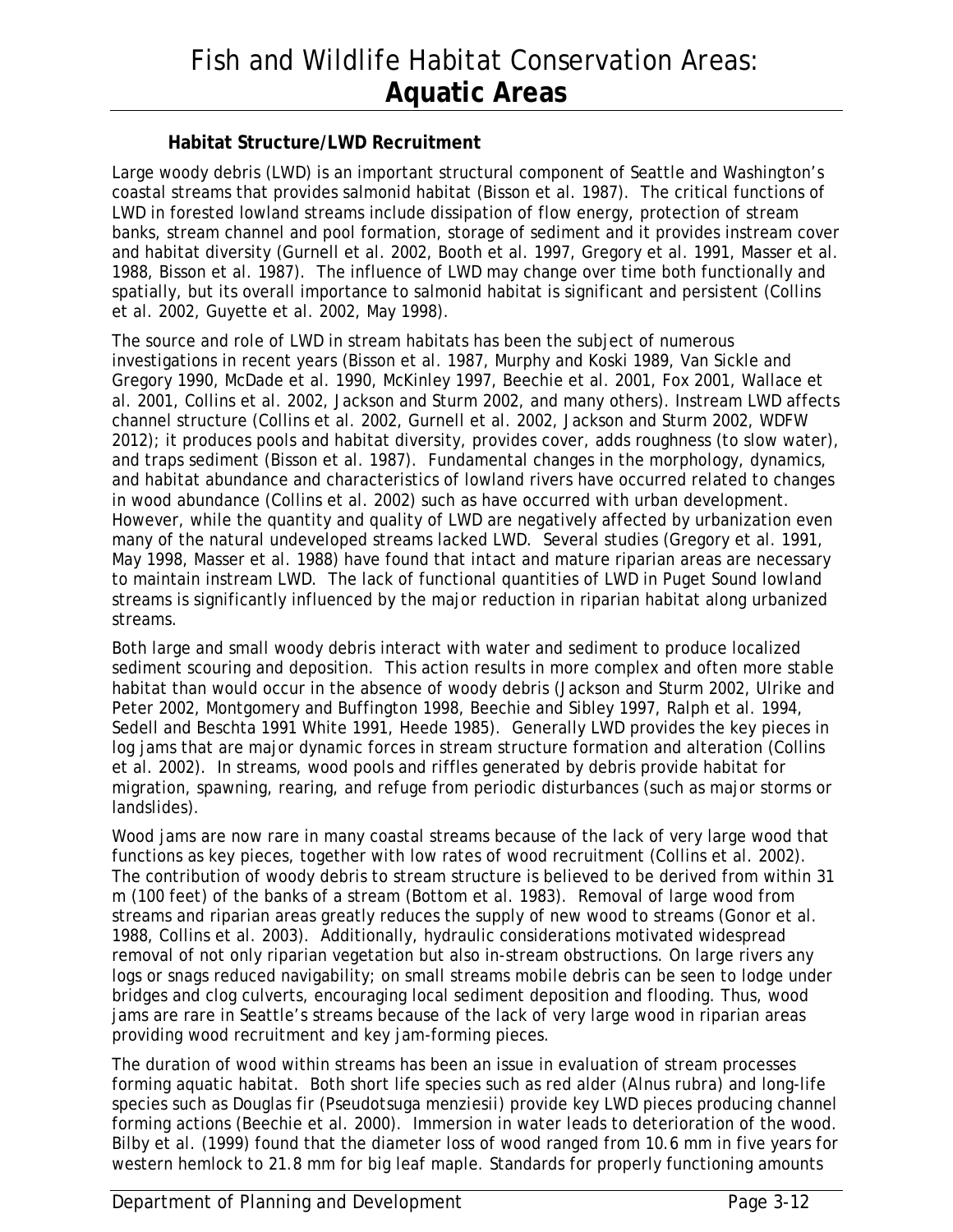of LWD in western Washington streams are 80 pieces per mile or greater (NMFS 1996). However, Jackson and Sturm (2001) found that the role of woody debris in habitat formation that has been documented for larger streams does not apply to headwater streams. They concluded that the major step-forming agent in the small streams is small wood (10-40 cm diameter), inorganic material, and organic debris (<10 cm diameter), while LWD (>40 cm diameter) produced less than 10% of the steps. Wood quantity, volume, and mean piece size increased with channel size due to the increased proclivity for fluvial transport and spatial accretion, along with greater lateral area for wood to accumulate (Fox 2001). Thus, relatively small wood pieces play a substantial role in most of Seattle's streams because of their relatively small channel width as headwater streams (first and second order streams, see glossary for definition).

Wood size as related to the size of the stream rather than absolute sizes is important in determining the role of LWD (Gurnell et al. 2002). Wood pieces that are large in comparison to small streams tend to remain near the point of delivery and provide important structures that control, rather than respond to hydrological and sediment transfer characteristics of smaller streams. In "medium" streams the combination of wood length and form becomes critical to the stability of wood within the channel. Key pieces of larger wood produce accumulations of smaller pieces. Flow regime and buoyancy of the wood govern wood transport, with even large pieces requiring partial burial to give them stability. In "large" rivers wood dynamics vary with channel geometry (slope, channel pattern), which controls delivery, mobility, and breakage of wood, as well as with riparian zone characteristics. Wood retention depends on the channel pattern and distribution of flow velocities. Wood tends to be stored at the channel margins in larger rivers and greater contact between the active channel and the riparian areas in these larger rivers produces greater quantity of stored wood.

There are a variety of models available to evaluate the dynamics of large wood in streams (Gregory et al. 2003). Meleason et al. (2003) provides a model for the dynamics of stream wood including tree entry, breakage, movement and decomposition. STREAMWOOD is an individual-based stochastic model operating at a reach scale on an annual time step.

Each of the salmonid species occurring in the Pacific Northwest is commonly found in debrisrich environments characteristic of unmanaged coniferous forest streams, at least in coastal streams. They have developed adaptations that allow them to maximize production in hydraulically complex channels where debris is abundant (Bisson et al. 1987). Roni and Quinn (2001) found that the densities of juvenile coho salmon were 1.8 and 3.2 times greater in LWD treated reaches in summer and winter respectively than in reference reaches of Washington streams. Response of coho populations was correlated with the number of pieces of LWD forming pools during the summer and the total pool area during the winter. Cutthroat trout and steelhead trout densities for age 1+ fish did not differ between treatment and reference reaches during the summer and were negatively correlated with increased pool area. Roni and Quinn (2001) also observed the density of trout fry was negatively correlated with pool area during the winter. Harvey et al. (1999) observed that retention of cutthroat trout appeared to be greater in pools with LWD; however its presence in pools did not influence immigration or growth of cutthroat trout.

Large woody debris plays a role in providing prey for rearing juvenile salmonids. Johnson et al. (2003) concluded that LWD provides habitat and flow refugia for stream invertebrates, and biofilm production that provides food for grazing invertebrates. These invertebrates rapidly colonize logs added to streams resulting in changes in community composition and processes. Wipfli (1997) found that rearing salmonids preyed equally on terrestrially derived and aquatically derived insects in both old growth and alder-dominated young forested areas.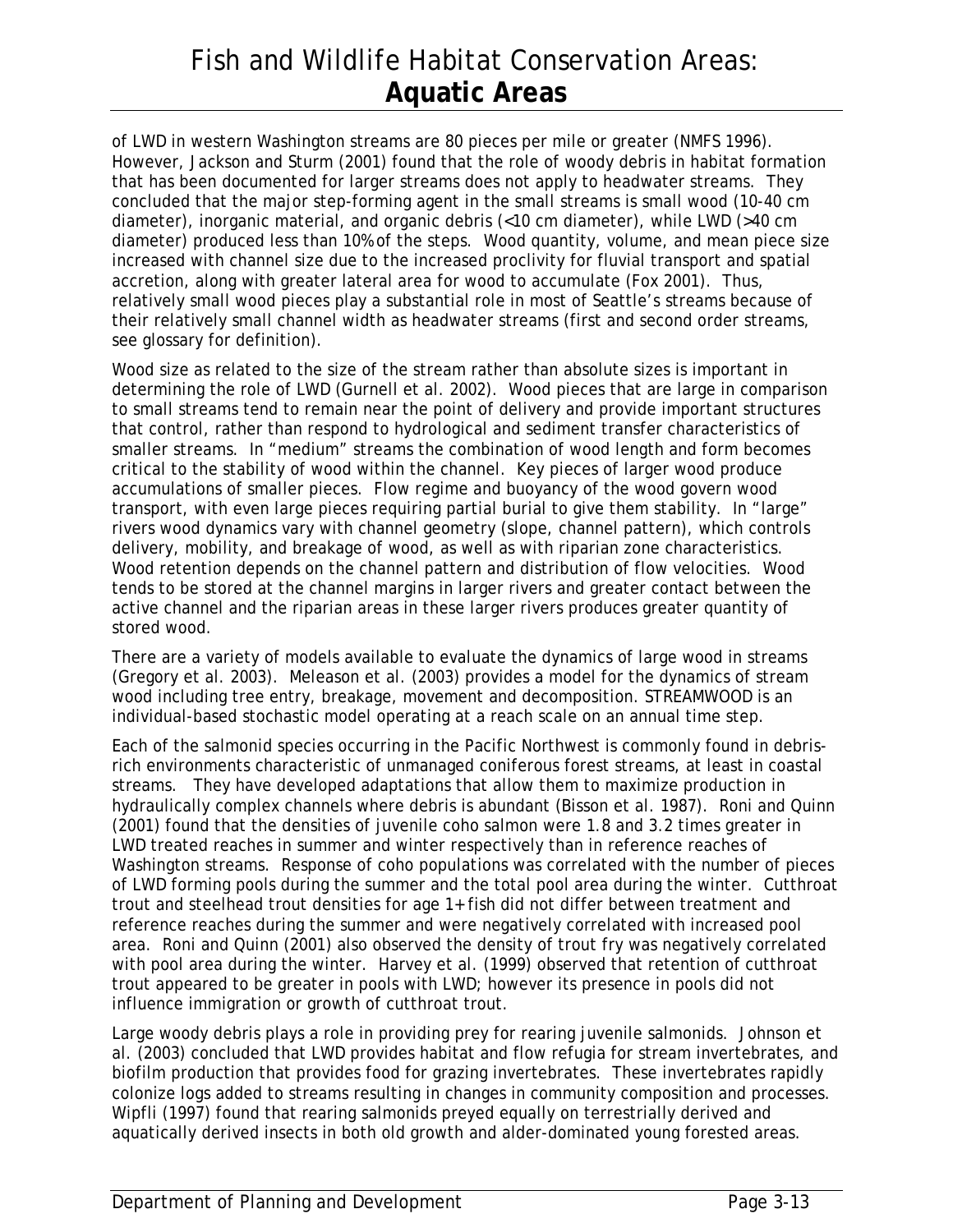Jeanes and Hilgert (2001) found that young Chinook salmon in the Green River used areas of the thalweg associated with scour pools downstream from boulders and large wood mats. Mean water column velocities were less than 2 feet/second in these areas. Yearling coho salmon and cutthroat trout tend to occur in off channel habitats that contain complex woody debris structure. Attached root systems and accumulated mats of small wood were used by young salmonids, apparently providing visual isolation from fish and bird predators. Rainbow trout were found more often in mainstem than off channel habitats. Ulrike and Peter (2002) found that whole trees placed in a stream increased brown trout and rainbow trout abundance and biomass. The trees also affected physical habitat features, and provided additional trout habitat.

Large woody debris may also play a role in habitat formation for non-salmonid fishes and amphibians. Roni and Quinn (2001) examined the effect of LWD placement in streams on juvenile lampreys (*Entosphenus tridentatus*, *Lampetra* spp.), reticulate sculpins (*Cottus perplexus*), torrent sculpins (*C. rhotheus*), and giant salamanders (*Dicamptodon* spp.) in 29 small streams. Densities and mean lengths of giant salamanders, reticulate sculpins, torrent sculpins, and lampreys did not differ significantly between treatment and reference reaches. Lamprey densities and length of age-1 and older reticulate sculpins positively correlated with LWD in the wetted stream channel. Lamprey length also positively correlated with the percentage of pool area. These results indicate that artificial placement of LWD in northwest streams may benefit lampreys and age-1 and older reticulate sculpins (species that prefer pools), but have little effect on other non-salmonid species.

#### **Stormwater Management (Quantity and Quality)**

Riparian areas play a role in maintaining stream water quality by removing pollutants (i.e., nutrients, contaminants, toxic substances, and pesticides) and sediment from stormwater. Biofiltration or the removal of nutrients and sediment from stormwater during its flow through riparian buffers is an effective means of treating overland flow of stormwater in urban areas (Horner and Mar 1982, Vought et al. 1984, Dillaha et al. 1989, Osborne and Kovacic 1993, Horner 1996, Kauffman et al. 2001, McDowell and Sharpley 2003). Both forested and grass riparian vegetation can remove 40-90% of nitrate-nitrogen and total phosphorus concentrations from water (Osborne and Kovacic 1993). Excessive phosphorus is typically a problem in urban watersheds because it leads to nuisance plant growth in urban streams. Plant decay in turn, consumes oxygen and reduces the quality of available aquatic habitat (Arnold and Gibbons 1996). Nutrient removal efficiency is dependent on vegetation type, buffer width, and water flow rate.

Sediment control can be achieved by stable stream banks that minimize instream erosion and riparian buffers to control overland erosion and remove sediment from stormwater (Simon and Collison 2002, Naiman et al. 2000). Erman et al. (1977) found 30-m buffer widths protected aquatic insect communities from increased sedimentation. Some forest surface soils have been found to have a percolation rate exceeding 250 inches per hour (Broderson 1973). This high filtration rate along with other factors such as rough terrain, exposed rocks, logs, brush and micro-variations in surface relief tends to impede and detain overland flows, preventing storm water from directly entering streams (Brown 1972 in Broderson 1973 and Pierce 1965). Broderson (1973) found that sediment reached channel bottoms through a 2.5 m (8 feet) undisturbed buffer strip, but not through a strip more than 10 m (33 feet) wide. This study was done on forest lands, thus it cannot be assumed that denser, more compacted urban soils will absorb water at the same rate. Urban environments, such as Seattle have highly compacted urban soils and considerable impervious surface area near streams that greatly increases the rate of stormwater runoff as well as degrades its quality (May 1998a and 1998b). Riparian areas can have buffers that effectively provide long-term removal of sediment (Lowrance et al. 1988). Prevention of high levels of nutrients and sediment from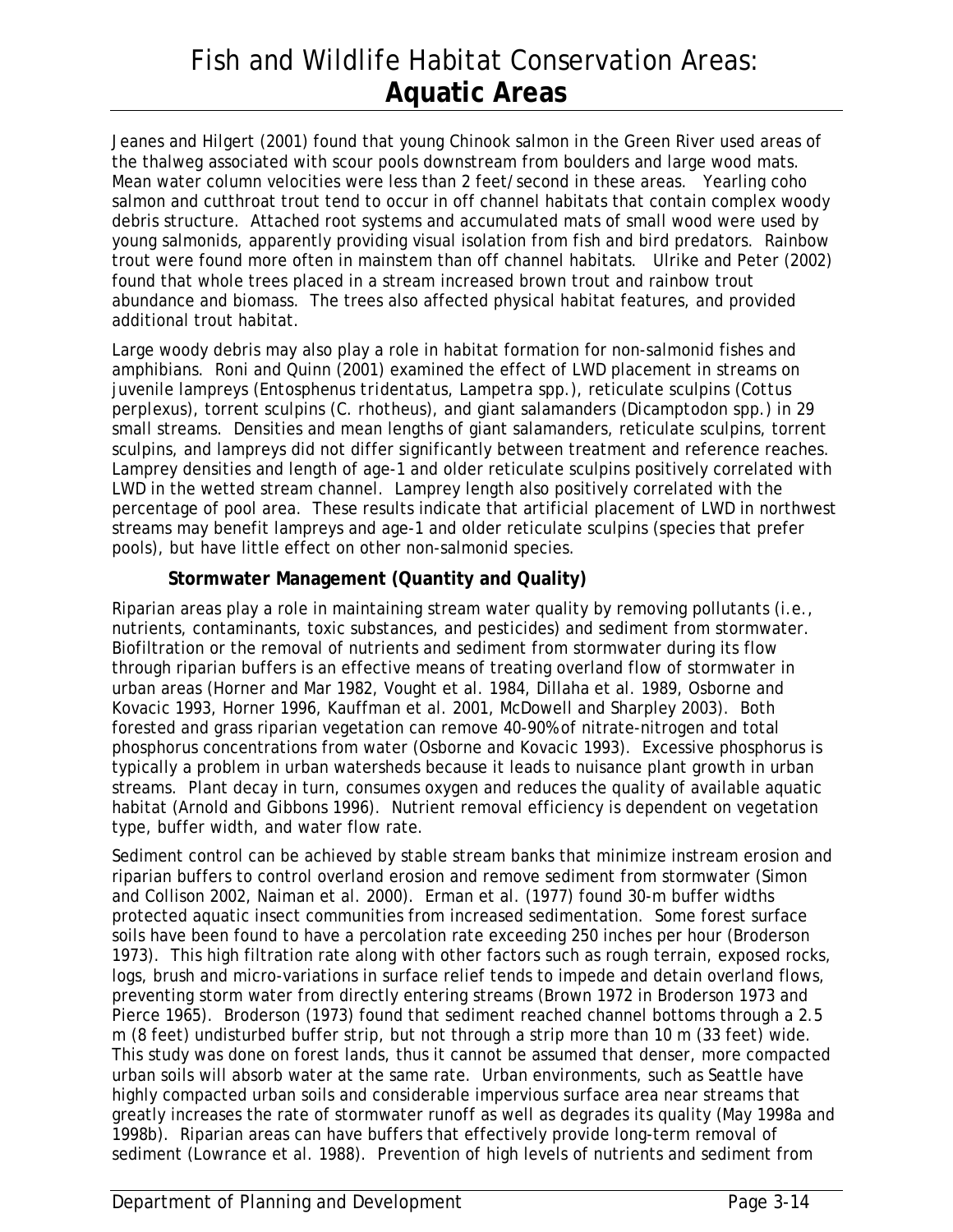entering salmon bearing streams in short periods of time maintains oxygen levels and sediment characteristics thereby maintaining salmon spawning and rearing habitat and aquatic health.

Maintaining clean gravel is necessary for salmon reproduction. The fine sediment particles commonly carried by stormwater have the potential to clog spawning gravel resulting in smothering of developing embryos. Tagart (1976) showed that survival of alevin to emergence from redds was positively correlated with gravel sizes > 3.35 mm and < 26.9 mm. In such gravel beds, water is able to percolate through the redd. Healey (1991) suggests that 87% of Chinook fry emerged successfully from large gravel with adequate sub-gravel flows. Upland disturbances, which cause erosional sedimentation flows into small streams, can potentially clog gravel beds leading to a decrease in spawning success. Sandercock (1991) notes that if gravel is heavily compacted or loaded with fine sediment and sand, fry will not be able to emerge from the redds. Shaw and Maga (1943), Wickett (1954), Shelton and Pollock 1966 (as cited in Sandercock 1991) have shown that percolation is affected by siltation and that siltation in spawning beds can cause high mortality in eggs and alevins.

Pollutants enter a stream from point and non-point sources. Point sources are discernable, confined and discrete conveyance, such as a pipe or channel. Non-point source pollution in urban landscapes typically originates from discrete urban and residential land use activities (Feist et al. 2011). Common urban pollutants include: phosphorus and nitrogen from fertilizers, pesticides, bacteria and several other groups including PCBs and heavy metals including copper and zinc, which are harmful to aquatic species including salmonids. Sources of phosphorus and nitrogen in urban runoff include fertilizers, animal wastes, leaking septic tanks, sanitary sewer cross-connections, detergents, organic matter such as lawn clippings and leaves, eroded soil, road de-icing salts, and automobile emissions (Seattle 2007). Motor vehicles deposit an assortment of chemicals onto roads such as heavy metals including copper, zinc, and chromium from brake pads and tires; and PAHs from emissions, leaking fluids and tire wear (Feist et al. 2011).

Impervious surfaces collect and concentrate pollutants, delivering them to streams via runoff during heavy storm events (Feist et al. 2011, May et al. 1997a). May (1998) found that conductivity was strongly related to the level of basin development under base flow conditions. These findings indicate that the water quality of urban streams is generally not significantly degraded in areas with low amounts of impervious surface, but may be substantially degraded in streams draining highly urbanized watersheds with high levels of impervious surface area. Feist et al. (2011) have advanced the study on pre-spawn mortality and report that more mortality has been observed in streams with more roads, more impervious surfaces, and more commercial property. Both the concentrated pollutants and short, intense peaks in storm flows degrade salmon habitat in areas with high levels of impervious surface area.

#### **Wildlife Habitat**

Riparian areas are important to wildlife, fish, invertebrates and amphibians. Riparian corridors are diverse parts of the ecosystems that support more amphibian, bird, and mammal species than adjacent terrestrial areas (Kauffman et al. 2001). Carothers et al. (1974) found that alteration of wetland and riparian zone habitat has significant effects on fish and wildlife populations. A majority of North American wildlife is dependent upon riparian habitats for their survival (Hubbard 1977). Riparian habitat provides access to water, food, and shelter (Knutson and Naef 1997), particularly in urban areas where resources supporting wildlife are commonly very limited. Riparian habitat also provides migratory corridors used by many wildlife populations (Palone and Todd 1998). Knutson and Naef (1997) concluded that 85% of Washington's terrestrial wildlife use the riparian habitat during at least some portion of their life. Tabor (1976) found as many as 1,500 birds per 100 acres of riparian forests along the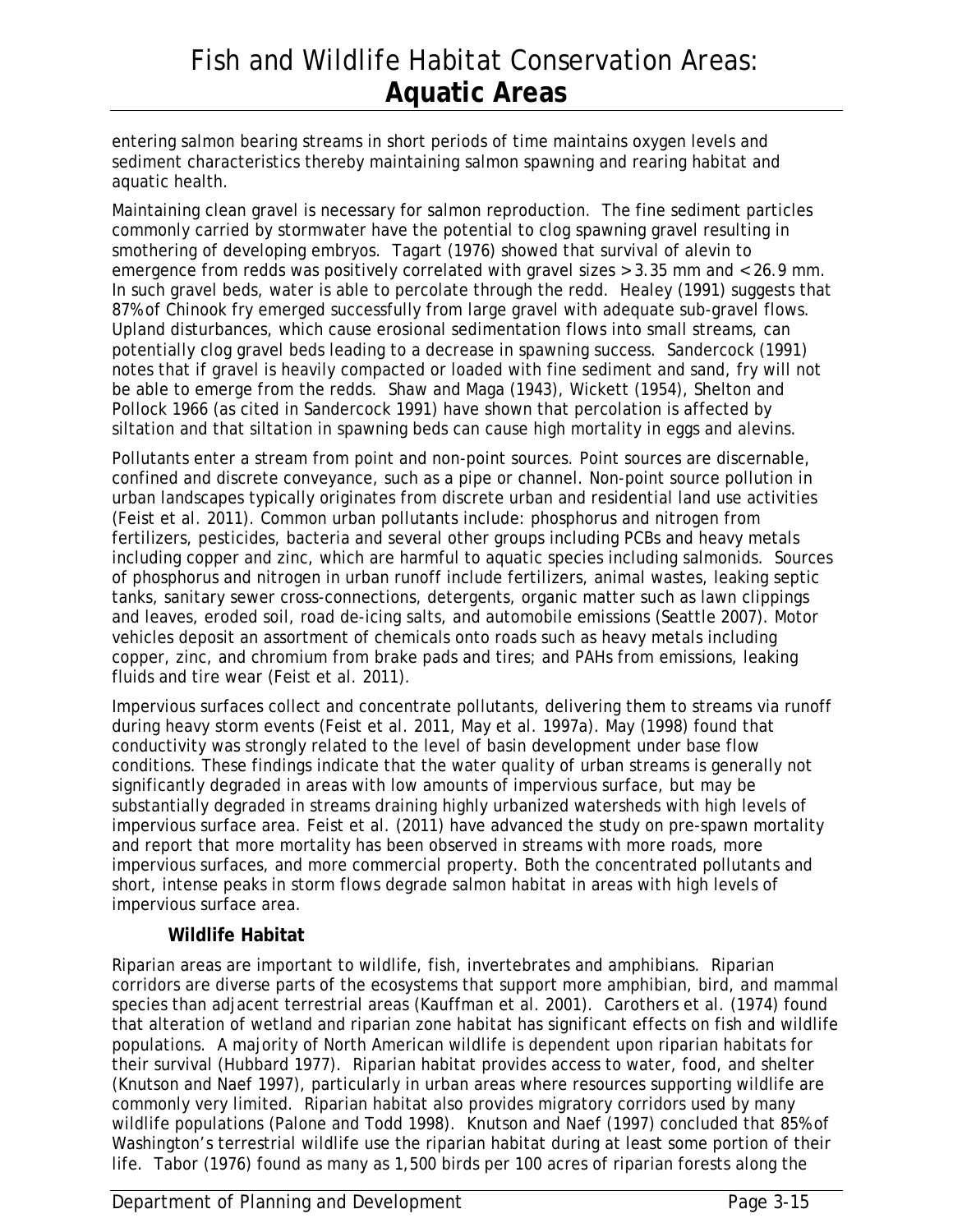Columbia River, which was greater than that found in adjacent non riparian habitat areas. Carothers (1976)) found that the number of breeding birds in riparian corridors that had been thinned to 25 trees per hectare (ha) was 54 % of the number found in a nearby undisturbed riparian corridor that had 116 trees per ha.

#### **Stream Riparian Corridor Widths**

Effective riparian areas are only those portions of the vegetated landscape that are within a short distance of a stream. The riparian area must be of sufficient width and density to effectively support the ecological functions described above. Given the nature of the various functions, there is variability in the width of vegetated riparian corridors necessary to provide the functions (see May 2003). The appropriate width of riparian areas to be ecologically effective has not been clearly defined, however, a number of investigations have addressed this issue. Generally recommended riparian area widths are in the range of 50-200 feet to maintain most stream functions with wider riparian areas needed for wildlife corridors (see Knutson and Naef (1997), May (2003)). Table 1 lists information on riparian functions and required widths to protect these functions as identified in existing literature.

| Width<br><b>Function</b><br>(feet) |             | Reference                    | Finding                                                                                                                                                                                                               |  |
|------------------------------------|-------------|------------------------------|-----------------------------------------------------------------------------------------------------------------------------------------------------------------------------------------------------------------------|--|
| <b>Over All</b>                    | 50          | Budd et al. 1987             | Found that many reaches of the Bear-Evans<br>Creek had a 50' riparian corridor. Authors<br>suggest evaluating streams on a case by<br>case basis using a technique based on field<br>surveys and ecological analysis. |  |
|                                    | 53          | Jacobs and Gilliam<br>1985   | Most sediment removal                                                                                                                                                                                                 |  |
|                                    | $26 - 600$  | May 2000                     | 80% sediment removal                                                                                                                                                                                                  |  |
|                                    | 100-125     | Knutson and Naef 1997        | Erosion control                                                                                                                                                                                                       |  |
|                                    | 100         | Castelle and Johnson<br>2000 | Approaches 100% particulate organic matter<br>production                                                                                                                                                              |  |
|                                    | 100         | Lynch et al. 1985            | 75-80% removal                                                                                                                                                                                                        |  |
|                                    | 100         | Wong and McCuen 1982         | 90% removal                                                                                                                                                                                                           |  |
| Sediment<br>Removal                | 26-300      | Karr and Schlosser<br>1977   | 75% removal                                                                                                                                                                                                           |  |
|                                    | $100 - 125$ | Knutson and Naef 1997        | Sediment filtration                                                                                                                                                                                                   |  |
|                                    | 200         | Wong and McCuen 1982         | 95% removal                                                                                                                                                                                                           |  |
|                                    | 200         | Horner and Mar 1982          | 80% removal in grassy swale                                                                                                                                                                                           |  |
|                                    | 200         | Broderson 1973               | Controls overland flows of sediment on<br>forest lands under almost all conditions                                                                                                                                    |  |
|                                    | 290         | Gilliam and Skaggs<br>1986   | 50% deposition                                                                                                                                                                                                        |  |
|                                    | $295 - 400$ | Wilson 1967                  | Clay                                                                                                                                                                                                                  |  |

#### **Table 1. Riparian Corridor Widths and Functions**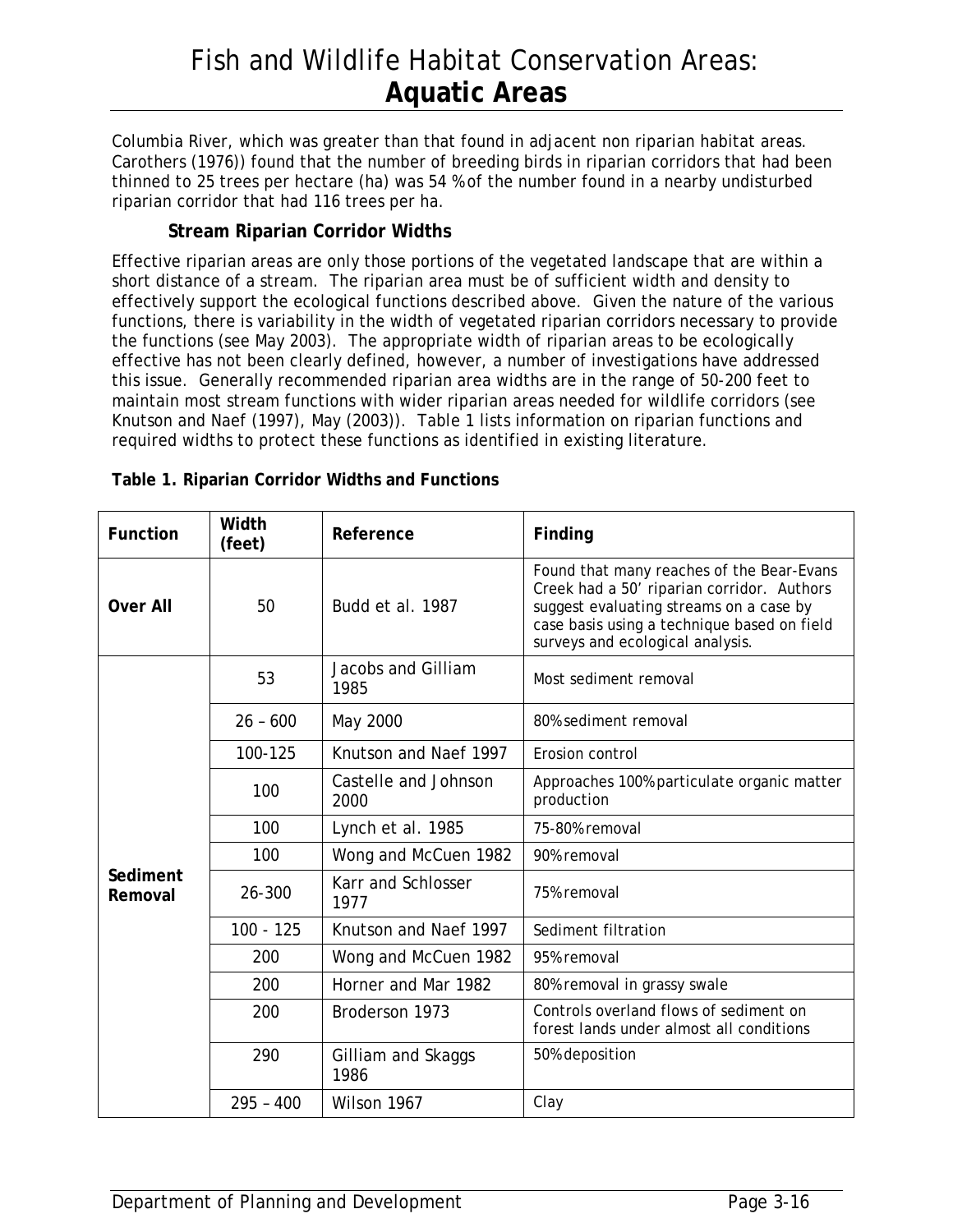| <b>Function</b> | Width<br>(feet) | Reference                           | Finding                                                                          |  |
|-----------------|-----------------|-------------------------------------|----------------------------------------------------------------------------------|--|
|                 | 10              | <b>US EPA 2005</b>                  | 50% nitrogen removal based on correlation<br>analysis of results from 66 studies |  |
|                 | 13              | Doyle et al. 1979                   | <b>Grass Buffers</b>                                                             |  |
|                 | $13 - 600$      | Knutson and Naef 1997               | Pollutant removal                                                                |  |
|                 | $13 - 860$      | May 2000                            | 80% nutrient removal                                                             |  |
|                 | 15              | Madison et al. 1992                 | 90% removal of ammonia, nitrate and<br>phosphorous                               |  |
|                 | 33              | Peterson et al. 1992                | Minimum for nutrient reduction                                                   |  |
|                 | 49              | Neary 1993                          | Minimum width for effective removal of<br>pesticides                             |  |
|                 | 49-328          | <b>USACE 1991</b>                   | Effective removal of pesticides                                                  |  |
|                 | 50              | Castelle et al. 1992                | 80% pollutant removal                                                            |  |
| Pollutant       | 92              | <b>US EPA 2005</b>                  | 75% nitrogen removal based on correlation<br>analysis of results from 66 studies |  |
| Removal         | 100             | <b>Terrell and Perfetti</b><br>1989 | Nutrient pollution in forested riparian areas                                    |  |
|                 | 100             | Lynch et al. 1985                   | 75-80% pollutant removal                                                         |  |
|                 | 100             | Grismaer 1981                       | Reduced fecal coli form bacteria by 60%                                          |  |
|                 | $100 - 140$     | Jones et al. 1988                   | Nutrient reduction                                                               |  |
|                 | 120             | Young et al. 1980                   | Minimum for nutrient reduction                                                   |  |
|                 | 200             | <b>Terrell and Perfetti</b><br>1989 | Removes pesticides and animal waste                                              |  |
|                 | 300             | Vanderholm and Dickey<br>1978       | 80% removal on a 0.5% slope                                                      |  |
|                 | 367             | <b>US EPA 2005</b>                  | 90% nitrogen removal based on correlation<br>analysis of results from 66 studies |  |
|                 | 860             | Vanderholm and Dickey<br>1978       | 80% removal on a 4% slope                                                        |  |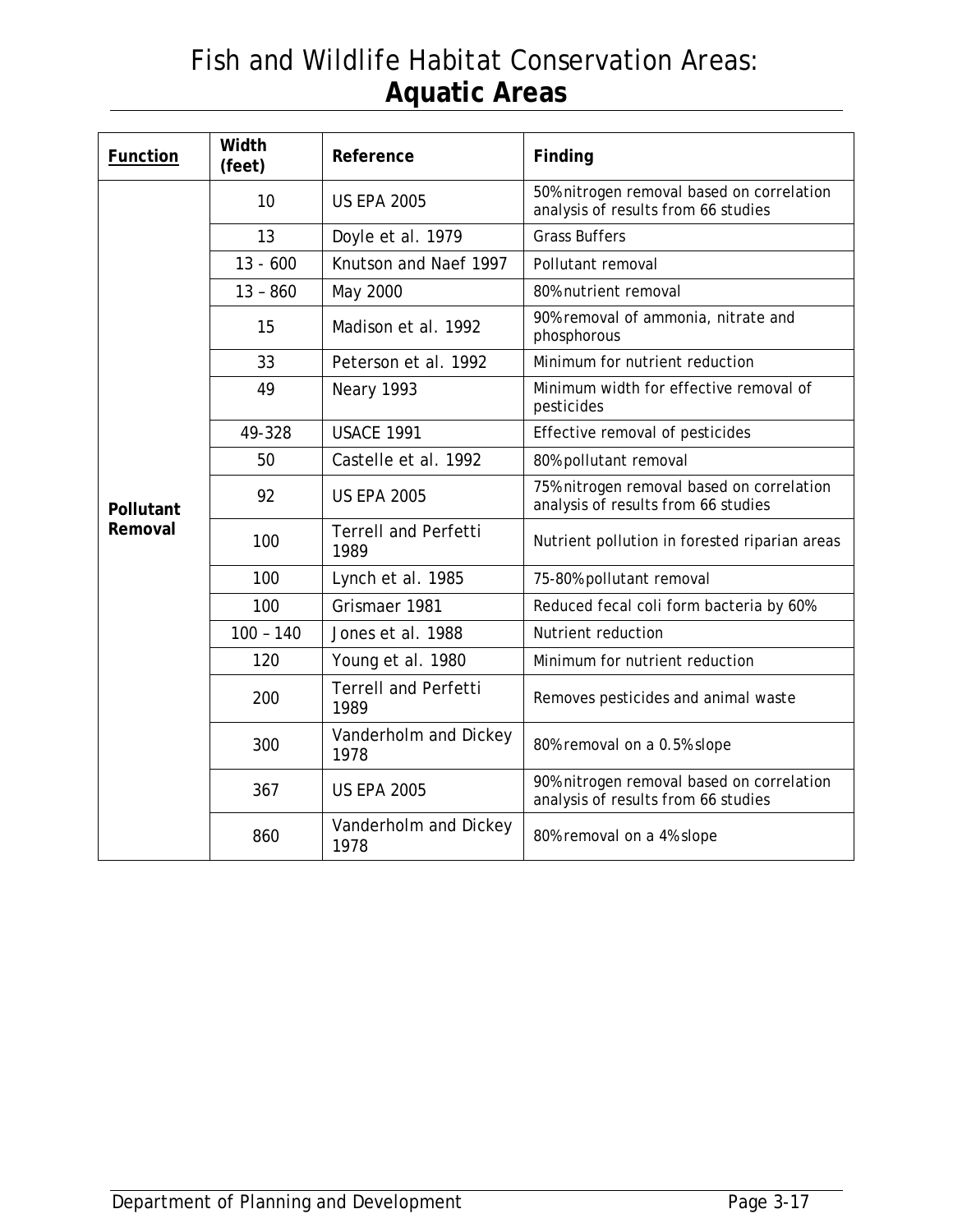| Function                     | Width<br>(feet) | Reference                      | Finding                                                                  |  |
|------------------------------|-----------------|--------------------------------|--------------------------------------------------------------------------|--|
|                              | $16 - 33$       | Castelle and Johnson<br>2000   | 40-60% LWD input                                                         |  |
|                              | 33              | McDade et al. 1990             | <50% of naturally occurring LWD                                          |  |
|                              | 33-328          | May 2000                       | 1 site potential tree height (SPTH) based on<br>long-term natural levels |  |
|                              | 50              | McDade et al. 1990             | 60-90% of all LWD                                                        |  |
| Large Woody                  | 55              | Thomas et al. 1993             | Minimum for 80% LWD input                                                |  |
| <b>Debris</b><br>Recruitment | $65 - 100$      | Castelle and Johnson<br>2000   | 80-100% LWD input                                                        |  |
|                              | 65              | Murphy and Koski<br>1989       | 95% of LWD                                                               |  |
|                              | 100             | McDade et al. 1990             | 85% of natural occurring LWD                                             |  |
|                              | 100             | May et al. 1997                | Recommended minimum                                                      |  |
|                              | 100             | Bottom et al. 1983             | Minimum to supply LWD                                                    |  |
|                              | 150             | Harmon et al. 1986             | Supply most LWD                                                          |  |
|                              | 150             | Robison and Beschta<br>1990    | Supply most LWD                                                          |  |
|                              | 165             | Van Sickle and<br>Gregory 1990 | Minimum for LWD input                                                    |  |
|                              | 330             | May et al. 1997                | Sensitive streams                                                        |  |

| <b>Function</b>                      | Width<br>(feet)                     | Reference              | Finding                                                                                 |  |
|--------------------------------------|-------------------------------------|------------------------|-----------------------------------------------------------------------------------------|--|
|                                      | $35 - 80$                           | Brazier and Brown 1977 | 60-80% shade                                                                            |  |
|                                      | 36-141                              | May 2000               | Based on adequate shade                                                                 |  |
|                                      | 40                                  | Corbett and Lynch 1985 | Control stream temperature fluctuations                                                 |  |
|                                      | 50 low<br>canopy 200<br>high canopy | Broderson 1973         | Buffer widths should be set on a case by<br>case basis - using a canopy densiometer     |  |
|                                      | 55                                  | Steinblums et al. 1984 | Maximum angular canopy density                                                          |  |
| Stream<br>Temperature<br>Maintenance | 55                                  | Moring 1975            | Maintain stream temperature if in<br>forested conditions                                |  |
|                                      | $75 - 90$                           | Steinblums et al. 1984 | 60-80% shade                                                                            |  |
|                                      | >124                                | Steinblums et al. 1984 | 100% natural shading in Western<br>Cascades                                             |  |
|                                      | 100                                 | Beschta et al. 1987    | Minimum shade to level of old growth<br>forest                                          |  |
|                                      | 100                                 | Lynch et al. 1985      | Maintain stream temperatures that are<br>within 1°C of areas that are fully<br>forested |  |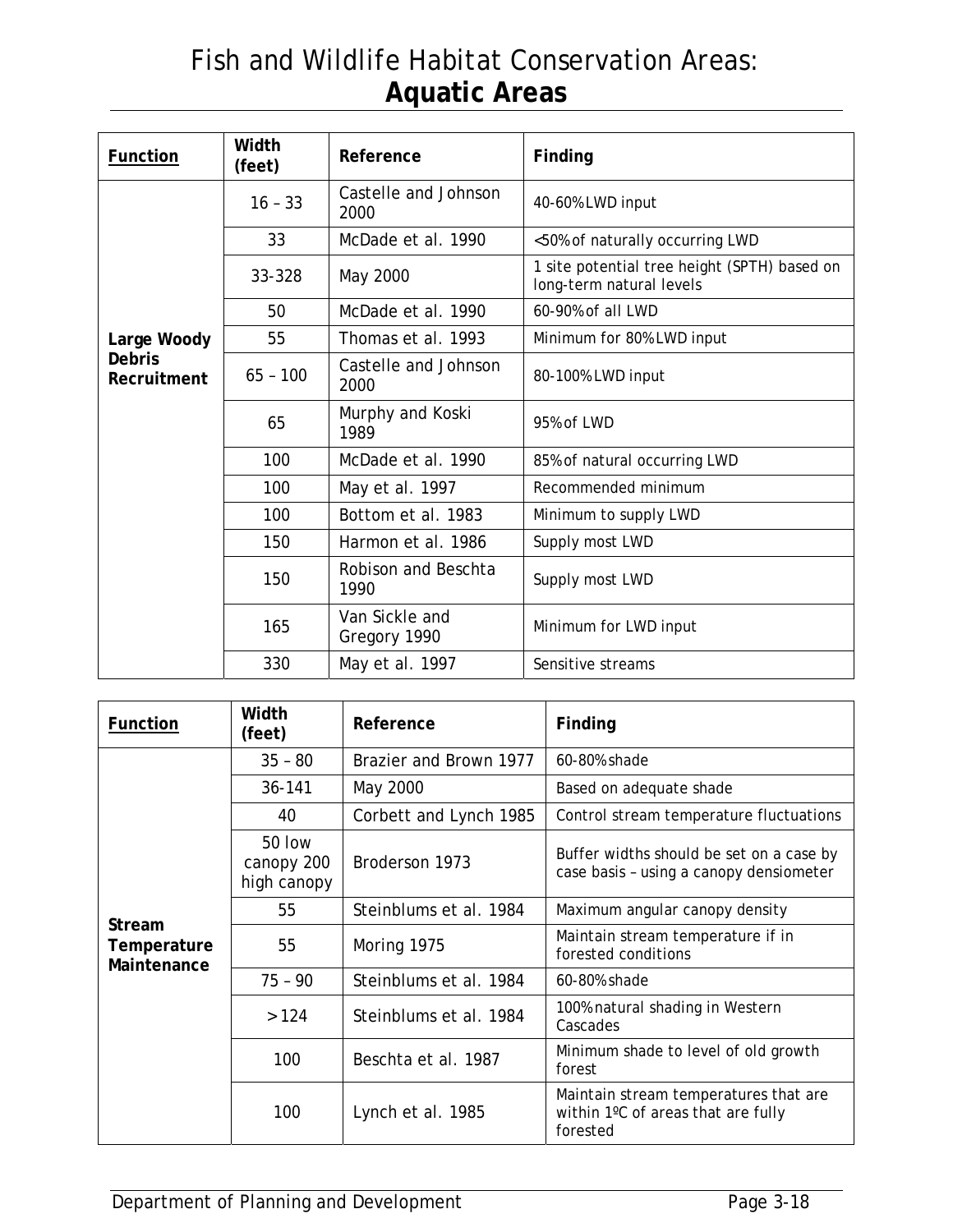|                           | $100 - 150$     | Jones et al. 1988                                                                              | Maintain temperature similar to fully<br>forested areas     |  |
|---------------------------|-----------------|------------------------------------------------------------------------------------------------|-------------------------------------------------------------|--|
|                           |                 |                                                                                                |                                                             |  |
| <b>Function</b>           | Width<br>(feet) | Reference                                                                                      | Finding                                                     |  |
|                           | 33              | Culp and Davies 1983                                                                           | Minimum for healthy communities                             |  |
|                           | 100             | Maintain benthic communities similar to<br>Roby et al. 1977<br>streams in fully forested areas |                                                             |  |
|                           | 100             | Newbold et al.1980                                                                             | Maintain healthy benthic communities                        |  |
| Maintenance<br>of Benthic | 100             | Castelle and Johnson<br>Minimum for healthy benthic<br>communities<br>2000                     |                                                             |  |
| Communities               | 100             | Erman et al. 1977                                                                              | Maintain macroinvertebrate diversity                        |  |
|                           | >100            | May et al. 1997                                                                                | B-IBI high in streams with > 70%<br>upstream buffer intact  |  |
|                           | 100             | Gregory et al. 1987                                                                            | Macroinvertebrate diversity                                 |  |
|                           | >100            | May et al. 1997                                                                                | Macroinvertebrate populations                               |  |
|                           | 65-200          | Knutson and Naef 1997                                                                          | Salmonid production                                         |  |
| Salmon<br>Habitat         | 100-200         | Castelle et al. 1992                                                                           | Salmon production                                           |  |
|                           | 33              | Petersen et al. 1992                                                                           | Minimum for wildlife species                                |  |
|                           | 36-141          | May 2000                                                                                       |                                                             |  |
|                           | 25-984          | Knutson and Naef 1997                                                                          |                                                             |  |
|                           | 75              | <b>Mudd 1975</b>                                                                               | Pheasant, quail and deer use                                |  |
|                           | $100 - 165$     | Dickson 1989                                                                                   | Range of amphibian, reptile requirement                     |  |
|                           | $100 - 300$     | Castelle et al. 1992                                                                           | Range for most wildlife species                             |  |
| Wildlife<br>Habitat       | $100 - 310$     | Rudolph and Dickson<br>1990                                                                    | Reptiles and amphibians                                     |  |
|                           | $100 - 330$     | <b>Allen 1983</b>                                                                              | Beaver                                                      |  |
|                           | 105             | Groffman et al. 1990                                                                           | Forested buffer for minimizing noise<br>impacts to wildlife |  |
|                           | $220 - 305$     | Jones et al. 1988                                                                              | Small mammals                                               |  |
|                           | 246 - 656       | Jones et al. 1988                                                                              | <b>Birds</b>                                                |  |

Buffer widths of less than 33 feet (10 m) are generally considered functionally ineffective (Castelle et al. 1994). Fragmented and asymmetrical buffers need to be wider than continuous buffers to perform the natural functions (May 1998). Riparian vegetation in floodplains and along stream banks tends to mitigate the impacts of urbanization in adjacent areas (Finkenbine et al. 2000).

To summarize the riparian buffer effectiveness presented from the studies listed in Table 1, recommended buffer widths from three literature review and synthesis documents (Knutson and Naef 1997 and May 2003) are provided in Table 2. Recommended minimum buffer widths presented by May (2003) are presented also.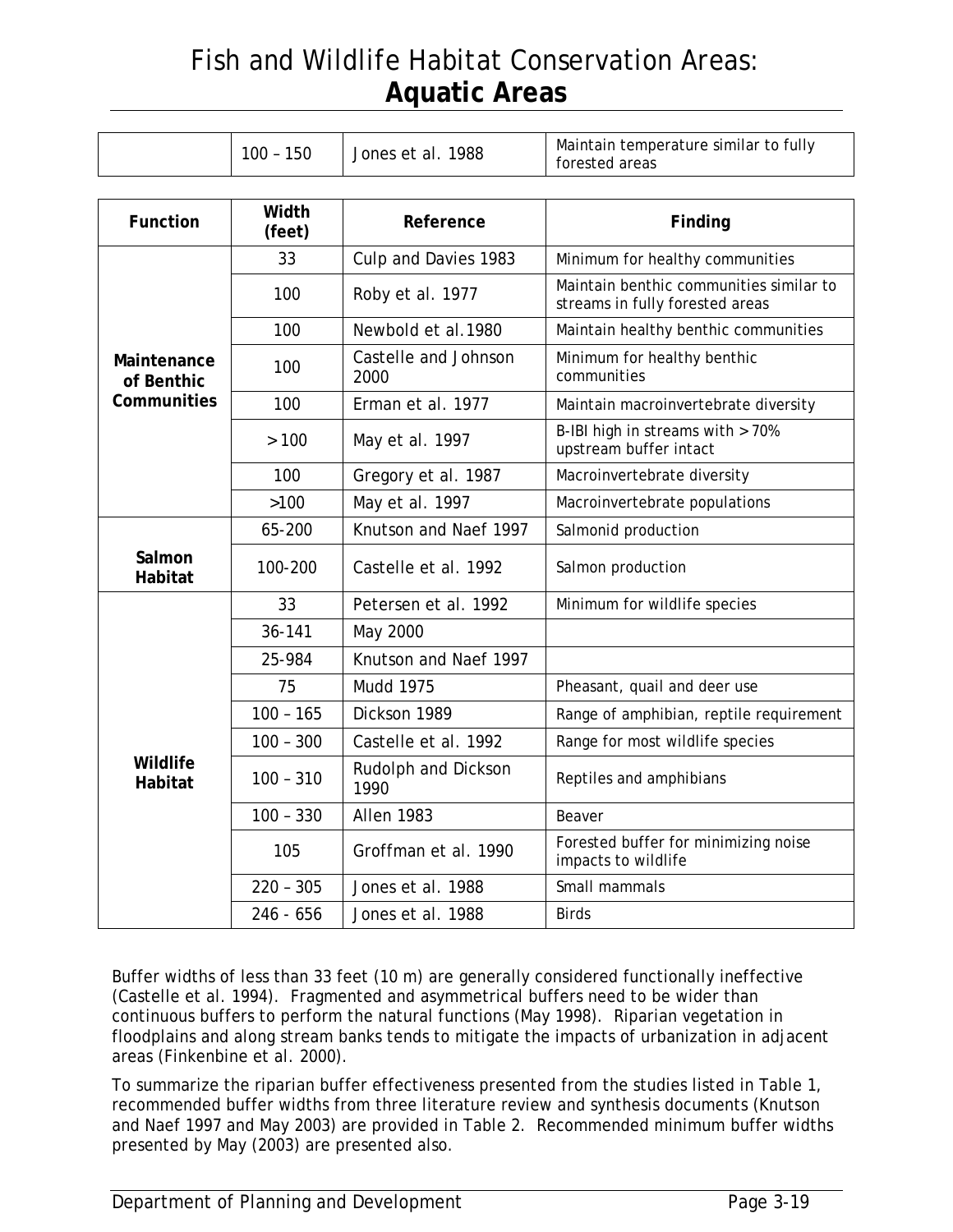|                                 | Effective Width of Buffer (in feet) |                      |                      |                           |                     |
|---------------------------------|-------------------------------------|----------------------|----------------------|---------------------------|---------------------|
| Author                          | Sediment<br>Control                 | Pollutant<br>Removal | Water<br>Temperature | <b>LWD</b><br>Recruitment | Wildlife<br>Habitat |
| Knutson and<br>Naef (1997)      | $100 - 125$                         | $13 - 600$           | $35 - 151$           | $100 - 200$               | 25 - 984            |
| Wenger (1999)                   | $82 - 328$                          | $30 - 197$           | $33 - 98$            | 49 - 427                  | $220 - 574$         |
| May (2003)<br>Range             | $26 - 600$                          | 13 - 860             | $36 - 141$           | $33 - 328$                | $36 - 984$          |
| Minimum<br>recommended<br>width | 98                                  | 98                   | 98                   | 164                       | 328                 |

#### **Table 2. Summary of Effective Riparian Buffer Widths**

### **3.4.1.4. Impacts of Urban Development on Streams**

Many studies have shown that development can have serious impacts on stream and riparian environments (Budd et al. 1987, Booth 1991, Booth and Jackson 1997, May 1998, Groffman et al. 2003). In 2003, the City reviewed impacts of the urban environment to aquatic habitats within the City in the Limiting Factors Data Gaps and Priority Actions for Aquatic Habitat document prepared by Seattle Public Utilities (Seattle 2003). Limiting factors identified are: altered hydrology, degraded water quality, loss of floodplains, loss of connectivity, limited coarse gravel, increased sedimentation, lost channel-shoreline complexity, and lack of riparian vegetation. The existing conditions of each of the City's streams and receiving water bodies are discussed in the City's limiting factors analysis (Seattle 2003). Changes in land use produce problems of reduced water quality and open space, along with a reduction in the quality of riparian zones through vegetation loss, soil erosion, increased stormwater runoff and reduced species diversity (May 1998, Booth and Jackson 1997, Booth 1991, Budd et al. 1987). Sediment, toxic wastes, erosion, fecal pollution, decreased dissolved oxygen, higher water temperatures, increased flows, and algae blooms all reduce water quality and seriously impact anadromous fish and other aquatic species (Budd et al. 1987). Because Seattle's streams, other than the Duwamish-Green River, are entirely within the highly developed urban area of Seattle and adjacent municipalities, they are affected by these changes throughout their length.

#### **General Impacts**

Urban land use appears to be an influential variable in predicting biological community metrics (species present, diversity, abundance, life stage functions, etc.) (Booth 1991, Booth and Jackson 1997, Mensing, et al. 1998, and May 1998). Mensing et al. (1998) showed that of the 13 highly correlated models, urban land use was used in the majority of the models to predict aquatic health.

Small streams in urban environments are highly altered by development upon most of the land within each watershed (Schueler and Holland 2003). Altered development in urban areas includes channelization, bank hardening, removal of riparian vegetation, placing streams in culverts and increasing the amount of impervious surface in the creek's watershed, which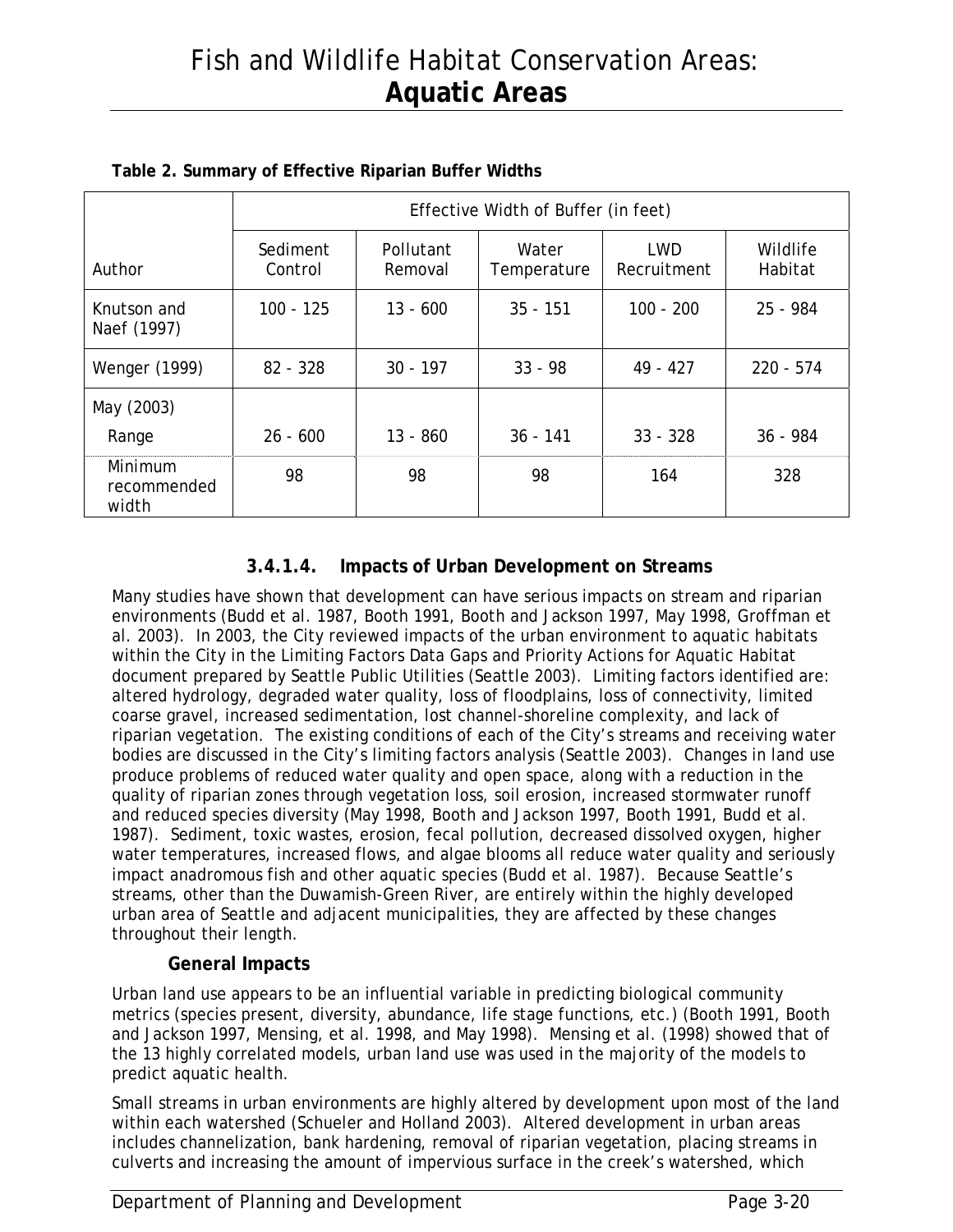leads to altered hydrology. In Seattle, the majority of each stream's watershed has urban development.

Thornton Creek is one of Seattle's larger streams that provides a classic example of urban alteration of natural habitat. It is a third order stream primarily within Seattle's city limits that flows into Lake Washington. Thornton creek is 18 miles long and drains an area of 11 square miles. Lucchetti and Fuerstenburg (1993) analyzed the drainage network of Thornton Creek between 1893 and 1977. They concluded that urban development has caused the loss of all major wetlands and 60% of the open channel network, including all first-order tributaries in the Thornton Creek watershed. The remaining stream system was constrained by loss of riparian vegetation, stream bank armoring, and an extensive series of culverts and underground pipes. In recent years the City has supported several projects to restore Thornton creek including a Water Quality Channel in the Northgate neighborhood (SPU 2013a)), and the creation of Meadowbrook Pond to manage flooding and improve water quality by holding sediment (SPU 2013b).

Typical urban effects include increased overland flow and stormwater runoff volume, increased peak flows, decreased groundwater flow resulting in low summer flows, increased suspended particulates and sedimentation of fine particles, increased channel erosion and increased inputs of nutrients and toxic substances (Hession et al. 2000). In highly disturbed watersheds, additional improvements including stormwater and/or water quality management may be required before stream ecosystems can be successfully restored (Hession et al. 2000).

Modifications of the land surface during urbanization produce changes in the type and the magnitude of runoff processes (Booth and Jackson 1997). These changes result from vegetation clearing, soil compaction, ditching and draining and finally covering the land surface with impervious roofs and roads (Booth and Jackson 1997). The infiltration capacity of these covered areas is lowered to zero and much of the remaining soil-covered area is trampled to a near impervious state (Booth and Jackson 1997).

Besides changing the hydrologic flow regime, urbanization affects other elements of the drainage system (Booth and Jackson 1997). Gutters, drains and storm sewers are laid in the urbanized area to convey runoff rapidly to stream channels by-passing any infiltration that could occur in the riparian corridor (Booth and Jackson 1997). Natural channels are often straightened, deepened, or lined with concrete to make them hydraulically smoother increasing the flow of the water (Booth and Jackson 1997). Each of these changes increases the efficiency of the channel, transmitting the flood wave downstream faster (Booth and Jackson 1997).

Even if flow durations are matched precisely in pre- and post- developed cases, the change from a subsurface to a surface flow regime renders the entire design analysis irrelevant and can lead to severe, entirely unanticipated, channel incision (Booth 1990 as cited in Booth and Jackson 1997).

According to (Booth and Jackson 1997) many of the changes to the landscape imposed by urbanization are probably beyond our best efforts to fully correct them, and so some downstream loss of aquatic system function is most likely inevitable at the present level of understanding (as of 1997) . The need to develop a more precise, process based understanding of how altered landscapes produce degraded stream channels is needed so that genuine protection of streams can be achieved (Booth and Jackson 1997). Limiting the extent of development has been shown to be the only effective way to protect streams thus far (Booth and Jackson 1997).

The portions of natural ecosystems most directly affected by urbanization are small streams and associated wetlands (May 1998). These ecosystems are critical spawning and rearing habitat for several species of native salmonids (both resident and anadromous), including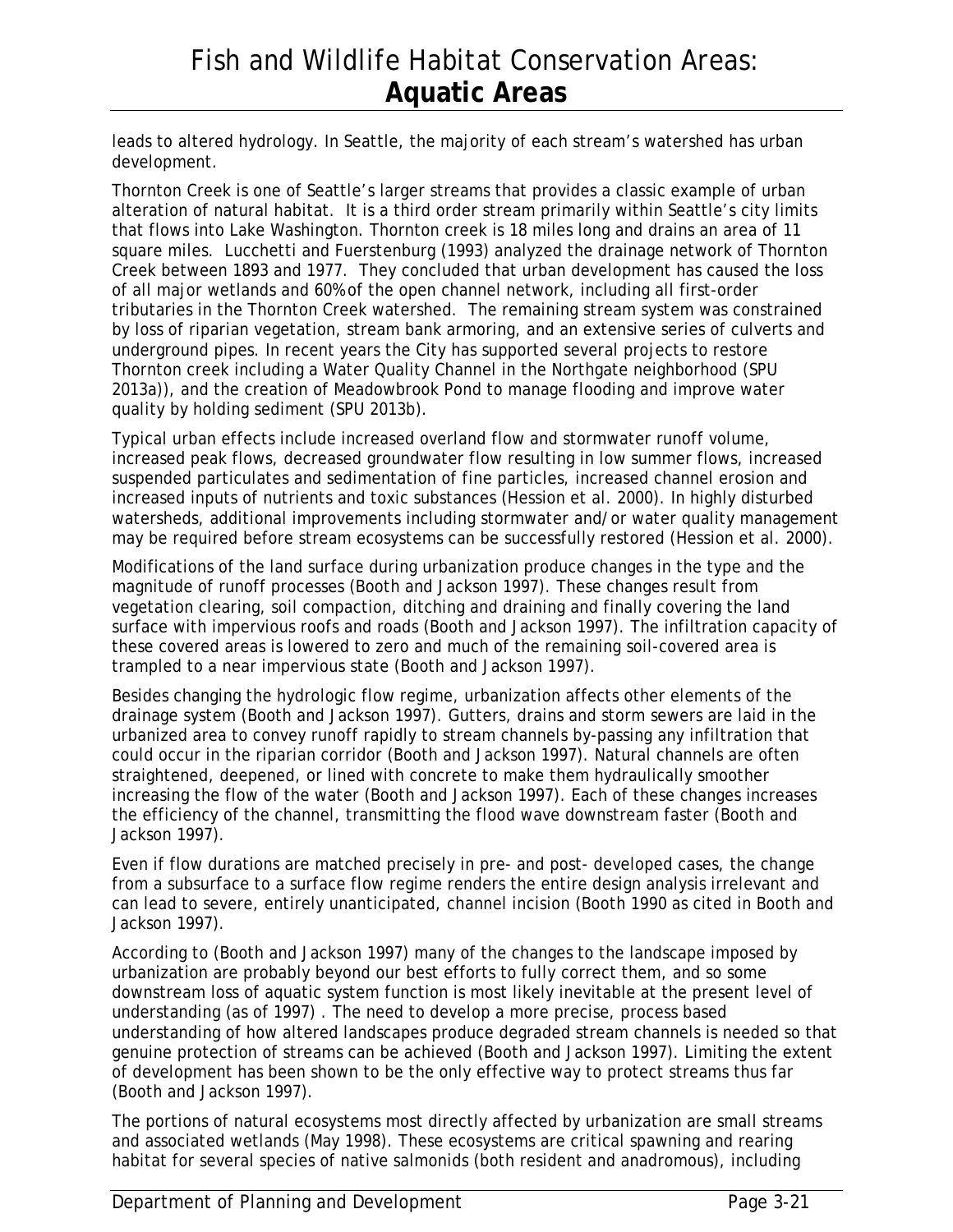cutthroat trout, steelhead trout, and coho, chum, Chinook, pink and sockeye salmon (May 1998). Beginning in the late 1990s, spawner surveys in streams within the greater Seattle metropolitan area discovered that adult coho salmon returning to spawn in small urban catchments were behaving abnormally (Spromberg and Scholz 2011). Death occurred in a matter of hours, prior to spawning, in some instances up to 90% of the returning fish (McCarthy et al. 2008). This phenomenon has been called prespawn mortality, and has been linked to pollutant runoff from urbanized areas (Feist et al. 2011).

Over the past century, salmon have disappeared from about 40% of their historical range, and many of the remaining populations (especially in urbanizing areas) are severely depressed (Nehlsen et al. 1991 as cited in May 1998). There is no one reason for this decline. The cumulative effects of land-use practices, including timber harvesting, agriculture, and urbanization have all contributed significantly to this widely publicized "salmon crisis." (May 1998 and NRC 1996).

The cumulative effects of watershed urbanization including extensive changes in the hydrologic regime of the basin, changes in channel morphology, and changes in physiochemical water quality has produced an instream habitat that is significantly different from that in which salmonids and associated fauna have evolved (May 1998). Additionally, development has had negative impacts on riparian buffers and wetlands, which are essential to natural stream functions (May 1998). May (1998) studied third order and smaller streams, ranging in basin area from 3 to 90 km squared, with headwater elevations less than 150 m. In May's (1998) study, stream gradients were less than 3.5% and most were less than 2%. One of May's (1998) conclusion is that urbanization effects watershed drainage density.

#### **Salmonid Habitat Impacts**

Salmon spawn, rear, and migrate in streams within the City of Seattle. Each of these functions relies on different habitat characteristics (Waldichuk 1993). Spawning and egg incubation tends to require clean, well oxygenated, cool water within areas of clean gravel. Juvenile rearing requires variable conditions depending on the age/size of the juvenile. Juveniles tend to rear in shallow water where benthic insect production provides their food supply and riparian vegetation provides cover from predators. Movements by rearing and outmigrating juvenile salmonids or returning adult salmon require access and connectivity. This is affected by stream crossings and culverts, particularly those providing extended lengths of piping to pass through and/or altered conditions affecting the availability of suitable water velocities and depths for passage.

Spawning gravel is critical habitat for salmonid egg incubation and embryo development (May 1998, Waldichuk 1993) and can be greatly modified by urban development. Stream gravel also provides habitat for benthic macroinvertebrates (May 1998) that provide the prey for rearing juvenile salmon. Deposition of fine sediment and streambed instability due to increased stormwater flows affects the quality of the streambed and degrades the habitat condition by filling the interstitial spaces between the gravel and disturbing the gravel (May 1998). Although the redistribution of streambed substrate is a natural process, extreme stormflows often cause excessive scour and aggradations (May 1998) degrading salmon habitat. High stream flows can cause scour in spawning areas resulting in loss of salmon embryos (Nawa and Frissell 1993, DeVries 1997). However, salmon commonly bury their embryos sufficiently deep to avoid scour except under extreme flow conditions. Urbanization leads to drainage basin changes that result in an increase in number and magnitude of extreme flows that can increase redd scour. Erosion is related to stream power, which is proportional to discharge and slope (May 1998). Therefore, because flows tend to increase with urbanization, stream power is likely to increase as urbanization increases resulting in increased erosion. Cooper (1996) and May (1998) found this to be true for the Puget Sound lowland steams. Additionally, sheer stress is dependent on slope, flow velocity and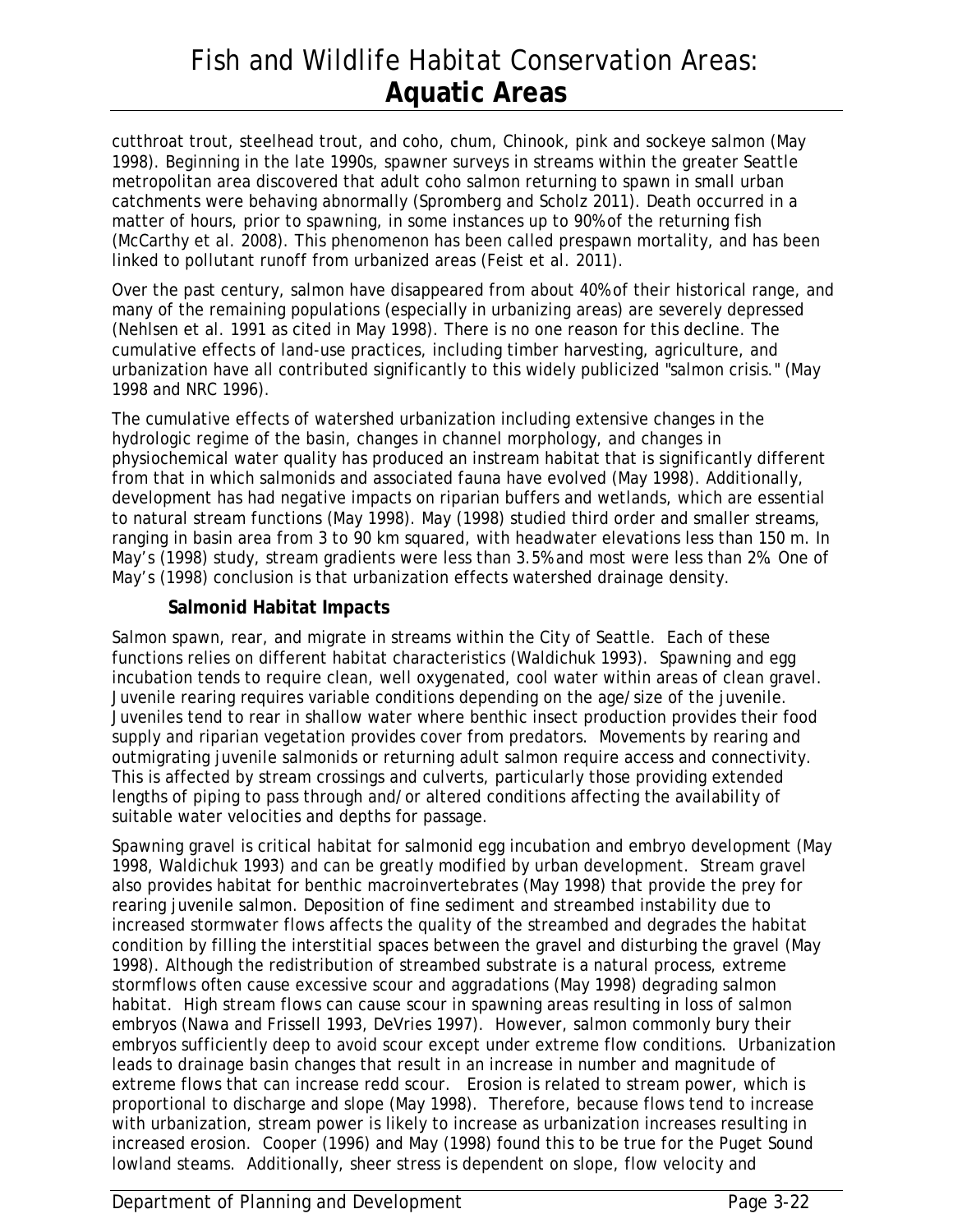streambed roughness and it is the critical basal stress that determines the onset of streambed particle motion and the magnitude of scour and/ or aggradation (May 1998).

May (1998) determined urban streams in the Puget Sound Lowlands with gradients greater than 2% and lacking LWD are more susceptible to scour than natural streams. The amount and distribution of LWD is another aspect of stream habitat that is altered by urban development. May (1998) found with increasing basin urbanization both the prevalence and quantity of LWD declined. Concurrently, measures of salmonid rearing habitat including percentage of pool area, pool size, and pool frequency were strongly linked to the quantity and quality of LWD in Puget Sound lowland streams (May 1998).

Streambank stability and erosion are factors influenced by the condition of the riparian vegetation (May 1998). High levels of erosion produce high levels of fine sediment in the substrate that clog spawning gravel and adversely affect production of invertebrates that provide salmon prey. Streambank stability rating is strongly related to the width of the riparian area and inversely related to the number of breaks in the riparian corridor (May 1998). Increased amounts of fine sediment are a characteristic of urban development that degrades streambed habitat (May 1998). In urban areas the levels of fine sediment (percent fines) can be related to upstream urban development, but the variability, even in undeveloped reaches, can be quite high (Wydzga 1997). May (1998) found fines did not exceed 15% until total impervious area (TIA) exceeded 20%. In the highly urbanized basins with TIA > 45% the fine sediment was consistently > 20% except in higher gradient reaches, where the sediment was <20% and presumably flushed down stream by high storm flows.

While not completely responsible for the level of streambank erosion, basin urbanization and loss of riparian vegetation contribute to the instability of stream banks (May 1998). Stream bank stability is also affected by other stream corridor characteristics, such as soil type and hill slope gradient.

Urban development has eliminated the source of most LWD that forms the key pieces in wood jams. Thus, wood jams are now rare in Seattle's streams because of the lack of very large wood in riparian areas providing wood recruitment and key jam-forming pieces. Wood jams are now rare in many coastal streams because low recruitment rates and the lack of large wood that functions as key pieces in log jams (Collins et al. 2002).

Pool habitat that supports salmon is also commonly reduced by urbanization. Pool habitat provides holding areas during the spawning season. In all but the most pristine Puget Sound lowland streams (TIA<5%) significantly less than 50% of the stream habitat area is pool habitat (May 1998). Even in reference streams pool habitat is generally below the target level of 50% recommended (Peterson et al. 1992). This reduction in pool habitat appears to be due to the effects of past land-use practices that have removed timber and the lack of instream LWD (May 1998). The riparian cover over pools has also decreased in proportion to sub-basin development. As a result, instream habitat complexity in urban streams is substantially below that necessary to support a diverse and abundant salmonid community (May 1998). Riffle habitat is important for providing adequate spawning substrates and invertebrate production. Increase in sediment supply through stormwater runoff leads to a decrease in the quality of habitat in riffles because the sediment fills the interstitial spaces and fills in the pool habitat resulting in a decrease in quantity and quality of in stream habitat.

Prespawn mortality is emerging as a significant factor among salmon populations spawning in urban streams. As described above, pre-spawn mortality has been documented in the City's streams since the late 1990s . Numerous studies have been performed to determine the cause and future impacts of prespawn mortality including Feist et al. 2011, McCarthy 2008, and Spromberg and Scholz 2011. Toxic runoff has been identified as the leading cause. While most pollutants are present in urban surface waters at concentrations below those that will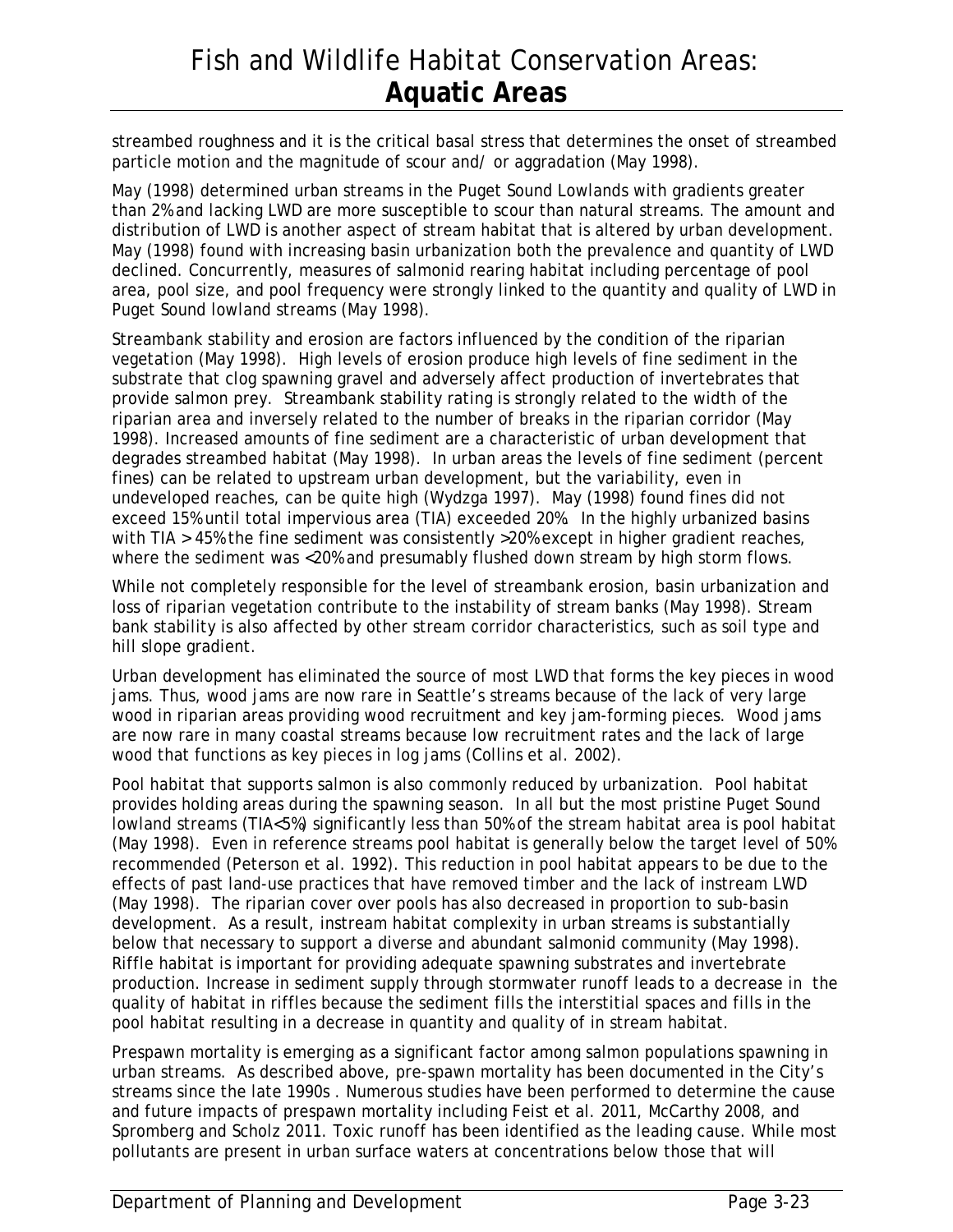typically cause fish kills, coho spawners undergo important physiological changes as they transition from saltwater to freshwater. These changes may render them more vulnerable to toxic chemicals, alone or in combination with other environmental stressors (McCarthy 2008). Though the particular chemical, or cocktail of chemicals has yet to be identified, Feist et al. (2011) honed in specifically on toxics originating from motor vehicles as responsible. Although further research is ongoing, currently the outlook is grim: Spromberg and Scholz (2011) has modeled urbanization scenarios on coho populations that demonstrate the potential for local extinction in a few decades.

#### **3.4.1.5. Strategies to Protect the Lotic Environment**

Protection and restoration of natural functions for streams is closely tied to maintenance or restoration of riparian areas and natural channel forming processes. These processes require near natural flow regimes, natural channel structure that can erode and accrete, natural amounts of large woody debris, and sometimes reconstruction of natural features. As described above, maintaining riparian buffer widths of 50-100 feet or wider along most or all of a stream corridor is desirable to provide natural functions for fish and wildlife. Most of the scientific efforts to prescribe appropriate buffer conditions have focused on forested portions of watersheds (Castelle et al. 1994, Naiman et al. 2000, Roni et al. 2002, Collins et al. 2003) rather than urban areas. Formation of stream channels with natural habitat characteristics is provided by the interaction of hydrology, sediment, and vegetation (Montgomery and Buffington 1998). The recent literature emphasizes that aquatic habitat restoration strategies should be based on a landscape perspective. Ward and Tockner (2001) outline the broad concept of restoring biodiversity that encompasses spatial and temporal heterogeneity, functional processes and species diversity as themes for ecological restoration. They advocate re-establishing functional diversity across the active corridor to support aquatic and riparian biota. In an urban setting such as Seattle, it is recommended that habitat protection strategies (including habitat management and habitat enhancement) focus on a stream by stream perspective. At this scale, habitat conditions can be assessed and actions taken to provide functional processes and connectivity. Where opportunities are available, localized areas of higher function can provide "stepping stones" of suitable habitat to support species movement and material transfer through more constrained areas. Key elements of focus include riparian buffers, habitat connectivity (passage), and instream habitat structure to increase habitat diversity.

Strategies that restore or protect riparian corridors, even if the width is limited, along substantial reaches of Seattle's urban streams will provide some of the desirable habitat forming functions. Booth et al. (2002) provides information on restoration of flow regime, habitat structure, water quality, energy sources, and biotic integrity for urban streams. They suggest restoration strategies begin by first analyzing causes of degradation and develop rehabilitation of selected elements where complete recovery is not feasible. They also suggest education and outreach is crucial for restoration strategies in highly developed watersheds such as the City of Seattle.

Control of stormwater discharge to prevent extreme flows that disrupt stream habitat can be accomplished to some degree within the urban environment. Booth et al. (2002) describes the impacts of urban effects resulting from stormwater discharges as well as the means to avoid extreme flows that disrupt stream habitat. However, most of these recommendations are for developing areas rather than previously developed areas such as the City of Seattle.

Recent publications on strategies for improving aquatic and riparian habitats of the streams within the City have been developed. Following is a list of resources, some as hyperlinks, others references to documents: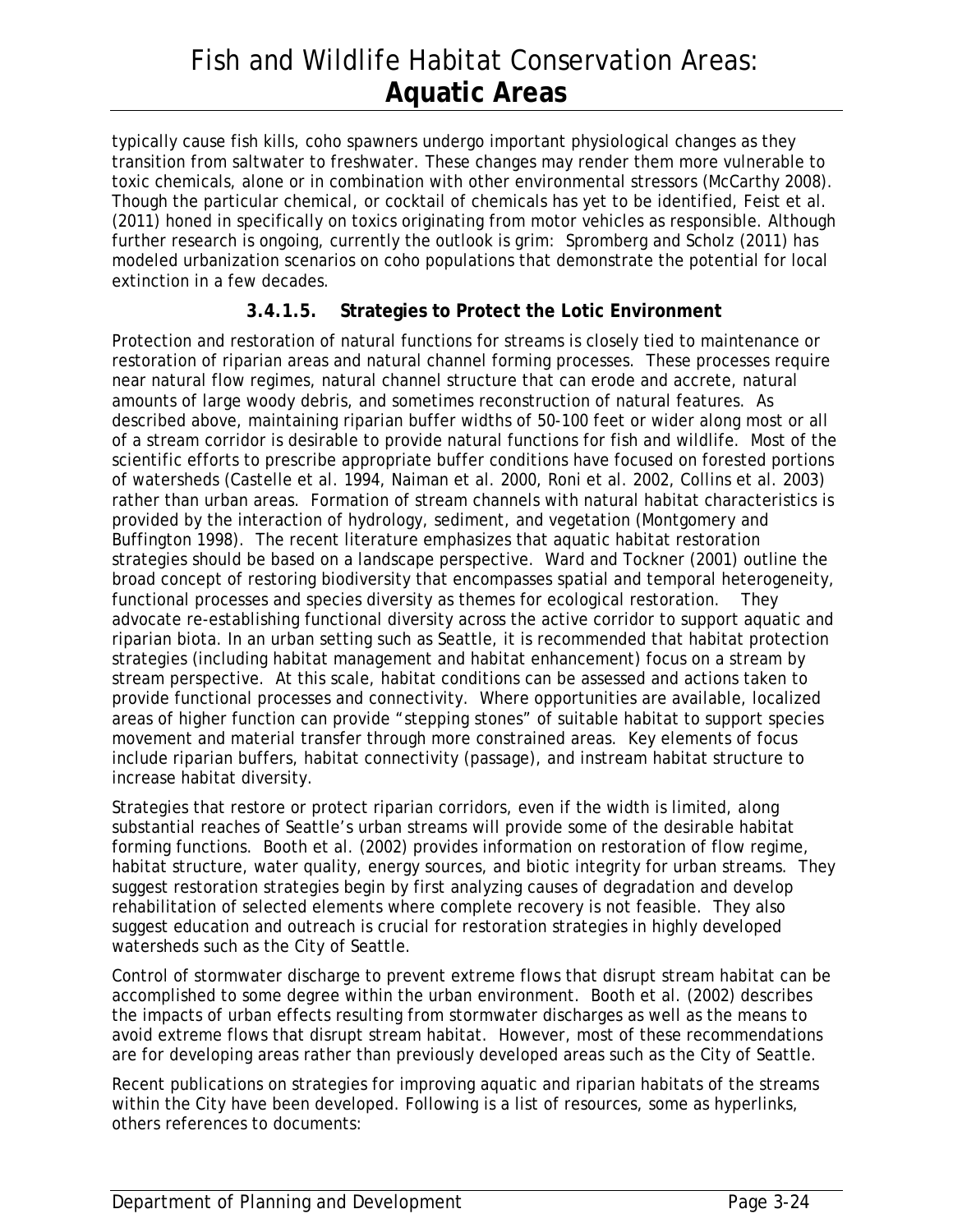- City of Seattle.
	- o *Restore Our Waters.* Website. http://www.seattle.gov/util/EnvironmentConservation/OurWatersheds/Restor eOurWaters/index.htm
	- o *Seattle Watershed Projects.* An Interactive Map. http://www.seattle.gov/util/groups/public/@spu/@conservation/documents/ webcontent/01\_015334.pdf
	- o *Shoreline Characterization Report.* (2010)
	- o *State of The Waters*. Report (2007).
	- o *Scientific Framework for Ecological Health*. Report. (2007)
- WRIA 8. *Chinook Salmon Conservation Plan*. Report. http://www.govlink.org/watersheds/8/planning/chinook-conservation-plan.aspx
- WRIA 9. *Salmon Habitat Plan. Report*. Chapter 7. http://www.govlink.org/watersheds/9/plan-implementation/HabitatPlan.aspx

These strategies will restore riparian habitat and stream processes gradually where opportunities are available. Hydrology, fish access, habitat connections, and floodplain reconnection are common priorities in these strategies.

There is a need to make strategy and restoration decisions that incorporate information gathering tools (e.g., monitoring over time) to deal with our incomplete understanding of ecosystem processes (Pess et al. 2003). Restoration strategies should recognize the major sources of uncertainty, inadequate knowledge, and natural variability. Strategies should deal with these substantial levels of uncertainty by using adaptive management (Anderson et al. 2003). That is, habitat management efforts can and should be adapted in the future based on new information on the performance of previous efforts, whether it is a specific restoration technique or more general management requirement.

In addition to the above measures to protect and restore urban streams, the City of Seattle has developed incentive programs for citizens, and industrial and commercial customers. Incentives include installing rain gardens, free trees, and rebates on water-efficient fixtures. Full details are online at:

http://www.seattle.gov/util/EnvironmentConservation/Projects/DrainageSystem/GreenStor mwaterInfrastructure/IncentivesOpportunities/index.htm. The RainWise incentive program, which is for customers in targeted combined sere overflow basins, has created a map of all of the recorded water-saving projects: https://rainwise.seattle.gov/city/seattle/map.

### *3.4.2. Lakes (Lentic Systems)*

Lake Washington and Lake Union provide habitat supporting anadromous salmonids and numerous resident species. Although the shorelines of these and other lakes within the city are highly modified by shoreline development, it is important to consider the characteristics of such lakes in their natural condition to understand the nature of the habitat in which the native populations developed. Little recent literature has dealt with the history of these lentic habitats, although substantial research has been conducted in recent years to provide information on Chinook rearing and migration in the Lake Washington watershed. Seattle Public Utilities and USACE published a synthesis of this work in 2008 (SPU and USACE 2008).

### **3.4.2.1 Physical Structure of Lakes**

Because lakes have hydraulic conditions that tend to retain whatever enters the body of water, hydraulic retention time is an important physical characteristic and influences the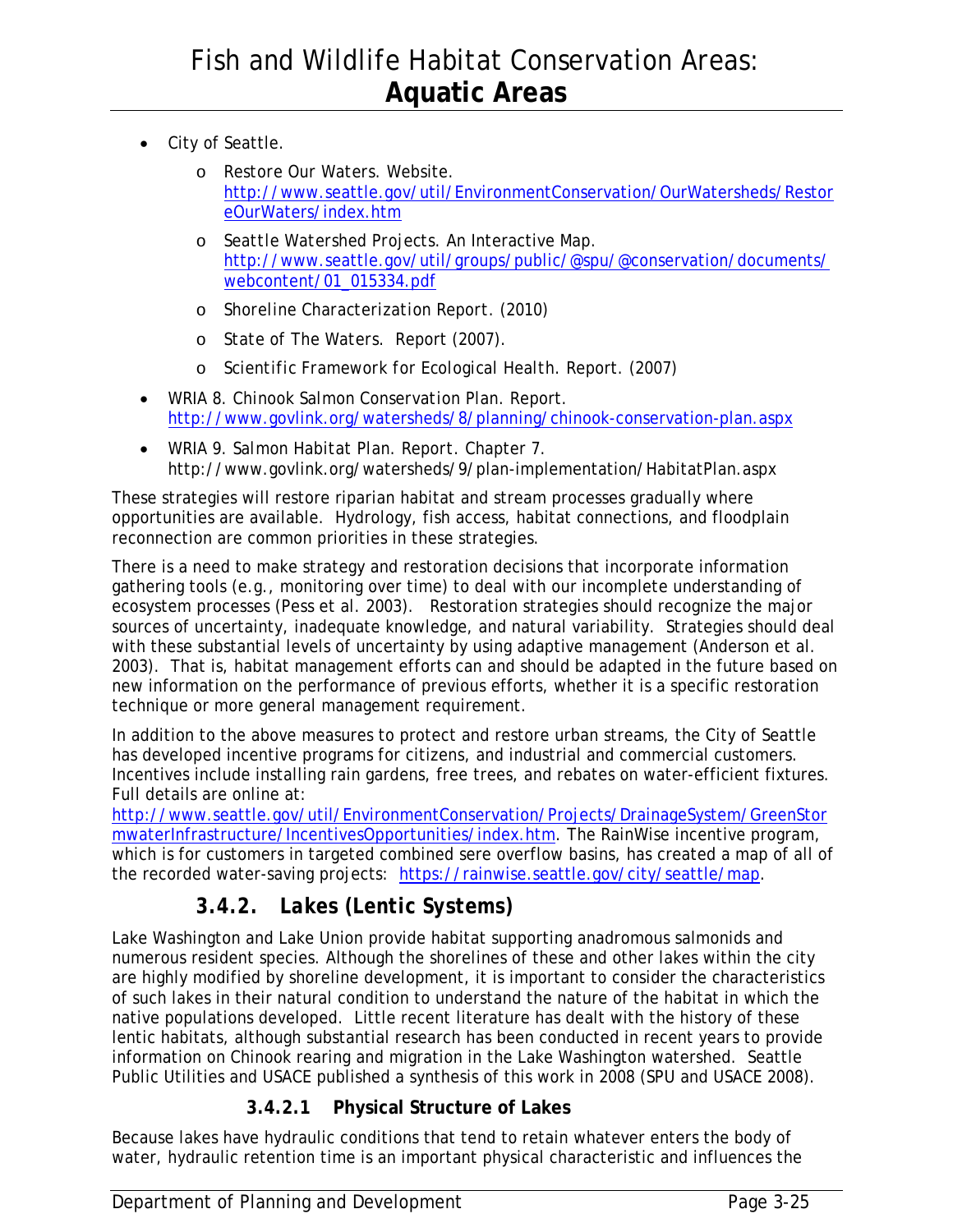quality of both the water and habitat. Hydraulic retention time is the term used to describe the amount of time that it takes for all water in the lake to pass through the outflow (Goldman and Horne 1983). This is an important parameter in determining the impacts of pollution and nutrient dynamics.

Lakes are divided into zones, which consist of the littoral, limnetic/pelagic, photic, and aphotic, zones (Seattle DPD 2010b, Figure 1). The littoral zone extends from the shore to a depth where the light is barely sufficient for rooted aquatic plants to grow. The pelagic zone continues offshore from the outer reaches of the littoral zone. The pelagic zone of a lake is open water, without contact with the lake bottom or shore (Horne and Goldman 1994 as cited in Seattle DPD 2010b). The organisms inhabiting this area are adapted to swimming, suspension, or floating. Large and small woody debris along the littoral area increases the amount, diversity and quality of cover for resting, foraging, and predator avoidance.

The photic zone extends as far down as light can penetrate; the aphotic zone extends to the bottom of the lake where light levels are too low for photosynthesis. Respiration, however, proceeds at all depths, so that the aphotic zone is a region of oxygen consumption and can become anaerobic because of this. The profundal zone refers to the lake bottom underlying the pelagic zone. Many shallow lakes with relatively transparent water have no profundal zones..

**Figure 1 – Lake Structure Zones. Source: Seattle DPD 2010.** 



#### **Biological Structures of Lakes**

The aquatic species that inhabit the different zones of the lake are specifically adapted to the zones in which they live. Some species such as pelagic (free swimming) fish are able to move between the different zones. Different types of plant species are adapted to grow in different water depths; therefore, the species of plants that are found at the water's edge would not be found at the water depths of 0.6 m and 0.9 m (2 feet and 3 feet).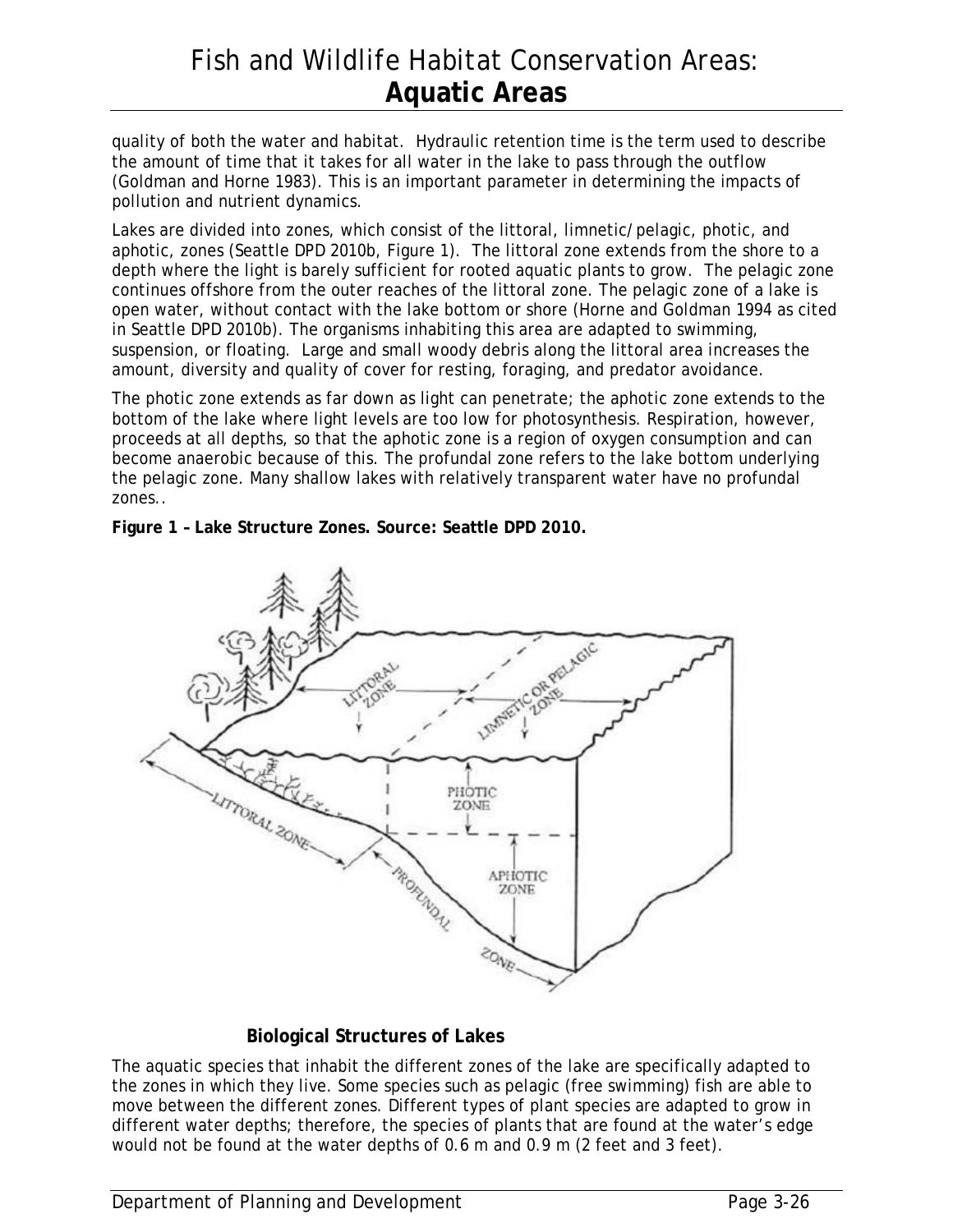Juvenile Chinook rearing in Lake Washington tend to remain in very shallow water (<3 feet deep) gradually moving into deeper water as they grow (Tabor and Piaskowski 2002, Tabor et al. 2004, Seattle Public Utilities and USACE 2008). The Chinook fry and fingerlings tend to rear in sandy gravel beach areas with gentle slopes and no bulkhead below ordinary high water. Tributary creek mouths were also more utilized than index sites in Lake Washington pointing to the potential importance of these areas (Tabor et al. 2004). Chinook fry and fingerlings appear to rest near the bottom at night and move within a small area during the daylight hours. The young salmon move into small woody debris (tree branches, brush) when threatened by piscivorous bird or fish predators. The young salmon tend to avoid overwater structures and the shade cast by the structures. They appear to treat Eurasian milfoil beds as a substrate moving along the edge or above this vegetation. Juvenile Chinook also use tributary creek mouths as rearing areas.

Lake Washington shorelines also support beach spawning by sockeye salmon (Seattle Public Utilities and USACE 2008). Many sockeye also spawn in the mainstem Cedar River as well as its side channels (Hall and Wissmar). Juvenile sockeye rear for a year or more in the open waters of Lake Washington before migrating to the ocean through the Hiram M. Chittenden Locks (Burgner 1991, Ballantyne et al. 2003).

Young Chinook migrate from Lake Washington to Puget Sound through the Ship Canal and Lake Union. Research by the U.S Fish and Wildlife Service (Tabor and Piaskowski 2002, Tabor et al. 2004) has shown that juvenile Chinook migrate and rear along the Lake Washington shoreline in very shallow water, and utilize deeper habitats in Lake Union and the Ship Canal (Celedonia et al. 2008, Celedonia et al. 2011) as they pass through these areas.

Celedonia et al. (2011) describes Chinook utilization of these areas as following: "Chinook salmon smolt habitat use is markedly different between Lake Washington and the LWSC (Ship Canal). In Lake Washington fish stay close to shore during the day (1-5 m water column depth), and move into deeper water at night (> 10 m water column depth; up to 230 m and more from shore). In the Ship Canal (Portage Bay and north Lake Union) smolts fan out across broad areas, mix across the channel during all times of day and night, and primarily use water greater than 8-10 m deep. Water clarity generally appears greater in Lake Washington than in the LWSC during June, and this may be the primary driver behind the differences observed."

Some young Chinook may enter the Ship Canal and Lake Union early in the spring to rear along the shorelines as they do in Lake Washington. Sampling of salmon predators in Lake Union found juvenile Chinook salmon were eaten as prey in the southern portion of Lake Union (Tabor et al. 2004). Data is still very limited, but migrating juveniles appear to follow the shoreline as they apparently do in Lake Washington. They may also move across open water rather than migrating along a narrow path through the Ship Canal.

The timing of smolt migration through the Chittenden locks has been evaluated since 1997 (see Seattle Public Utilities and USACE 2008). In 1997, Chinook smolts were present throughout the sampling period, from mid-May to early June, but peak migration occurred during late May (Goetz et al. 1998). In 1998, peak migration occurred in early June, but sampling terminated during the highest Chinook catch of the season (Johnson et al. 1999). Although peak emigration appears to be in June, juvenile Chinook are present in the system through at least July (Kurt Fresh, WDFW, personal communication). Timing of Chinook migration is later than that of sockeye salmon, the most abundant salmonid migrating through the locks. Comparison of migration timing at the locks and in Cedar River suggests some of the juvenile Chinook may spend as much as 4-6 months rearing in Lake Washington, leaving the system with the later migrants from the Cedar River (Tabor et al. 2004).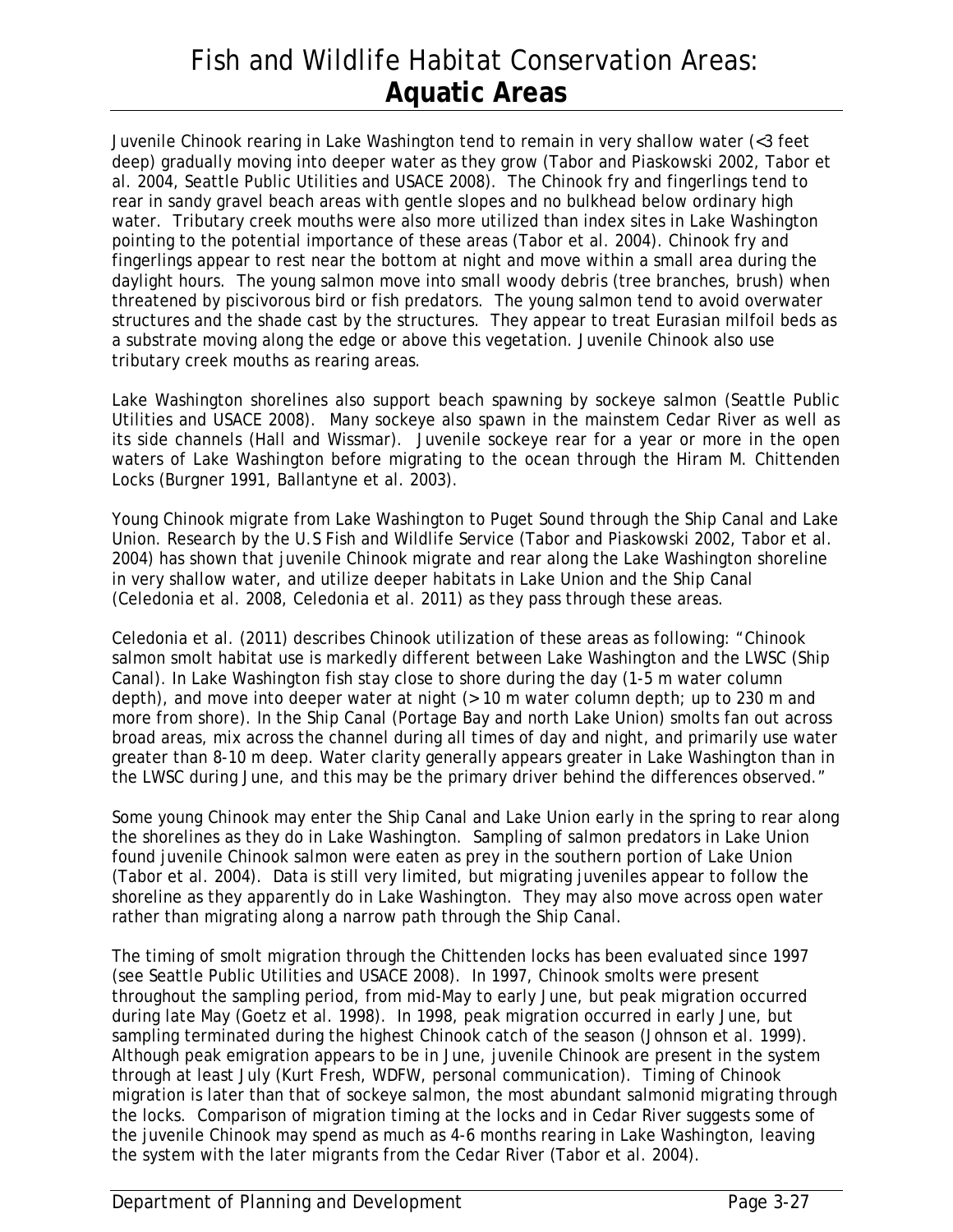### **3.4.2.2. Riparian Area Functions**

The riparian area surrounding lakes provides similar functions to those provided for streams, although a much smaller portion of the water body is affected in lakes, particularly large lakes such as Lake Washington. Vegetation provides some shading and stormwater benefits and LWD at the shoreline serves to dampen erosive wave energy, caused by wind and fetch, along lake shorelines (Maser et al. 1988). Additionally, the allochthonous input from the vegetation contributes organic matter, including invertebrates, into the lake system.

The riparian buffer along lake shorelines can be particularly important to species that reside primarily in very shallow water such as Chinook and coho salmon fry. These very small fish (30-50 mm) seek water less than 1 m deep often with some natural brush or tree cover extending into the water (Tabor and Piaskowski 2002, Tabor et al. 2004). Trees, shrubs and grasses of shorelines provide potential cover for young salmonids rearing along lake shorelines (Tabor and Piaskowski 2002, Tabor et al. 2004). Trees falling into the shoreline water provide refuge habitat for the rearing salmonids. And terrestrial vegetation provides a food source in the form of terrestrial insects that drop into the water (Johnson and Ryba 1992, Constanz 1998, Kahler 2001, Koehler 2002). Juvenile fish are most often observed over sand-gravel substrates (Tabor et al. 2004).

#### **3.4.2.3. Impacts of Urban Development on Lake Washington/Lake Union**

Seattle's Lake Washington and Lake Union shorelines are currently highly altered habitat (Weitkamp and Ruggerone 2000). In 1916 a major alteration of the shorelines occurred with the lowering of the lake level by 9 feet resulting from construction of the Ship Canal and Locks (Chrzastowski 1981). Historically Lake Washington drained to the south through the Black River to the Duwamish River and to Puget Sound. Construction of the Ship Canal moved the lake's outlet to Shilshole Bay. Seasonal shoreline flooding in Lake Washington was eliminated, along with approximately 1,300 acres of shoreline wetlands. In 1912, the Cedar River was diverted into the lake and currently comprises over half the inflow to the lake. These changes moved the migratory corridor for Cedar River Chinook from the Duwamish River to Lake Washington. The Cedar River is now the major tributary contributing flow to Lake Washington. Under existing conditions, the Lake flushes at a rate of approximately 0.43 times per year (Weitkamp and Ruggerone 2000).

The recent survey of the City's shorelines (Parametrix and NRC 1999) demonstrates a high degree of development that has eliminated or altered most shallow water shoreline habitat. The shoreline development has substantially altered rearing habitat for juvenile Chinook and other salmon. The Lake Washington shoreline is primarily bordered by private residences having landscaped yards, and several over-water condominiums. Whereas Lake Union and the Ship Canal shorelines are primarily developed with industrial, commercial, and floating home uses. The City's parks provide the only substantial exception to this highly modified shoreline condition. Park shorelines are relatively natural, although light riprap is typically present. City parks bordering Lake Washington and Lake Union include Seward Park together with Lake Washington Boulevard, as well as Leschi, Madison, Magnuson, Matthews Beach, Gas Works and South Lake Union Parks. City park ownership accounts for approximately 35% of shoreline use. Sand Point, Seward Park, Union Bay and the Arboretum provide substantial expanses of shallow water habitat in relatively natural condition.

Generally shoreline development results in less large woody debris (coarse woody debris) and macrophyte densities along a lake's shoreline in the littoral fringe zone (Brown 1998). This decrease in woody debris apparently results in decreased forage fish densities as has been found in Lake Joseph, Ontario.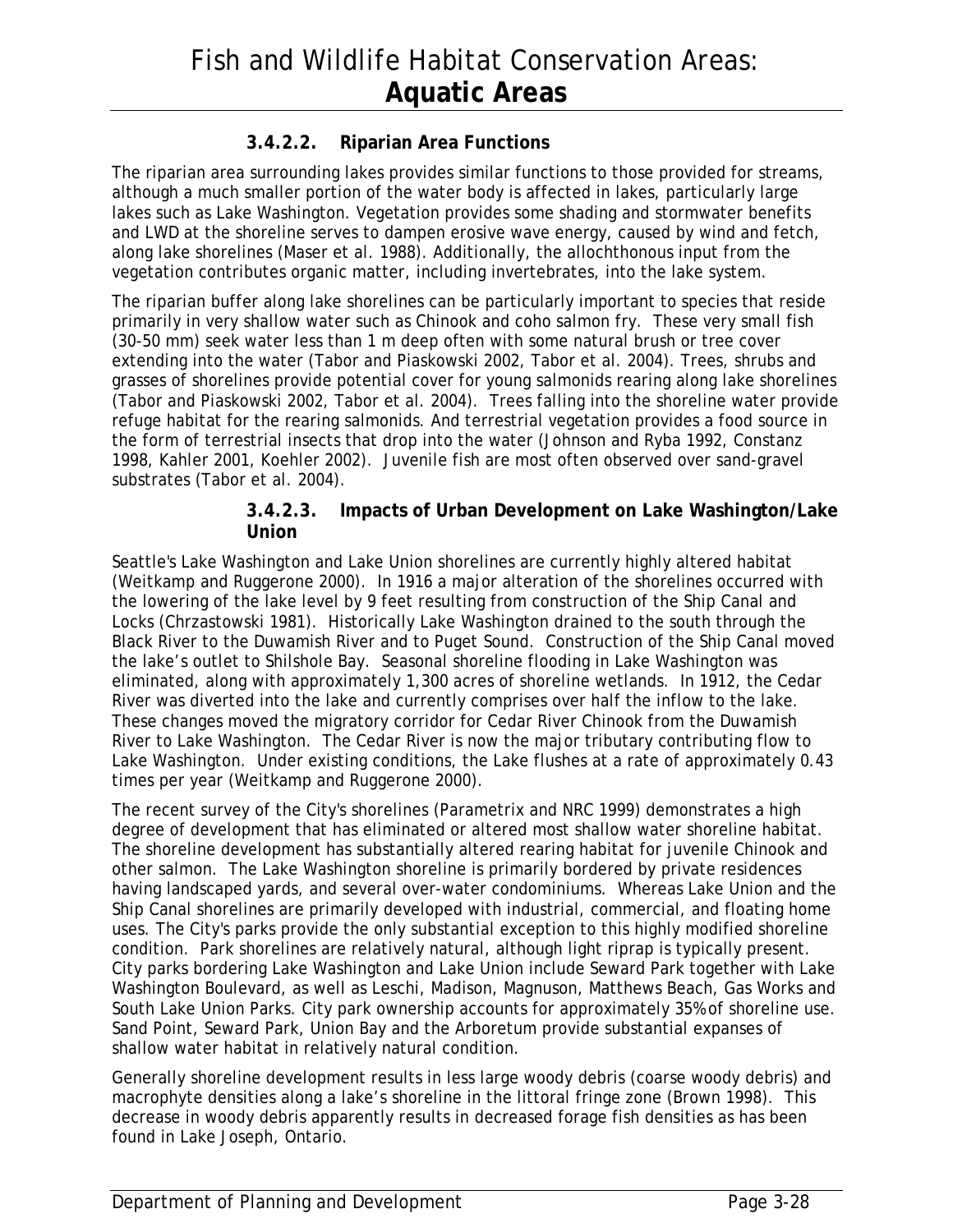Shoreline development has eliminated most of the natural riparian vegetation that previously occurred along Lake Washington and Lake Union shorelines. Human development of lake shorelines commonly leads to loss of LWD (Christensen et al. 1996). This LWD provides littoral habitat for many aquatic organisms, including young salmon. The mature trees that historically occurred are now present at only a few locations such as Seward Park. Even most of the City's parks have managed vegetation that includes little natural vegetation near the shorelines. Most residences have little vegetation that provides any of the functions of natural riparian vegetation.

Bulkheads and other forms of shoreline armoring or retention are present along most of the Lake Washington shoreline within the city limits (Parametrix and NRC 1999). In many cases, installation of bulkheads has produced vertical or steep-sloped faces next to relatively deep water (4-6 feet). (Parametrix and NRC 1999). Thus, the natural sand-gravel beaches that provide refuge for young salmon from larger fish are lacking along these shorelines.

There are numerous docks associated with single-family residences and several small marinas along Lake Washington. The littoral area adjacent to the city has more than approximately 750 residential docks that extend out 30-100 feet from the shoreline. Docks within the city limits cover an estimated 4% of the lake surface area within 100 feet of the shoreline (Parametrix and NRC 1999). Boats moored at these docks shade additional water surface area.

The numerous docks, piers and bulkheads have significantly altered the lake's shoreline and littoral habitat. The primary concern regarding these shoreline structures is their potential to increase preferred habitat for predators while reducing shallow water refuge, thus potentially resulting in increased predation on Chinook and other salmon that occupy littoral habitat. Available data indicate that largemouth and smallmouth bass may be attracted to large structures, such as pilings and riprap, for reproductive purposes during spring (Stein 1970, Pflug 1981, Pflug and Pauley 1984, Ruggerone and Harvey 1995). They are known to consume salmon migrating along the shoreline of Lake Washington, although greatest predation rates have been observed in the Ship Canal (Fayram 1996, Warner and Footen 1999, Fayram and Sibley 2000). Northern pikeminnows appear to be attracted to cover provided by docks in Lake Sammamish (D. Pflug, City of Seattle, personal communication), but a study in Lake Washington did not find pikeminnows to be more abundant near docks (White 1975). However, data on juvenile Chinook use of the shorelines and the relationship among shoreline structures, Chinook use and predators' populations is very limited. Concern remains high because predation is considered a significant factor affecting Chinook populations (as described later in this chapter). Additional studies are needed and are planned to address this issue.

Docks and piers inhibit light penetration into the water column and may decrease algae (phytoplankton and periphyton) growth and secondary production of zooplankton and insects in relatively small, localized areas. However, food production in Lake Washington currently appears to be adequate, given the apparently significantly growth rate of juvenile Chinook and other salmon in the lake. White(1975) did not detect reduced production of chironomids, a key prey of juvenile Chinook, under docks in Lake Washington compared to adjacent areas.

Additionally, docks and piers may affect juvenile salmonid migration behavior. Some juvenile salmonids were observed moving out into deeper water before passing under a pier or avoiding the pier by following the edge of the pier around into deeper water and then returning to the littoral area (Tabor pers. comm.).

Other concerns regarding docks and piers include their potential effect on water circulation in the nearshore and whether they promote sedimentation of gravel. Sedimentation of gravel areas, which is also influenced by exotic plant production, is a primary concern for sockeye salmon, which spawn along some shoreline areas outside the city. Sedimentation may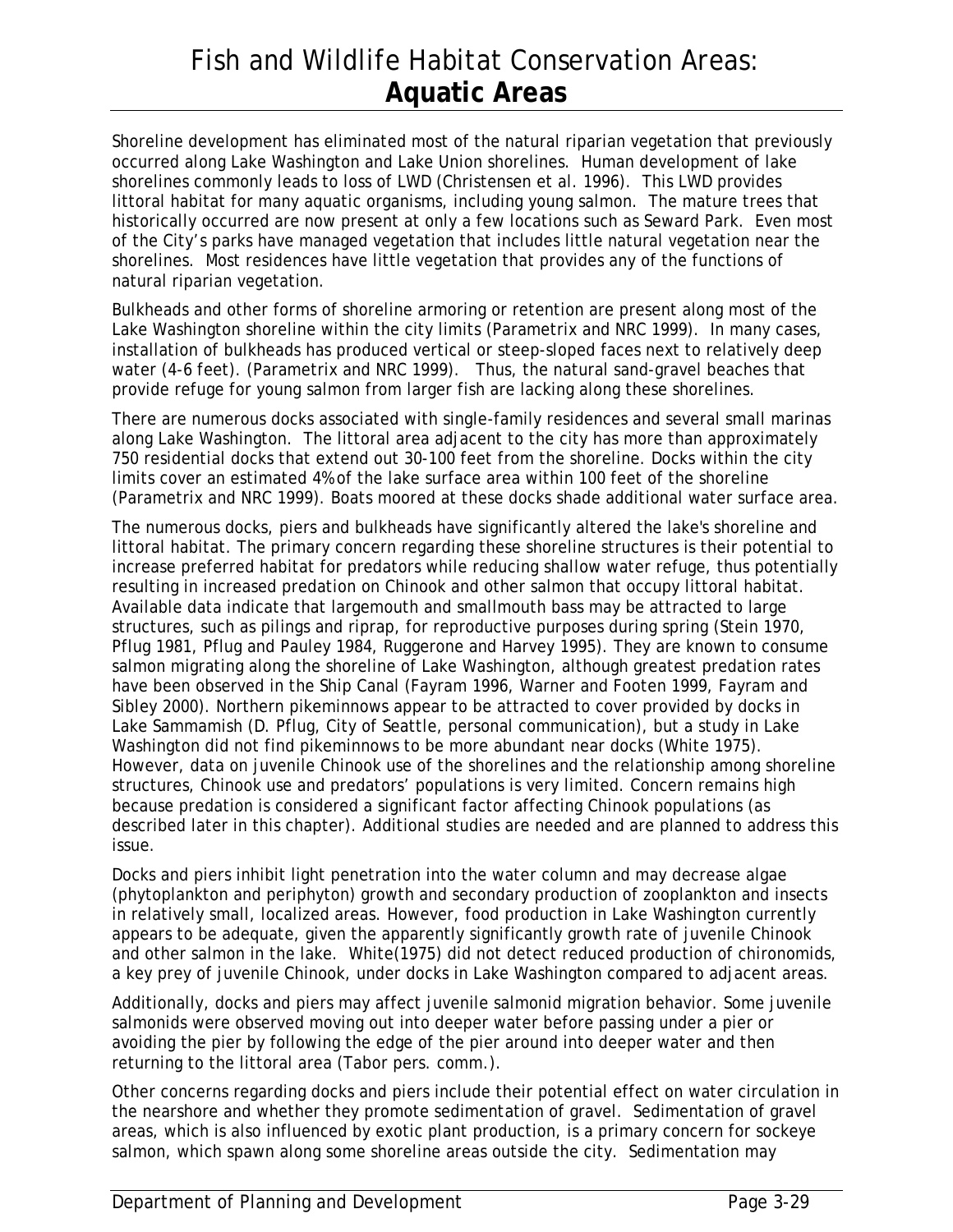influence habitat structure (cobble reduced to sand) and prey composition and production. Finally, concerns have been raised regarding the potential toxic effects of creosote pilings (see Poston 2001). Use of creosote and other treated wood pile has been restricted in freshwater environments for a number of years, so concerns about potential effects will be decreasing over time as use of concrete piles or other options are required for new and replacement docks. However, more recent studies have indicated low levels of PAHs can impact salmonid egg survival.

Predation of resident fishes on juvenile Chinook rearing and migrating through Lake Washington has been a concern addressed by recent research. Moss (2001) used a bioenergetics model to estimate 5-26% of the Chinook juveniles and 11-59% of sockeye juveniles in Lake Washington may be eaten by prickly sculpins. Weitkamp and Ruggerone (2000) identified predation as a substantial factor in juvenile salmon survival in Lake Washington based on a review of available literature. Tabor et al. (2007) found that bass consumption of juvenile Chinook salmon was low in the south end of Lake Washington, but that a substantial portion of bass diets in the Ship Canal were comprised of juvenile salmonids. There tended to be more predation by bass in the eastern portion of the Ship Canal than the western portion of Lake Union and the Fremont Cut. Nevertheless, due to consumption rates the predation was considered to have only a minor impact to the overall Chinook population in the system.

Devries et al. (2004) found that some sub-yearling sockeye salmon were eaten by bass in the Ship Canal. Tabor et al. (2007) also documented bass consumption of yearling sockeye and coho salmon, although in lower numbers than Devries et al. (2004) reported for sub-yearling sockeye. Tabor (2004) reported that northern pikeminnow (*Ptychocheilus oregonensis*) are another major predator of salmon with 45% of their diets comprised of juvenile salmon.

The anthropogenic disturbances that are prevalent in Seattle such as eutrophication, habitat modification, and introduction of exotic species can severely alter habitat connections and the fundamental flows of nutrients and energy in lake ecosystems (Schindler and Scheuerell 2002). Thus, the altered state of the basic ecosystem must be considered in both evaluation and restoration of lake systems such as Lake Washington.

Young salmon migrating out of Lake Washington must pass through the Hiram M. Chittenden Locks. These juveniles either pass over the spillway, through smolt passage flumes, or through the Locks (Johnson et al. 2003). Fish passing through the Locks have been observed to suffer substantial mortalities. Johnson et al. (2003) found the fish passage flumes are effective in bypassing juvenile salmon to avoid injury and mortality in Locks passage. Recent tracking of migrants with ultrasonic telemetry showed fish spent 5 to 22 hours in the immediate vicinity of the Locks prior to downstream passage (Johnson 2004).

The Army Corps of Engineers has recently developed a computational model addressing the movements of water and adult salmon at the Locks (Goetz 2004). Adults have been found to hold for up to 47 days immediately upstream from the Locks. Model results show fish holding at an interface of cool seawater and warm freshwater near the Locks' saltwater drain.

#### **3.4.2.4. Strategies to Protect the Lentic Environment (including the Ship Canal)**

Protection and restoration of natural functions and habitats for lakes is tied to maintenance or restoration of riparian areas, increasing the amount of natural shoreline and decreasing the amount of predation that occurs on salmonid populations. As described above, the riparian area of lakes provides similar functions as in the stream systems; therefore, buffers protect the water quality, decrease the amount of sediment input to the lake and increase the amount of terrestrial insects and other detritus into the lake to feed the food web.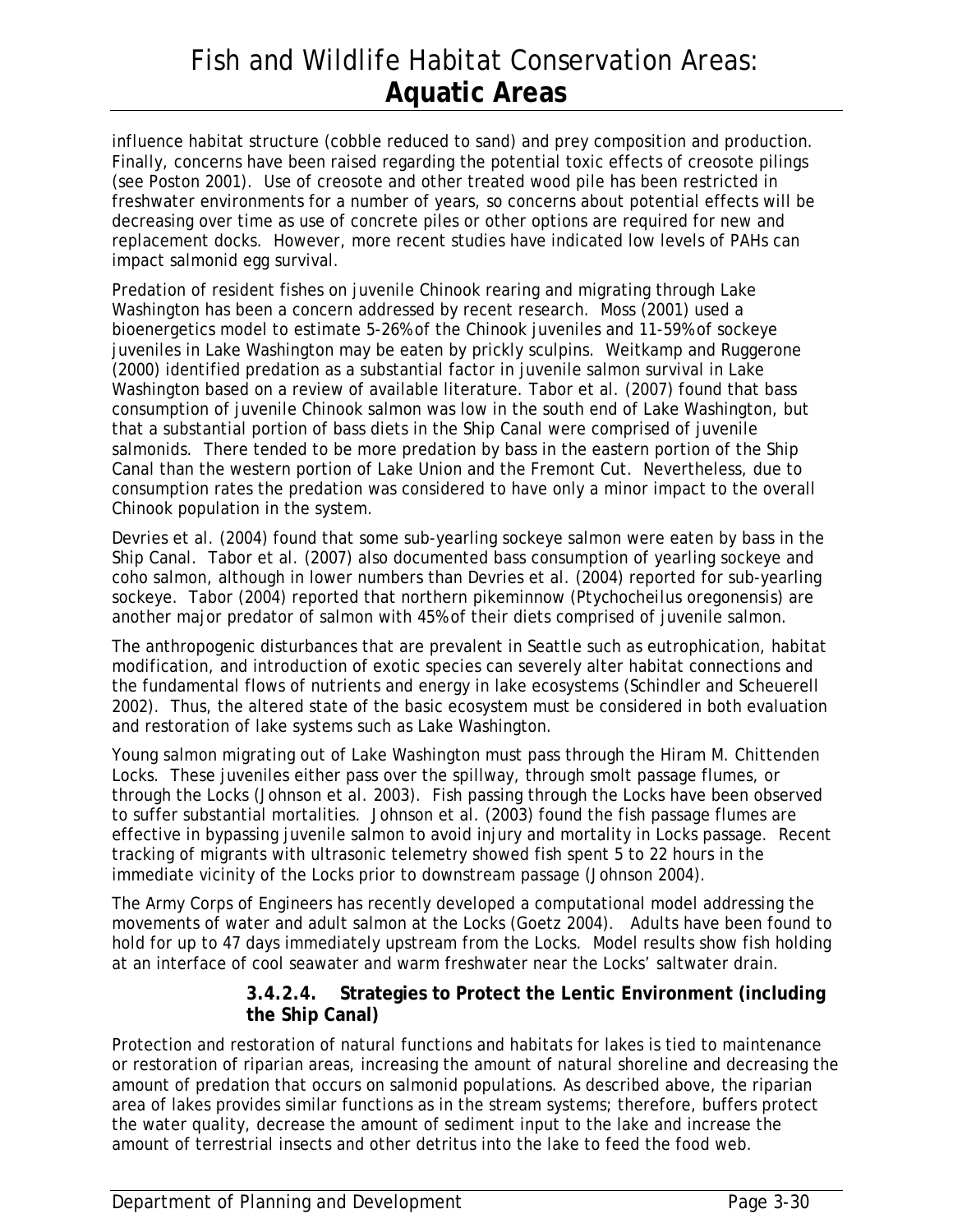Strategies that restore or protect riparian areas along the lakes and ship canal, even if the width is limited, along substantial reaches of Seattle's urban lake systems will provide some of the desirable habitat forming functions. Similar to the strategies listed in the stream section, first analyzing causes of degradation and then developing rehabilitation of selected elements where complete recovery is not feasible is recommended. Education and outreach is crucial for restoration strategies in highly developed watersheds such as the City of Seattle.

The City of Seattle has developed and published strategies for improving aquatic and riparian habitats of the shorelines within the City (Seattle 2003, Appendix A). These strategies include restoring riparian habitat and increasing the complexity of the shoreline environment through removal of bulkheads and restoring sandy shallow water habitat, where opportunities are available. In 2010, the City of Seattle also published a document focusing on bulkhead alternatives for Lake Washington (Seattle DPD 2010a). Reduction of shoreline armoring is essential for the long-term maintenance of the lakeshore environment and for increasing rearing and refuge areas for juvenile salmonids. With the majority of the shoreline currently altered by hardening, a reduction of shallow water habitat and loss of riparian areas have been the long-term effects. Tributary creek mouths should also be reconnected to restore juvenile salmonid rearing areas.

Limiting the amount of new over-water structures is desirable to prevent further degradation of the lakeshore environment. During redevelopment, existing overwater and in-water structures that currently shade the littoral areas of the lake and potentially attract predators should be replaced with structures designed to minimize impacts on juvenile salmon migration, rearing and survival.

Additionally, the amount of pollution and contaminants caused from chemical lawn care and stormwater runoff from industrial, commercial and street use should be reduced.

### *3.4.3. Estuaries*

#### **3.4.3.1. Physical Structures of Estuaries**

Estuaries are aquatic areas where rivers and streams meet the marine environment. Estuaries are defined as semi-enclosed bodies of seawater measurably diluted with fresh water (Hobbie 2000). Estuaries form the transition from the freshwater bodies to the marine habitats. Estuaries can extend over several miles and provide a variety of habitats along a salinity gradient from freshwater to salt water. In natural settings, the estuaries associated with larger freshwater inputs (i.e., rivers) tend to be larger than the estuaries associated with smaller freshwater inputs (i.e., streams). The dominant features of estuaries are that they have variable salinity and a salt wedge or interface between salt and fresh water where the heavier salt water is deeper than the lighter freshwater. Natural or undisturbed estuaries also have large areas of shallow, turbid water overlying mud flats or salt marshes.

Annually, 6.5 million tons of sediment is carried from freshwater systems into estuaries and Puget Sound. This sediment is derived from the weathering and erosion of bedrock and soil in basins from rain and snow. The discharge and slope of the river define the quantity and size of sediment transported into the Sound. For example, mountainous rivers can transport large, coarse particles while slower moving waters tend to hold finer sediments. These fine particles travel into Puget Lowland and into Puget Sound where they redistribute due to tidal and wind current interactions throughout the bay and inlets (Czuba et al. 2011).

In marine nearshore and estuarine environments, woody debris diffuses the energy of tides and waves, thereby modifying on-shore sediment transport and helps to produce habitats ranging from muddy bays to gravel or bedrock beaches. The trapping of sediment from the woody debris can promote vegetation growth (Maser et al. 1988). Additionally, where water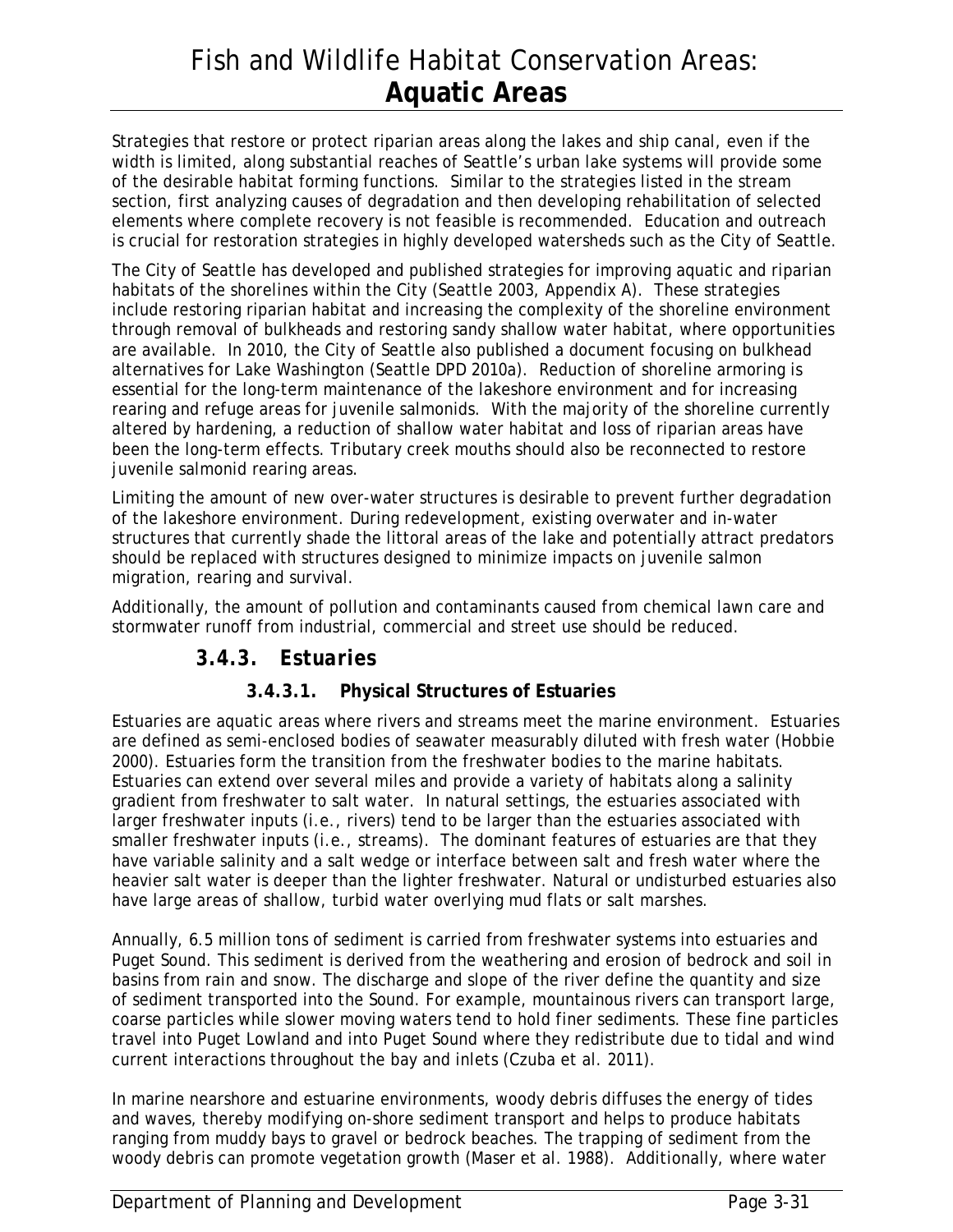energy is very low, woody debris increases the amount, diversity and quality of cover for resting, foraging, and predator avoidance.

#### **3.4.3.2. Biological Structures of Estuaries**

Estuaries are biologically complex habitats because of both their variable salinity and high productivity conditions. Estuaries are more complex and numerous than any other type of marine environment (Jay et al. 2000). The complex array of estuarine biota ranges from species adapted to fresh water with slight tolerance of high salinity to species adapted to high salinities and little tolerance for fresh water. The diversity of biota found in estuaries is such that there is an abundance of fewer species; therefore, the diversity of species is less than either marine or freshwater systems.

Despite being physically challenging environments requiring special adaptations by the species occupying the habitats, estuaries tend to be highly productive areas. Estuaries are important nursery areas for many fish species. Estuaries are important to anadromous fish because they provide a highly productive rearing habitat where young salmon grow rapidly prior to entering marine waters and undergo their physiological transition from fresh water to saltwater. growth young salmon undergo during their estuarine residence is important to their survival as the young fish enter the marine environment where increased size helps them avoid predation (Reimers 1973, Levings et al. 1986). Cordell et al. (2001) found juvenile Chinook and chum salmon consumed a large variety of prey among sites across time, as have previous investigations in many estuaries. At different sites and times in the Duwamish they found prey were dominated by planktonic crustaceans, harpacticoid copepods and amphipods, benthic insect larvae and worms, or terrestrially derived insects. They determined intertidal habitat restoration within the Duwamish River estuary to be ecologically important. Estuaries are also important for marine fish because they provide a highly productive rearing habitat where the young fish grow rapidly.

Marsh vegetation is an important component of the estuarine environment that enhances primary production, accumulation of organic material, and enhances sediment deposition (Reed 2000) Vegetative areas promote healthier water quality, shade and control microclimates, provide fish and wildlife habitat, contribute detritus and nutrients, and create an input source for LWD. Through their root networks, marsh vegetation can affect the impact of sediment in a riparian area by limiting fine sediment movement as well as changing hydrology and slope stability. Brennan et al. 2009). Sediment is a physical-chemical aspect of the estuarine environment that has a substantial effect on the biological structure of the estuaries. The ecological role of sediment contaminants has been extensively discussed in recent literature (Arkoosh et al. 1998). Contaminants and nutrients that adsorb to fine sediments can affect water quality, nearshore and offshore habitats, and aquatic-ecosystem health. These contaminated sediment particles often reach Puget Sound and bioaccumulate in fish and shellfish tissue. Species effected by the bioaccumulation of contaminated material can be toxic for human consumption as well as predators such as marine mammals, birds and other fish species (Czuba 2011).

#### **3.4.3.3. Biological Structure of the Riparian Area**

The function of riparian areas in the estuarine environment is that the overhanging vegetation in the riparian area provides cover and shade for aquatic species as well as a source of food in the form of terrestrial insects. However, estuaries are commonly very broad areas with most of the habitat a considerable distance from the riparian zone. Another function of riparian areas is that they provide stormwater management by filtering overland runoff that would enter the estuary directly. Water quality is not generally a concern in estuaries due to flow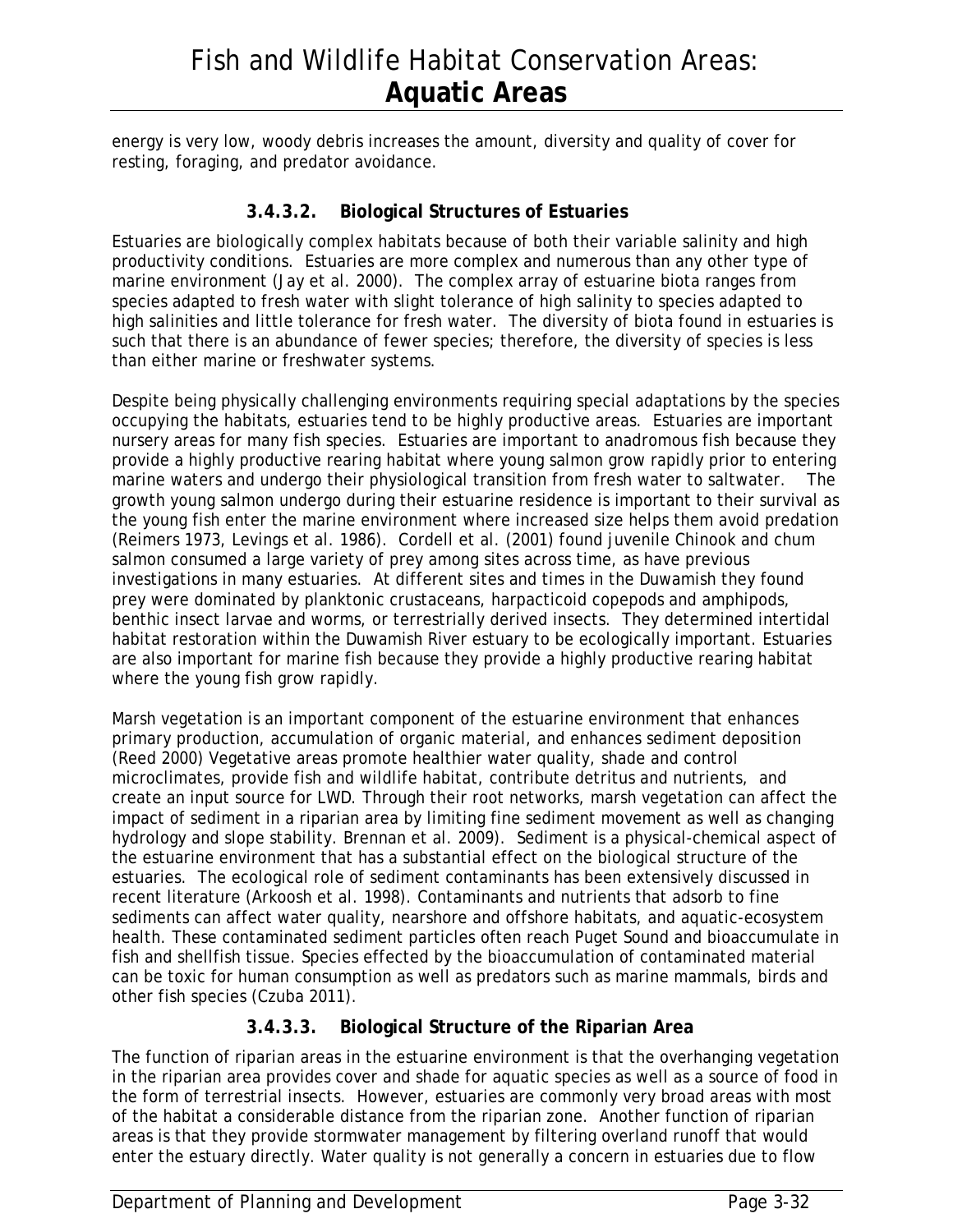through the riparian areas since most of the water, nutrient input, and contaminant sources come from other sources, both upstream and downstream (due to tidal action).

Estuaries are coastal areas where juvenile fish including anadromous fish, rear. The functions of the riparian zone in the estuarine environment have not been well studied however several conclusions can be drawn based on this limited work. Juvenile salmonids are known to eat terrestrial insects in estuaries; therefore, the riparian zone contributes food to the estuarine environment (Brennan et al. 2004). Additionally, the shallow water near the shoreline of estuaries functions as refuge habitat from predators. The overhanging vegetation provided by riparian vegetation can increase cover or refuge for aquatic species, thus protecting these species from avian predators. LWD that falls into the riparian areas also provides refuge and contributes to habitat forming processes within the estuarine environment as mentioned above.

#### **3.4.3.4. Impacts of Urban Development on Estuaries**

Estuaries have tended to be the location where large port cities develop. This development affects the biota of the estuaries through dredging activities and industrial or domestic pollution. The Duwamish River estuary is no different. The Duwamish River estuary is the principal estuary within the City of Seattle and is a highly altered estuary resulting from dredging, filling and channelization over the last 125 years. The Duwamish River is the lower 11-mile long estuarine portion of the Green-Duwamish River System from Tukwila to Puget Sound. The dredged navigation channel commonly referred to as the Duwamish Waterway extends from Elliott Bay to river mile (RM) 6. It is tidally influenced, including saltwater intrusion upstream from the navigation channel. Surface salinities may be reduced to 5% or less by the freshwater discharge of the river while bottom salinities tend to be substantially higher (20-30%), but vary depending on tide stage and river discharge (Dawson and Tilley 1972).

Habitat conditions along most of the lower Duwamish River are highly influenced by the previous dredging and filling from Turning Basin 3 at RM 6 to Harbor Island. The navigation channel is U shaped with a bottom depth at 56 feet mean lower low water (MLLW) at the mouth and a depth of 10 feet (MLLW) near Turning Basin 3 (Weston 1993). Remnants of natural intertidal habitat occur on the northern portion of Kellogg Island and in occasional patches throughout the Duwamish Waterway. Currently there is a straightened river channel with the majority of shoreline composed of riprap, pier aprons, and/or sheet piling (Tanner 1991). The shoreline armoring is usually present at the top of the intertidal zone, but areas of sloping mud and sandflats can exist below, producing narrow intertidal mud flats at about -2 to +4 feet MLLW and extending to steep middle and upper intertidal shorelines (Battelle et al. 2001). The channel profile characteristics, straight shorelines, absence of off channel habitat, and steep hardened upper intertidal areas provide little refugia for young salmonids and limited habitat for estuarine fishes.

The estuary from the Lake Washington watershed is also significantly modified and degraded. As noted previously, the plumbing of the entire system was reworked at the start of the  $20<sup>th</sup>$ century to make the system flow out through the Lake Washington Ship Canal and Locks. The Locks are positioned at the outlet of the freshwater system and provide a particularly abrupt transition from fresh to saltwater. The estuary from the Locks out to Salmon Bay is almost entirely lined by bulkheads and shoreline armoring with several overwater structures. The area provides limited shallow water habitat. There are pockets of shoreline with adjacent riparian vegetation and restored shoreline habitat.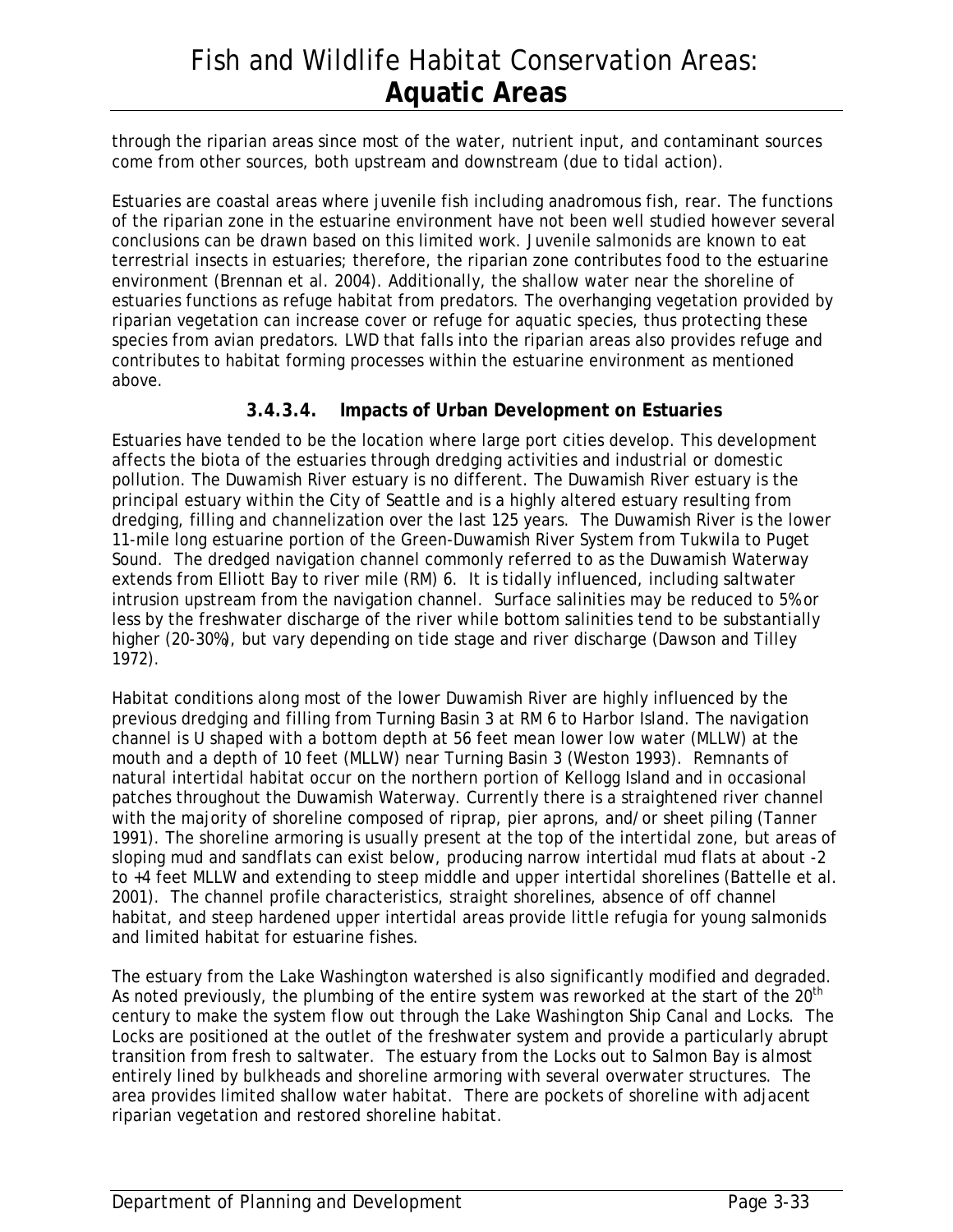Additionally, the above mentioned shoreline modifications have limited native vegetation to small pockets scattered along the shoreline and has resulted in isolating the intertidal flats from inputs of sediment, nutrients, and organic matter (i.e., woody debris) from upland riparian vegetation zones. This isolation degrades the habitat quality of these flats (Battelle et al. 2001). The overwater structures shade shallow and intertidal habitats, alter microclimates, and inhibit growth of plant communities, further degrading nearshore habitats for native fauna (Battelle et al. 2001).

The loss of estuarine habitat from draining and filling has resulted in the loss of rearing area for juvenile aquatic species; this in turn, substantially alters the food base of the estuarine communities. The loss of tidal swamps, tidal marshes, and tidal flats reduces production of emergent vegetation and benthic algal production. Additionally, the placement of anthropogenic structures (rock jetties and pile dikes) together with draining and filling of the estuaries to improve navigation reduces the tidal prism (salt wedge), simplifies the complex network of tidal channels, and focuses the flow into these navigation channels. These changes along with alterations in sediment and water transport characteristics resulting from upstream impoundments and water uses, have had a profound effect on benthic invertebrates that contribute substantially to the biological productivity of estuaries.

The effects of losing estuarine habitat can ripple across many habitat features. Water quality of stormwater can diminish due to less infiltration and corresponding reduction of runoff, as well as less ability to intercept nutrients, fine sediments and pollutants. Reduction of habitat limits the ability to bind dissolved pollutants with soil particles and convert contaminants into less harmful forms (Brennan et al. 2009) Vegetative communities within riparian areas provide this erosion control, which has been linked to the presence and density of trees and shrubs as well as herbaceous species with deep roots. These vegetative areas protect from the main causes of sediment erosion: high flow scour, wind and intercepting runoff (Anchor QEA 2013).

In recent years, several habitat restoration projects have constructed new salt marsh habitat within the Duwamish estuary (Armbrust et al. 2008, Port of Seattle 2009). These areas together with the substantial middle intertidal flats along the dredged river channel provide foraging habitat for young Chinook and other salmonids. Three Pacific salmon species inhabit the Duwamish-Green River basin in substantial numbers: Chinook (*Oncorhynchus tshawytscha*), coho (*O. kisutch*), and chum (*O. keta*) salmon.

#### **3.4.3.5. Strategies to Protect the Estuarine Environment**

The potential for habitat restoration in the Duwamish River estuary was reviewed by Tanner (1991). This review identified potential sites and techniques that could be employed in a strategy for habitat restoration in Seattle's major estuary. In 2009, the Port of Seattle prepared a restoration plan for restoration and protection in the Duwamish River estuary. The plan focused on properties owned by the Port of Seattle, but identifies several potential restoration sites.

Simenstad (2000) identifies guiding concepts for restoration of estuarine habitat to support juvenile salmon. The concepts rely on restoration of the landscape structure of the land margin used by juvenile salmon to restore habitat patches along a corridor connecting freshwater and marine environments. Restoration strategies should develop means to satisfy the refugia, feeding and physiological requirements of young salmon. The strategies should take advantage of existing geomorphic structure of the landscape, build on fundamental estuarine processes, and provide opportunities to support diverse life history patterns.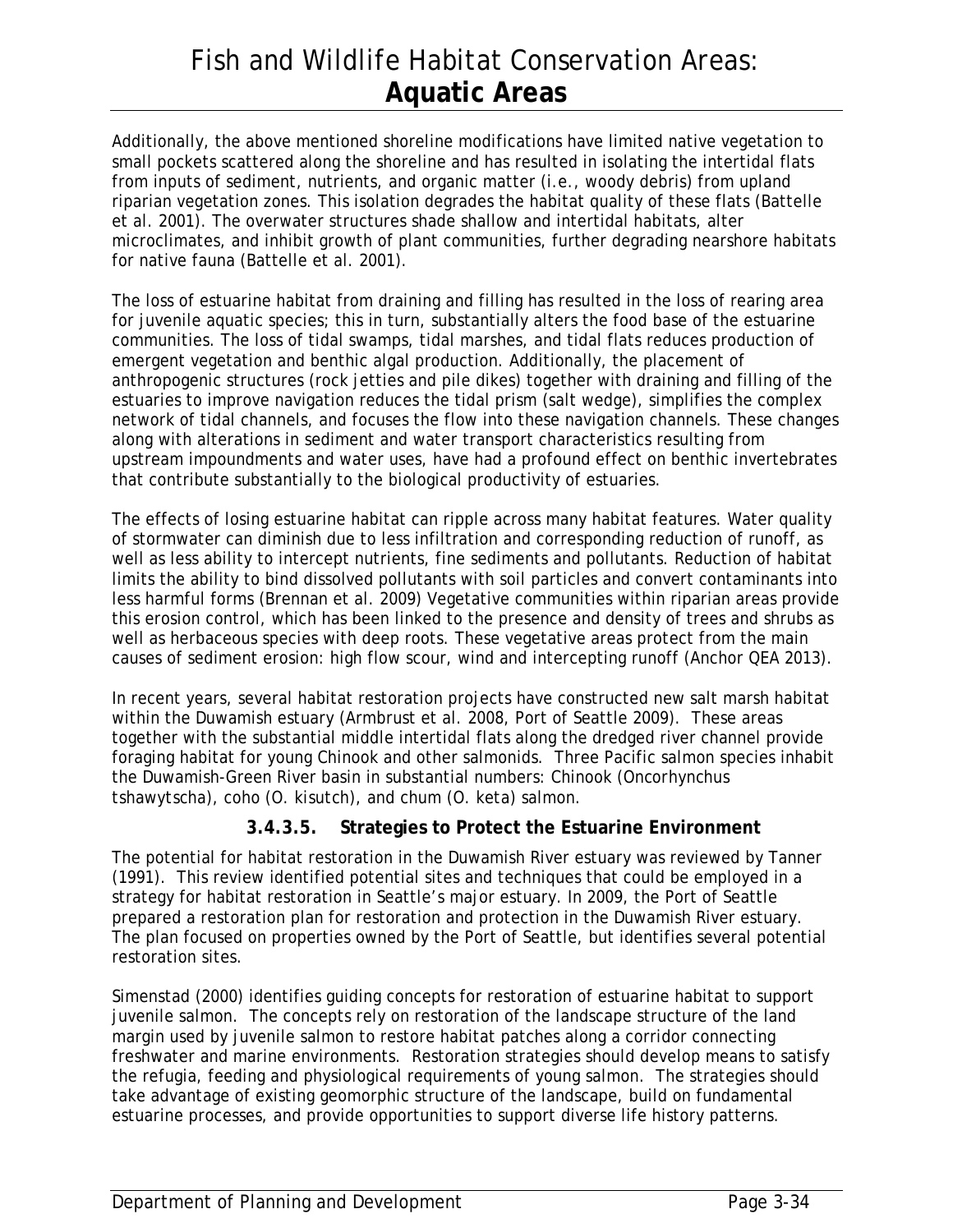In heavily urbanized environments, limited opportunities for restoration often result in less than optimum restoration of habitat functions (Simenstad et al. 2004). These limitations tend to be directly related to the size, location, and design options possible at urban sites available for restoration. Nevertheless, strategic restoration in urban estuaries can provide: 1) proportionally high function for their size, 2) remove passage barriers for fish and wildlife, 3) provide public exposure and appreciation for the value of restoration and protection, and 4) enhance the quality of the urban landscape (Simenstad et al. 2004).

Given the highly urbanized condition of the Duwamish estuary and Salmon Bay, there are limited opportunities for major restoration. Instead, as noted by Simenstad et al. (2004), at smaller sites that provide the potential to provide proportionally high function for their size may be most realistic. In addition, re-establishment of riparian buffers, improvement of shallow water habitats, and the minimization of shoreline modifications should be pursued in these areas.

### *3.4.4. Nearshore Environment*

The following information relies heavily on Seattle's Urban Blueprint for Habitat Protection and Restoration (December 2003, City of Seattle).

The city of Seattle's marine nearshore area extends from North 145th Street south to Brace Point in West Seattle and includes approximately 30 miles of Puget Sound shoreline. The nearshore environment in the city of Seattle includes areas within both WRIA 8 and WRIA 9. The nearshore environment in Puget Sound possesses an extremely productive and dynamic ecosystem. Tides, currents, wave action, and intermixing of salt with freshwater create a complex physical environment situated at the juncture between land and water. The marine nearshore environment encompasses the area from upland bluffs, banks, and beaches, the lower limit of the photic (light penetration) zone, which varies with season and climatic conditions. Some define the lower limit of the photic zone at approximately 30 m or 100 feet below the Mean Lower Low Water (MLLW) line. The nearshore area includes a wide variety of upland, marine, and estuary habitats including marine riparian areas, backshore areas, beaches, tidal marshes, tidal flats, eelgrass meadows, kelp forests, and exposed habitats. Terrestrial habitats along the shoreline such as bluffs, sand spits, and coastal wetlands are also included within the nearshore environment as well as the tidally influenced region found within the lower sections of mainstem rivers and coastal streams.

### **3.4.4.1. Physical Structure Nearshore**

The habitat forming processes that produce the natural characteristics of intertidal and shallow subtidal nearshore areas of Seattle are important because of the dynamic nature of this habitat. The physical structure changes gradually over time due to wave and current forces, and rapidly at times due to the effects of storm events.

The nearshore environment of Seattle has two basic components, the semi-protected shorelines of Elliott Bay and the exposed open shorelines north and south of Elliott Bay. These two habitat types differ primarily in their exposure to wind/wave energy and the amount of shoreline modification resulting from human actions. Most of Elliott Bay has been modified by filling and construction of shoreline structures (seawall, bulkheads, piers, breakwaters, etc.). From the Duwamish Head on the southern side, to West Point on the north, only a small amount of shoreline retains natural characteristics (substrate, slope, exposure). Most of the gently sloping, sand-gravel beaches with riparian vegetation have been converted to steep hardened shorelines with no riparian vegetation. The existing condition of the nearshore ecosystem in Seattle and the remainder of King County was assessed by Starkes (2001). Anchor (2004) inventoried shoreline modifications along the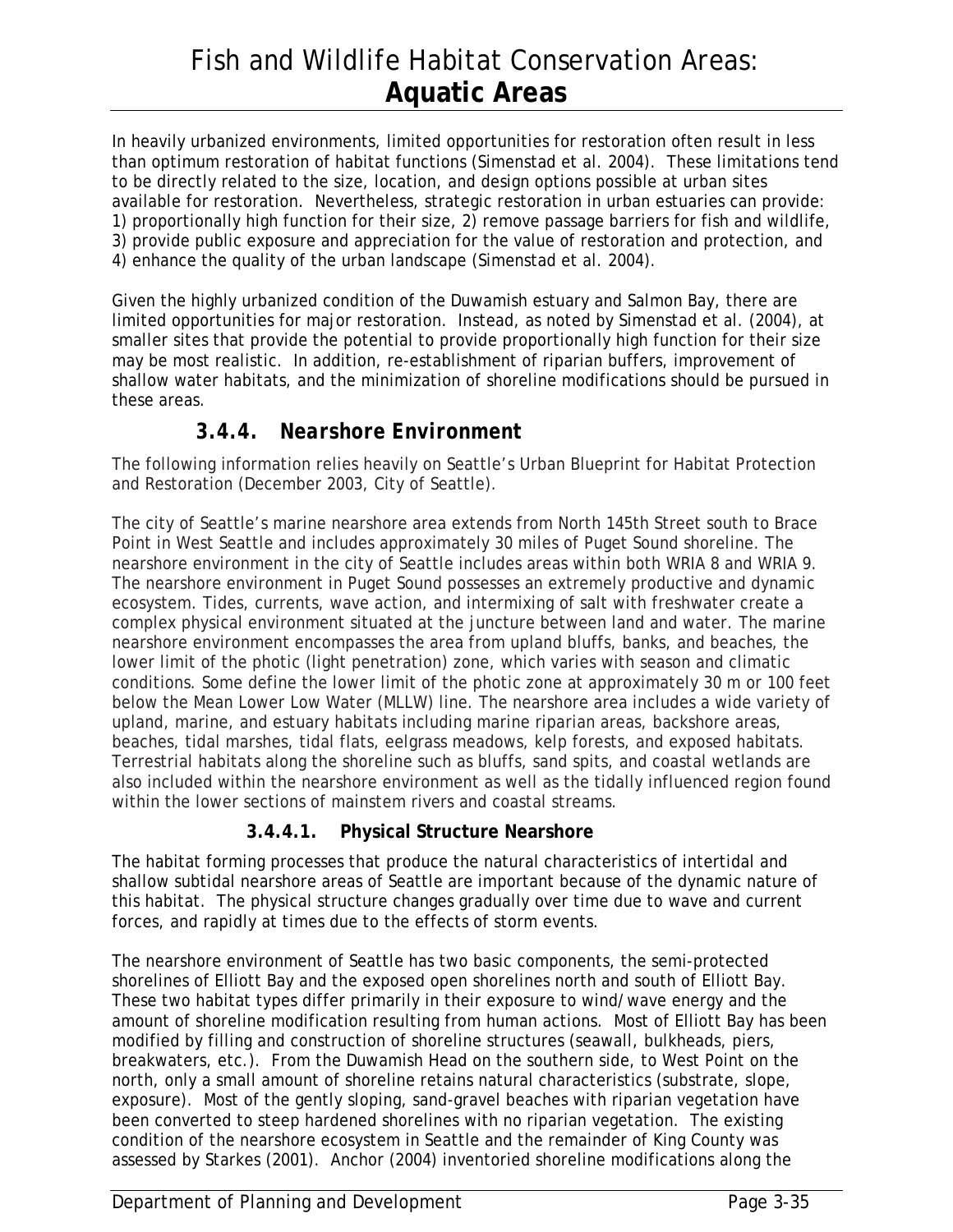marine nearshore shoreline of Seattle. Battelle (2001) concluded Puget Sound's nearshore ecosystem provides critical support to a wide variety of biological resources. Battelle determined the effect of human-caused changes and natural variability on nearshore physical processes and resources has not been adequately studied. In the nearshore environment, they concluded the essential habitat-forming and fundamental processes have been severely damaged throughout the Seattle area by shoreline modifications.

Seattle's open exposed shorelines along Puget Sound tend to retain relatively natural characteristics at middle and lower intertidal elevations. Along much of these shorelines the upper intertidal and riparian areas have been highly modified by development. South of Elliott Bay bulkheads, single-family residences, and commercial developments border the shoreline. Riparian vegetation, where present, is limited to landscape plantings, or a few small natural areas such as Lincoln Park. North of Elliott Bay the shoreline is in a relatively natural condition around West Point and the sewage treatment plant/Discovery Park location. North of the entrance of the Ship Canal commercial development, single family residences, and Shilshole Marina modify more than a mile of shoreline. Following the relatively natural shoreline of Golden Gardens Park the shoreline is again modified by the railroad track that has filled the upper intertidal zone extending far north of the City limit.

The morphology of Puget Sound's shoreline is dependent upon exposure to wave energy and windstorms as well as the sediment composition of beaches and bluffs. A large portion of Puget Sound's beach morphology is created through high-energy events such as large storms which increase water interactions with beach, backshore and bluff sediments. Large storms can lead to substantial erosion along the shoreline, further increasing the available beach sediment and moving cobble-sized material. Natural erosion of coastal bluffs allows for the establishment and replenishment of beaches and spits which is critical for shoreline habitat formation. Erosion creates substrate for riparian vegetation which in turn provides LWD and organic material to the shoreline. Beaches support vegetation such as eelgrass beds that provide habitat for migratory species, forage fish and shellfish. Beaches and bluffs also provide feeding, roosting and nesting areas for shorebirds (Johannessen and MacLennan 2007).

The morphology of Puget Sound beaches differ from other beaches in the country by a lack of apparent seasonal change in the beach profile. Although some regions may experience "winter beaches", a phenomenon where the elevation is lowered from high-energy storms, Puget Sound beaches are characterized by consistent, periodic large windstorms throughout the year. These events overshadow the "winter beach effect" and allow for less regular beach profile adjustment (Johannessen and MacLennan 2007).

### **3.4.4.2. Biological Community (Aquatic and Riparian)**

The biological resources of the nearshore environment include contributions from upland terrestrial areas, such as recruitment of woody debris. Input of LWD can provide important functions for the marine riparian area such as: bank stability and erosion control, accumulation of organic matter, habitat structure, substrate for growth of plant species, moderation of benthic temperature and moderation of moisture on beaches (Brennan and Culverwell 2004, Brennan et al. 2004, Brennan et al. 2009) Contributions to the nearshore environment also include those from the marine environment within the upper, middle and lower intertidal zones (Kozloff 1983). Algae, invertebrates and fish species use the nearshore environment. The shallow water (<10 m) provides sufficient light to allow dense algal and eelgrass beds on the silty sand substrate that occurs throughout most of the area. Many species of marine fish also reside in or use the shallow water habitat of the nearshore environment for some portion of their life. Flatfishes, surf perch, rockfishes, and sculpins are some of the more common groups. Juvenile salmonids, particularly Chinook, chum and pink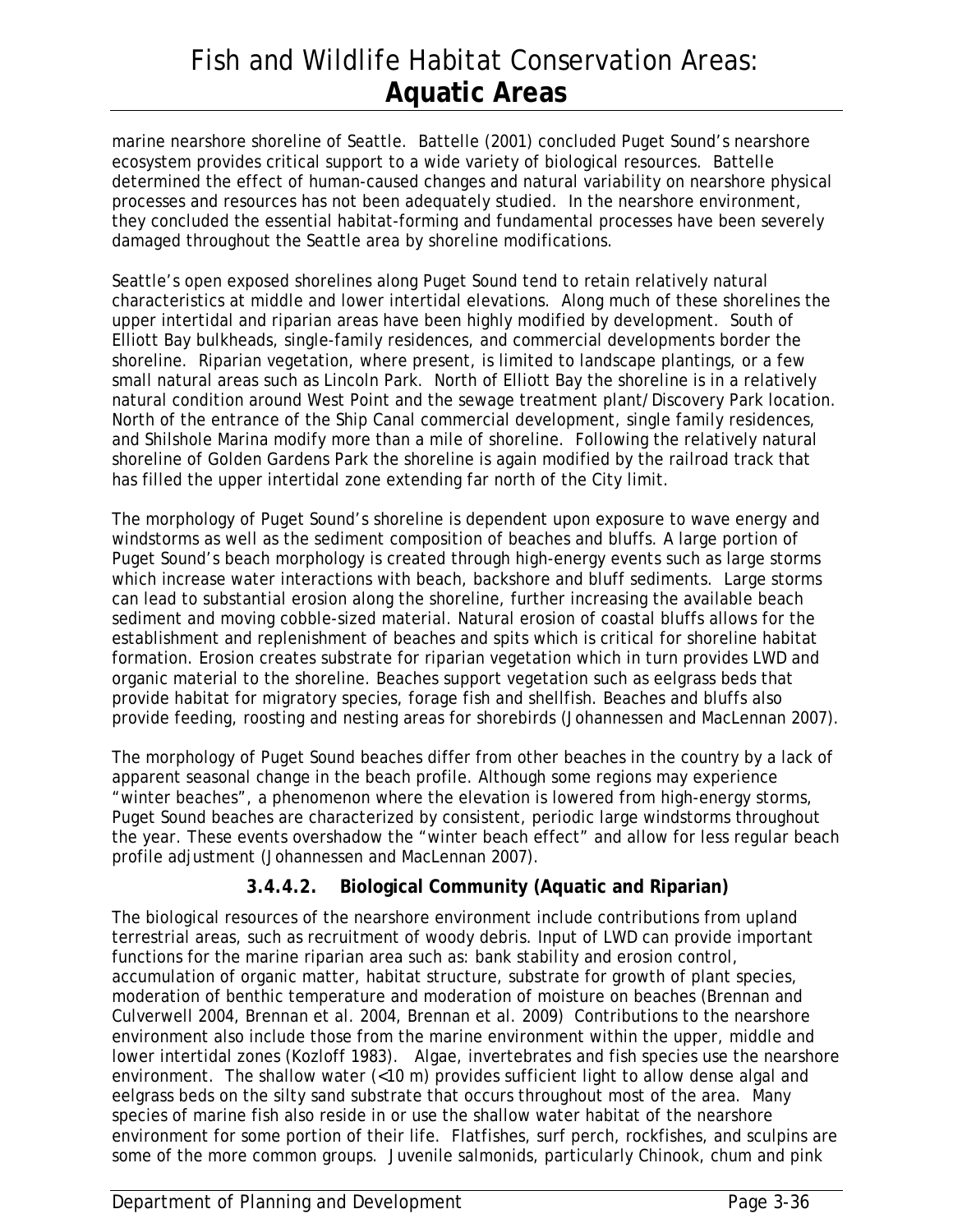salmon commonly rear for brief periods in the nearshore environment during their migration from estuaries to the ocean. Their habitat requirement and food resources are very similar to those they used in the estuaries. According to Brennan et al. (2004), resources such as eelgrass, kelps and other macroalgae are associated with benthic and epibenthic organisms that juvenile Chinook prey upon. Additionally, eelgrass and algae provide a food source for avifauna such as black brant (*Branta bernicla*). Herring, an important prey species of Chinook salmon, are dependent on eelgrass for spawning.

In the harsh environment of the upper intertidal zone, a few hardy algal species and invertebrates reside. The coarse sand substrate of the upper intertidal zone provides spawning habitat for sand lance and surf smelt. Surf smelt spawn in sand and small gravel substrates (1 to 7 mm in diameter) along the shoreline, using the uppermost one-third of the tidal range. Pacific sand lance spawn in upper intertidal beach areas consisting of sand (0.2 to 0.4 mm in diameter) scattered around the Puget Sound basin, using sand that is finer-grained than that of surf smelt. These fish often inhabit beaches at distal ends of drift-cells where accretionary shoreforms occur (Penttila 2000, 2001, 2007). These forage fish are a key component of the food web that supports salmon and anadromous bull trout, as well as many marine fishes.

### **3.4.4.3. Riparian Area Functions**

Riparian areas are the transition zones between aquatic habitats and upland areas such as banks and bluffs. Although much is known about the importance of riparian areas in freshwater systems, relatively little research has been conducted on the functions and values of riparian vegetation in marine systems. Desbonnet et al. (1995) and Brennan and Culverwell (2004) hypothesize that marine riparian areas provide functions similar to freshwater riparian areas and may provide additional roles unique to marine systems. Riparian areas provide food sources in the form of insects dropping into the water. Brennan et al. (2004) found prey of Chinook originated from three general habitat types, one being the riparian area. The prey from the riparian areas habitat dominated the Chinook diet, especially for those Chinook that were 110 – 149 mm in length. Most of the insects found in the diet analysis were fully developed which suggests that the source of the prey was directly from overhanging vegetation or were blown in by wind action, rather than via a river flow. Brodeur (1989) also found terrestrial insects as part of juvenile coho and Chinook diets off the Washington and Oregon coasts and Locke and Corey (1986) found all winged adults in their neuston sampling suggesting that these insects entered the water through wind-transport.

Sobocinski (2003) studied insect fallout from Puget Sound shorelines and found that nearshore areas altered by shoreline armoring and other development resulted in consistently lower taxa richness than sites where the shoreline was in a more natural state.

Natural riparian habitat also provides some large wood to Puget Sound shorelines, which traps sediment thereby providing shallow water habitat (Maser et al. 1988). Insects that live in the drift at the upper intertidal level and in the riparian vegetation also provide a food source for juvenile fish rearing along the shorelines (Brennan et al. 2004).

Marine riparian areas are likely to play a central role in the health of aquatic and terrestrial ecosystems. These roles are similar to those played in freshwater systems, yet marine riparian areas also provide functions that are unique to nearshore environments. This is due to differences in biogeochemical processes, ocean influences and the differences in biota between freshwater and marine environments. The discussed functions include water quality, sediment control, shade/microclimate, LWD, nutrients, habitat and hydrology/slope stability. Water quality is improved through these riparian areas by infiltration and reduction of surface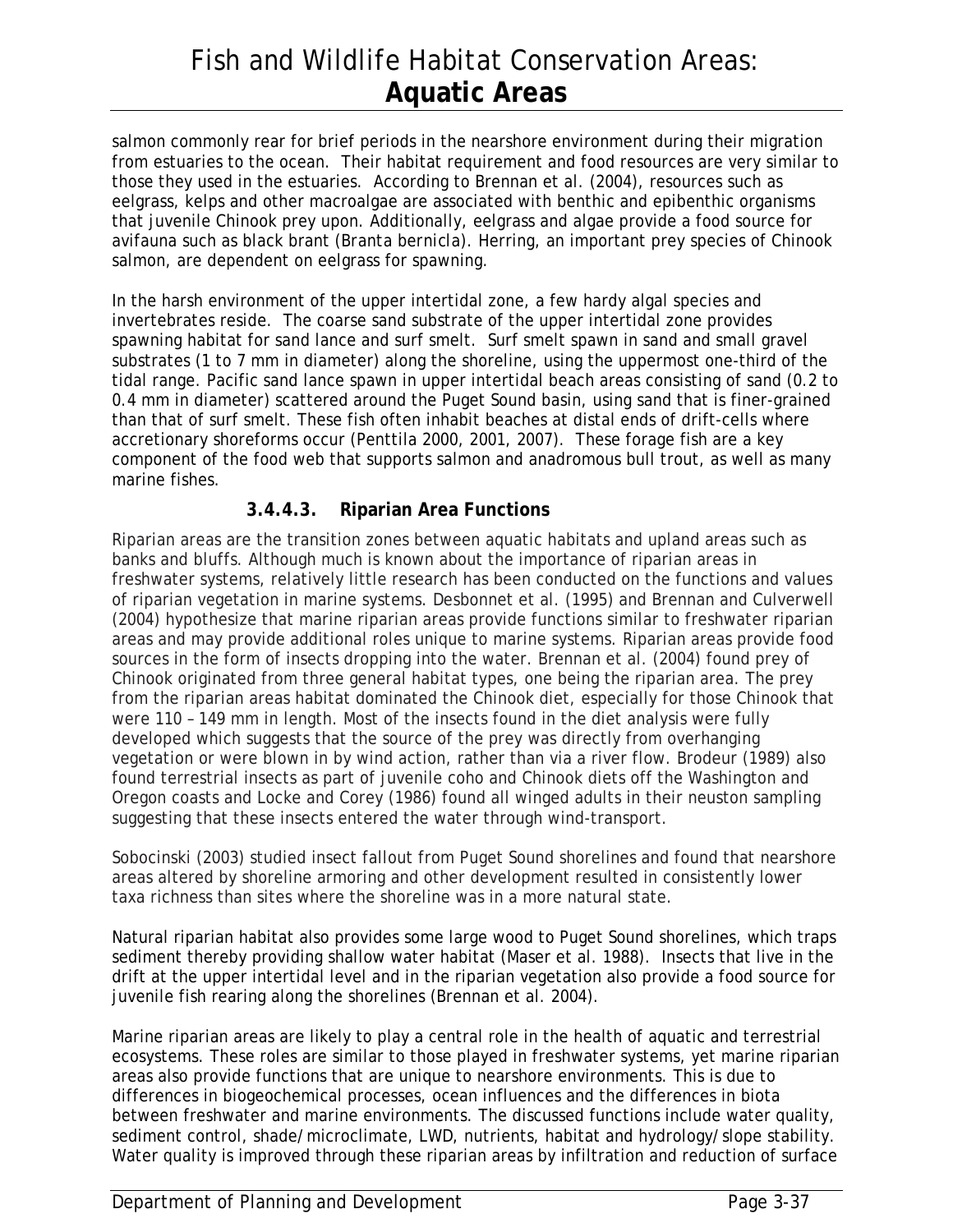runoff. By intercepting nutrients, sediment and pollutants marine riparian areas can prevent introduction as well as convert excessive pollutants into less harmful forms by riparian vegetation and regulating water temperature. Sediment control is provided largely by vegetation which can bind and restrain soil particles, slow runoff, and moderate soil moisture levels through transpiration leading to less surface water runoff. Shade and microclimate is controlled by the marine riparian area's vegetation which intercepts solar inputs and effects soil and ambient air temperature, soil moisture, wind speeds and humidity. LWD is provided by the forested riparian areas from both freshwater and marine riparian sources by natural processes such as landslides, waves, fires and windstorms. The input of this LWD allows for structural complexity, sediment trapping, support for vegetation, moderation of microclimate and accumulation of detritus as a food source. Marine riparian vegetation provides an input of organic matter serving as habitat and food for fishes and aquatic invertebrates as well as slope stability. Other functions provided by marine riparian areas include: recreation, cultural and aesthetic resources, carbon sequestration and protection from threats of coastal hazards (Brennan 2009).

Large trees in the riparian area also provide shade to upper intertidal beaches. Penttila (2001) determined sand lance and surf smelt embryos have a higher rate of survival when shading prevents summer sunny periods from raising the temperature too high and causing egg desiccation. Through research on the effects of shoreline modification on surf smelt embryos, Rice (2006) demonstrated that temperature is among the most important factors in the survival of intertidal embryos. Those embryos exposed to higher temperatures may have been exposed to higher developmental rates, which can cause smelt embryos to mature early therefor compromising their ability to await hatching opportunities or survive after hatching, The high temperature environment can also lead to higher mortality due to thermal stress and desiccation (Rice 2006).

#### **3.4.4.4. Impacts of Urban Development on Nearshore Environment and their Riparian Areas**

Human alteration to the nearshore environment has been occurring in Seattle since at least the late 1800's. These activities included extensive filling within Elliott Bay and other areas to increase the city's land base, bank hardening along a significant portion of the shoreline areas for a railroad right-of-way and for property protection, and construction of commercial piers and marinas. The combination of these historic habitat losses and the cumulative impacts of urban development have resulted in major changes to the shoreline environment and the marine nearshore ecosystem. Relatively little is known about the direct effects of urban development and other human impacts on the migration, growth, survival, and habitat of Chinook salmon in the marine nearshore areas of Seattle. However, we do know that bulkheads, bank armoring, and other human activities within shoreline areas have affected many physical processes including sediment production and transport, and that these processes are important for forming and maintaining habitat for juvenile Chinook salmon in the marine nearshore and estuary areas.

The marine nearshore environment within the city of Seattle can be divided into four areas: Elliott Bay, Shilshole Bay, Duwamish Estuary, and other nearshore areas. These areas are discussed below except for the Duwamish Estuary, which is discussed in a separate section of this report.

#### **Elliott Bay**

Historically, Elliott Bay consisted of extensive intertidal mud and sand flats and vegetated wetlands bordered by steep banks (Blomberg 1988). The development of the existing downtown business and industrial districts has resulted in extensive filling, dredging, and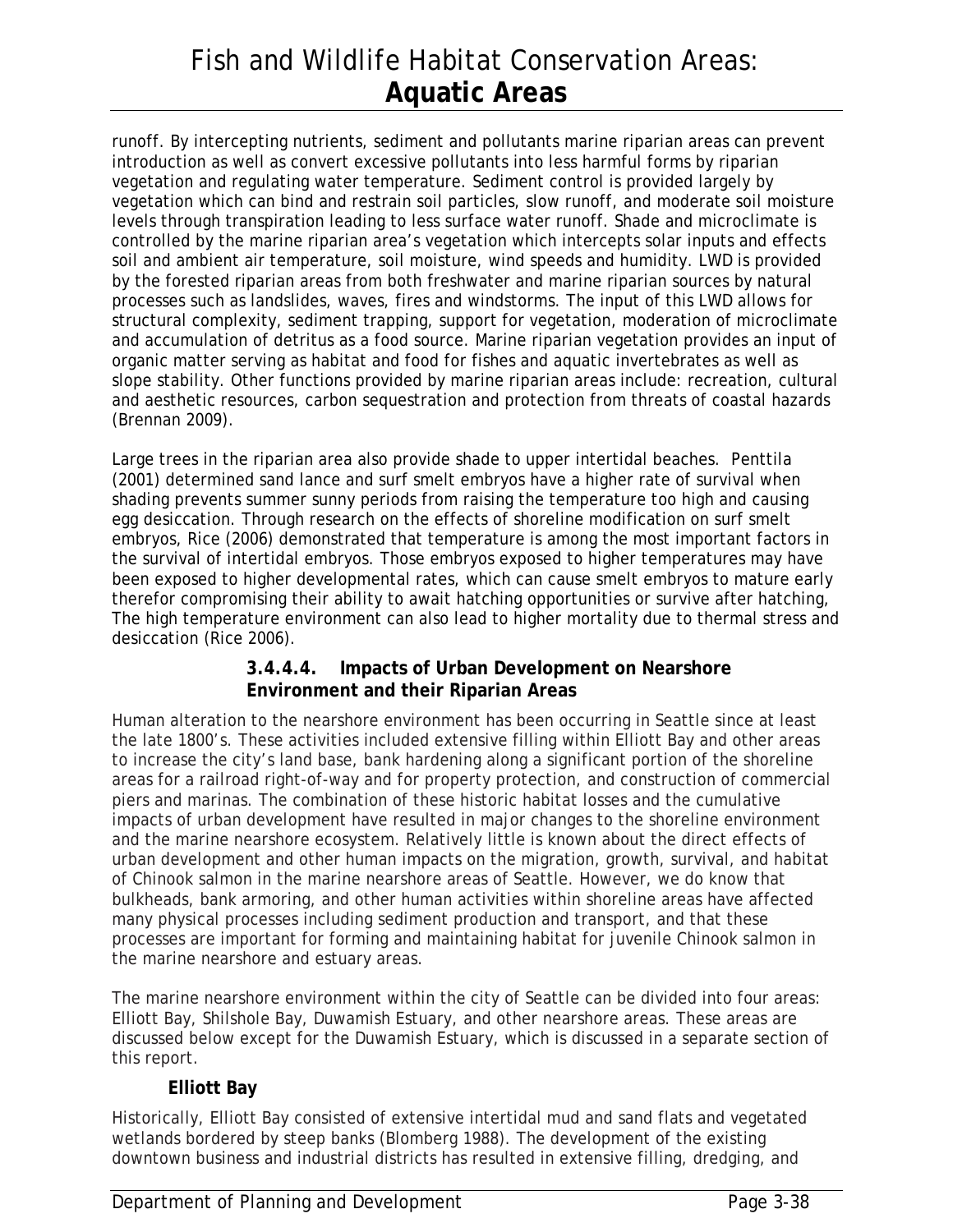grading along the shoreline (Weitkamp et al. 2000). Currently, the shoreline along Elliott Bay is characterized by seawalls, bulkheads, and overwater structures. In Elliott Bay, overwater structures are the predominant shoreline modification, occupying over 65 percent of the bay shore. Shoreline areas having natural characteristics are very limited within Elliott Bay, and are found from the mouth of the Duwamish River to Duwamish Head. Most of the shoreline areas of Elliot Bay have been altered, with water depths dropping rapidly to 80 feet and deeper (Weitkamp et al. 2000). In addition, several combined sewer outfalls (CSO) operated by the city of Seattle and King County discharge to Elliott Bay. The mouth of the Duwamish/Green River is located at the southern extent of Elliott Bay.

Armoring of the shorelines of Elliott Bay has reduced shoreline and bluff erosion, reducing sediment inputs that are important to the formation and maintenance of nearshore habitats. Bank armoring along Elliott Bay has reduced the habitat areas provided by beaches and sand spits to an area from Duwamish Head to Alki Point. The shallow subtidal sandflats and other remnant sandy subtidal areas between Alki Point and Duwamish Head support productive eelgrass patches that are important to a variety of marine organisms, including juvenile Chinook salmon (KCDNR 2001). Less armoring has occurred north of the city center and feeder bluffs along the city's Magnolia neighborhood remain active and continue to support the beaches to the north and broad sandflats near West Point.

#### **Salmon and Shilshole Bay**

Salmon and Shilshole Bays are located at the westernmost portion of the Lake Washington Ship Canal system and connect the Lake Washington drainage (WRIA 8) to Puget Sound. Salmon Bay includes the Fremont Cut and Hiram Chittenden Locks, and extends east to west from Lake Union to about the railroad bridge west of the Locks. At its western end, it connects to Shilshole Bay, a stretch of the Puget Sound nearshore shoreline running north to south from Golden Gardens Park to the tip of Magnolia at West Point. Historically, Salmon Bay was the estuary of a small creek draining the Lake Union watershed. It featured brackish water and a saltwater marsh at its eastern end. After the rerouting of the Cedar River and construction of the Ship Canal and Locks, the western end of Salmon Bay, together with Shilshole Bay, became the estuary for a much larger freshwater system, however, because of the operation of the Locks the estuary does not function as a natural estuary.

Residential development is the primary land use downstream of the Hiram M. Chittenden Locks in both bays. This area has experienced substantial bank armoring, which has reduced the quantity and quality of shallow intertidal habitat. The construction of the Shilshole Bay marina on the north of Shilshole Bay involved the construction of a large breakwater jetty, dredging, and shoreline filling that has resulted in the loss of both subtidal and intertidal habitats. Connection with bluffs and terrestrial upland development is largely limited by the construction of roads, parking area for the marina and waterfront parks, bulkheads, and the railroad that extends north from Salmon Bay to the City of Everett. The most natural shoreline areas within Shilshole Bay are found adjacent to the cliffs and bluffs in Discovery Park, and within the sand beach areas of Golden Gardens Park.

#### **Other Shoreline Areas**

The shoreline areas south of Elliott Bay are affected primarily by residential land use, except for a few water-dependent municipal, commercial, and industrial facilities, and city parks. Bank armoring is a major factor affecting the formation and maintenance of nearshore habitat within this region of the city. Approximately 87 percent of shoreline in WRIA 8 and 75 percent of shoreline in WRIA 9 have been armored (KCDNR 2001). The majority of this armoring has occurred from the construction of bulkheads to protect residential properties, roads, and railroad right-of-ways. Bank armoring is nearly continuous along the nearshore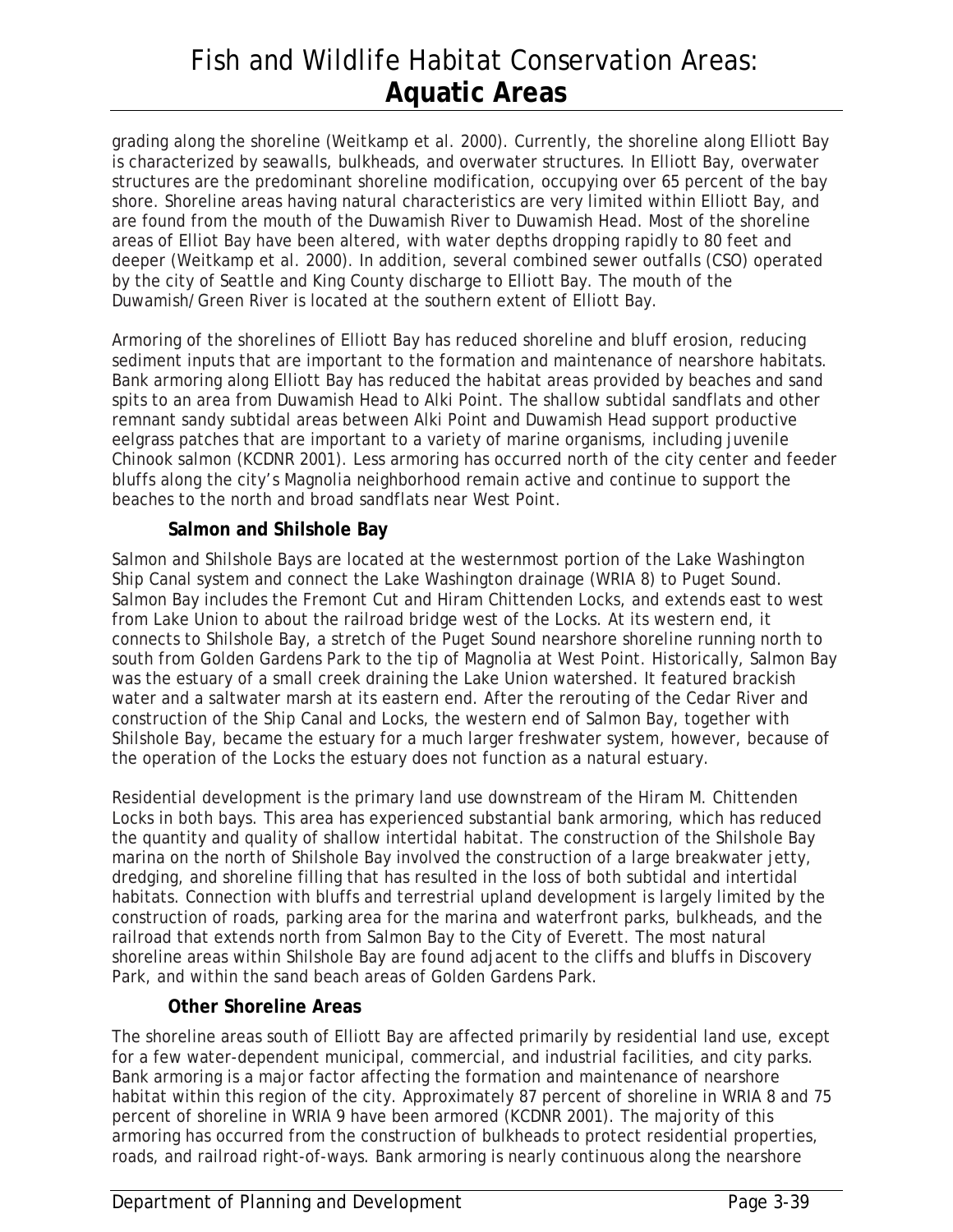areas north of Golden Gardens Park, as a result of a railroad right-of-way which has been constructed directly adjacent to the shoreline. The railroad bed is protected from wave action by a large riprap embankment upon which the railroad tracks have been placed. The extensive bank armoring along these nearshore areas has substantially reduced the distribution and availability of upper intertidal habitats. Unlike the situation in Elliott Bay and Shilshole Bay, the lower intertidal region of the nearshore environment has not been directly affected by extensive filling or dredging (Weitkamp et al. 2000). The lower intertidal and subtidal habitats within this region are affected by bank armoring and resulting reductions in sediment inputs, transport, and deposition, altered substrate composition, and loss of riparian vegetation.

As discussed above, land use patterns and habitat modifications within the nearshore environment in the city of Seattle have the potential to affect survival, growth, and condition of juvenile, subadult, and adult Puget Sound Chinook. Factors that have impacted the functions of the marine nearshore environment include the loss of habitat within the migratory corridor, degradation of water and sediment quality, alteration of physical processes including bank erosion and alongshore sediment transport, and loss of riparian functions. These human activities have resulted in disrupting the natural processes that create habitat within the nearshore environment. Bank armoring, dredging, filling, and the construction of overwater structures have resulted in direct modification to the nearshore habitat within the city of Seattle shoreline area.

One of the most important physical impact caused by urban development has been to sediment inputs, transport, and deposition along marine nearshore and estuary areas. Few quantitative studies of the effects of shoreline development on sediment transport have been done for habitats in Seattle, and there is limited quantitative information on the more general effects of interrupted sediment transport on biological communities. The transport of sediments from landslides is thought to be critical to the maintenance of beaches, spits, flats, eelgrass beds, and other nearshore habitats. Most of these source areas have been isolated from the nearshore environment by widespread shoreline armoring. Bank armoring, including the construction of riprap (boulder) banks and bulkheads, prevents damage to shoreline properties but also prevents erosion processes such as bank sloughing from occurring. This results in the nearshore area being "starved" of a source of small substrates (i.e., silt, sand and gravel), resulting in a shift in substrate composition from smaller substrate to larger substrate, which in turn, changes the composition of the biota in this area. Sediment inputs from streams and rivers into estuary and marine nearshore areas have generally increased as a result of land-development. However, the increased inputs of sediment from streams and rivers probably cannot compensate for the reduced sediment inputs caused by widespread bank armoring along shoreline areas. Widespread diking of the lower Green River, and channelization and dredging in the Duwamish, further reduces the availability of sediments to marine nearshore and estuary areas.

Waves and alongshore currents (drift cells) carry sediment from slides and streams to areas of deposition such as beaches, headlands, and sandspits. Bank armoring and inwater structures such as rock jetties and gabions can reduce the mobilization and transport of sediments along the shoreline. The lack of sediment recruitment, and reduced alongshore mobilization and deposition, can result in substantial changes to substrate composition in many marine nearshore and estuary areas. These substrate changes can in turn result in the reduction or elimination of intertidal and subtidal vegetation including eelgrass beds and kelp forests. Loss of vegetation may substantially reduce the availability of critical refuge, forage, and acclimation habitat areas for juvenile Chinook salmon, as well as baitfish spawning areas. Alterations in marine riparian vegetation can lead to a loss of habitat complexity, predator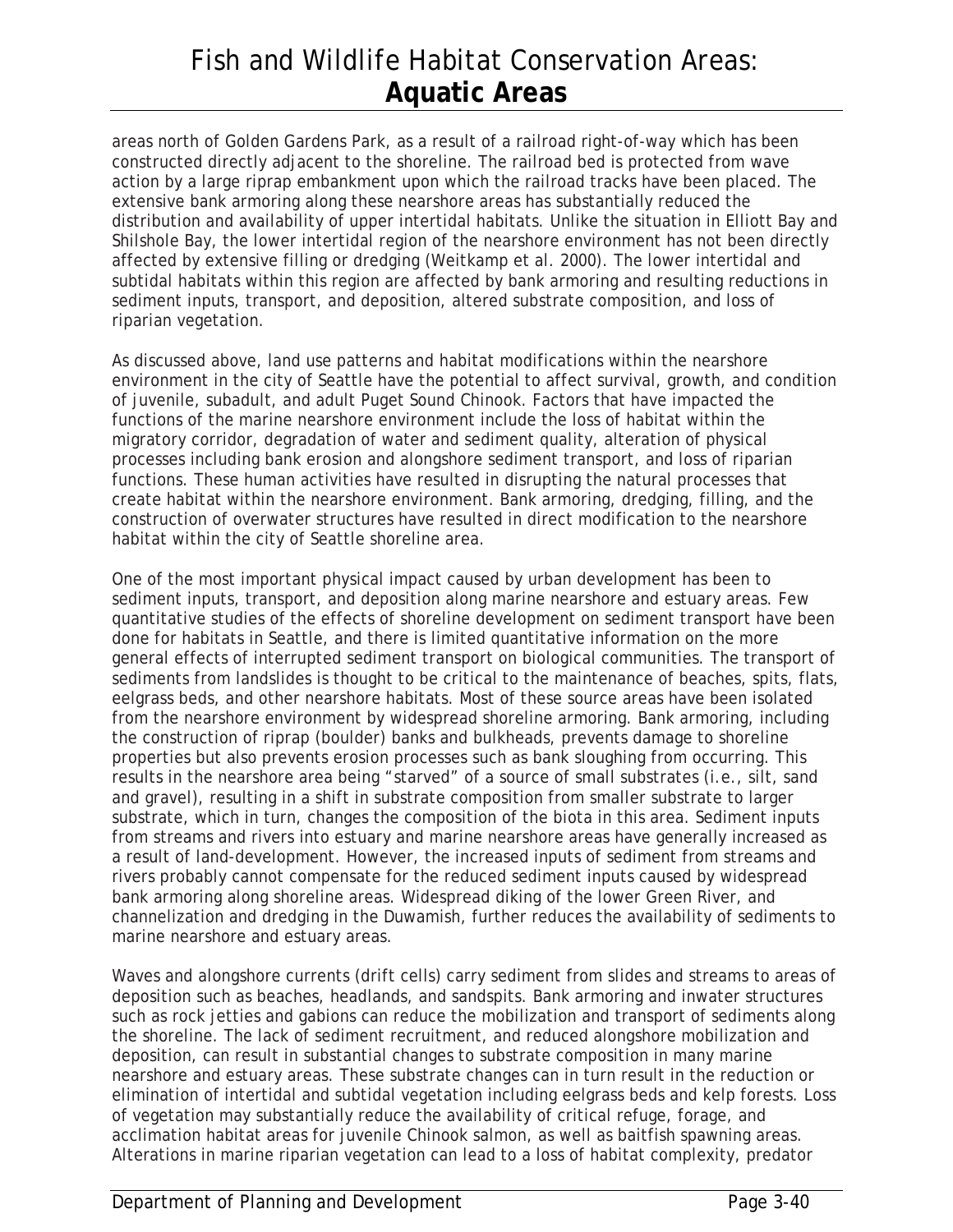refuge availability, and nutrient sources and may affect the carrying capacity of the nearshore ecosystem (Brennan and Culverwell 2004). The loss of riparian vegetation along the shoreline may also decrease the productivity of deeper water habitats by decreasing detrital inputs. Almost all native coniferous forests along the Seattle shoreline have been removed. Shoreline riparian areas are generally limited to landscaping in parks and residential areas and remnant deciduous forests growing on bluffs and steep slopes along the few remaining natural shoreline areas.

All the bluffs that are the sources of the sand and gravel that is transported along the shorelines are currently isolated from the erosive forces. Therefore the transport of sand and gravel along the beaches is gradually moving materials away for the upper end of drift sectors and concentrating the material in deeper water.

#### **3.4.4.5. Strategies to Protect the Nearshore Environment**

Considerable effort has been expended in recent years to address strategies for restoration of Puget Sounds' highly modified nearshore habitats (Broadhurst 1998, MacDonald 2000). Strategies discussed involve restoration of natural shoreline processes that would restore the naturally dynamic conditions. Starkes (2001) and WRIA 8 (2005) identify data gaps that should be addressed or recognized in strategies developed to restore nearshore habitat in Seattle. Projects such as the Prioritization of Marine Shorelines of WRIA 9 for Juvenile Salmonid Habitat Protection and Restoration by Anchor Environmental, LLC (2006), Puget Sound Nearshore Ecosystem Restoration Project (PSNERP) and the Shoreline Master Program (SMP) Restoration Plan continue to provide scientific data supporting strategies to protect the nearshore environment.

Habitat protection to maintain existing intertidal and shallow subtidal resources is a key component of any strategy to protect the nearshore environment. Substrate types, slopes, algal and eelgrass resources would be maintained in their current condition through development regulations that prevent substantial alteration of the intertidal and shallow subtidal areas, or require appropriate mitigation at other locations.

Reduction of shoreline armoring is essential for the long-term maintenance of the nearshore environment. With the majority of the shoreline currently altered by hardening of the upper intertidal and riparian areas, the shore processes that maintain natural conditions are not properly functioning. The long-term effect is to alter the slope and substrate to steeper and harder beaches. Management strategies to restore sediment supply through beach nourishment may need to be developed to mitigate the impacts of shoreline armoring.

Prevention of over-water structures in new areas is desirable to prevent further degradation of the nearshore environment.

### **3.5. ANADROMOUS FISHES**

Anadromous fish are species of fish that reproduce in fresh water, migrate to marine waters as juveniles to grow and mature, and finally return to spawn in their natal stream. Salmon are members of the Salmonidae family of fishes that includes salmon, trout, char, whitefish and grayling (collectively called salmonids). Many salmonids are entirely anadromous or have anadromous portions of their populations. Table 3 lists the salmonids and other anadromous fishes that occur within the City of Seattle and are dependent on Seattle's aquatic habitats and shorelines.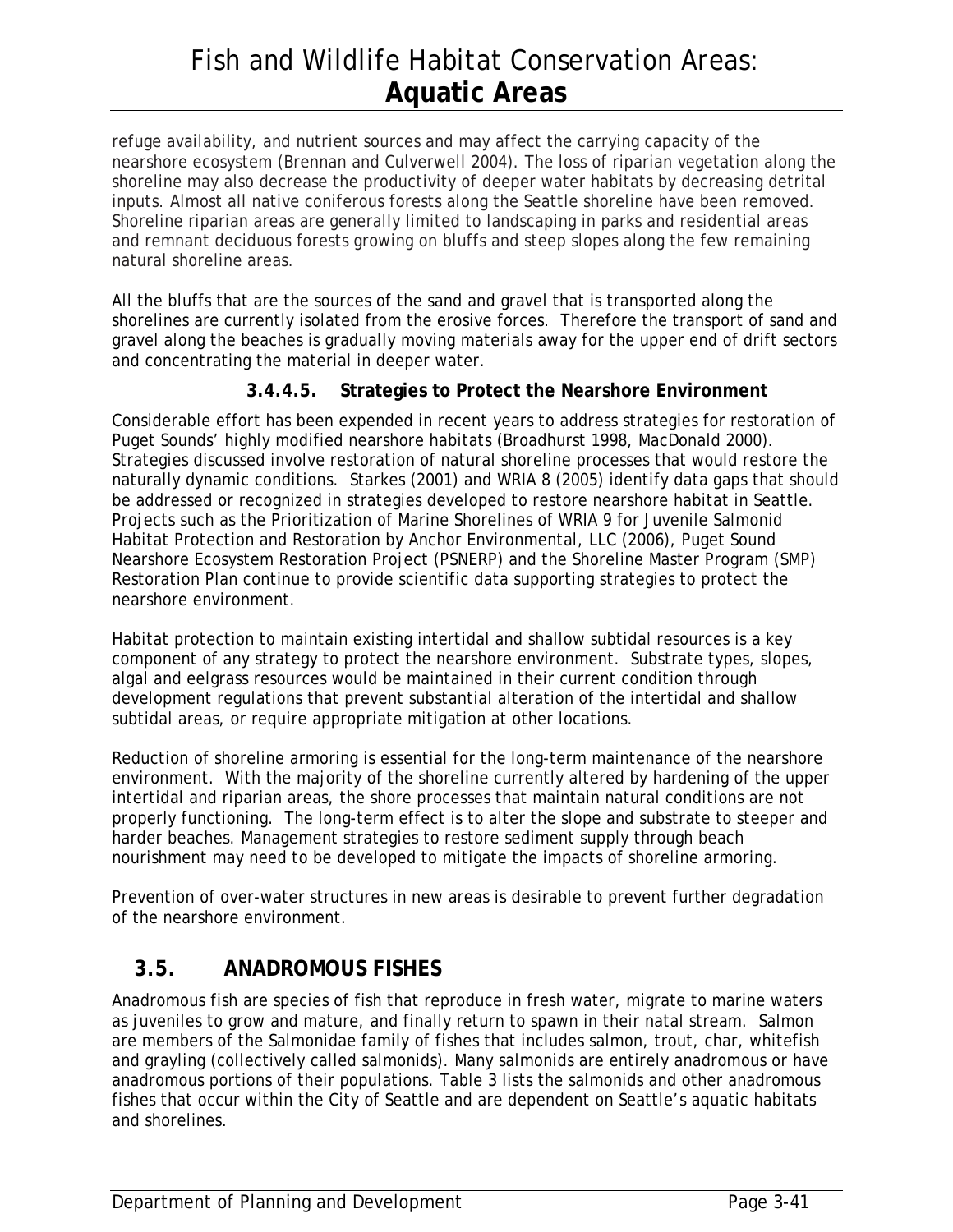#### **Table 3. Anadromous Fish Species Present or Potentially Present in Seattle Aquatic Environment**

| <b>Common Name</b>                                                                   | <b>Scientific Name</b>             | Group          |
|--------------------------------------------------------------------------------------|------------------------------------|----------------|
| Chinook salmon                                                                       | <b>Oncorhynchus</b><br>tshawytscha | Pacific salmon |
| coho salmon                                                                          | O. kisutch                         | Pacific salmon |
| chum salmon                                                                          | 0. keta                            | Pacific salmon |
| pink salmon                                                                          | O. gorbuscha                       | Pacific salmon |
| sockeye salmon (anadromous form)<br>kokanee (resident form)                          | 0. nerka                           | Pacific salmon |
| sea-run cutthroat trout (anadromous form)<br>coastal cutthroat trout (resident form) | O. clarki clarki                   | native trout   |
| steelhead (anadromous form)<br>rainbow trout (resident form)                         | O. mykiss                          | native trout   |
| bull trout                                                                           | Salvelinus confluentus             | native char    |
| Dolly Varden                                                                         | Salvelinus malma                   | native char    |
| Pacific lamprey                                                                      | Entosphenus<br>tridentatus         | lamprey        |
| river lamprey                                                                        | Lampetra ayresi                    | lamprey        |
| long-fin smelt                                                                       | Spirinchus thaleichthys            | smelt          |
| three-spined stickleback                                                             | Gasterosteus aculeatus stickleback |                |

Sources: Wydoski and Whitney (1979) and WDFW (1998)

The term "fisheries" commonly refers to stocks of fish that are managed for commercial, recreational, cultural or ceremonial use. Several fish are currently regulated for these purposes in the state of Washington: Pacific salmon, bull trout/Dolly Varden, coastal resident/sea-run cutthroat trout, steelhead/rainbow trout, and longfin smelt..

There are seven species of Pacific salmon of the genus *Oncorhynchus* that inhabit the North Pacific Ocean. Pacific salmon spawn in fresh waters of western North America (California to Alaska), Russia, and Japan. Four Pacific salmon species occur within the City of Seattle. Populations of chum, coho, Chinook and sockeye migrate through or reproduce in Seattle's streams. The majority of individuals migrate through the Duwamish River or Ship Canal/Lake Washington to spawn in waters upstream from the City. Anadromous bull trout and steelhead also migrate through these pathways.

Seattle's creeks provide spawning and rearing habitat for substantial numbers of chum and coho salmon as well as steelhead/rainbow trout/ and cutthroat trout. Chinook and sockeye salmon reproduce in small numbers in several of the larger streams within the City and sockeye reproduce on the shores of Lake Washington.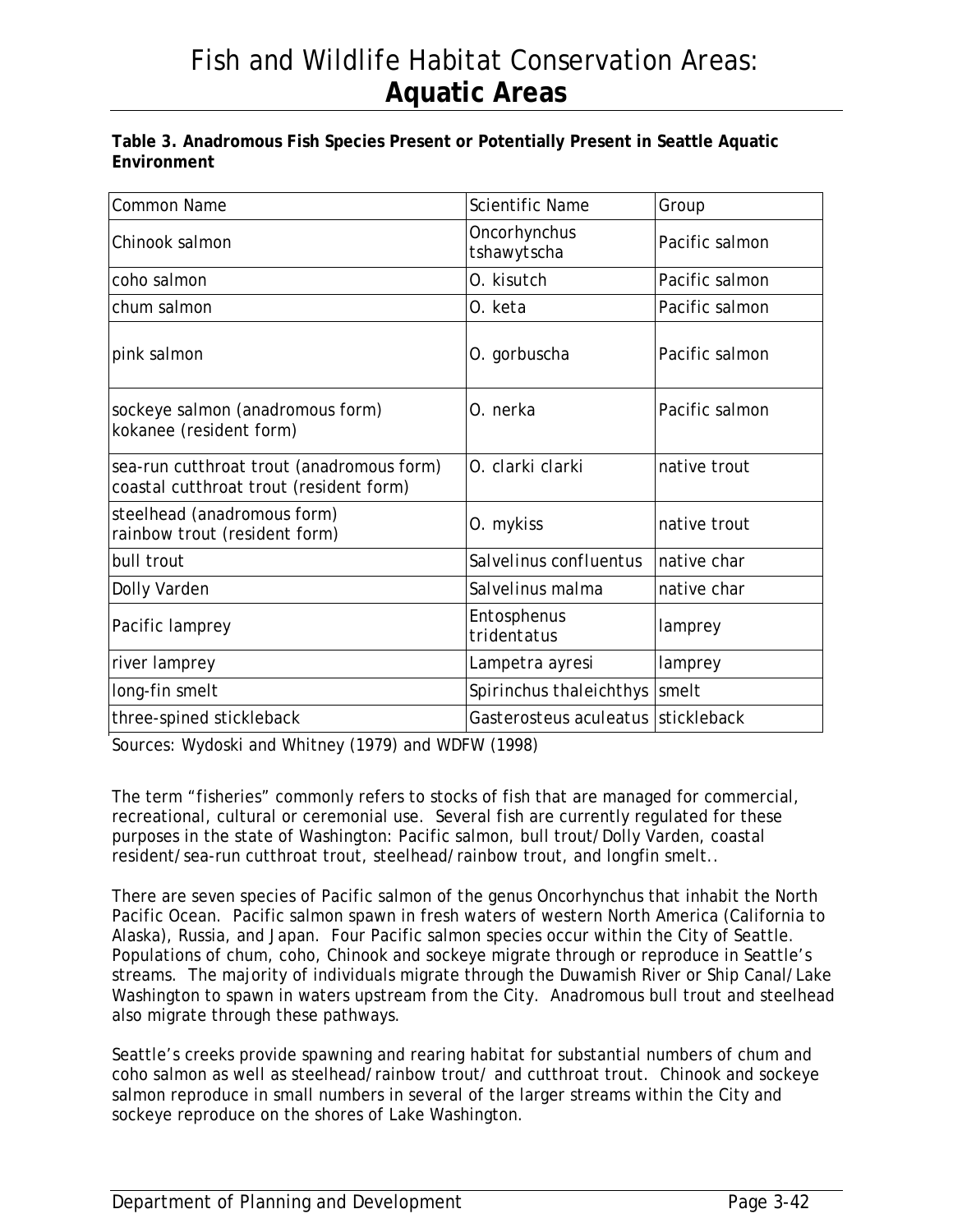Pacific salmon reproduction and survival are affected by the following abiotic and biotic factors (Salo 1991):

- stream flow
- water temperature
- dissolved oxygen
- gravel composition
- spawning time
- spawner density
- genetic characteristics

Stream flow, water temperature, dissolved oxygen levels and gravel composition are factors determined by the local quality of the spawning area and stream. Figure 2 shows how each of these four abiotic stream factors relates to egg-to-fry fitness and survival.

**Figure 2. Abiotic Stream Factors that Influence Egg-to-Fry Fitness and Survival.** 



Spawning time, spawner density, and genetic characteristics are biotic variables determined by genetics, predation, harvest, and general conditions outside the local area. The distinction is made between the local and general factors because local habitat qualities are produced by forces within the area surrounding the stream and can be regulated by the City. However, spawner density is a product of many different factors including harvesting, predation and ocean conditions that are not influenced by the City.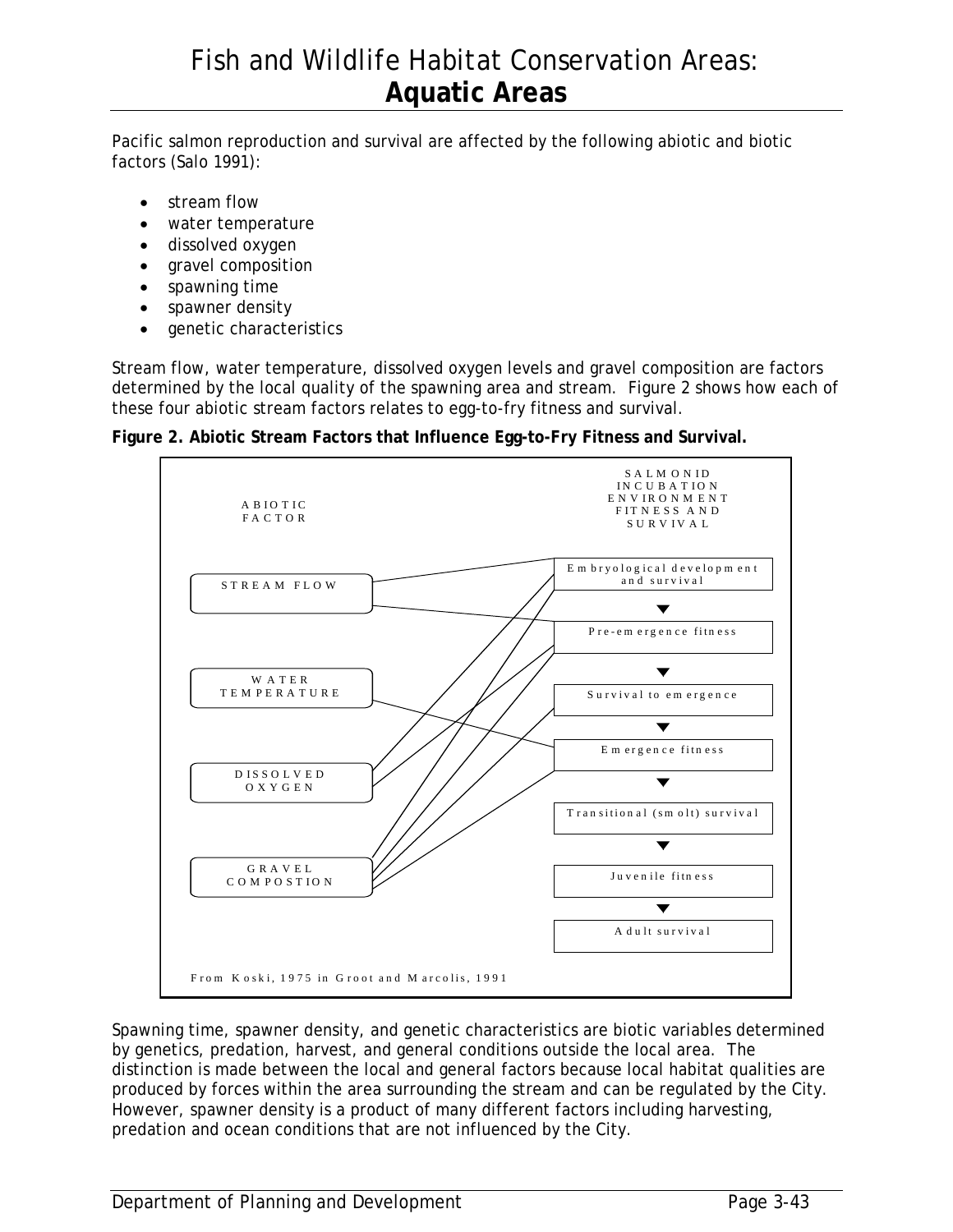General habitat requirements of the different life history stages of salmonids are listed in Table 4.

| Life History           | <b>Habitat Requirements/ Considerations</b>                                                                                                                                                                                                                                                                                                            |
|------------------------|--------------------------------------------------------------------------------------------------------------------------------------------------------------------------------------------------------------------------------------------------------------------------------------------------------------------------------------------------------|
| Upstream<br>migration  | passage (e.g. culverts, dams, low flows, fluctuation in lake levels)/<br>water quality (temperature, pollution)/ high flows/ low flows/ water<br>diversions/ channel modification/ simplification/ frequency/ depth of<br>holding pools/ available cover/ cold water refugia/ Predation resulting<br>from habitat modification                         |
| Spawning               | Availability of suitable spawning gravel<br>Siltation of suitable spawning gravel<br>High flows - scouring Redds<br>Low flows - dewatering Redds<br>Disturbance - Humans/wildlife trampling Redds<br>Temperature/ water quality                                                                                                                        |
| Egg incubation         | Temperature/ water quality/ Dissolved Oxygen                                                                                                                                                                                                                                                                                                           |
| Fry emergence          | Temperature/ water quality                                                                                                                                                                                                                                                                                                                             |
| Juvenile<br>Rearing    | Frequency, area and depth of pools<br>Channel complexity and cover<br>Temperature/ water quality<br>Access to habitat (upstream and down)<br>Off-channel areas and riparian wetlands<br>Fluctuating stream flows (high and low)<br>Predation due to habitat simplification or loss of cover<br>Nutrient and prey availability and competition for prey |
| Smolt out<br>migration | Water quality<br>Fluctuating stream flows (high and low, timing, quality)<br>Down steam passage<br>Predation due to habitat simplification or modification                                                                                                                                                                                             |
| Marine rearing         | Food source                                                                                                                                                                                                                                                                                                                                            |

**Table 4. Salmonid Freshwater Life Histories and Habitat Requirements**

### *3.4.5. Chinook Salmon*

Nearly all Chinook salmon using the waters within the City of Seattle originate in the Green/Duwamish or Cedar/Sammamish watersheds. They migrate through the City of Seattle as juvenile fish on their way to the ocean and as adults returning to spawn. Both these watersheds terminate within the City of Seattle's boundaries in the marine waters of Puget Sound. The spawning and rearing habitat that supports these runs is present in the watersheds upstream from the City of Seattle. Small numbers of Chinook do spawn, at least occasionally in the larger of Seattle's creeks, but they are a small fraction of the Chinook population.

The existing populations of Chinook have been produced within the substantially modified two watersheds during the past 150 years (Weitkamp and Ruggerone 2000). These modifications have had an important effect on how Chinook use the Seattle's waters. Permanent diversion of the White River and its Chinook salmon production to the Puyallup River system together with the combined lowering of Lake Washington and diversion of the Cedar River from the Duwamish to Lake Washington has greatly altered the Chinook population of the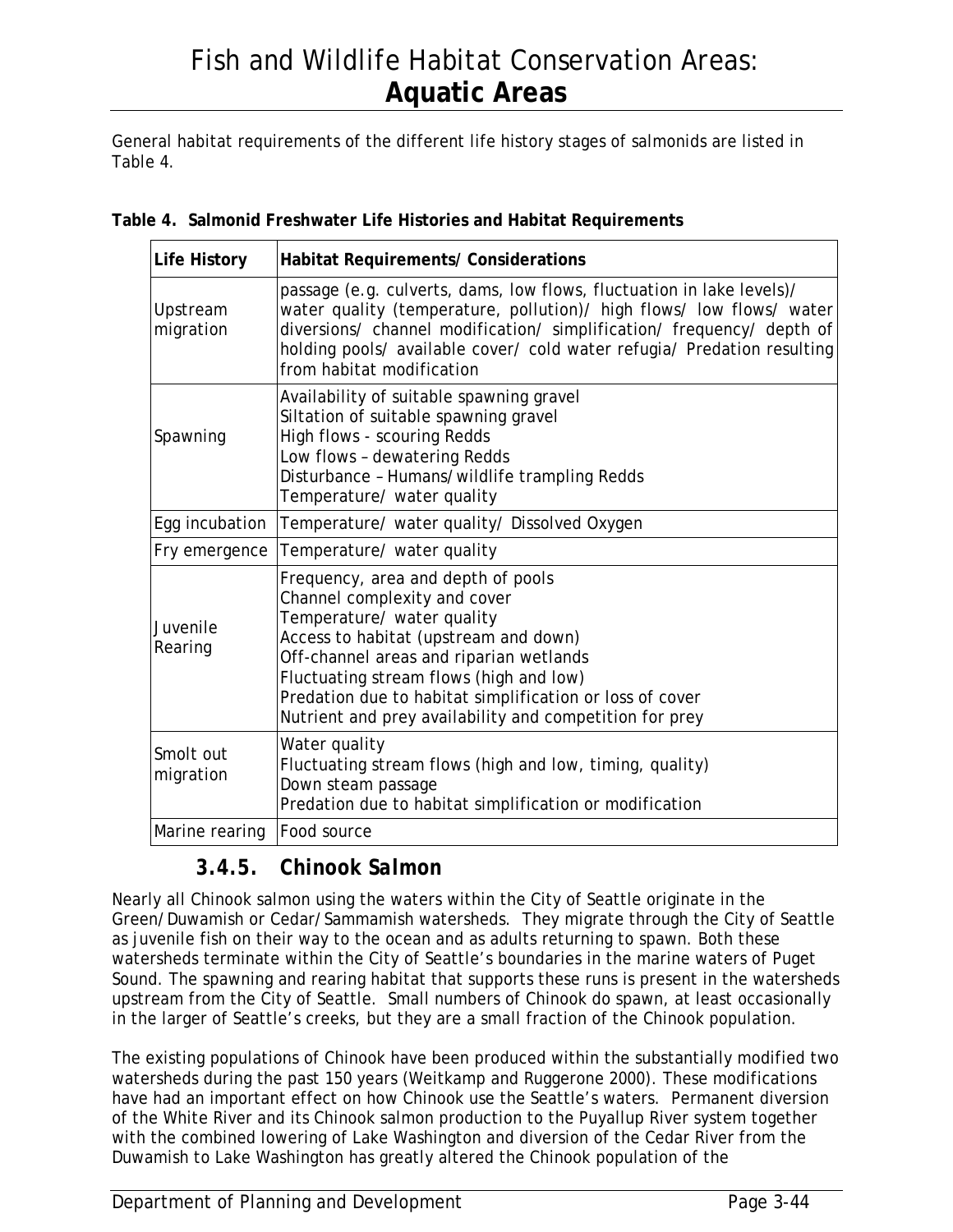Green/Duwamish River. Hatchery production in both the Green/Duwamish River and Cedar-Sammamish systems currently produces many of the juvenile Chinook migrating through the City of Seattle and many of the returning adults.

Chinook salmon exhibit two basic life history patterns, ocean type and stream type. Chinook migrating and rearing along Seattle's shorelines are primarily ocean type. Ocean type Chinook spend weeks to several months rearing in freshwater before migrating to the marine environment. Stream type Chinook rear in freshwater for one year in freshwater prior to migrating to the ocean. Stream type Chinook also tend to stay closer to the shore once in the ocean than the ocean type Chinook. Ocean type Chinook are more dependent on the estuarine habitat where they acquire substantial growth that helps them avoid predation as they migrate to the ocean.

In estuaries such as the Duwamish, Chinook appear to prefer shallow water. They are commonly found in areas that provide refuge from wave and current energy apparently due to their preference at this life stage for shallow water beach areas and feeding at the beach substrate when in these shallow shoreline areas. The young Chinook fry appear to preferentially feed at the substrate surface when in shallow shoreline areas commonly no more than 1-2 m deep (Kaczynski et al. 1973, Feller and Kaczynski 1974, Weitkamp et al. 1981, MacDonald et al. 1987) where wave energy is likely to make feeding difficult. In this restricted environment, it is likely they are more adversely affected by wave energy than fish in slightly deeper water or fish that tend to be near the surface over deeper water.

In estuaries, young Chinook commonly prey on epibenthic invertebrates such as harpacticoid copepods and chironomid (dipteran insects) larvae and pupae, and many other small invertebrates (Meyer et al. 1980, Parametrix, Inc. 1985, Shreffler et al. 1992, , Cordell et al. 2001, Bottom and Jones 1990, Tanner and Williams 1991). It is not clear if young Chinook are selecting chironomid larvae from the bottom or from drift, or both. Other insect larvae including other dipterans, hymenopterans, coleopterans, ephemeropterans, and tricopterans have been identified as juvenile Chinook prey. Epibenthic prey also include several species of the amphipod *Corophium* consumed by young Chinook collected in a number of investigations. Pelagic prey include some of the varieties of insects listed above, which may be present in drift entering the estuary or as emerging pupae as well as cladocerans that are fresh water organisms. Other pelagic organisms commonly consumed by Chinook are invertebrates found only in more saline waters. These include calanoid copepods, gammarid amphipods, cumaceans, euphausids, mysids, decapod larvae, and fish larvae (herring, sand lance). Table 5 provides a list of the wide variety of more common juvenile Chinook prey identified in a number of investigations from many different estuaries.

| Pelagic                | Epibenthic/Benthic       |
|------------------------|--------------------------|
| Cladocerans            | Amphipods                |
| <b>Bosmina</b>         | Corophium                |
| Daphnia                | Corophium salmonis       |
| Daphnia longispina     | Corophium spinicorne     |
|                        | Gammarids                |
| Copepods               | Anisogammarus            |
| Cyclopoids             | Eogammarus confervicolus |
| Calanoids              |                          |
| Epischura              | Copepods                 |
| Neocalanus             | Harpacticoids            |
| Eurytemora dirundaides |                          |

**Table 5. Prey report for juvenile Chinook stomach contents.**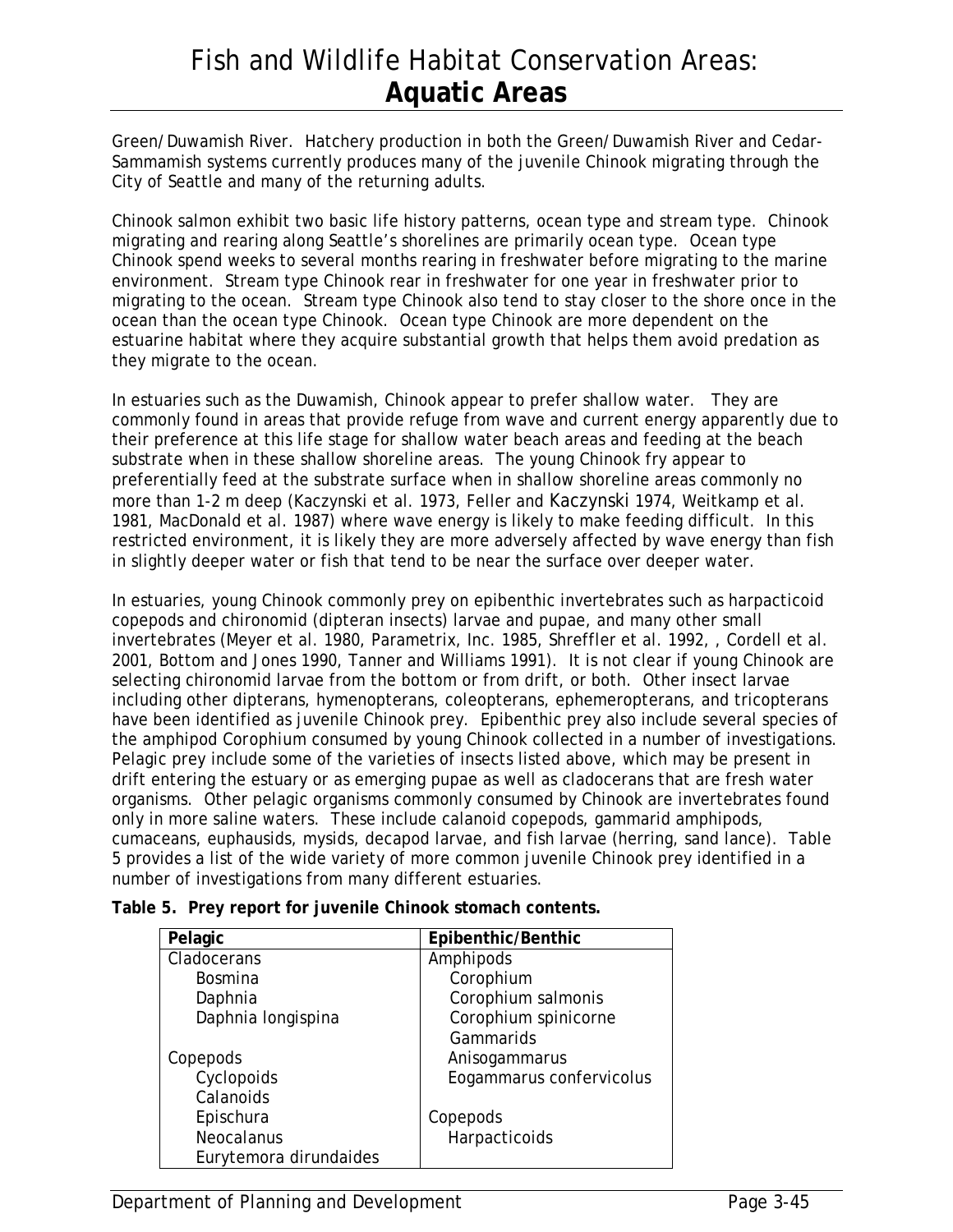| Pelagic                                                                                                                                                                                                                                         | Epibenthic/Benthic           |
|-------------------------------------------------------------------------------------------------------------------------------------------------------------------------------------------------------------------------------------------------|------------------------------|
| Amphipods                                                                                                                                                                                                                                       | Insects<br>chironomid larvae |
| Euphausids                                                                                                                                                                                                                                      |                              |
| <b>Mysids</b><br>Neomysis                                                                                                                                                                                                                       |                              |
| Cumacea<br>Cumella                                                                                                                                                                                                                              |                              |
| Barnacle larvae                                                                                                                                                                                                                                 |                              |
| Crangonid shrimp                                                                                                                                                                                                                                |                              |
| Crab larvae, Decapod Larvae<br><b>Insects</b><br>chironomid larvae & pupae<br>coleoptera larvae<br>drift insects<br>Dipnerans (flies)<br>Hymenoptera (bugs)<br>Coleoptera (beetles)<br>Tricoptera (caddis flies)<br>Ephemeroptera<br>(mayflies) |                              |
| Fish<br>(herring,<br>Larvae<br>sand<br>lance)                                                                                                                                                                                                   |                              |

### *3.4.6. Chum Salmon*

Chum salmon commonly reproduce in relatively small streams and often within a short distance of marine water. This characteristic enables them to populate many of Seattle's creeks that do not meet the habitat requirements of Chinook. Chum salmon are exclusively an ocean type species whose juveniles migrate to marine waters within a few months following emergence from spawning gravels in the spring. This characteristic allows them to avoid the limiting low water conditions that commonly occur in small streams in late summer and early autumn.

Like Chinook, chum salmon are highly dependent on estuarine habitat for rearing and rapid growth, prior to migrating into Puget Sound. They are commonly found in the same habitat as young Chinook, often in mixed schools. The amount of time chum spend feeding in freshwater systems varies from weeks to months (Salo 1991).

Young chum eat both benthic and pelagic prey (Beamish et al. 1998, D'Amours 1987, Cardwell et al. 1980, Levy 1978, Okada and Tanaguchi 1971, Foskett 1951). Harpacticoid copepods and chironomids are among the most common benthic prey consumed by young chum in estuarine habitats. Many studies have also found that juvenile chum have consumed pelagic prey in estuarine areas. When they first enter estuaries, prey includes pelagic freshwater cladocerans (*Cyclops*, *Bosmina*, *Daphnia*) apparently carried into the estuary by river flow.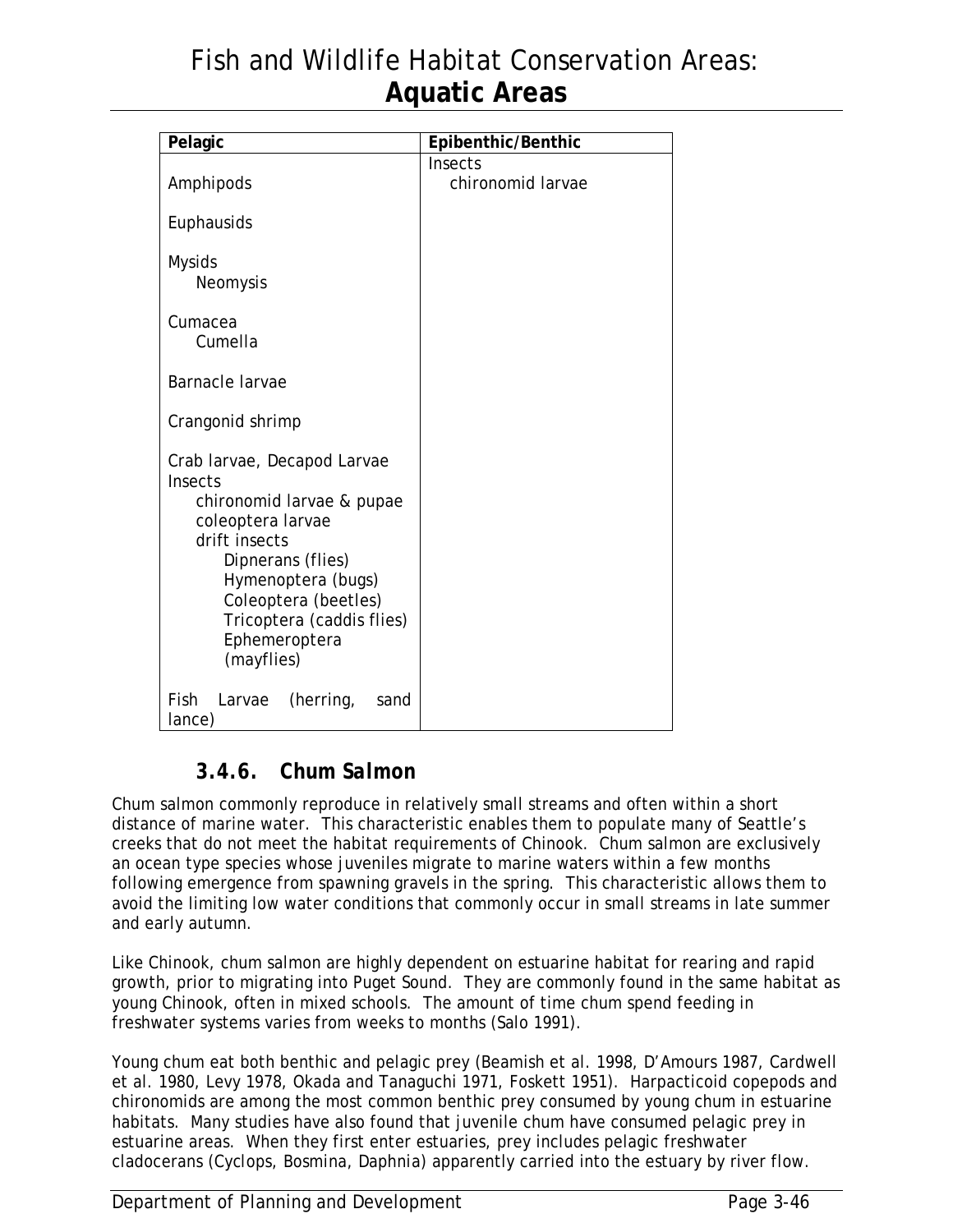Pelagic prey found in higher salinity areas include calanoid and cyclopoid copepods, gammarid amphipods, barnacle larvae, cumaceans, euphausids, mysids, and larvaceans. Chum fry have also occasionally been found to consume fish larvae.

### *3.4.7. Coho Salmon*

Coho salmon are a substantially abundant species in the Pacific Northwest and Seattle's waters. They are commonly produced in many hatcheries. In most areas of the North Pacific, coho occur in small numbers compared to other species of Pacific salmon (Sandercock 1991). Although coho do exhibit an ocean type life style, more commonly they are stream type fish that spend at least one year rearing in fresh water. Generally the embryos/alevins spend 4 - 6 months incubating in spawning gravel and up to 15 months rearing in fresh water followed by 16 months rearing in the marine environment (Sandercock 1991). Adult coho, like other salmon, tend to migrate upstream during daylight hours (Fraser et al.1983).

Juvenile coho prefer structurally complex streams that contain stones, logs and bushes in the water, which tends to support larger numbers of fry (Scrivener and Andersen 1984). Chapman (1965) demonstrated that in Oregon streams, there was a positive correlation between the amount of terrestrial insect material found in coho stomachs and the extent to which the stream was overgrown with vegetation. Coho juveniles are highly dependent on visual cues for locating and capturing food (Hoar 1958) tending to pick food out of suspension or off the water's surface.

Coho spawn in shallow streams with moderate flow rates. In the Green River coho tend to select areas where flow is between 5.0-6.8  $m^3/m$  in and stream width does not exceed 1 m (Sandercock 1991). In urbanized areas, coho must overcome significant in-stream obstacles in order to reach suitable spawning areas. Individual fish have been known to leap more than 2 m into the air in order to clear obstructions which would otherwise block fish passage (Sandercock 1991), while during autumn storms coho can be seen swimming up streets in several inches of water.

Coho's life strategy of a prolonged upstream journey to small streamlets before spawning allows the coho to inhabit streams that generally tend to provide cool, clear, well-oxygenated water, which are ideal conditions for incubation and rearing (Sandercock 1991). Historically, in these headwater streams, high and low water temperatures are moderated by groundwater seepage (Sandercock 1991) and vegetation cover, leading to a relatively stable environment. For a year following their emergence from the gravel, coho rear in slow backwaters, side channels, and small creeks especially in shady areas with overhanging branches (Cederholm et al. 1997, Shirvell 1994, Nickelson et al. 1992). Coho remain in freshwater for a year and thus, are more susceptible to in stream conditions than chum, pink, and ocean-type Chinook salmon (Sandercock 1991).

Coho fry rear in relatively slow water, feeding on drifting organic material and terrestrial insects (Mundie 1969, Mason 1974, Cordell et al. 1998). Juvenile coho are also piscivorous feeding on other small salmonids (Armstrong 1970, Beall 1972), although they continue to prey on insects and other pelagic prey during freshwater and estuarine rearing. The most productive areas for coho are small streams rather than large rivers (Sandercock 1991). Woody debris is an important feature of this habitat, but is not essential (Spalding et al. 1995).

Coho tend to be fairly adaptable. This is evidenced in the species ability to use small coastal streams as well as the headwater creeks and tributaries of larger rivers to spawn (Sandercock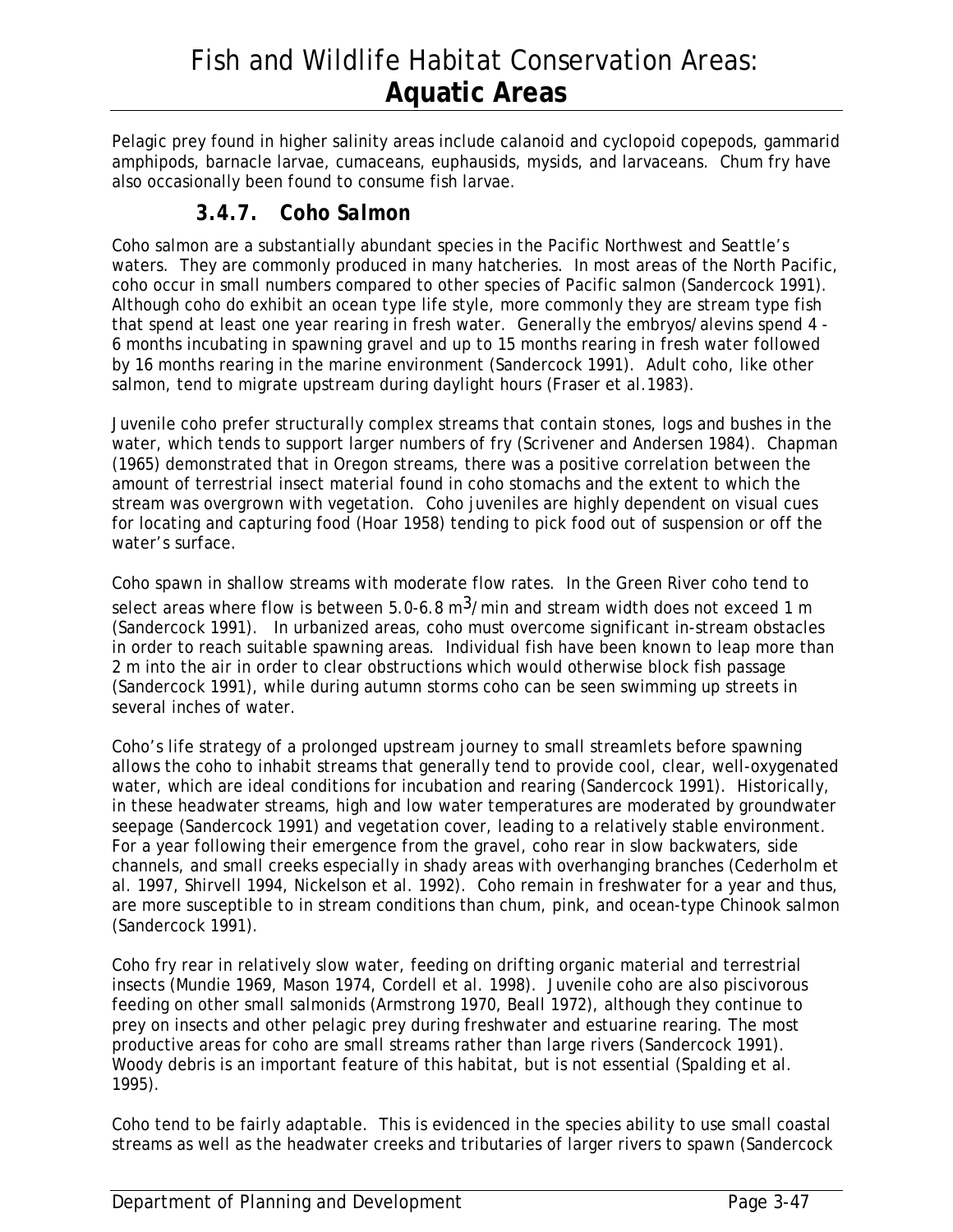1991). Of the seven Pacific salmon species, coho have also been the most successfully transplanted.

Since 1998, Seattle urban streams have been experiencing up to 88% of coho returning to the stream to spawn dying before they reach the spawning grounds. This trend in pre-spawning mortality has occurred in coastal streams located between Bellingham and Portland. Currently SPU and NOAA Fisheries are conducting studies to determine the cause of this.

### **3.6. DISCUSSION**

In general the information provided by the scientific literature published in recent years has not radically changed any aspect of our understanding of the functions, attributes, and characteristics of shorelines along streams, lakes, estuaries, and marine areas. Most of the literature has expanded and enhanced our understanding of previously identified principles and characteristics. Table 6 provides a summary of information describing the habitat needs of salmon living in, or migrating through, Seattle's aquatic habitats.

| Factor                                 | Finding                                                                                                                                                           | <b>Species</b> | Source                       |
|----------------------------------------|-------------------------------------------------------------------------------------------------------------------------------------------------------------------|----------------|------------------------------|
| Water/Depth/<br><b>Stream Velocity</b> | The range in water depths and stream<br>velocity acceptable for spawning is broad<br>$(5cm - 700cm)$ and $(10cm/s - 150.0cm/s)$                                   | Chinook        | Healey 1991                  |
|                                        | Flow control appears to result in a<br>significant increase in average egg survival                                                                               | Chinook        | Healey 1991                  |
| Water<br>Temperature                   | Temperatures required for incubation vary<br>among stocks. In Washington State a water<br>temperature drop below 2.5°C inhibits nest<br>construction and spawning | chum           | Schroder 1973                |
|                                        | Upper and lower temperatures for 50%<br>pre-hatch mortality are 16°C and 2.5-3°C                                                                                  | Chinook        | Alderdice and<br>Velsen 1978 |
| Dissolved Oxygen                       | Several authors have shown that survival of<br>eggs and alevins is directly related to the<br>intra-gravel dissolved oxygen content                               | chum           | Salo 1991                    |
|                                        | Lethal level (minimum) dissolved oxygen is<br>$1.67$ mg/l                                                                                                         | chum           | Wickett 1954                 |
|                                        | Survival rate decreases rapidly when<br>concentration of oxygen drops below 2 mg/l                                                                                | chum           | <b>Koski 1975</b>            |
|                                        | As embryos develop, oxygen demand goes<br>up. Critical oxygen levels range from 1 ppm<br>in early embryonic stages to 7 ppm shortly<br>before hatching.           | chum           | Alderdice et al.<br>1958     |
|                                        | Chum have lower oxygen requirements than<br>either coho or Steelhead reflecting lower<br>metabolic demand                                                         | chum           | Fast and Strober<br>1984     |

|  |  |  |  |  |  | Table 6. Juvenile Salmon Freshwater Life History - Summary and Conclusion. |
|--|--|--|--|--|--|----------------------------------------------------------------------------|
|--|--|--|--|--|--|----------------------------------------------------------------------------|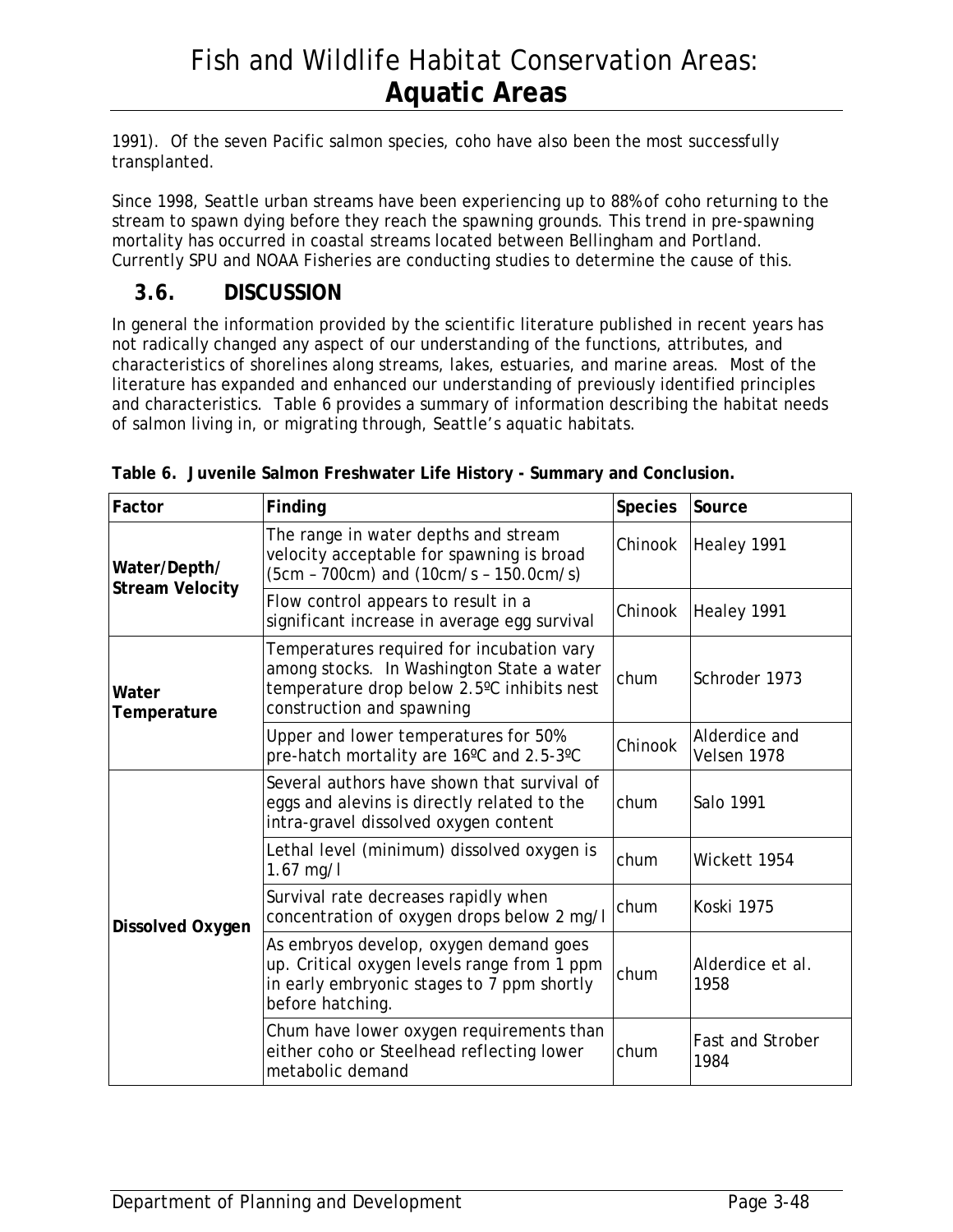| Factor                | Finding                                                                                                                                                                                                         | <b>Species</b>               | Source                                                              |
|-----------------------|-----------------------------------------------------------------------------------------------------------------------------------------------------------------------------------------------------------------|------------------------------|---------------------------------------------------------------------|
|                       | 87% of fry emerged successfully from large<br>gravel with adequate sub-gravel flows                                                                                                                             | Chinook                      | Healey 1991                                                         |
|                       | Survival to hatching is greater than 97% in<br>gravel provided percolation rate is at least<br>0.001 feet/second                                                                                                | Chinook                      | Shelton 1955                                                        |
| <b>Gravel Size</b>    | Survival to emergence is positively<br>correlated with gravel sizes > 3.35 mm and<br>$<$ 26.9mm                                                                                                                 | coho                         | Tagart 1976                                                         |
|                       | If gravel is heavily compacted or loaded<br>with fine sediment and sand, fry will not be<br>able to get out                                                                                                     | coho                         | Sandercock 1991                                                     |
| <b>Stream Habitat</b> | Smaller fry tend to inhabit back eddies<br>produced by fallen trees, undercut tree<br>roots or other areas of bank cover                                                                                        | Chinook,<br>coho             | Healey 1991                                                         |
|                       | Chinook are rarely found in still water or<br>where flow velocity is greater than 30 cm/s                                                                                                                       | Chinook                      | Murphy et al. 1989                                                  |
| <b>Stream Habitat</b> | At night Chinook move into shore to quiet<br>water over sandy substrates and settle to<br>the bottom                                                                                                            | Chinook                      | Edmundson et al.<br>1968                                            |
|                       | There is little overlap in Chinook habitat<br>and coho or sockeye habitat                                                                                                                                       | Chinook,<br>coho,<br>sockeye | Healey 1991                                                         |
|                       | Coho fry congregate in slow backwaters,<br>side channels and small creeks especially in<br>shady areas with overhanging branches,<br>commonly side channel areas                                                | Coho                         | Gribanov 1948 (in<br>Sandercock 1991)<br>Swales and Levings<br>1989 |
|                       | Most productive areas for coho are small<br>streams rather than large rivers because of<br>the higher proportions of marginal slack<br>water to midstream area.                                                 | Coho                         | Sandercock 1991                                                     |
|                       | Chum mature at 2-6 years of age with 95%<br>of the species maturing in the three to five<br>year age group. In Seattle, approximately<br>60% of the population matures in 3 years,<br>39.4% matures in 5 years. | chum                         | Pratt 1974 (in Salo<br>1991)                                        |
| Age at Maturity       | Chinook mature and return at an average<br>age of 4 years, males tend to mature<br>younger while females tend to be older                                                                                       | Chinook                      | Healey 1991                                                         |
|                       | Majority of coho mature in their 3rd year,<br>having spent 4 -6 months in incubation, up<br>to 15 months rearing in fresh water and 16<br>months in sea water                                                   | coho                         | Sandercock 1991                                                     |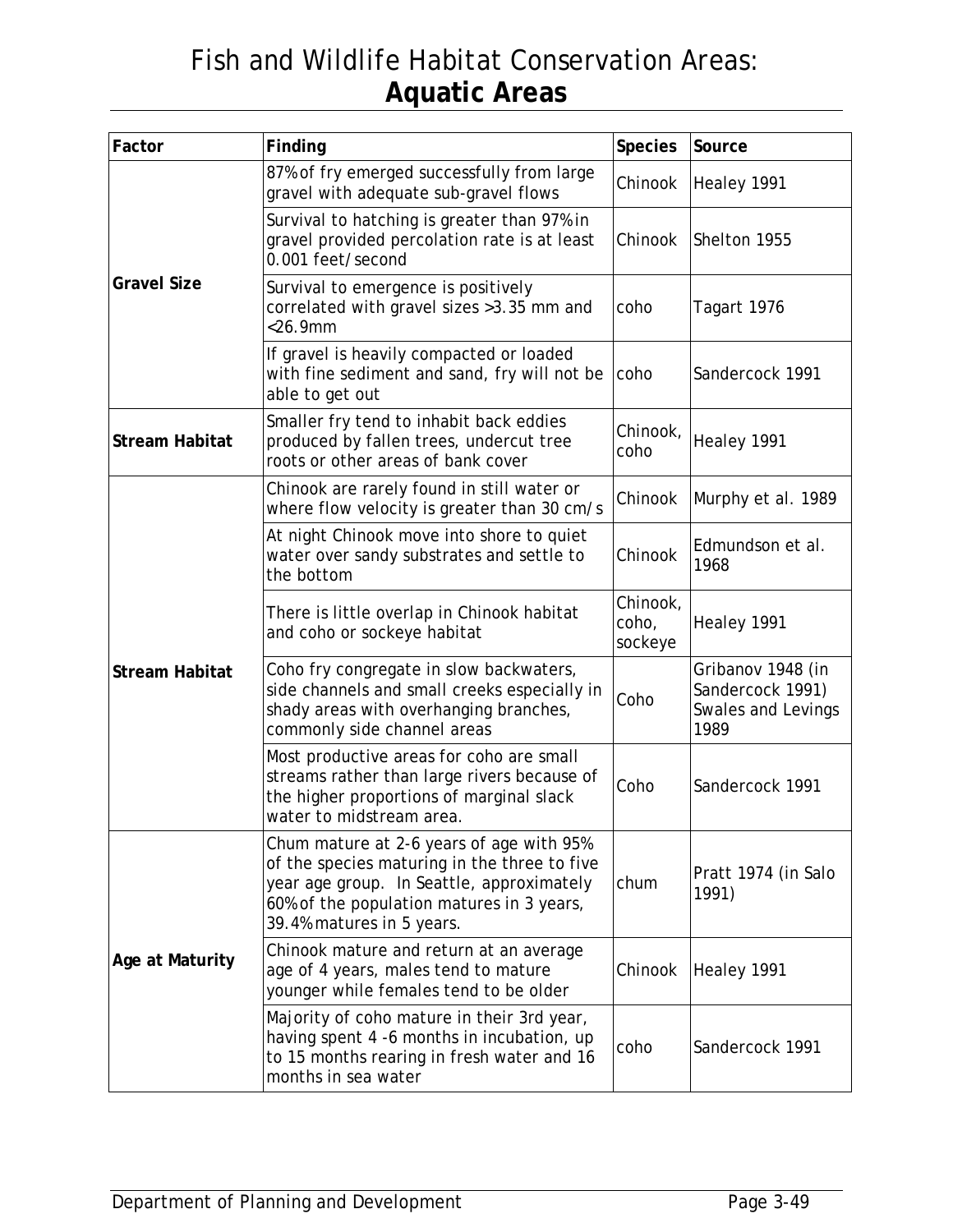| Factor                 | Finding                                                                                                                                                                                               | <b>Species</b>                                 | Source                                                |
|------------------------|-------------------------------------------------------------------------------------------------------------------------------------------------------------------------------------------------------|------------------------------------------------|-------------------------------------------------------|
|                        | Chum enter streams stimulated by an<br>increase in steam runoff of almost any<br>magnitude.                                                                                                           | chum                                           | Salo 1991                                             |
|                        | Chinook may return during almost any<br>month of the year.                                                                                                                                            | Chinook                                        | Snyder 1931<br><b>Rich 1942</b><br>Hallock et al.1957 |
|                        | Chinook return yearly in 1 to 3 peaks                                                                                                                                                                 | Chinook                                        | Healey 1991                                           |
| <b>Stream Re-entry</b> | Coho arrive at their rivers of origin in later<br>summer and autumn.                                                                                                                                  | coho                                           | Sandercock 1991                                       |
|                        | Coho migrate when water temperature is<br>between 7.2° - 15.6°C, depth is at least<br>18cm and velocity does not exceed 2.44 m/s                                                                      | coho                                           | Reiser and Bjornn<br>1979                             |
|                        | Coho migrate farther upstream than pink<br>and chum but not as far as Chinook or<br>sockeye.                                                                                                          | coho,<br>pink,<br>chum,<br>Chinook,<br>sockeye | Sandercock 1991                                       |
| Spawning               | In the Fraser River, Chinook populations<br>spawn between June and November                                                                                                                           | Chinook                                        | Healey 1991                                           |
|                        | Coho spawn between November and January coho                                                                                                                                                          |                                                | Sandercock 1991                                       |
| Feeding                | Chum fry in Ulkhan River begin feeding<br>early and linger as late as June. Their basic<br>diet consists of larvae and chrysalis of<br>chironomids, mayfly larvae, Trichoptera,<br>and other insects. | chum                                           | Kostarev 1970                                         |
|                        | In a series of studies conducted in Big Beef<br>Creek, Washington coho yearlings selected<br>smaller chum fry and predation rate<br>decreased as the size of the fry increased.                       | coho /<br>chum                                 | Beall 1972                                            |
|                        | Larval and adult insects make up the main<br>portion of rearing Chinook's diet in<br>freshwater.                                                                                                      | Chinook                                        | Healey 1991                                           |
|                        | In British Columbia streams, coho tend to<br>feed on drifting organic material and<br>terrestrial insects                                                                                             | coho                                           | Mundie 1969                                           |
| <b>Out Migration</b>   | Chum fry migrate downstream into estuaries<br>from February to May in Washington State                                                                                                                | chum                                           | Salo 1991                                             |
|                        | Some fish migrate downstream as fry while<br>others remain in streams for a period of<br>time                                                                                                         | chum,<br>Chinook                               | Salo 1991<br>Healey 1991                              |
|                        | Stream type Chinook delay out migration<br>until the spring following their emergence<br>from the gravel                                                                                              | Chinook                                        | Healey 1983                                           |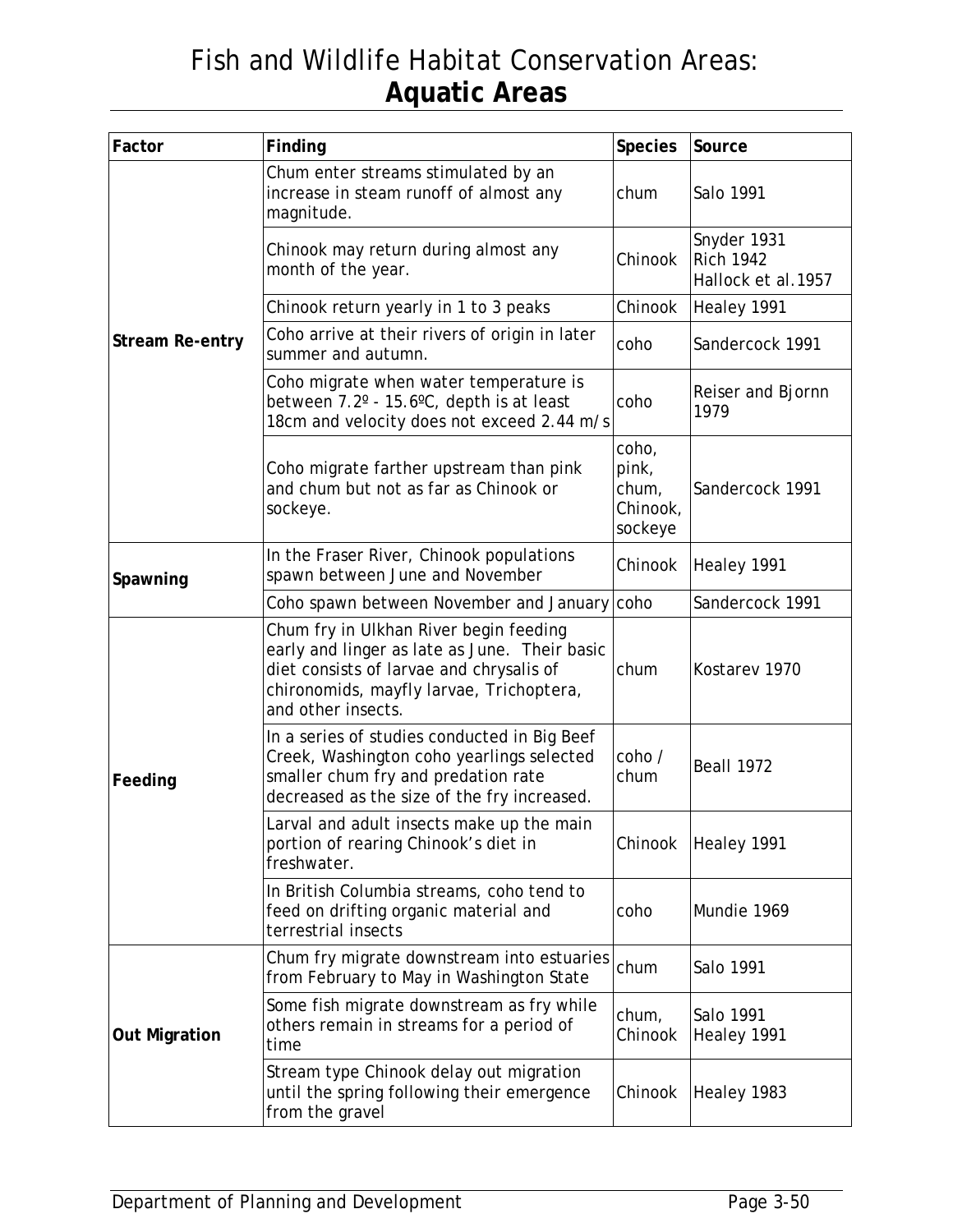Recently it has been determined that adult salmon contribute marine nutrients to freshwater and riparian habitats (Larkin and Slaney 1997). Research has shown that salmon-borne marine derived nutrients (MDN) are an additional nutrient input to estuarine, freshwater and riparian ecosystems. Migrating salmon move MDN from the ocean into the nutrient-poor freshwater and terrestrial ecosystems. After spawning and dying, their decaying carcasses provide nutrients in and near the stream and are spread by wildlife through feces creating a highly resilient and productive ecosystem. These nutrients directly affect terrestrial wildlife by introducing regular food sources for species such as coastal brown bear (*Ursus arctos*), wolves (*Canis lupus*) and bald eagles (*Haliaeetus leucocephalus*) and are redistributed to areas away from the stream system promoting productivity in other terrestrial areas (Naiman 2009).

An emphasis of the recent literature is the naturally dynamic characteristic of lentic systems. Streams naturally change both over time and as they progress downstream. Urban development limits that capacity of urban streams to change by confining their channels, greatly reducing their riparian support habitat, and dramatically altering their hydrology. Since biological functions of streams are maintained in part by the natural dynamic characteristic of the aquatic habitat and shorelines, it is important to provide regulatory provisions that encourage and enhance reestablishment of this dynamic characteristic. Although intense human development is commonly not compatible with complete restoration of streams dynamics, it is valuable to restore the physical characteristics this dynamic condition maintains wherever possible.

A continuing and pertinent aspect of BAS is the substantial level of uncertainty in the information available to guide management of the natural resources (Healy 1998). Despite substantial research efforts, the complexity and variability of the natural ecosystems results in a high level of uncertainty. The adaptive management approach to habitat protection and restoration has become a necessary adaptation to deal with this recognized uncertainty (Anderson et al. 2003).

Conservation and protection measures to protect and enhance species of anadromous salmon reproducing, rearing, and migrating in Seattle's aquatics habitats are currently being undertaken (Seattle 2003). These efforts focus primarily on the streams, Lake Washington shoreline, and the Duwamish River estuary shorelines within the City.

### **3.7. GLOSSARY**

- **adaptive management:** management strategies that deal with uncertainty and adapt to accommodate new knowledge acquired over time during implementation and operation of an action.
- **adfluvial:** fish that migrate to and spend most of their life in lakes or reservoirs following incubation and initial rearing in tributaries.
- **alevin:** the first post-hatch life stage of salmon. Alevins will have some portion of their yolk sac showing on their abdomen. A life stage commonly found only within spawning gravel or hatcheries.
- **allochthonous**: organic material formed outside the stream, riparian plant material entering streams.

**allopatry**: fish populations that occur in isolation in different areas.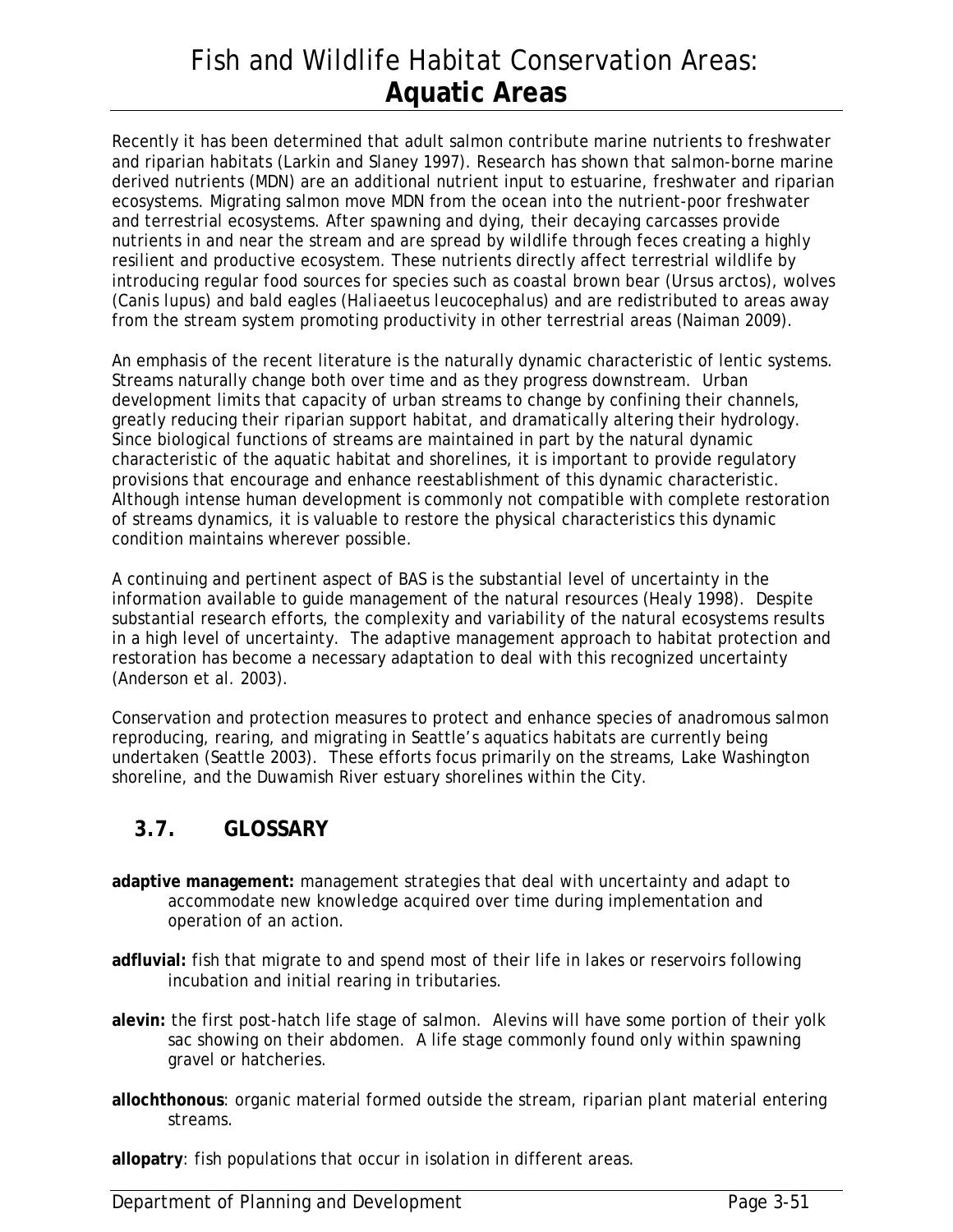**anadromous**: fish that hatch in freshwater, migrate to seawater as juveniles and return to freshwater as adults to spawn.

**anthropogenic**: man made or man-caused.

- **aphotic zone**: deeper portions of a water body below which light penetration is adequate to support photosynthesis.
- **backwater**: a pool formed by an eddy along the stream channel margin downstream from an obstruction such as large boulders, large woody debris, etc. May be separated from the main channel by a bar or other topographical feature.
- **benthic**: an environment or habitat related to the bottom of a stream or body of water; living in or on the bottom.

**boulder**: sediment particles larger than 15 cm.

- **cascade** : a continuous series of small waterfalls, highly turbulent
- **chute** : a steep narrow channel with moderate turbulence.
- **chironomids**: dipterans (midges) that have aquatic larvae commonly providing a food source for young salmon and other fishes.
- **cobble**: stones of about 6-15 cm in diameter.
- **cut bank**: a steep stream bank, commonly undercut by the stream current that provides holding or refuge habitat for fish.
- **diurnal**: having a daily cycle, generally day v night.
- **diversity**: a measure of the biological complexity of an ecosystem, number of multiple species and/or life stages present in area or habitat type.
- **eddy**: an area having a recirculating current, may be highly elongated, but with a portion of the flow in the reverse direction of the main current. Commonly formed by shoreline or bed features obstructing the general river flow.

**epibenthic**: living on or just above the bottom of a stream or body of water.

- **escapement**: the number of adult fish that survive ocean conditions and fisheries to enter streams where they reproduce.
- **estuary**: the transition zone from freshwater to seawater where the two mix, commonly having relatively thin layer of reduced salinity on the surface and a higher salinity layer below, and influenced by tidal exchange.
- **evolutionarily significant unit (ESU)**: a distinct population segment of a species that interbreeds when mature, generally genetically distinct from other groups, and representing a significant portion of the evolutionary lineage of the species.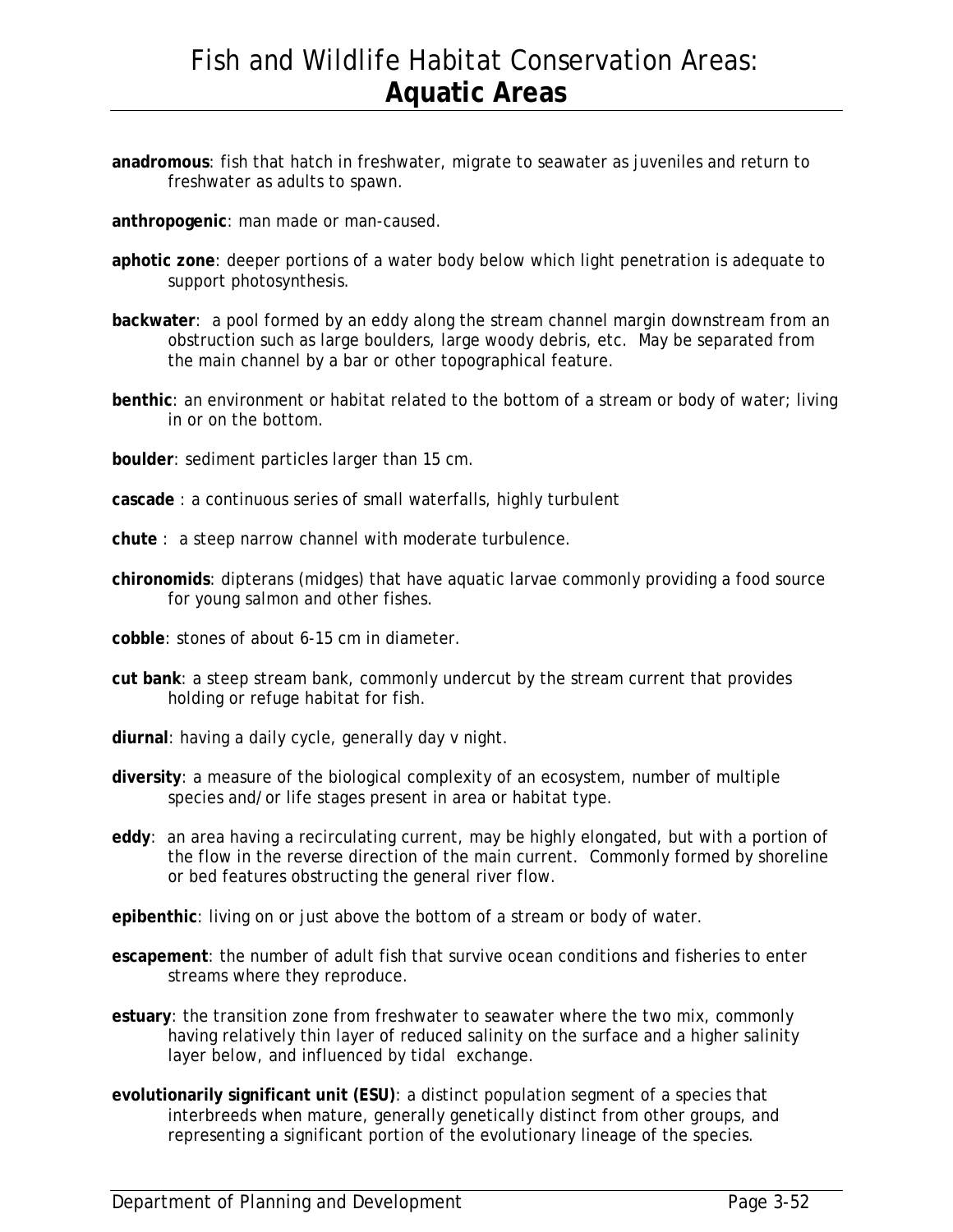- **exotic species**: fish species that have been artificially introduced to a watershed where they did not naturally exist.
- **fingerling**: an early freshwater life stage of salmon that are several months old and are about finger size, usually about 40-50 mm in length. Follows fry life stage and precedes smolt life stage.
- **fluvial**: pertaining to large rivers or major tributaries.
- **freshet**: a major increase in stream flow due to storms or snowmelt, commonly in the autumn and spring.
- **fry**: an early life stage of salmon that have emerged from gravel but still within its first few months of life. Generally about 30-50 mm in length. Follows alevin life stage and precedes fingerling stage.
- **glide**: a slow moving moderately shallow section of a stream with a generally smooth surface (little or no surface turbulence), water velocities 10-20 cm/sec.
- **habitat**: the physical space or location where an organism or species lives, including its physical and biological characteristics.
- **hyporheic zone**: a biologically active underground area of porous sediment adjacent to and under a stream where groundwater and surface water mixes
- **gravel substrate**: gravel forming a stream bottom or shoreline area that provides a basic habitat type used by Chinook for spawning and rearing. Generally 2-6 cm in diameter (Wentworth).

**incised channel**: a stream channel cut down into a valley floor by erosion.

- **impervious surface**: surface of the earth that has been converted from natural soil to some artificial form (such as building roofs, pavement, sidewalks, etc.) that is impervious to rainfall.
- **iteroparous**: fish that survive their first spawning to undergo one or more subsequent spawnings (e.g., steelhead, cutthroat, bull trout). Contrast "semelparous".
- **juvenile salmon**: young salmon that have not reached sexual maturity. Generally referring to young salmon that have not yet migrated to the sea, or have just entered the marine waters.
- **larvae**: immature life stage of fish and invertebrates that have fundamental characteristics different from the adult life stage of the species.
- **lentic**: lake type or still waters that are not actively flowing.
- **limnetic**: the open water area of a lake or similar body of water.
- **littoral zone**: the nearshore zone of a water body that is sufficiently shallow to permit photosynthetic activity by macrophytes.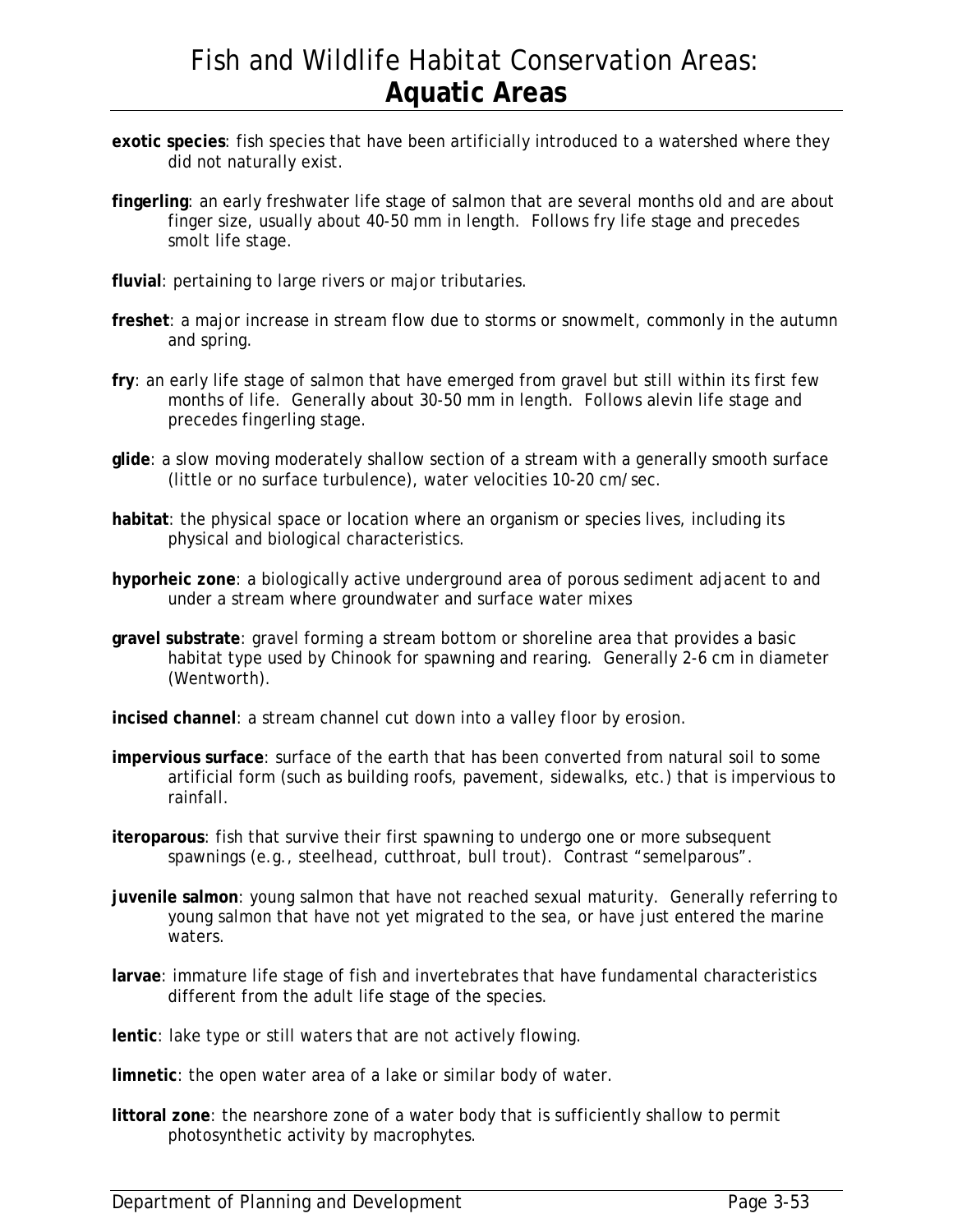**lotic**: stream type waters that are actively flowing.

- **macrophytes**: multicellular aquatic plants that attach to the bottom by roots or holdfasts, as opposed to planktonic plants.
- **natal stream**: the stream in which the adult salmon were originally spawned, incubated and reared.
- **native stock**: salmon that are genetically derived from wild fish native to the watershed.
- **naturally producing or spawning stock**: salmon of both wild and hatchery origin that spawn together within a stream. Commonly producing some hybrid fish from the two genetic sources
- **neritic**: residing in shallow water.
- **ocean type**: salmon that commonly spend a brief period of weeks to several months rearing in freshwater before they migrate to seawater, as contrasted to "stream-type" salmon that spend at least one winter in freshwater.
- **order (stream)**: relative size of a stream based on the joining of tributaries. First order: no tributaries. Third order: tributaries join to produce tributaries that join other tributaries to form a third order stream.
- **pelagic**: residing within the water column rather than near the bottom or shoreline in either fresh or seawater.
- **photic zone**: shallow water where light penetration is sufficient to support photosynthesis by aquatic vegetation.
- **plunge pool**: a pool located immediately downstream from a falls or other obstruction that causes the stream flow to plunge resulting in a scoured stream bed.
- **point bar**: a bar of sand, gravel, cobble or other deposited material on the inside of a bend in the stream, generally producing some obstruction to flow.
- **pool**: a section of the stream with relatively deep water and low velocities.
- **primary production**: production by plants that use sun light (photosynthesis) as an energy source to sustain life.

**profundal**: deep water, usually well below the photic zone.

- **redd**: the nest formed by a spawning female salmon as it digs in a small area of the stream bottom with its tail to form several depressions (egg pockets) in which eggs are deposited.
- **riffle**: a shallow rapid section of a stream with turbulent water, but lacks standing waves.
- **riparian zone**: that portion of the land adjacent to a stream or body of water, usually within several hundred feet of the water's edge.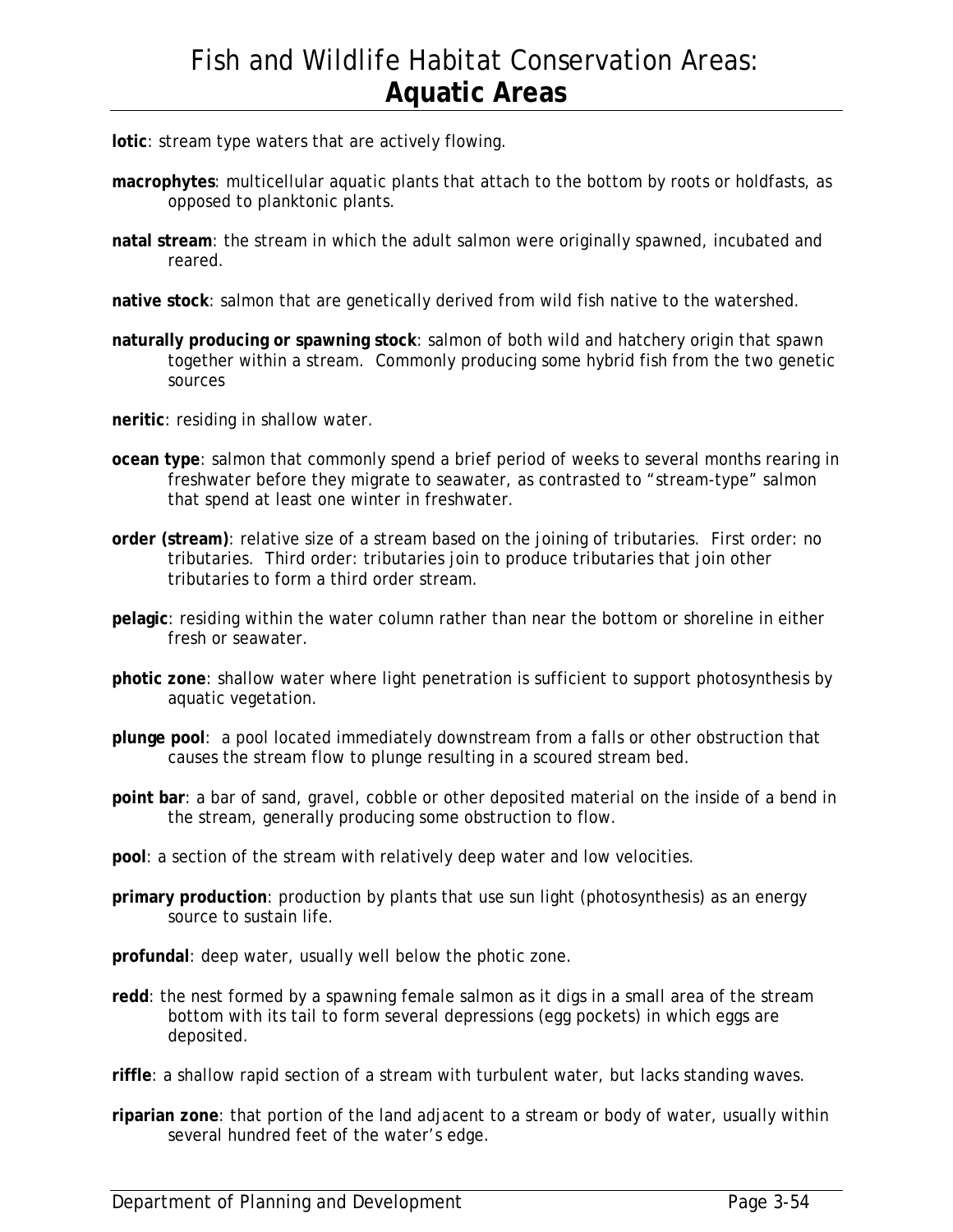- **run**: a shallow rapid section of a stream with no obvious waves and little turbulence, water surface generally parallel to the stream gradient.
- **sand**: substrate particles of about 0.0625-2.0 mm in diameter (Wentworth).
- **scouring**: e.g., displacement of spawning gravel along with incubating embryos and alevins in a stream due to high flows (freshets).
- **semelparous**: species such as Pacific salmon that die after their first spawning (Chinook, coho, chum, pink, sockeye). Contrast "iteroparous."
- **silt**: substrate particles of 0.0039-0.0625 mm in diameter (Wentworth)
- **side channel**: a roughly parallel channel separate from the main stream channel that receives its flow primarily from the main channel, and with less flow than the main channel
- **smolt**: a life stage of salmon that is undergoing or has completed the physiological transition that allows it to live in seawater. Commonly involves changes in body form to a slightly more streamlined form and silvery body coloration.
- **stream incision**: cutting down of a stream through erosion of the stream bottom by strong currents.
- **stream type**: salmon that rear for approximately a year or more in freshwater prior to migrating to seawater, as contrasted to "ocean-type" salmon.
- **sub-basin**: a portion of a watershed collecting precipitation draining to a tributary of a larger stream.
- **thalweg**: the center of the main path of a stream having the greatest depths of a channel cross section.
- **thermocline**: a layer of sharp temperature change in a stratified body of water.
- **vertical temperature gradient**: a vertical boundary layer of substantial temperature change within a lake or test aquarium that provides fish with a choice of temperatures.
- **watershed**: the entire geographical area collecting precipitation discharged to a stream, also referred to as a catchment or river basin.
- **wild stock**: a group of fish from a watershed that have continuously spawn naturally, and have not been intermixed with a hatchery population.

### **3.8. REFERENCES**

- Alcorn, S.W., A.L. Murray, and R.L. Pascho. 2002. Effects of temperature on the immune functions of sockeye salmon (*Oncorhynchus nerka*). Fish and Shellfish Immunology 12:303- 334.
- Alderdice D. F., and F. P. J. Velson. 1978. Relation between temperature and incubation time for eggs of Chinook salmon (*Oncorhynchus tshawytscha*). Journal of the Fisheries Research Board of Canada 35:69-75.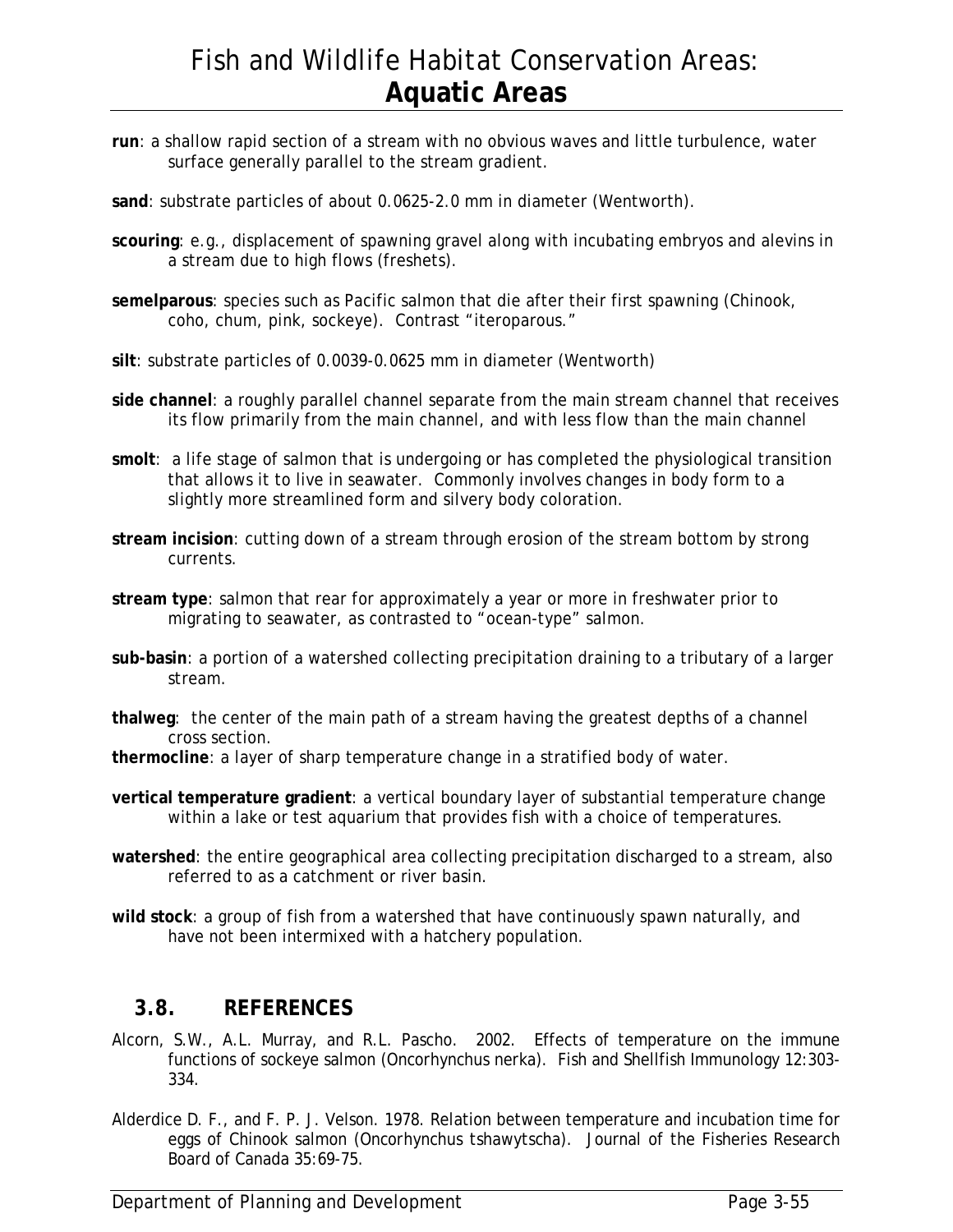- Alderdice, D.F., W.P. Wickett, and J.R. Brett. 1958 Some effects of temporary exposure to low dissolved oxygen levels on Pacific salmon eggs. J. Fish. Res. Board Can. 15(2): 229-250.
- Allen, A. W. 1983. Habitat suitability index models: beaver. U.S. Fish and Wildlife Service, Fort Collins, Colorado. 29 p.
- Anchor Environmental, LLC. 2006. Prioritization Of Marine Shorelines of Water Resource Inventory Area 9 for Juvenile Salmonid Habitat Protection and Restoration. Final Report. Prepared for Water Resource Inventory Area 9 Technical Committee by Anchor Environmental, LLC, Seattle, WA.
- Anchor QEA. 2013. Final Draft Semi-Arid Riparian Functions and Associated Regulatory Protections to Support Shoreline Master Program Updates. Report prepared for Grant County by Anchor QEA, LLC, Kennewick, WA.
- Anderson, J. L., R. W. Hilborn, R. T. Lackey, and D. Ludwig. 2003. Watershed restorationadaptive decisions making in the face of uncertainty. Pages 203-232 in Wissmar, R. C., and P. A. Bisson, editors. Strategies for restoring river ecosystems: sources of variability and uncertainty in natural and managed systems. American Fisheries Society, Bethesda, Maryland. 276 p.
- Arkoosh, M. R., E. Casillas, E. Clemons, A. N. Kagley, R. Olson, P. Reno, J. E. Stein. 1998. Effect of pollution on fish diseases: potential impacts on salmonid population. Journal of Aquatic Animal Health.10:172-190.
- Armbrust, E., J.R. Cordell, A. Cummins, and J. Toft. 2008. Inspection of Corps of Engineers Ecological Restoration Projects in the Puget Sound Region, 2008: Review of past monitoring and current status. Prepared for U.S. Army Corps of Engineers, Seattle District, WA.
- Armstrong, R. H. 1970. Age, food, and migration of Dolly Varden smolts in Southeastern Alaska. Journal of the Fisheries Research Board of Canada 27:991-1004.
- Arnold, C. L. and C. J. Gibbons. 1996. Impervious surface coverage: The emergence of a key environmental indicator. Journal of the American Planning Association 62(2):243-258.
- Ballantyne, A. P., M. T. Brett, and D. E. Schindler. 2003. The importance of dietary phosphorus and highly unsaturated fatty acids for sockeye (*Oncorhynchus nerka*) growth in Lake Washington – a bioenergetics approach. Canadian Journal of Fisheries and Aquatic Sciences 60:12-22.
- Bams, R. A. 1982. Experimental incubation of chum salmon (*Oncorhynchus keta*) in a Japanese-style hatchery system. Canadian Technical Report of Fisheries and Aquatic Sciences 1101:65p.
- Bams, R. A. 1983. Early growth and quality of chum salmon (Oncorhynchus keta) produced in kepper channels and gravel incubators. Canadian Journal of Fish and Aquatic Sciences 40:449-505.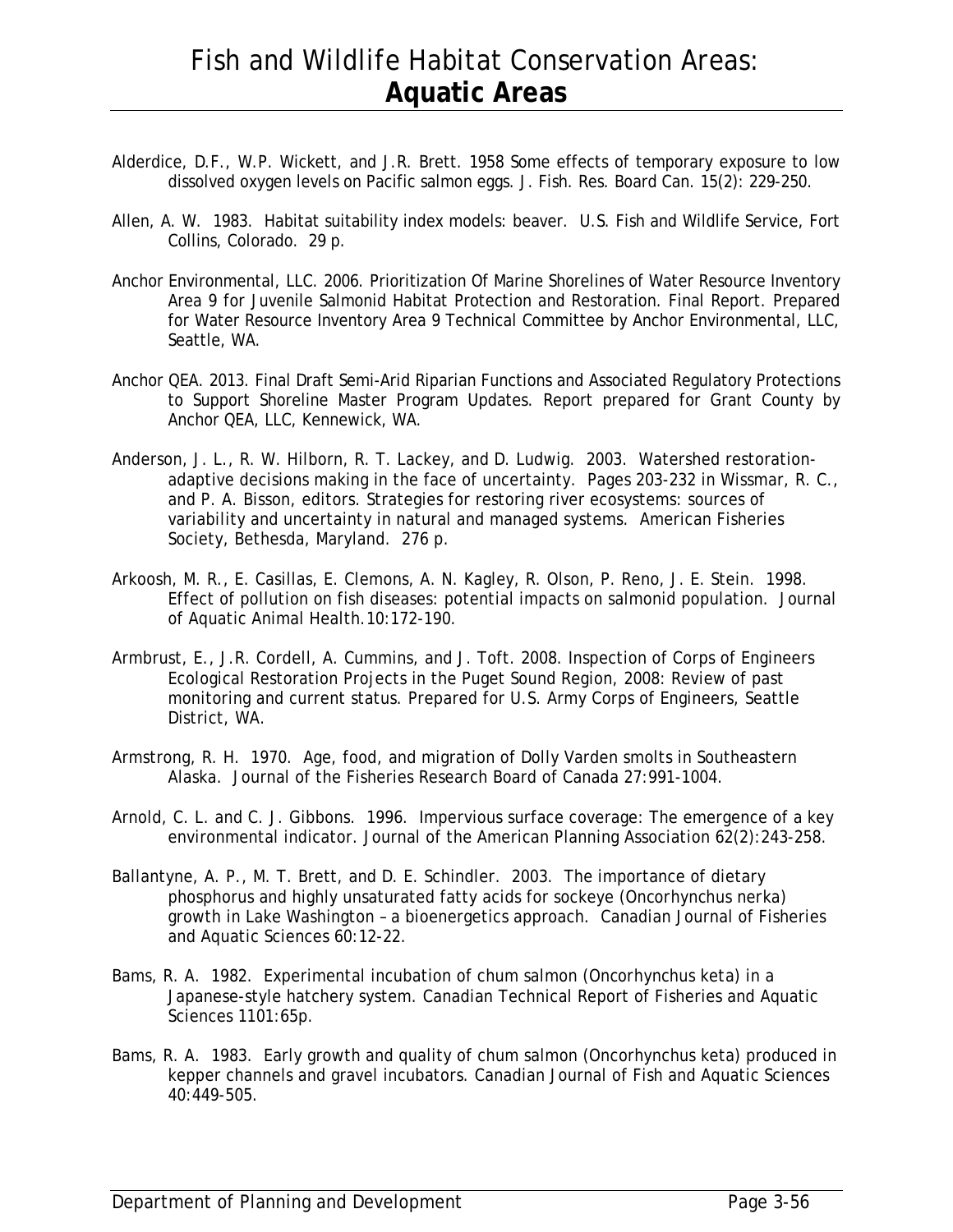- Barton, D. R. and W. D. Taylor. 1985. Dimensions of riparian buffer strips required to maintain trout habitat in southern Ontario streams. North American Journal of Fisheries Management 5:364-378.
- Battelle Marine Sciences Laboratory and others. 2001. Reconnaissance assessment of the state of the nearshore ecosystem: eastern shore of central Puget Sound, including Vashon and Maury Islands (WRIAs 8 and 9). Report prepared for King County Department of Natural Resources, Seattle, Washington. 290 p.
- Beamer, E.M., W.T. Zackey, D. Marks, D. Teel, D. Kuligowski and R. Henderson. 2013. Juvenile Chinook Salmon Rearing in Small Non-Natal Streams Draining into the Whidbey Basin. Prepared by Skagit River System Cooperative, LaConner, WA.
- Beamish, R. J., M. Folkes, R. Sweeting, and C. Manken. 1998. Intra-annual changes in the abundance of coho, Chinook, and chum salmon in Puget Sound in 1997. Pages 531-541 in Puget Sound Water Quality Action Team, Puget Sound Research '98, Olympia, Washington.
- Beechie, T. J. and T. H. Sibley. 1997. Relationship between channel characteristics, LWD, and fish habitat in NW Washington Streams. Transactions of the American Fisheries Society 126:217-229
- Beechie, T. J., G. Pess, P. Kennard, R. E. Bilby, and S. Bolton. 2000. Modeling recovery rates and pathways for woody debris recruitment in northwestern Washington Streams. North American Journal of Fisheries Management 20:436-452.
- Benda, L. E., D. J. Miller, T. Dunne, G. H. Reeves, and J. K. Agee. 1998. Dynamic landscape systems. Pages 261-288 in Naiman, R. J., and R. E. Bilby, editors. River ecology and management: lessons from the Pacific Coastal ecoregion. Springer-Verlag, New York. 705 p.
- Berge, H. B., and B. M. Mavros. 2001. King County bull trout program: 2000 bull trout surveys. King County Department of Natural Resources, Seattle, Washington. http://dnr.metrokc.gov/topics/salmon/SALtopic.htm
- Beschta, R. L., R. E. Bilby, G. W. Brown, L. B. Holtby, and T. D. Hofstra. 1987. Stream temperature and aquatic habitat: Fisheries and forestry interactions. Pages 191-232 in Salo, E. O., and T. W. Cundy editors. Streamside management: Forestry and fishery interactions. Contribution 57. University of Washington, Seattle, Washington.
- Beyerlein, D. 2000. Why standard stormwater mitigation doesn't work. Aqua Terra Consultants, Everett, Washington.
- Bilby, R. E. 1988. Interactions between aquatic and terrestrial systems. Pages 13-29 in. Raedeke, K. J., editor. Streamside management: riparian wildlife and forestry interactions. College of Forrest Resources Contribution No. 59. University of Washington, Seattle, Washington.
- Bilby, R. E., G. H. Reeves, and C. A. Dolloff. 2003. Sources of variability in aquatic ecosystems: factors controlling biotic production and diversity. Pages 129-146 in Wissmar, R. C., and P. A. Bisson, editors. Strategies for restoring river ecosystems: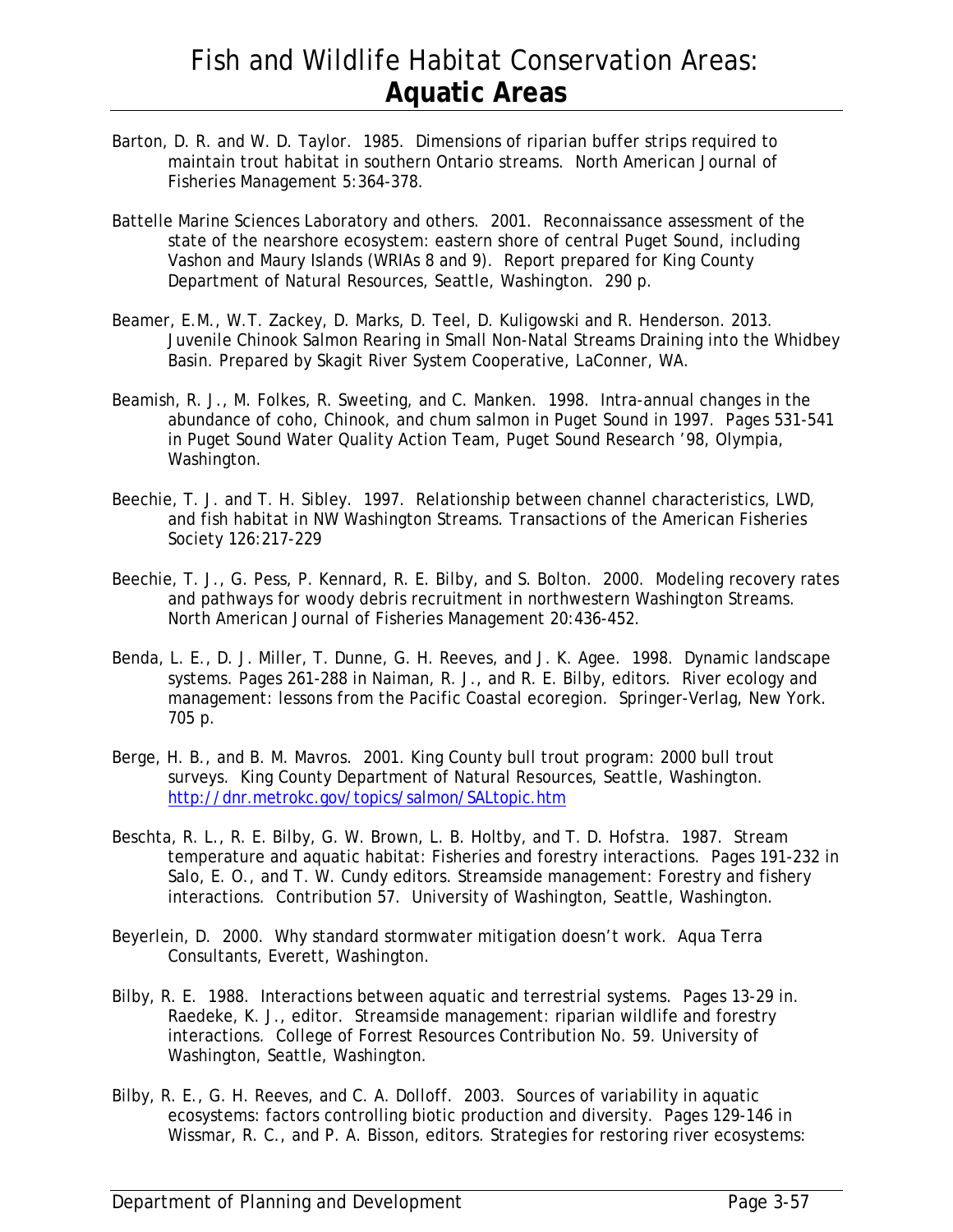sources of variability and uncertainty in natural and managed systems. American Fisheries Society, Bethesda, Maryland. 276 p.

- Bilby, R. E., J. T. Heffner, B. R. Fransen, and J. W. Ward. 1999. Effects of immersion in water on deterioration of wood from five species of trees used for habitat enhancement projects. North American Journal of Fisheries Management 19:687-695.
- Binford, M. W. and M. J. Becheneau. 1993. Riparian greenways and water resources. In: Smith, D. S. and P. Cawood, editors. Ecology of Greenways, University of Press. Minneapolis, Minnesota.
- Bisson, P. A., and R. E. Bilby. 1998. Organic matter and trophic dynamics. Pages 373-398 in Naiman, R. J., and R. E. Bilby, editors. River ecology and management: lessons from the Pacific Coastal ecoregion. Springer-Verlag, New York. 705 p.
- Bisson, P. A., R. E. Bilby, M. D. Bryant, C. A. Dolloff, G. B. Grette, R. A. House, M. L. Murphy, K V. Koski, and J. R. Sedell. 1987. Large woody debris in forested streams in the Pacific Northwest, past, present, and future. Pages 143-190 in Salo, E. O. and T. W. Cundy editors. *Streamside Management: Forestry and Fishery Interactions*. College of Forestry, University of Washington: Seattle, Washington.
- Bjornn, T. C., and D. W. Reiser. 1991. Habitat requirements of salmonids in streams. Pages 83-138 in Meehan, W. R., editor. Influences of forest and rangeland management on salmonid fishes and their habitats. American Fisheries Society Special Publication 19, Bethesda, Maryland.
- Blann, K., J. F. Nerbonne, and B. Vondracek. 2003. Relationship of riparian buffer type to water temperature in the Driftless Area ecoregion of Minnesota. North American Journal of Fisheries Management 22:441-451.
- Bledsoe, B.P. and C.C. Watson. 2001. Effects of Urbanization on Channel Stability. Journal of the American Water Resources Association 37(2):255-270.
- Blomberg, G., C. Simenstad, and P. Hickey. 1988. Changes in Duwamish River estuary habitat over the past 125 years. Pages 437-454 In: Proceedings of the First Annual Meeting on Puget Sound Research. Volume II. Puget Sound Water Quality Authority, Seattle, WA.
- Boesch, D. F., J. Burger, C. F. D'Elia, D. J. Reed, and D. Sacavia. 2000. Scientific synthesis in estuarine management. Pages 507-526 in Hobbie, J. E., editor. Estuarine science: a synthetic approach to research and practice. Island Press, Washington D.C. 539 p.
- Bolton, S., and J. Shelberg. 2001. Ecological issues in floodplains and riparian corridors. White paper prepared for Washington Department of Fisheries, Washington Department of Ecology and Washington Department of Transportation, Olympia, Washington. 88 p + appendix.
- Booth, D. B. 1990c. Stream-channel incision following drainage-basin urbanization. Water Resources Bulletin 26:407-417.
- Booth, D. B. 1991. Urbanization and the Natural Drainage System Impacts, Solutions and Progress. Northwest Environmental Journal 7(1): 93-118.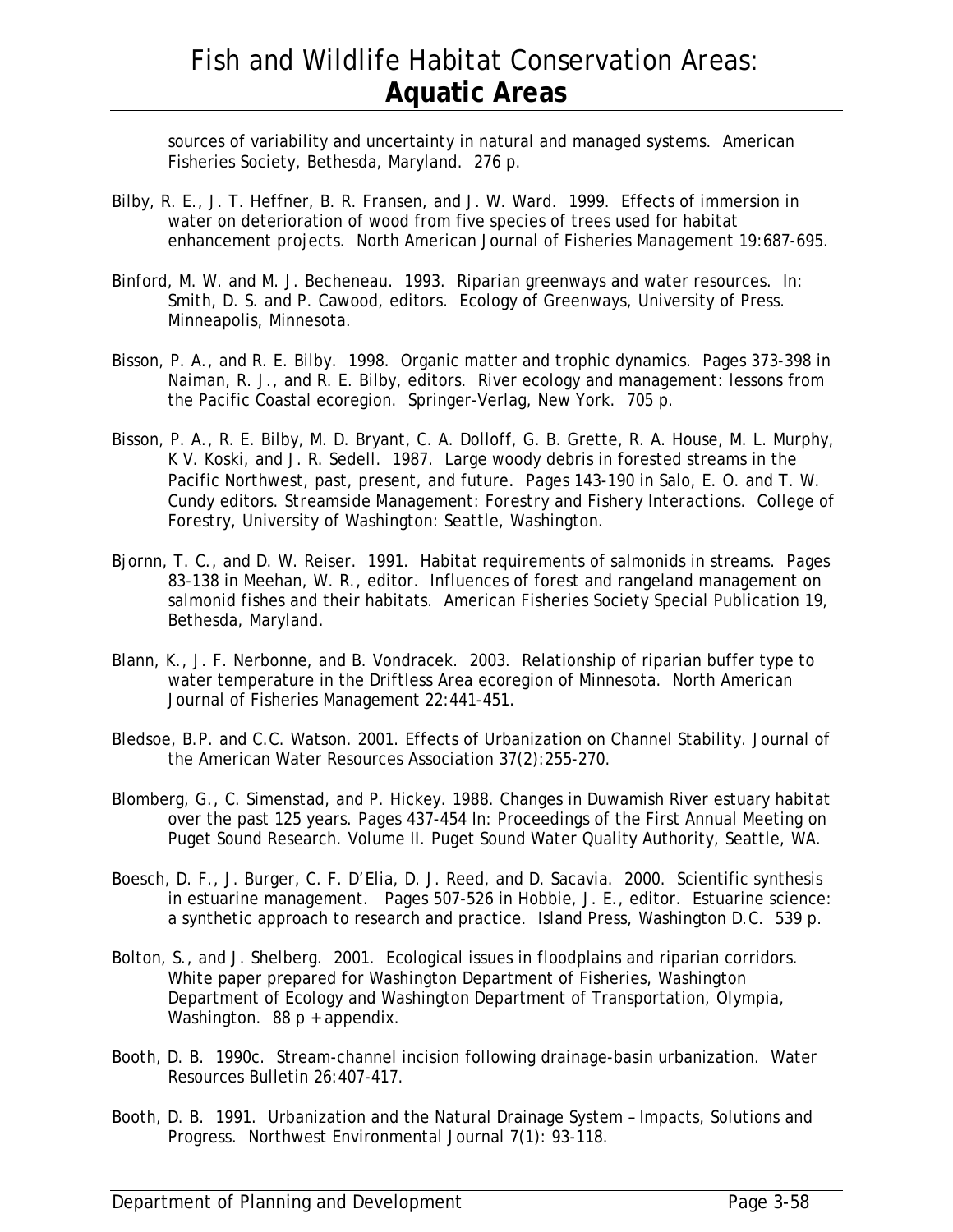- Booth, D. B. and C. R. Jackson. 1997. Urbanization of aquatic systems: degradation thresholds, stormwater detection, and the limits of mitigation. Journal of the American Water Resources Association 33(5):1077-1090.
- Booth, D. B., D. Hartley, and R. Jackson. 2002. Forest cover, impervious surface area, and the mitigation of stormwater impacts. Journal of the American Water Resources Association 38(3): 835-845.
- Booth, D. B., J. R. Karr, S. Shauman, C. P. Konrad, S. A. Morley, M. G. Larson, P. C. Henshaw, E. J. Nelson, and S. J. Burges. 2001. Urban Stream Rehabilitation in the Pacific Northwest. Final report of EPA Grant R82-5284-010.
- Booth, D.B., D. Hartley, and R. Jackson. 2002. Forest Cover, Impervious-Surface Area, and the Mitigation of Stormwater Impacts. Journal of the American Water Resources Association. Vol 38, No. 3.
- Booth, D.B., D.R. Montgomery, J. Bethel. 1997. Large woody debris in urban streams of the Pacific Northwest: in Roesner, L.A., ed., Effects of watershed development and management on aquatic ecosystems: Engineering Foundation Conference, Proceedings, Snowbird, Utah, August 4–9, 1996, pp. 178-197.
- Borgmann, U. 2003. Derivation of cause-effect based sediment quality guidelines. Canadian Journal of Fisheries and Aquatic Sciences 60:352-360.
- Bormann, F. H., G. E. Likens, and J. S. Eaton. 1969. Biotic regulation of particulate and solution losses from a forest ecosystem. BioScience 19:600-610.
- Bormann, F. H., G. E. Likens, D. W. Fisher, R. and S. Pierce. 1968. Nutrient loss accelerated by clear-cutting of a forest ecosystem. Science 159:882-884.
- Bosch, D. D., R K. Hubbard, L. T. West, and R. R. Lowrance. 1994. Subsurface flow patterns in a riparian buffer system. Transactions of the American Society of Agricultural Engineers 37(6):1783-1790.
- Bottom, D. L., and K. K. Jones. 1990. Species composition, distribution, and invertebrate prey of fish assemblages in the Columbia River Estuary. Progress in Oceanography 25:243-270.
- Bottom, D. L., P. L. Howell and J. D. Rodger. 1983. Final Report: Fish research project Oregon, salmonid habitat restoration. Oregon Department of Fish and Wildlife, Portland, Oregon, 1983. 155p.
- Brazier, J. R. and G. W. Brown. 1977. Effect of roots on the shear strength of a colluvial soil. Pages 77-78 in Proceedings, 5th Danube European Conference of Soil Mechanics and Foundation Engineering, CSSR, Bratislava.
- Bren, L. J. 1995. Aspects of the geometry of riparian buffer strips and its significance to forestry operations. Forest Ecology and Management 75:1-10.
- Brennan, J. S. and H. Culverwell. 2004 Marine Riparian: An Assessment of Riparian Functions in Marine Ecosystems. Published by Washington Sea Grant Program. Copyright 2005, UW Board of Regents. Seattle, WA. 34 p.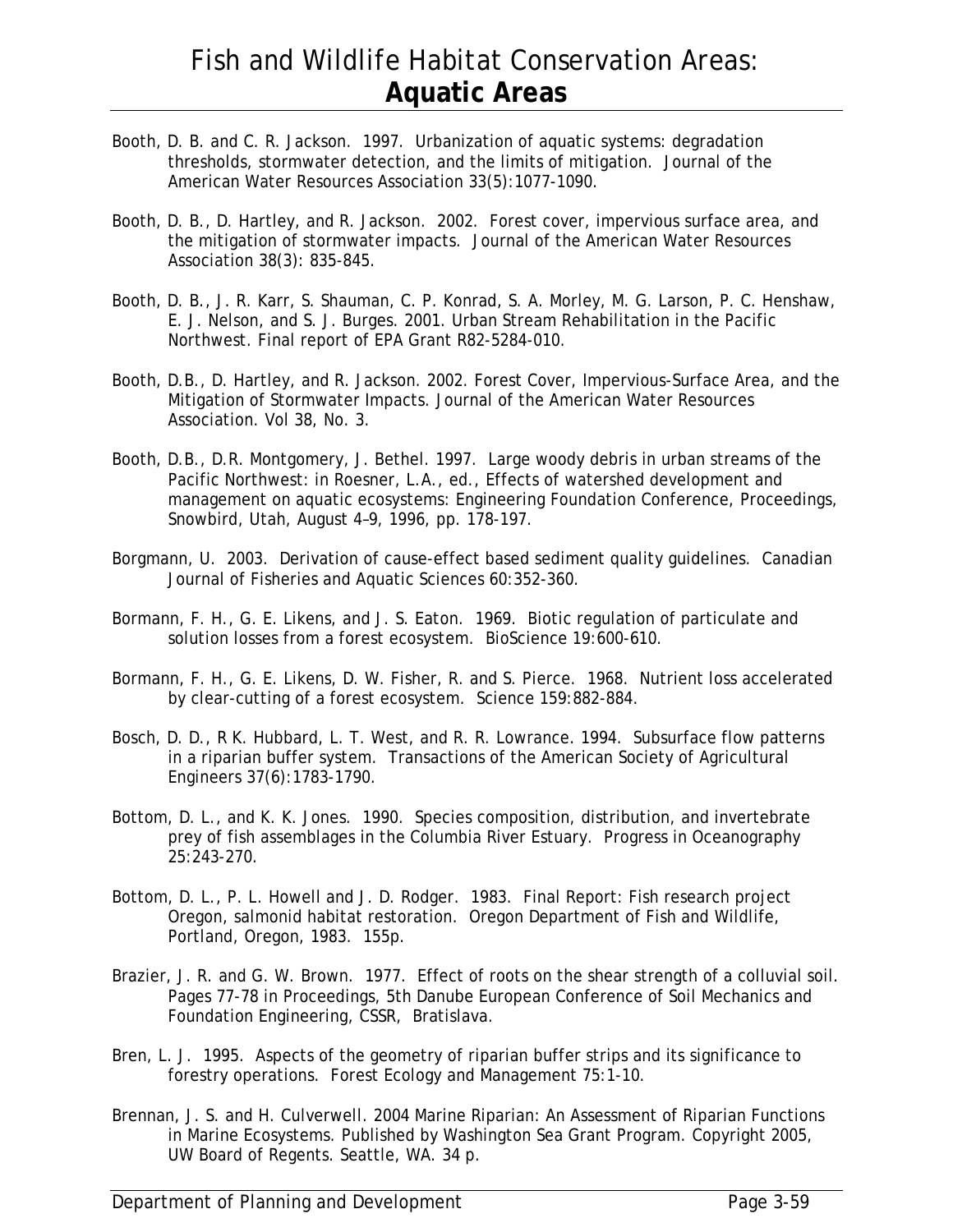- Brennan, J. S., K. F. Higgins, J. R. Cordell, and V. A. Stamatiou. 2004. Juvenile Salmon Composition, Timing, Distribution, and Diet in Marine Nearshore Waters of Central Puget Sound in 2001-2002. King County Department of Natural Resources and Parks, Seattle, Wa. 164pp.
- Brennan,J., H. Culverwell, R. Gregg, P. Granger. 2009. Protection of Marine Riparian Functions in Puget Sound, Washington. Prepared for Washington Department of Fish and Wildlife by Washington Sea Grant, Seattle.
- Broadhurst, G. 1998. Puget Sound nearshore habitat regulatory perspective: a review of issues and obstacles. Puget Sound /Georgia Basin Environmental Report Series: Number 7, Puget Sound Water Quality Action Team, Olympia, Washington. 49 p.
- Broderson, J. M. 1973. Sizing buffer strips to maintain water quality. Thesis. University of Washington, Seattle, Washington.
- Brodeur, R.D. 1989. Neustonic feeding by juvenile salmonids in coastal waters of the Northeast Pacific. *Can. J. Zool*. 67:1995-2007.
- Brosofke, K. D., J. Chen, R. J. Naiman, and J. F. Franklin. 1997. Harvesting effects on microclimate gradients from small streams to uplands in western Washington. Ecological Applications 7:1188-1200.
- Brown, A. M. 1998. Shoreline residential development and physical habitat influences on fish density at the lake edge of Lake Joseph, Ontario. Thesis, University of Toronto, Toronto, Ontario, Canada. 74 p.
- Brown, E. R., editor. 1985. Riparian zones and freshwater wetlands. management of wildlife and fish habitats in forests of western Oregon and Washington, Part I - Chapter Narrative, Pages 57-80.
- Brown, G. W. and J. T. Krygier. 1970. Effects of clear-cutting on stream temperature. Water Resource Research 6:1131-1139.
- Buchanan, D. V., and S. V. Gregory. 1997. Development of water temperature standards to protect and restore habitat for bull trout and other cold water species in Oregon. Pages 119-126 in Mackay, W. C., M. K. Brewin, and M. Monita, editors. Friends of the bull trout conference proceedings. Bull Trout Task Force (Alberta), c/o Trout Unlimited Canada, Calgary.
- Budd, W. W., P. L. Cohen, P. R. Saunders, and F. R. Steiner. 1987. Stream corridor management in the Pacific Northwest: 1. determination of stream corridor widths. Environmental Management, 11(5):587-597.
- Buffington, J. M., T. E. Lisle, R. D. Woodsmith, and S. Hilton. 2002. Controls on the size and occurrence of pools in coarse-grained forest rivers. River Research and Applications 18:507-531.
- Bugert, R. M., and T. C. Bjornn. 1991. Habitat use by steelhead and coho salmon and their responses to predators and cover in laboratory streams. Transactions of the American Fisheries Society 120:486-493.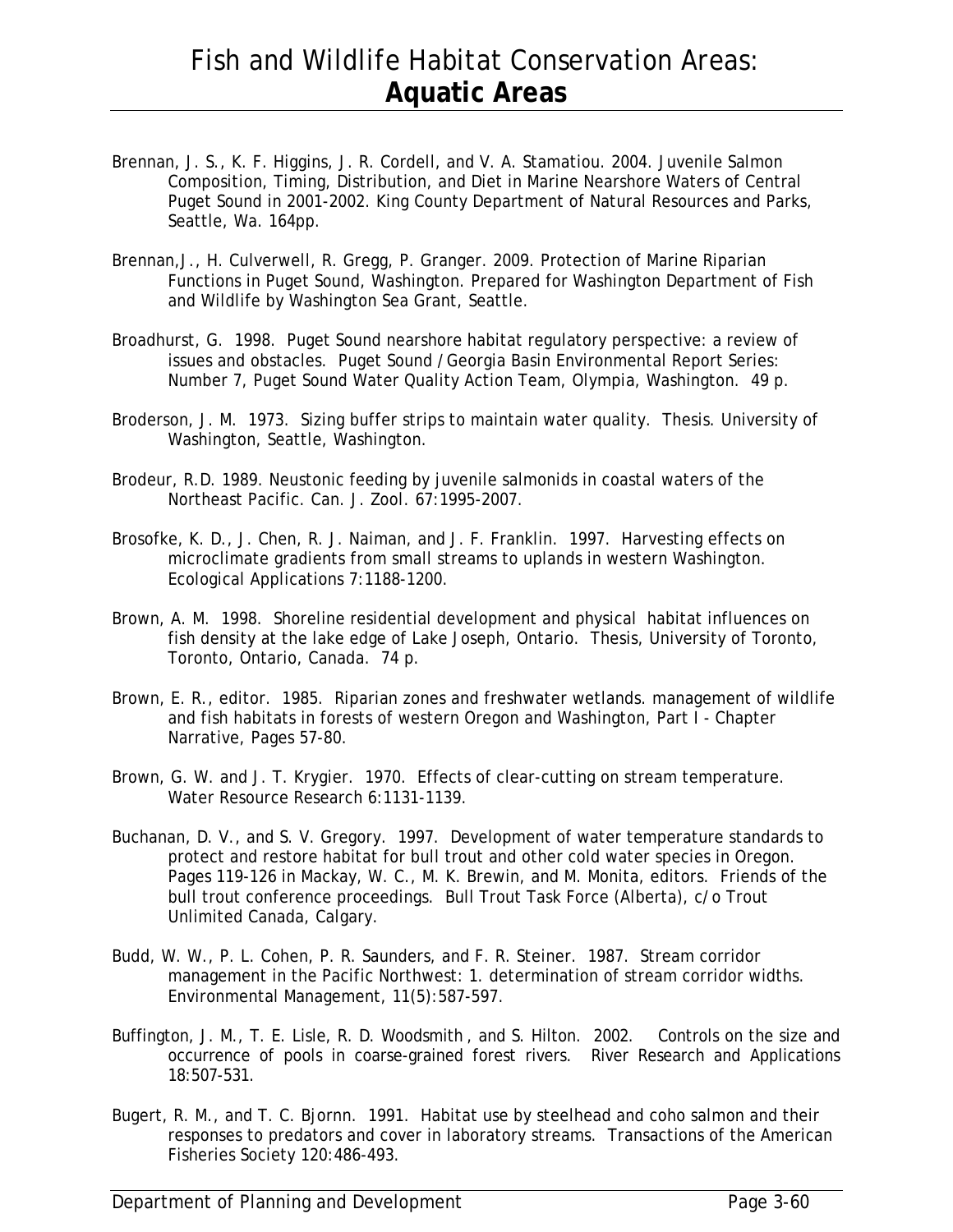- Burgner, R. L. 1991. Life history of sockeye salmon in C. Groot and L. Margolis, editors. Pacific salmon life histories. UBC Press, University of British Columbia, Vancouver, British Columbia.
- Cardwell, R. D., S. J. Olson, M. I. Carr, and E.W. Sanborn. 1980. Biotic, water quality and hydrologic characteristics of Birch Bay Village Marina in 1978. Washington Department of Fisheries, Technical Report No. 54. 103 p.
- Carothers, S. W., R. R. Johnson, and S. W. Aitchison. 1974. Population structure and social organization of southwestern riparian birds. American Zoologist 14:97-108.
- Castelle, A. J. and A. W. Johnson. 2000. Riparian vegetation effectiveness. National Council for Air and Stream Improvement Technical Bulletin No. 799.
- Castelle, A. J., A. W. Johnson, and C. Conolly. 1994. Wetland and stream buffer size requirements – a review. Journal of Environmental Quality 23:878-881.
- Castelle, A. J., C. Conolly, M. Emers, E. D. Metz, S. Meyer, M. Witter, S. Mauermann, T. Erickson, and S. S. Cooke. 1992. Wetland buffers: use and effectiveness. Publication 92-10, Washington Department of Ecology, Olympia, Washington. 171 p.
- Cederholm, C. J. 1994. A suggested landscape approach for salmon and wildlife habitat protection in western Washington riparian ecosystems. Pages 8-90 in A. B. Carey and C. Elliott. 1994. Washington forest landscape management project – progress report. Report No. 1, Washington Department Natural Resources, Olympia, Washington.
- Cederholm, C. J. and L. M. Reid. 1987. Impact of forest management on coho salmon (Oncorhynchus kisutch) populations of the Clearwater River, Washington: a project summary. Pages 373-398 in Salo, E. O., and T. W. Cundy. Streamside management: forestry and fishery interactions. University of Washington, Seattle, Washington
- Cederholm, C. J., R. E. Bilby, P. A. Bisson, T. W. Bumstead, B. R. Fransen, W. J. Scarlett, and J. W. Ward. 1997. Response of juvenile coho salmon and steelhead to placement of large woody debris in a coastal Washington stream. North American Journal of Fisheries Management 17:947-963.
- Celedonia, M.T., R.A. Tabor, S. Sanders, D.W. Lantz, and I. Grettenberger. 2008. Movement and Habitat Use of Chinook Salmon Smolts and Two Predatory Fishes in Lake Washington and the Lake Washington Ship Canal: 2004-2005 Acoustic Tracking Studies. Prepared by the U.S. Fish and Wildlife Service. December 2008.
- Celedonia, M.T., Z. Li, S.T. Sanders, R.A. Tabor, S. Damm, D.W. Lantz, and B.E. Price. 2011. Movement and Habitat Use of Chinook Salmon Smolts in the Lake Washington Ship Canal: 2007-2008 Acoustic Tracking Studies. Prepared by the U.S. Fish and Wildlife Service. May 2011.
- Chapman, D. W. 1965. Net production of coho salmon in three Oregon streams. Transactions of the American Fisheries Society 94:40-52.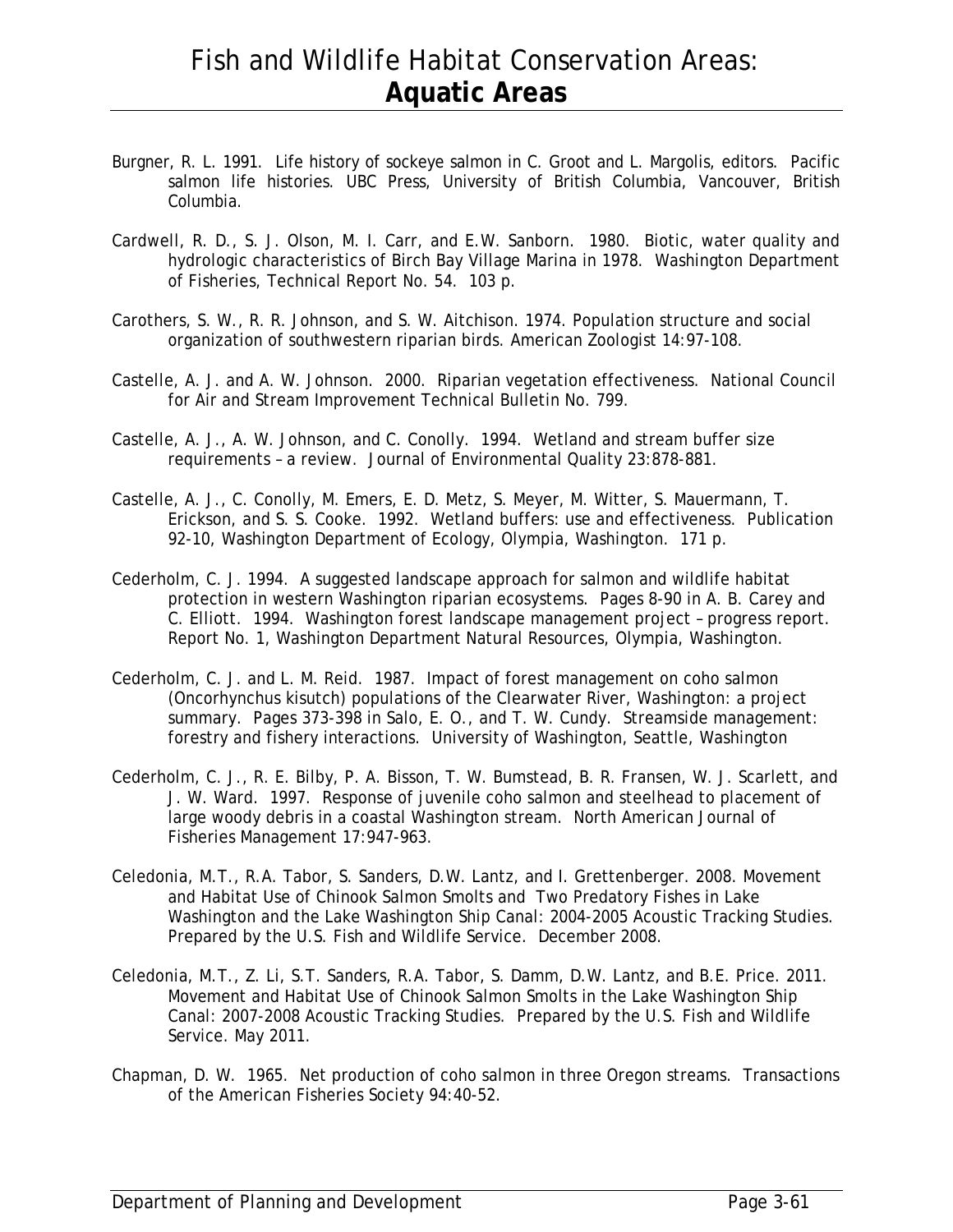- Charbonneau, R. and V. H. Resh. 1992. Strawberry Creek on the University of California, Berkeley Campus: A case history of urban stream restoration. Aquatic Conservation: Marine and Freshwater Ecosystems 2:293-307.
- Chen, J. 1991. Edge effects: microclimatic pattern and biological responses in old-growth Douglas-fir forests. Dissertation, University of Washington, Seattle, Washington. 160 p.
- Chen, J., J. F. Franklin, and T. A. Spies. 1995. Microclimatic pattern and basic biological responses at the clearcut edges of old-growth Douglas-fir stands. Northwest Environmental Journal 6:424-425.
- Christensen, D. L., B. R. Herwig, D. E. Schindler, and S. R. Carpenter. 1996. Impacts of lakeshore residential development on coarse woody debris in north temperate lakes. Ecological Applications 6:1143-1149.
- Chrzastowski, M. 1981. Historical changes to Lake Washington and route of the Lake Washington Ship Canal, King County Washington. Open-File Report 81-1182, U.S. Geological Survey, Tacoma, Washington. 9 p.
- City of Seattle's Salmon Team. 2003. Seattle's urban blueprint for habitat protection and restoration. City of Seattle: Seattle, Washington.
- Collins, B. D., and D. R. Montgomery. 2002. Forest development, wood jams, and restoration of floodplain rivers in the Puget Lowland, Washington. Restoration Ecology 10(2):237- 247.
- Collins, B. D., D. R. Montgomery, and A. D. Haas. 2002. Historical changes in the distribution and functions of large wood in Puget lowland rivers. Canadian Journal of Fisheries and Aquatic Sciences 59:66-76.
- Collins, B. D., D. R. Montgomery, and A. J. Sheikh. 2003. Reconstructing the historic river landscape of the Puget Lowland. Pages 79 in 128 in Montgomery, D. R., S. Bolton, and L. Wall, editors. Restoration of Puget Sound Rivers. University of Washington Press, Seattle, Washington. 505 p.
- Comings, K. J. 1998. Stormwater pollutant removal by two wet-ponds in the Lake Sammamish Watershed. Thesis, University of Washington. Seattle, Washington.
- Constanz, G. 1998. Ecology of natural riparian. River Voices, 9(1) 8-10.
- Cooke, S. S. 1992. Wetland buffers: use and effectiveness. Unpublished report by Adolfson Associates, Inc. to Shorelands and Coastal Zone Management Program, Washington Department of Ecology, Olympia, Pub. No. 92-10.
- Cooper, C. 1996. Hydrologic Effects of Urbanization on Puget Sound Lowland Streams. Thesis, University of Washington, Seattle, Washington.
- Cordell, J. R., H. Higgins, C. Tanner, and J. K. Atkin. 1998 Biological status of fish and invertebrate assemblages in a breached-dike wetland site at Spencer Island, Washington. University of Washington, Fisheries Research Institute, FRI-UW-9805, Seattle, Washington. 19p.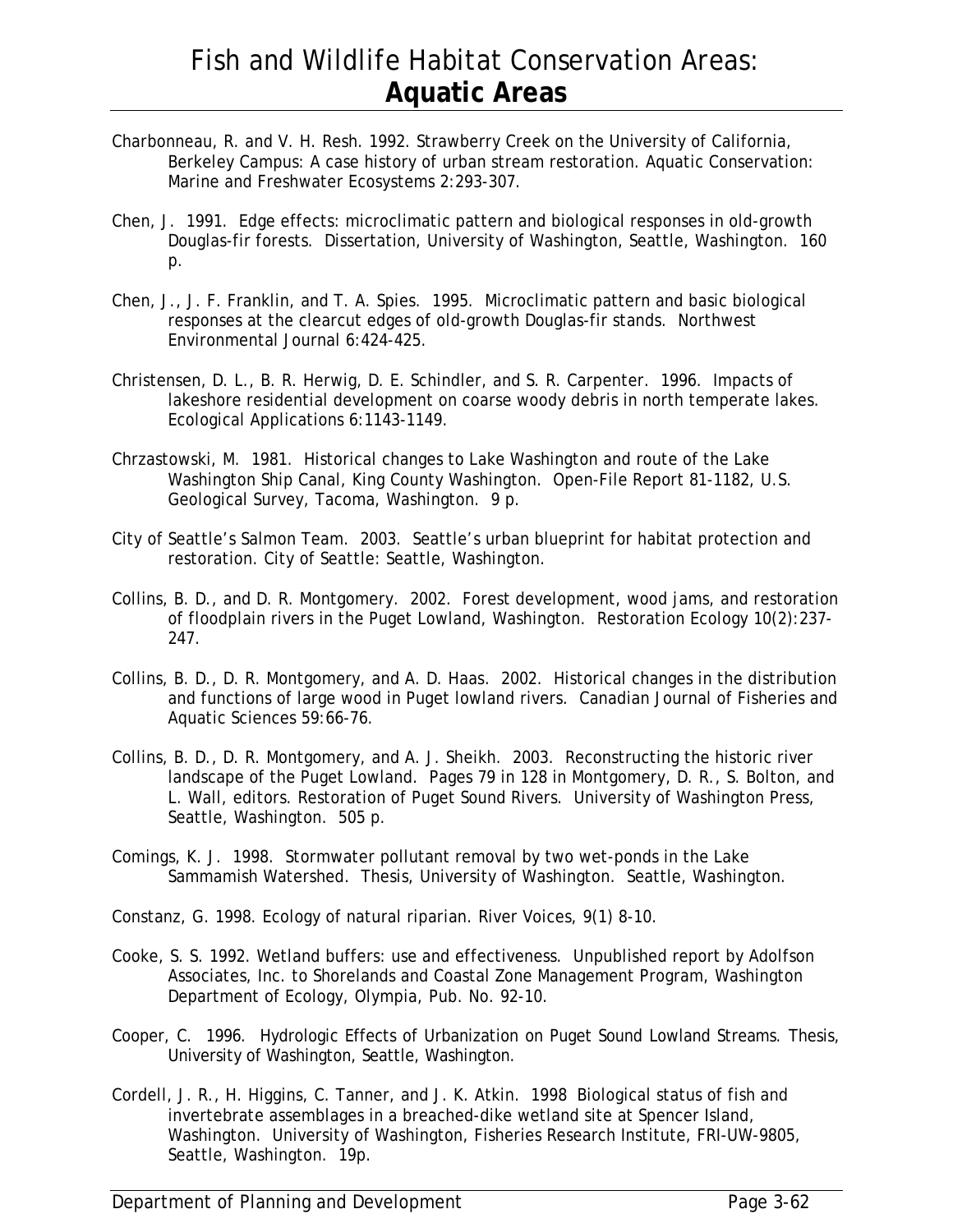- Cordell, J. R., L. M. Tear, and K. Jensen. 2001. Biological monitoring at Duwamish River coastal America restoration and reference sites: a seven-year retrospective. School of Aquatic and Fishery Sciences, University of Washington, Seattle, Washington. 75 p.
- Crandell, C. J. 2001. Effect of grazing by Brandt Canadensis (Canada geese) on the fitness of Carex lyngbyei (Lyngby's sedge) at a restored wetland in the Duwamish River estuary. Thesis, University of Washington, Seattle, Washington.
- Crobett, E. S. and J. A. Lynch. 1985. Management of Streamside Zones on Municipal Watersheds. Pages 187-190 in Johnson, R.R., C. D. Ziebell, D.R. Patton, P. F. Folliott, and R. H. Hamre, editors. Riparian ecosystems and their management: reconciling conflicting uses. First North American Riparian Conference, April 16-18, 1985, Tucson, Arizona.
- Culp, J. M. and R. W. Davies. 1983. An assessment of the effects of streambank clear-cutting on macroinvertebrate communities in a managed watershed. Canadian Technical Report of Fisheries and Aquatic Sciences, No. 1208, Department of Fisheries and Oceans, Pacific Biological Station, Nanaimo, British Columbia. 115p.
- Currens, K. P. 2000. Independent Science Panel, Report 2000-2, December 2000, recommendations for monitoring salmonid recovery in Washington State, Office of the Governor http://www.governor.wa.gov/esa/science/ispsalmonid.pdf
- Czuba, J.A., C.S. Magirl, C.R. Czuba, E.E. Grossman, C.A. Curran, A.S. Gendaszek, and R.S. Dinicola. 2011. Sediment Load from Major Rivers into Puget Sounds and its Adjacent Waters. USGS, Washington Water Science Center, Tacoma, WA.
- D'Amours, D. 1987. Trophic phasing of juvenile chum salmon chum salmon (Oncorhynchus keta Walbaum) and harpacticoid copepods in the Fraser River estuary, British Columbia. Thesis, University of British Columbia, Vancouver, British Columbia. 142 p.
- Dawson, W.A., and L.J. Tilley. 1972. Measurement of the salt-wedge excursion distance in the Duwamish River estuary, Seattle, Washington, by means of the dissolved-oxygen gradient. Geological Survey Water-Supply Paper 1873-D 27 p.
- Desbonnet, A. 1994. Vegetated buffers in the coastal zone: A summary review and bibliography. Coastal Resources Center, University of Road Island, Providence, Road Island.
- Desbonnet, A., V. Lee, P. Progue, D. Reis, J. Boyd, J. Willis and M. Imperial. 1995. Development of Coastal Vegetated Buffer Programs. Coastal Management 23: 91-109.
- DeVries, P. 1997. Riverine salmonid egg burial depths: review of published data and implications for scour studies. Canadian Journal of Fisheries and Aquatic Sciences 54:1685 1698.
- Dickson, J. G. 1989. Streamside Zones and Wildlife in Southern U.S. Forests. Pages 131-133 in R. G. Gresswell, B. A. Barton, and J.L. Kershner, editors. Practical Approaches to Riparian Resource Management: An Educational Workshop. U.S. Bureau of Land Management, Billings, Montana.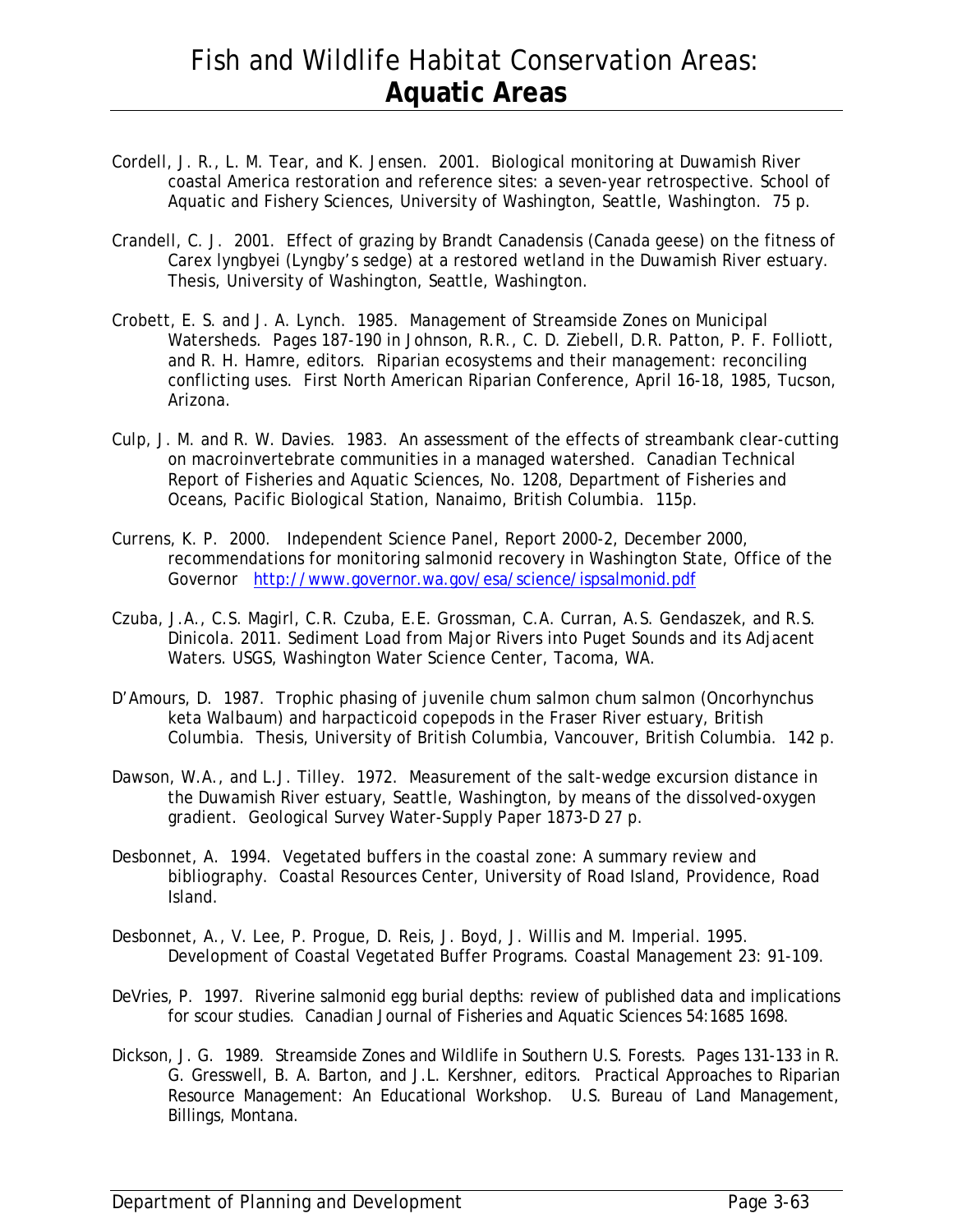- Dillaha, T. A., R. B. Reneau, S. Mostaghimi, and D. Lee. 1989. Vegetative filter strips for agricultural nonpoint source pollution control. Transactions of the American Society of Agricultural Engineers 32:513-518.
- Donnelly, R. E. 2002. Design of habitat reserves and settlements for bird conservation in the Seattle metropolitan area. Thesis, University of Washington, Seattle, Washington. 80 p.
- Downing, J. 1983. The coast of Puget Sound its processes and development. University of Washington Press, Seattle, Washington. 126 p.
- Doyle, R. C., C. G. Stanton, and D. C. Wolf. 1977. Effectiveness of forest and grass buffer strips in improving the water quality of manure polluted runoff. American Society of Agricultural Engineers Paper No. 77-2501. St. Joseph, Missouri.
- Duncan, S. 2000. Too Early to Tell, or Too Late to Rescue? Adaptive management under scrutiny, science findings. U.S. Department of Agriculture, Pacific Northwest Research Station, Portland, Oregon.
- Ebersole, J.L., W.J. Liss, and C.A. Frissell. 2001. Relationships between stream temperature, thermal refugia, and rainbow trout (*Oncorhynchus mykiss*) abundance in arid-land streams in the northwestern United States. Ecology of Freshwater Fish 10:1-10.
- Edmundson, E., E.F. Everest, and D.W. Chapman. 1968. Permanence of station in juvenile Chinook salmon and steelhead trout. Journal of the Fisheries Research Board of Canada 25:1453-1464.
- Edwards, R. T. 1998. The hyporheic zone. Pages 299-429 in Naiman, R. J., and R. E. Bilby, editors. River ecology and management: lessons from the Pacific Coastal ecoregion. Springer-Verlag, New York. 705 p.
- Erman, D. C., J. D. Newbold and K. B. Roby. 1977. Evaluation of streamside bufferstrips for protecting aquatic organisms. Technical Completion Report, Contribution 165, California Water Resources Center, University of California, Davis, California.
- Fast, D. E., and Q. J. Stober. 1984. Intragravel behavior of salmonid alevins in response to environmental changes. Final Report FRI-UW-8414, to City of Seattle, by Fisheries Research Institute, University of Washington. 103 p.
- Fayram, A.H. 1996. Impacts of largemouth bass (Micropterus salmoides) and smallmouth bass (Micropterus dolomieui) predation on populations of juvenile salmonids in Lake Washington. Thesis, University of Washington, Seattle, Washington.
- Fayram, A.H., and T.H. Sibley. 2000. Impact of predation by smallmouth bass on sockeye salmon in Lake Washington, Washington. North American Journal of Fisheries Management 20: 81-89.
- Feist, B.E., E.R. Buhle, P. Arnold, J.W. Davis, N.L. Scholz. 2011. Landscape Ecotoxicology of Coho Salmon Spawner Mortality in Urban Streams. PLoS ONE 6(8):e23424. doi:10.1371/journal.pone.0023424.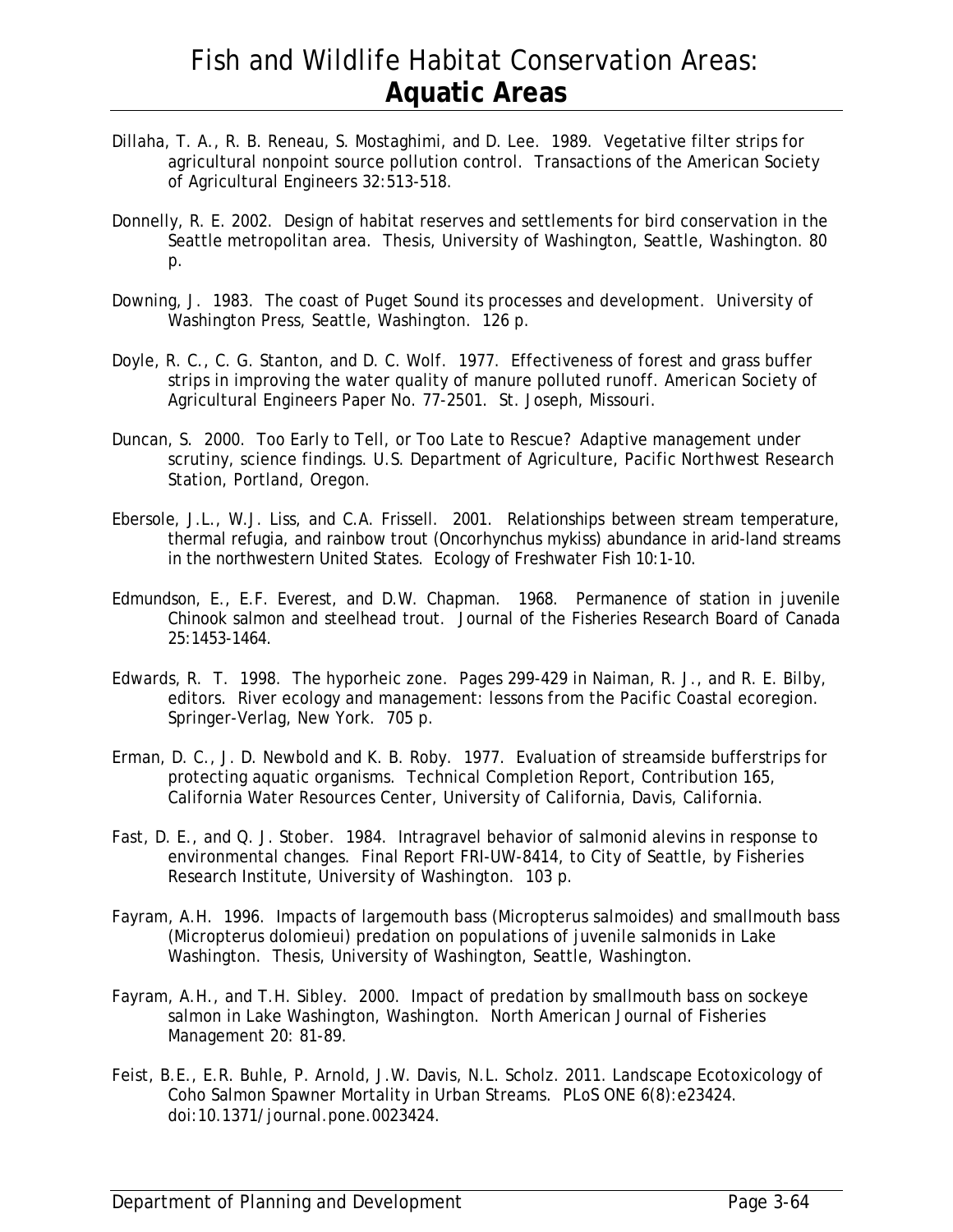- Feller, R. J., and V. W. Kaczynski. 1975. Size selective predation by juvenile chum salmon (Oncorhynchus keta) on epibenthic prey in Puget Sound. Journal of the Fisheries Research Board of Canada 32:1419-1429.
- Finkenbine, J. K., J. W. Atwater, and D. S. Mavinic. 2000. Stream health after urbanization. Journal of the American Water Resources Association 35:1149-1160.
- Foskett, D. R. 1951. Young salmon in the Nanaimo area. Fisheries Research Board of Canada, Pacific Progress Report 86:18-19.
- Fox, M. J. 2001. A new look at the quantities and volumes of instream wood in forested basins within Washington State. Thesis, University of Washington, Seattle, Washington. 239 p.
- Fraser, F. J., E. A. Perry, and D. T. Lightly. 1983. Big Qualicum River salmon development project. Volume 1: a biological assessment 1959-1972. Canadian Technical Report Fisheries and Aquatic Sciences 1189. 198 p.
- Fredrickson, H. L., J. W. Talley, J. S. Furney, and S. Nicholl. 2003. Toxicological exposure of sediment-bound hydrophobic organic contaminants as a function of the quality of sediment organic carbon and microbial degradation. Long-Term Effects of Dredging Operations Program, ERDC/TN EEDP-/04-34, U.S. Army Engineer Research and Development Center, Vicksburg, Mississippi. 17 p.
- Garcia, S. M., A. Zerbi, C. Aliaume, T. Do Chi, and G. Lasserre. 2003. The ecosystem approach to fisheries. Food and Agricultural Organization of the United Nations, ISSN 0429-9345, FAO Fisheries Technical Paper 443, (74 p.) available at http://www.fao.org/DOCREP/006/Y4773E/y4773e00.htm#Contents
- Gende, S. M., R. T. Edwards, M. F. Willson, and M. S. Wipfli. 2002. Pacific salmon in aquatic and terrestrial ecosystems. Bioscience 52:917-928.
- Gilliam, J. W. and R. W. Skaggs. 1986. Natural buffer areas and drainage control to remove pollutants from agricultural drainage water. In: Proceedings of National Wetland Symposium: Mitigation of Impacts and Losses, New Orleans, Louisiana.
- Goetz, F. A. 2004. Presentation at Greater Lake Washington Chinook Workshop. King County, Seattle, Washington.
- Goetz, F. A., D. Seiler, and P. N. Johnson. 2003. Summary of juvenile fish passage investigations at the Hiram M. Chittenden Locks: 1996-2000. Report to the Lake Washington Ecological Studies Group, Seattle, Washington.
- Goldman, C. R. and A. J. Horne. 1983. Limnology. McGraw-Hill, Inc. New York, New York.
- Gonor, J. J., J. R. Sedell, and P. A. Benner. 1988. What we know about trees in estuaries in the sea, and on coastal beaches. Chapter 4 (pages 83-112) in Maser, C., R. F. Tarrant, J. M. Trappe, and J. F. Franklin, editors. From the forest to the sea: a story of fallen trees. USDA Forest Service General Technical Report, GTR-PNW-229. Northwest Research Station, Portland, Oregon. 153 p.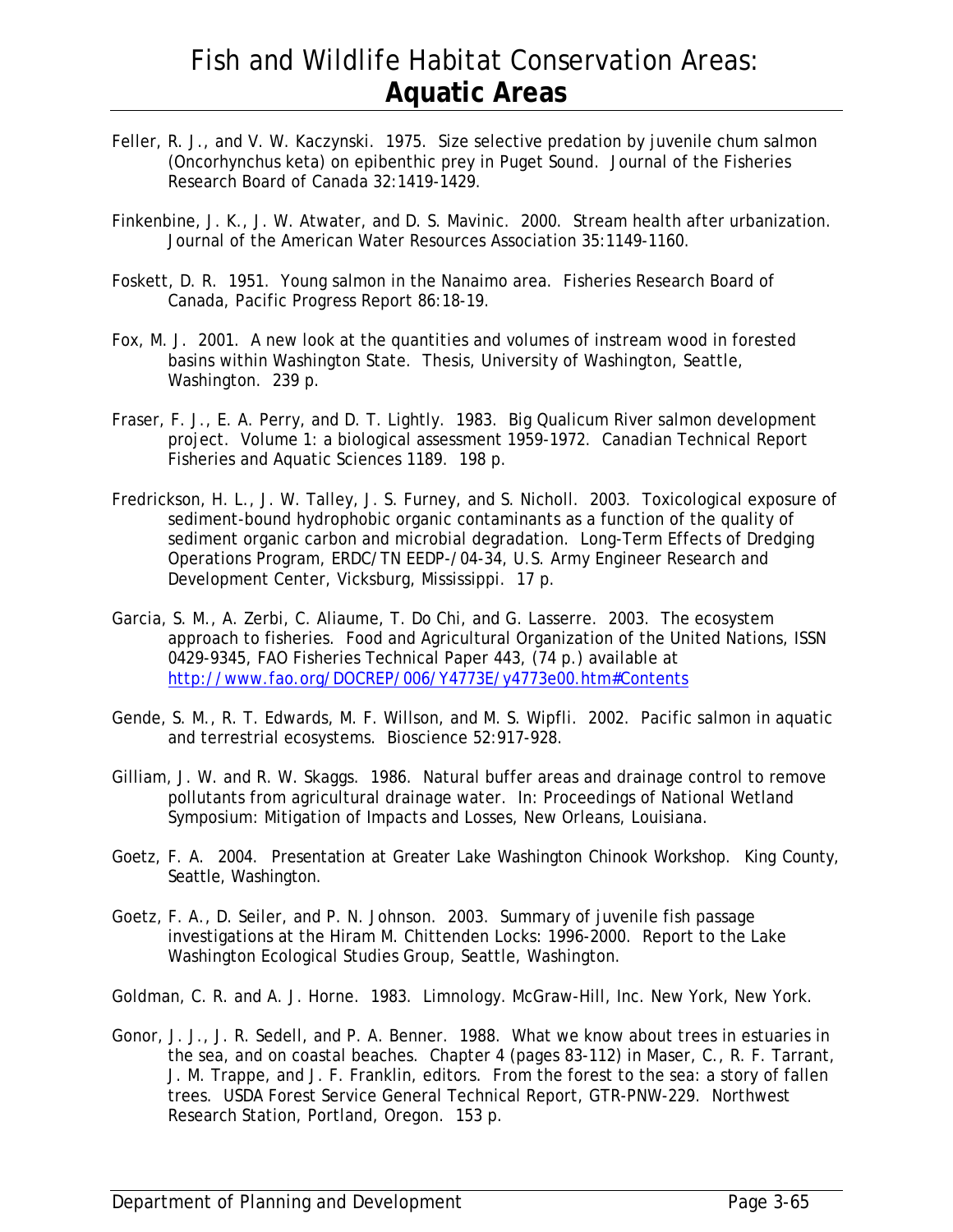- Gray, A. N. 2000. Adaptive ecosystem management in the Pacific Northwest: a case study from coastal Oregon. Conservation Ecology 4(2): 6. Available at: http://www.consecol.org/vol4/iss2/art6
- Gregory, R .S. 1994. The influence of ontogeny, perceived risk of predation, and visual ability on the foraging behavior of juvenile Chinook salmon. Pages 271-284 in Stouder, D. J., K. L. Fresh, and R. J. Feller, editors. Theory and application in fish feeding ecology, University of South Carolina Press, Columbia, South Carolina.
- Gregory, R. S. 1988. Effects of turbidity on benthic foraging and predation risk in juvenile Chinook salmon. Pages 64-73 in Simenstad, C. A. Effects of dredging on anadromous Pacific Coast fishes. Washington Sea Grant Program, University of Washington, Seattle, Washington.
- Gregory, R. S., and C. D. Levings. 1998. Turbidity reduces predation on migrating juvenile Pacific salmon. Transactions of the American Fisheries Society 127:275-285.
- Gregory, R. S., and T. G. Northcote. 1993. Surface, planktonic, and benthic foraging by juvenile Chinook salmon (Oncorhynchus tshawytscha) in turbid laboratory conditions. Canadian Journal of Fisheries and Aquatic Sciences 50:233-340.
- Gregory, S. V., F. J. Swanson, W. A. McKee, and K. W. Cummins. 1991. An ecosystem perspective of riparian zones: focus on links between land and water. BioScience 41:540-551.
- Gregory, S. V., G. A Laberti, T. C. Eman, K V. Koski, M. L. Murphy, and J. R. Sedell. 1987. Influence of forest practices on aquatic production. Pages 233-2555 in Salo, E., and T. W. Cundy, editors. Streamside management: forestry and fishery interactions. University of Washington, Seattle, Washington.
- Grismaer, M. E. 1981. Evaluating dairy waste management systems influence on fecal coliform concentration in runoff. Thesis, Oregon State University, Corvallis, Oregon.
- Grizzel, J., M. McGowan, D. Smith, and T. Beechie. 2000. Streamside buffers and large woody debris recruitment: evaluating the effectiveness of watershed analysis prescriptions in the north Cascades region. The Timber/Fish/Wildlife Monitoring Advisory Group and the Northwest Indian Fisheries Commission, Olympia, Washington. 37 p.
- Groffman, P. M., A. J. Gold, T. P. Husband, R. C. Simmons and W. R. Eddleman. 1990. An investigation into multiple uses of vegetated buffer strips. Publication No. NBP-90-44, Department of Natural Resources Science, University of Rhode Island, Kingston, Road Island.
- Groot, C. and L. Margolis. 1991. Pacific salmon life histories. UBC Press, Vancouver, British Columbia, Canada.
- Guyette, R. P., W. G. Cole, D. C. Dey, and R.-M. Muzika. 2002. Perspectives on the age and distribution of large wood in riparian carbon pools. Canadian Journal of Fisheries and Aquatic Sciences 59:578-585.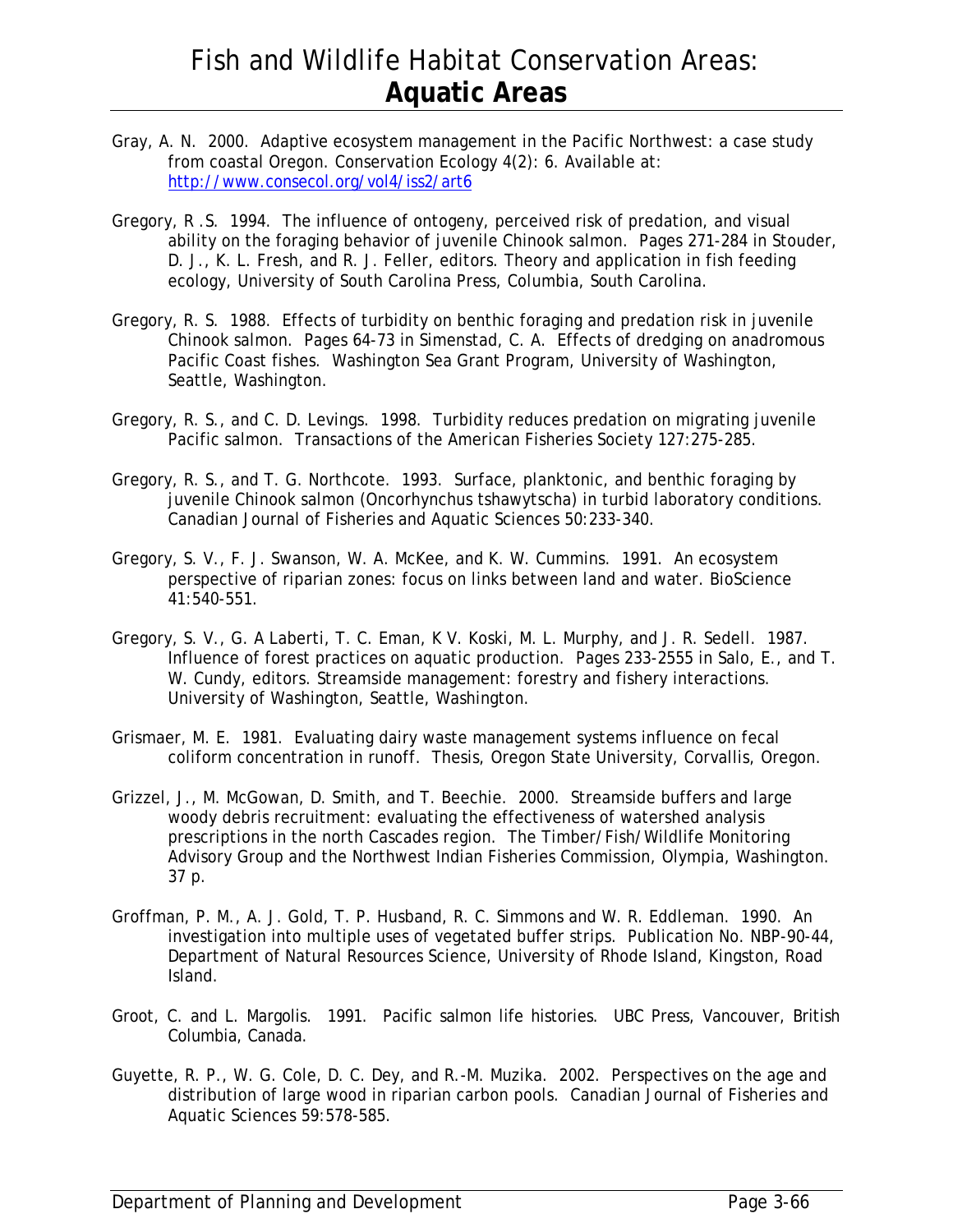- Haberstock, A. E., H. G. Nichols, M. P. DesMeules, J. Wright, J. M. Christensen, and D. H. Hudnut. 2000. Method to identify effective riparian buffer widths for Atlantic salmon habitat protection. Journal of the American Water Resources Association 36:1271- 1286.
- Hall, J. L., and R. C. Wissmar. 2004. Habitat factors affecting sockeye salmon redd site selection in off-channel ponds of a river floodplain. Transactions of the American Fisheries Society 133:1480-1496.
- Hallock, R. J., D. H. Fry and D. A. LaFaunce. 1957. The use of wire fyke traps to estimate the runs of adult salmon and steelhead in the Sacramento River. California Fish Game 43(4):271-298.
- Harmon, M. E., J. F. Franklin, F. J. Swanson, P. Sollins, S. V. Gregory, J. D. Lattin, N. H. Anderson, S. P. Cline, N. G. Aumen, J. R. Sedell, G. W. Lienjaemper, K. Cromack Jr., and K. W. Cummins. 1986. Ecology of coarse woody debris in temperate ecosystems. Advances in Ecological Research 15:133-302.
- Hartman, G., J. C. Schrivener, L. B. Holtby, and L. Powell. 1987. Some effects of different streamside treatments on physical conditions and fish population processes in Carnation Creek, a coastal rain forest stream in British Columbia. Pages 330-370 in Salo, E. O., and T. W. Cundy. Streamside management: forestry and fishery interactions. University of Washington, Seattle, Washington
- Harvery, B.C. 1998. Influence of large woody debris on retention, immigration, and growth of coastal cutthroat trout (*Oncorhynchus clarki clarki*) in stream pools. Canadian Journal of Fisheries and Aquatic Sciences. 55:1902-1908
- Healey, M. C. 1983. Coastwide distribution and ocean migration patterns of stream- and oceantype Chinook salmon, *Oncorhynchus tshawytscha*. Canadian Field-Naturalist 97:427-433.
- Healey, M. C. 1991. Life history of Chinook salmon (Oncorhynchus tshawytscha). Pages 313- 393 Groot, C., and L. Margolis, editors. Pacific Salmon Life Histories, University of British Columbia Press, Vancouver, BC.
- Healey, M. C. 1998. Paradigms, policies, and prognostication about the management of watershed ecosystems. Pages 662-682 in Naiman, R. J., and R. E. Bilby, editors. River ecology and management: lessons from the Pacific Coastal ecoregion. Springer-Verlag, New York. 705 p.
- Heede, B. H. 1985. Channel Adjustments to the Removal of Log Steps: An Experiment in a Mountain Stream. Environmental Management 9:427-432.
- Hershey, A. E., and G. A. Lamberti. 1998. Stream macroinvertebrate communities. Pages 169-199 in Naiman, R. J., and R. E. Bilby, editors. River ecology and management: lessons from the Pacific Coastal ecoregion. Springer-Verlag, New York. 705 p.
- Hession, W. C., T. E. Johnson, D. F. Charles, D. D. Hart, R. J. Horwitz, D. A. Kreeger, J. E. Pizzuto, D. J. Velinsky, J. D. Newbold, C. Cianfrani, T. Clason, A. M. Compton, N. Coulter, L. Fuselier, B. D. Marshal and J. Reed. 2000. Ecological benefits of riparian reforestation in urban watersheds: study design and preliminary results. Environmental Monitoring and Assessment 63:211-222.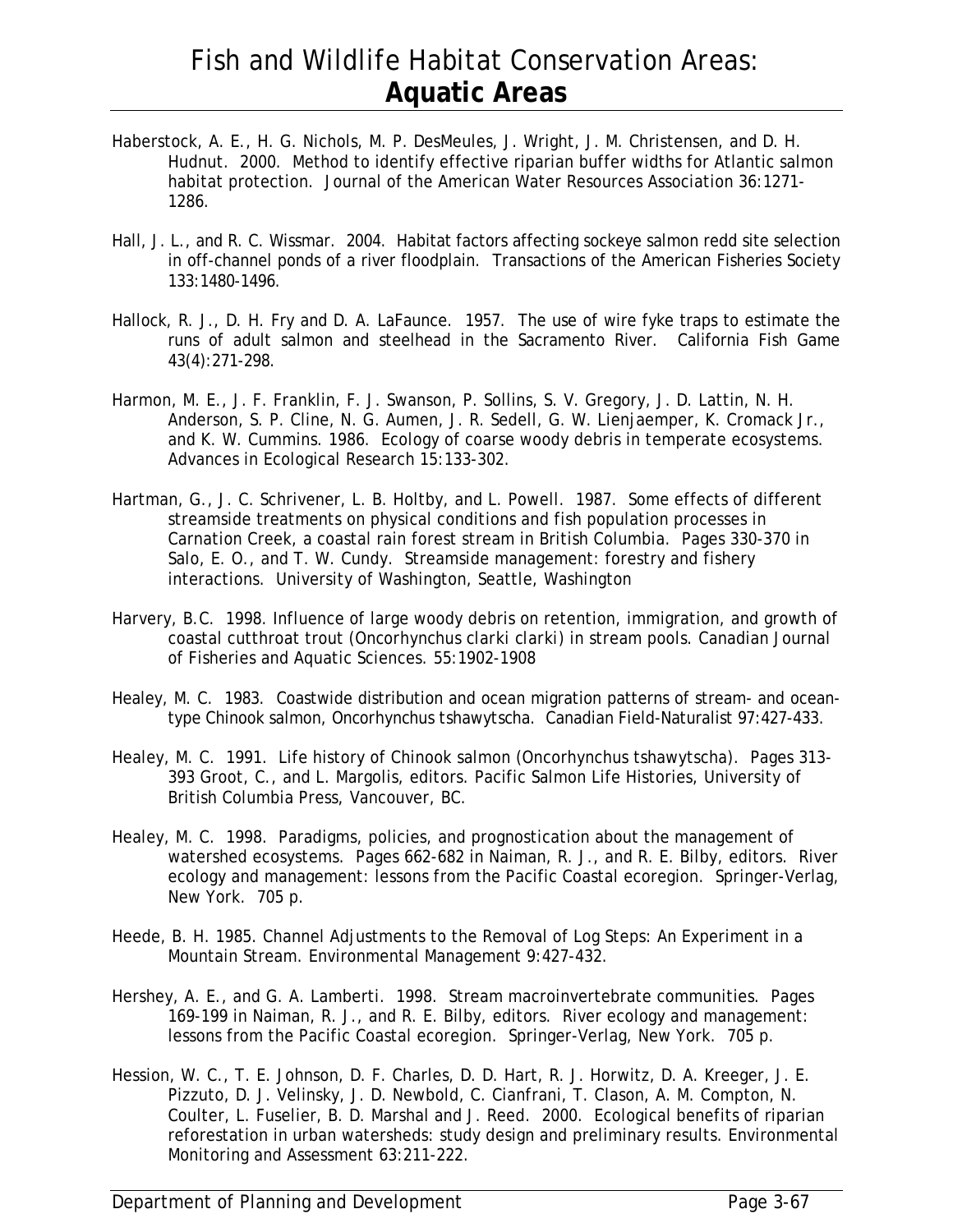- Hoar, W. S. 1958. The evolution of migratory behaviour among juvenile salmon of the genus Oncorhynchus. Journal of the Fisheries Research Board of Canada 15:391-428.
- Hobbie, J. E. 2000. Estuarine science: a synthetic approach to research and practice. Island Press, Washington D.C. 539 p.
- Horner, R. R. 1996. Biofiltration for stormwater quality control. Engineering Program Course Manual, Center for Urban Water Resource Management, University of Washington, Seattle, Washington.
- Horner, R. R. and B. W. Mar. 1982. Guide for Water Quality Impact Assessment of Highway Operations and Maintenance. Report No. WA-RD-39.14, Washington Department of Transportation, Olympia, Washington.
- Horner, R. R. and C. Horner. 1995. Design, construction, and evaluation of a sand filter stormwater treatment system, Part II, performance monitoring. Alaska Marine Lines, Seattle, Washington.
- Horner, R. R. and C. W. May. 2000. Watershed Urbanization and the Decline of Salmon in Puget Sound Streams. Center for Urban Water Resource Management, University of Washington, Seattle, Washington.
- Horner, R. R. and C. W. May. 1999. Regional study supports natural land cover protection as leading bet management practice for maintaining stream ecological integrity. Proceedings of The Comprehensive Stormwater and Aquatic Ecosystem Management Conference, Vol. 1:233-247. Auckland, New Zealand.
- Horner, R., D. Booth, A. Azous, and C. May. 1996. Watershed determinant of ecosystem functioning. Pages 251-274 in Roesner, L. A., editor. Effects of watershed development and management on aquatic ecosystems. Proceedings of the ASCE Conference, Snowbird, Utah.
- Hubbard, J. P. 1977. Importance of riparian ecosystems: biotic considerations. Pages 14-19 in Johnson, R. R., and D. A. Jones, editors. Importance, preservation and management of riparian habitat: a symposium. U.S. Forest Service, Fort Collins, Colorado.
- Hubbard, R. K. and R. R. Lowrance. 1994. Riparian forest buffer system research at the Coastal Plain Experimental Station, Tifton, Georgia. Water, Air, and Soil Pollution 77:409-432.
- Jackson, C. R., and C. A. Sturm. 2002. Woody debris and channel morphology in fist- and second-order forested channels in Washington's coast ranges. Water Resources Research 38(9):1-14.
- Jacobs, T. C. and J. W. Gilliam. 1985. Riparian Losses of Nitrate from Agricultural Drainage Waters. Journal of Environmental Quality 14: 472-478.
- Jay, D. A., W. R. Geyer, and D. R. Montgomery. 2000. An ecological perspective on estuarine classification. Pages 149-176 in Hobbie, J. E., editor. Estuarine science: a synthetic approach to research and practice. Island Press, Washington D.C. 539 p.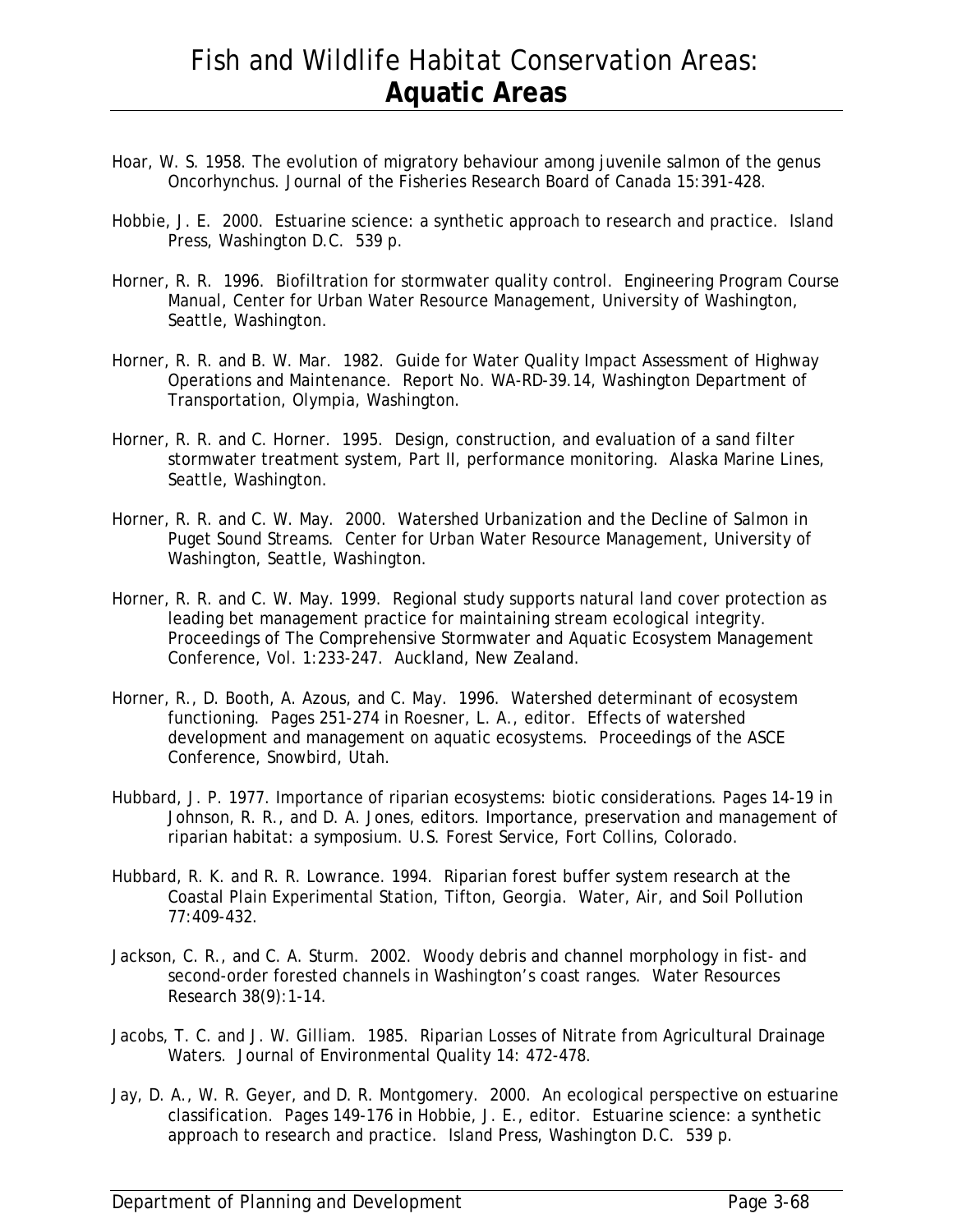- Jeanes, E. D., and P. J. Hilgert. 2001. Juvenile salmonid use of lateral stream habitats middle Green River, Washington 200 data report. Final report by R2 Resource Consultants, Inc. to U.S. Army Corps of Engineers, Seattle District, Seattle, Washington. 63 p.
- Jennings, M. J., M. A. Bozek, G. R. Hatzenbeler, E. E. Emmons, and M. D. Staggs. 1999. Cumulative effects of incremental shoreline habitat modifications on fish assemblages in north temperate lakes. North American Journal of Fisheries Management 19:18-27.
- Johannessen, J. and A. MacLennan 2007. Beaches and Bluffs of Puget Sound. Technical Report 2007-04. Prepared by Coastal Geologic Services, Inc. Bellingham WA for Puget Sound Nearshore Partnership, Olympia.
- Johnson, A. W. and D. M. Ryba. 1992. A literature review of recommended buffer widths to maintain various functions of stream riparian areas. King County Surface Water Management Division (SWM) Special Report.
- Johnson, L. B., D. H. Breneman, and C. Richards. 2003. Macroinvertebrate community structure and function associated with large wood in low gradient streams. River Research and Applications 19:199-218.
- Johnson, L. L., T. K. Collier, and J. E. Stein. 2002. An analysis in support of sediment quality thresholds for polycyclic aromatic hydrocarbons (PAHs) to protect estuarine fish. Aquatic Conservation: Marine And Freshwater Ecosystems 12:517-538.
- Johnson, P. N. 2004. Presentation at Greater Lake Washington Chinook Workshop. King County, Seattle, Washington.
- Johnson, P. N., F. A. Goetz, C. J. Ebel, K Bouchard, M. E., Hanks, P. Pearson, A Fox, and L. R. Lawrence. 2003. Fish passage investigations at the Hiram M. Chittenden Lacks, Seattle, WA in 2001. Final Report, U.S. Army Corps of Engineers, Seattle, Washington. 78 p.
- Johnson, P., D. Mock, E. Teachout, and A. McMillan. 2000. Washington State Wetland Mitigation Evaluation Study: Phase I, Compliance. WSDOE, Olympia, WA. Publ. No. 00- 06-016.
- Jones, R. C., and C. C. Clark. 1988. Impact of watershed urbanization on stream insect communities. Water Resources Bulletin 23:1047-1055.
- Kaczynski, V. W., R. J. Feller, and J. Clayton. 1973. Trophic analysis of juvenile pink and chum salmon (Oncorhynchus gorbuscha and O. keta) in Puget Sound. Journal of the Fisheries Research Board of Canada 30:1003-1008.
- Karr, J. R. and E. W. Chu. 2000. Sustaining living rivers. Hydrobiologia 422/423:1014.
- Karr, J. R. and I. J. Schlosser. 1977. Impact of near stream vegetation and stream morphology on water quality and stream biota. U.S. Environmental Protection Agency 600-3-77- 097.
- Kauffman, J. B., M. Mahrt, L. Mahrt, and W. D. Edge. 2001. Wildlife of riparian habitats. Pages 361-388 in Johnson, D. H., and T. A. O'Neil editors. Wildlife-habitat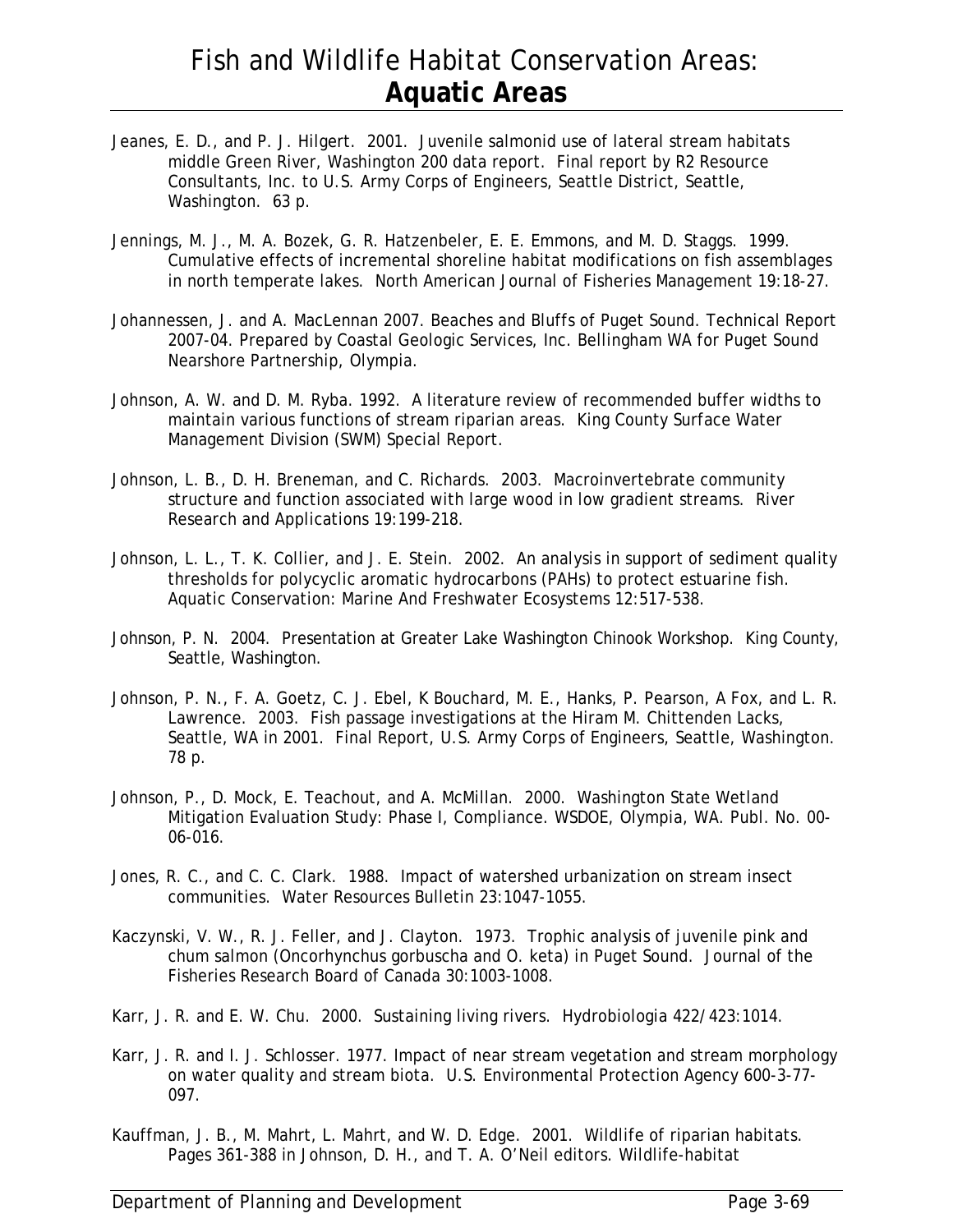relationships in Oregon and Washington. Oregon State University Press, Corvallis, Oregon.

- Kelsey, K. A., and S. D. West. 1998. Riparian Wildlife. Pages 430-454 in Naiman, R. J., and R. E. Bilby, editors. River ecology and management: lessons from the Pacific Coastal ecoregion. Springer-Verlag, New York. 705 p.
- King County and the Washington State Conservation Commission. 2001. Salmon and steelhead habitat limiting factors and reconnaissance assessment report: executive summary. Green/Duwamish and Central Puget Sound Watersheds. Water Resource Inventory Area 9 and Vashon Island.
- King County Department of Natural Resources (KCDNR). 2001. State of the nearshore ecosystem: eastern shore of central Puget Sound, including Vashon and Maury Islands (WRIAs 8 and 9). Final Review Draft. Report prepared by Battelle Marine Sciences Laboratory, Pentec Environmental, Striplin Environmental Associates, Shapiro Associates for King County Dept. of Natural Resources. KCDNR, Seattle, WA.
- Knutson, K. L., and V. L. Naef. 1997. Management recommendations for Washington's priority habitats: Riparian. Washington Department of Fish and Wildlife, available at http://www.wa.gov/wdf/hab/ripxsum.htm. 181 p.
- Koehler, M. E. 2002. Diet and prey resources of juvenile Chinook salmon (*Oncorhynchus tshawytscha*) rearing in the littoral zone of an urban lake. Thesis, University of Washington, Seattle, Washington. 87 p.
- Kondolf, G. M. 2000. Some suggested guidelines for geomorphic aspects of anadromous salmonid habitat restoration proposals. Restoration Ecology 8(1):48-56.McKinney, M. L. 2002. Urbanization, biodiversity, and conservation. BioScience 51(10):883-890.
- Kostarev, V. L. 1970. Quantitative calculation of Okhotsk keta juveniles. Izv. Tikhookean. Nauchno-Issled. Inst. Rybn. Khnoz. Okeanogr. 71:145-158. (Translated from Russian; Fish Research Board of Canada, Translation Services 2589).
- Kozloff, E. N. 1993. *Seashore Life of the Northern Pacific Coast*. University of Washington Press, Seattle, Washington.
- Lamb, J. C. 1985. Water Quality and Its Control. John Wiley and Sonso New York.
- Larkin, G. A., and P. A. Slaney. 1997. Implications of trends in marine-derived nutrient influx to south coastal British Columbia salmonid production. Fisheries 22(11):16-24.
- Leavitt, J. 1998. The Functions of Riparian Buffers in Urban Watershed. Thesis, University of Washington, Seattle, Washington. 34 p.
- Leopold, L.B. 1994. A view of the river. Harvard University Press. 298 p.
- Levin, L. A., and T. S. Talley. 2002. Natural and manipulated sources of heterogeneity controlling early faunal development of a salt marsh. Ecological Applications 12:1785- 1802.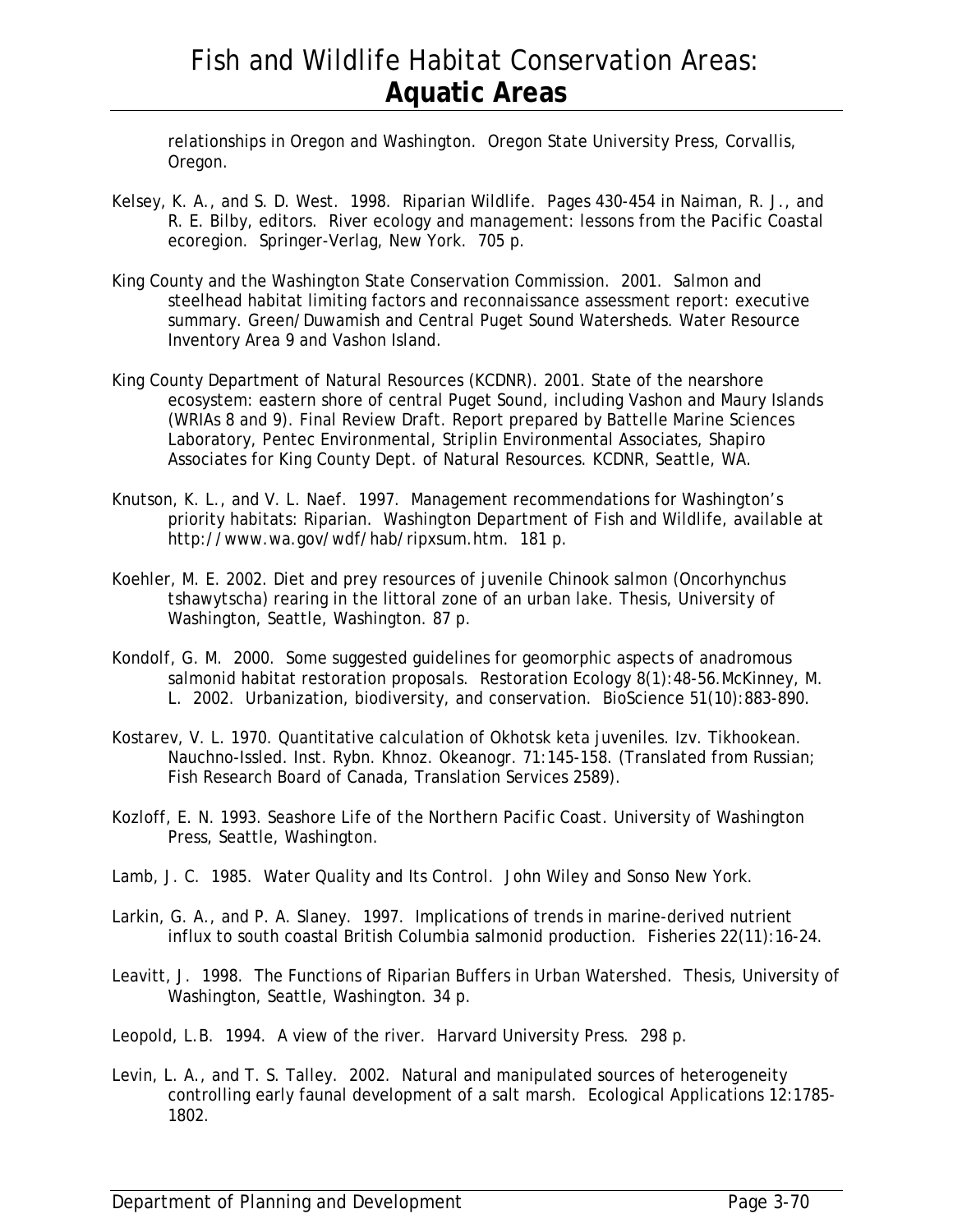- Levings, C.D., McAllister, C.D., Cheng, B.D., 1986. Differential use of the Campbell River estuary, British Columbia, by wild and hatchery-reared juvenile chinook salmon (*Oncorhynchus tshawytscha*). Can. J. Fish Aquat. Sci. 43, 1386–1397.
- Levy, D. A. 1978. Chum salmon in a tidal creek of the Squamish River estuary, B.C. Pages 18-24 in Lipovsky, S. J., and C. A. Simenstad, editors. Gutshop '78 Fish food habits studies, Proceedings of the Second Pacific Northwest Technical Workshop. Washington Sea Grant, University of Washington, Seattle, Washington.
- Likens, G. A., F. H. Bormann, N. M. Johnson, D.W. Fisher, R. S. Pierce. 1970. Effects of forest cutting and herbicide treatment on nutrient budgets in the Hubbard Brook watershed-ecosystem. Ecological Monographs 40:23-47.
- Link, J. S. 2002a. Ecological considerations in fisheries management: when does it matter? Fisheries 27:10-17.
- Link, J. S. 2002b. What does ecosystem-based fisheries management mean? Fisheries 27:18- 21.
- Locke, A. and S. Correy. 1986. Terrestrial and freshwater invertebrates in the neuston of the Bay of Fundy, Canada. Canadian Journal of Zoology. 64: 1535-1541.
- Lowrance, R. R., S. McIntyre and C. Lance. 1988. Erosion and deposition in a field/forest system estimated using censium-137 activity. Journal of Soil and Water Conservation 43:195-99.
- Lowrance, R., J. K Sharpe and J. M. Sheridan. 1986. Long-term sediment deposition in the riparian zone of a Coastal Plain watershed. Journal of Soil and Water Conservation 41(4):266-271.
- Lowrance, R., R. Todd, J. Fail, O. Henrickson, R. Leonard, and L. Asmussen. 1984. Riparian forests as nutrient filters in agricultural watersheds. BioScience 34:374-377.
- Lucchetti, G., and R. Furstenberg. 1992. Management of coho salmon habitat in urbanizing landscapes of King County, Washington, USA. Pages 308-317 in Berg, L., and P. W. Delaney (eds.), Proceedings of the Coho Workshop, Nanaimo, B.C., Department of Fisheries and Oceans Canada, Vancouver, British Columbia.
- Lynch, J. A., E. S. Corbett, and K. Mussallem. 1985. Best Management practices for controlling nonpoint source pollution on forested watershed. Journal Soil Water Conservation 40:164-167.
- MacDonald, D. D., C. G. Ingersoll, and T. A. Berger. 2000. Development and evaluation of consensus-based sediment quality guidelines for freshwater ecosystems. Archives of Environmental Contamination and Toxicology 39:20-31.
- MacDonald, J. S., C. D. Levings, C. D. McAllister, U. H. M. Fagerlund, and J. R. McBride. 1987. A field experiment to test the importance of estuaries for Chinook salmon (Oncorhynchus tshawytscha) survival: Short-term results. Canadian Journal of Fisheries and Aquatic Sciences 45:1366-1377.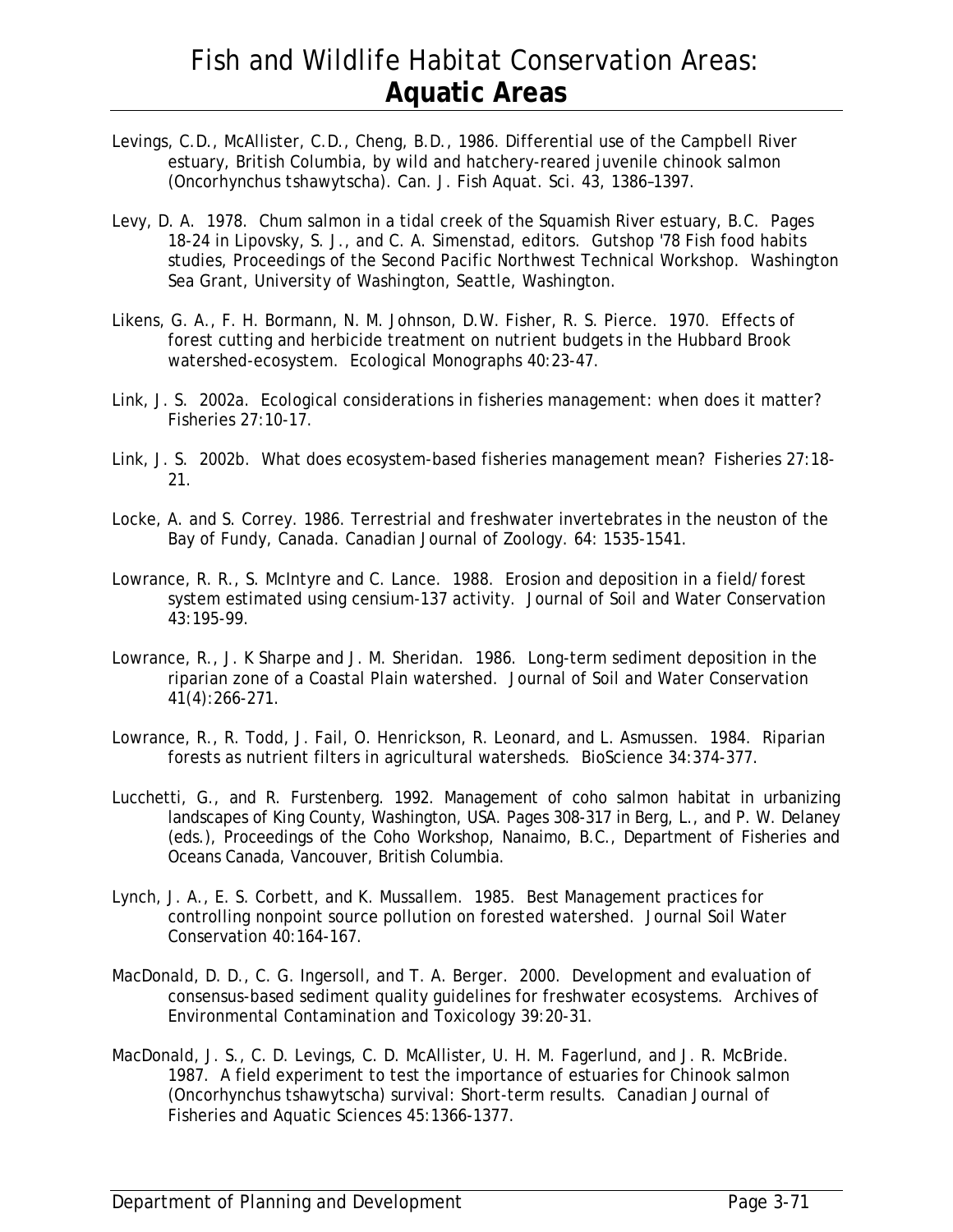- MacDonald, K. Central Puget Sound nearshore biological data workshop. Meeting summary, King County Department of Natural Resources, Seattle, Washington. 16 p. + appendices.
- Madison, C. E., R. L. Blevins, W. W. Frye, and B. J. Barfield. 1992. Tillage and grass filter strip effects upon sediment and chemical losses. In Agronomy Abstracts. American Society of Agronomy, Madison, Wisconsin.
- Martin D. J., L. J. Wasserman, and V. H. Dale. 1986. Influence of Riparian vegetation on posteruption survival of coho salmon fingerlings on the west-side streams of Mount St. Helens, Washington. North American Journal of Fisheries Management 6:1-8.
- Martin, D. J., and L. E. Benda. 2001. Patterns of instream wood recruitment and transport at the watershed scale. Transactions of the American Fisheries Society 130:940-958.
- Maser, C., R. F. Tarrant, J. M. Trappe, and J. F. Franklin. 1988. From the forest to the sea: A story of fallen trees. USDA Forest Service PNW-GTR-229.
- Mason, J. C. 1974. Aspects of the ecology of juvenile coho salmon (Oncorhynchus kisutch) in Great Central Lake, B.C. Fisheries Research Board of Canada, Technical Report 438. 7 p.
- May, C. 1996. Assessment of cumulative effects of urbanization on small streams in the Puget Sound lowland ecoregion: implications for salmonid resource management. Dissertation, University of Washington, Seattle, Washington.
- May, C. 1998b. The cumulative effects of urbanization on small streams in the Puget Sound lowland ecoregion. Pages 51-70 in Puget Sound Research '98, Washington Department of Ecology, Olympia, Washington.
- May, C. W. 1998a. The cumulative effects of urbanization on small streams in the Puget Sound lowland ecoregion. http://www.psat.wa.gov/
- May, C. W. 2003. Stream-riparian ecosystems in the Puget Sound lowland eco-region: a review of best available science. Prepared for Kitsap County Natural Resources Coordinator.
- May, C. W. 2003. Streams-riparian ecosystems in the Puget Sound lowland eco-region, a review of best available science. 76 p. Appendix E in May, C. W., and G Peterson, Landscape assessment and conservation prioritization of freshwater and nearshore salmonid habitat in Kitsap County, Kitsap County, Washington.
- May, C. W., E. B. Welch, R. R. Horner, J. R. Karr, and B. W. Mar. 1997b. Quality indices for urbanization effects in Puget Sound lowland streams. Water Resources Series Technical Report No. 154, Department of Civil Engineering, University of Washington, Seattle, Washington. 229 p.
- May, C. W., R. R. Horner, J. R. Karr, B. W. Mar, E. B. Welch. 1997a. Effects of urbanization on small streams in the Puget Sound lowland ecoregion. Watershed Protection Techniques 2:483-492.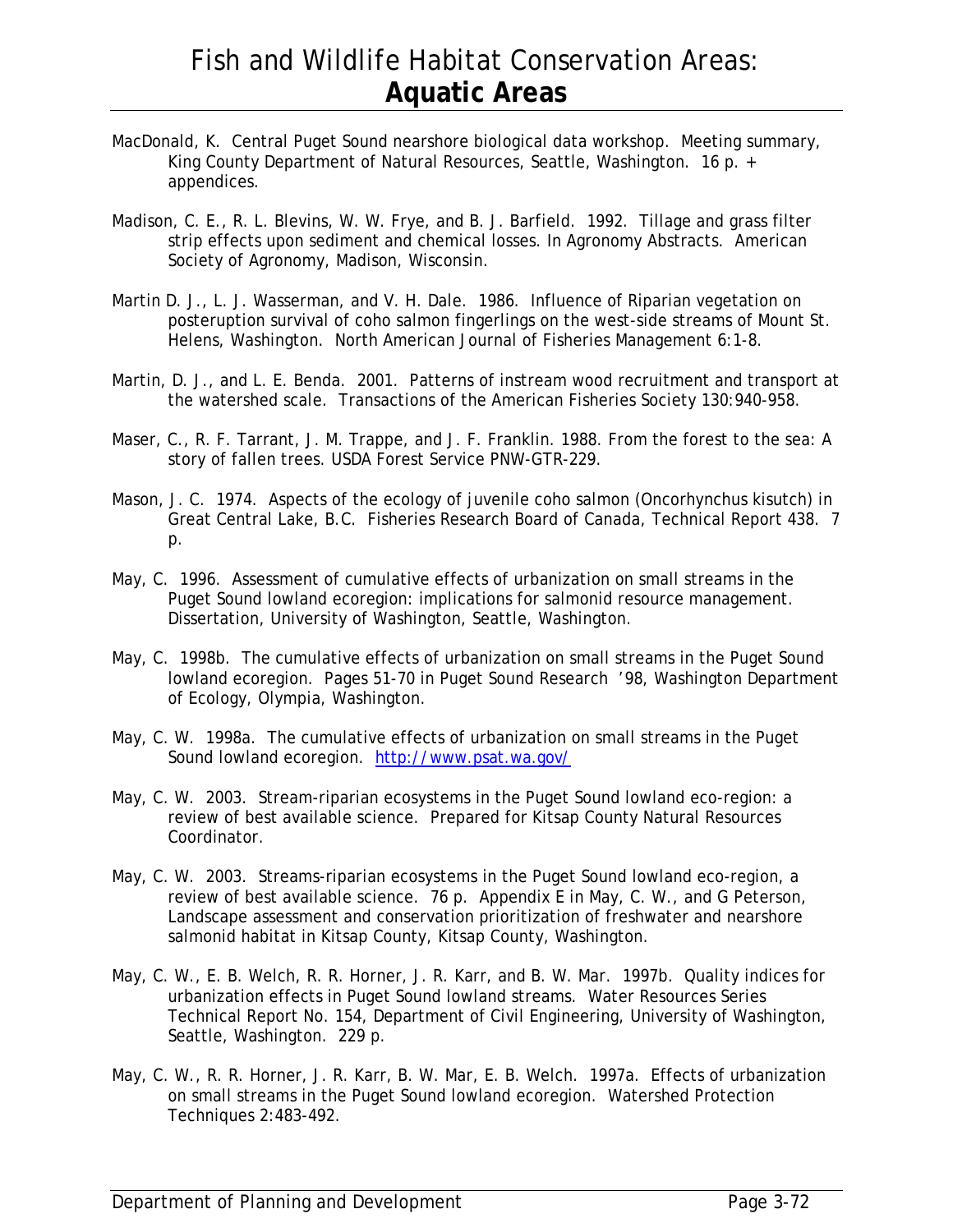## Fish and Wildlife Habitat Conservation Areas: **Aquatic Areas**

- McCarthy, S.G., J.P. Incardona, N.L. Scholz. 2008. Coastal Storms, Toxic Runoff, and the Sustainable Conservation of Fish and Fisheries. NOAA Fisheries, Seattle WA. Presented at American Fisheries Society Symposium 64:000–000, 2008
- McDade, M. H., F. J. Swanson, W. A. McKee, J. F. Frankline, and J. Van Sickle. 1990. Source distances for coarse woody debris entering small streams in western Oregon and Washington. Canadian Journal of Forest Research 20:36.
- McDowell, R. W. and A. N. Sharpley. 2003. Uptake Release of Phosphorous from Overland Flow in a Stream Environment. Journal of Environmental Quality 32:937-948.
- McKinney, M. L. 2002. Urbanization, biodiversity, and conservation. BioScience 52:883-890.
- Meador, J. P., T. K. Collier, and J. E. Stein. 2002a. Use of tissue and sediment-based threshold concentrations of polychlorinated biphenyls (PCBs) to protect juvenile salmonids listed under the US Endangered Species Act. Aquatic Conservation: Marine And Freshwater Ecosystems 12:493-516.
- Meador, J. P., T. K. Collier, and J. E. Stein. 2002b. Determination of a tissue and sediment threshold for tributyltin to protect prey species of juvenile salmonids listed under the US Endangered Species Act. Aquatic Conservation: Marine And Freshwater Ecosystems 12:539-551.
- Mellina, E., R. D. Moore, S. G. Hinch, J. S. Macdonald, and G. Pearson. 2002. Stream temperature responses to clearcut logging in British Columbia: the moderating influences of groundwater and headwater lakes. Canadian Journal of the Fisheries and Aquatic Sciences 59:1886-1900.
- Mensing, D. M., S. M. Galatowitsch, J. R. Tester. 1998. Anthropogenic effects on the biodiversity of riparian wetlands of a northern temperate landscape. Journal of Environmental Management 53 (1998):349-377.
- Meyer, J. H., T. A. Pearce, and S. B. Patlan. 1980. Distribution and food habits of juvenile salmonids in the Duwamish Estuary, Washington, 1980. Unpublished report, U.S. Fish and Wildlife Service, Fisheries Assistance Office, Olympia, Washington. 42p.
- Miller, D. E., P. G. Skidmore, and D. J. White. 2001. Channel design. A white paper developed by Inter-Fluve for the Washington Department of Transportation, Olympia, Washington. 109 p.
- Milner, A. M., E. E. Knudsen, C. Soiseth, A. L. Robertson, J. Scheil, I. T. Phillips, and K. Magnusson. 2000. Colonization and development of stream communities across a 200 year gradient in Glacier Bay National Park, Alaska, U.S.A. Canadian Journal of Fisheries and Aquatic Biology 57:2319-2335.
- Minton, G. R. 1993. The selection and sizing of treatment BMPs in new developments to achieve water quality objectives. Report by Herrera Environmental Consultants, Inc., and R.W. Beck, Inc. to King County Surface Water Management Division, Department of Public Works. Seattle, Washington.
- Montgomery, D. R. and J. M. Buffington. 1998. Channel processes, classification and response. Pages 13-42 in Naiman, R. and R. Bilby, editors. River ecology and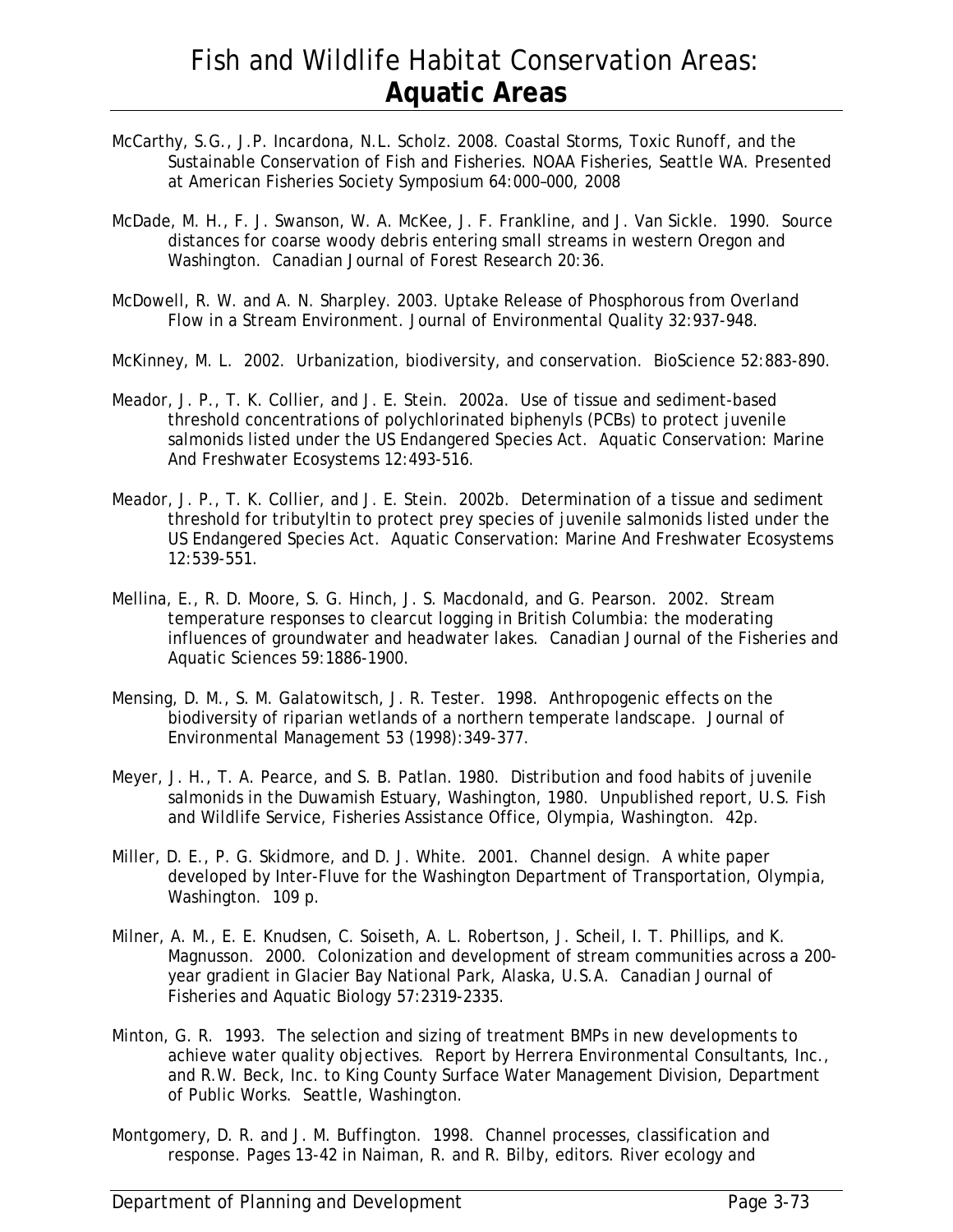management: lessons from the Pacific Coastal ecoregion. Springer, New York, New York. 705 p.

- Montgomery, D. R., and S. M. Bolton. 2003. Hydrogeomorphic variability and river restoration. Pages 39-80 in Wissmar, R. C., and P. A. Bisson, editors. Strategies for restoring river ecosystems: sources of variability and uncertainty in natural and managed systems. American Fisheries Society, Bethesda, Maryland. 276 p.
- Montgomery, J. M., Consulting Engineers, Inc. 1976. Forest harvest, residue treatment, reforestation and protection of water quality. Report to U.S. Environmental Protection Agency, National Technical Information Service, Springfield, Virginia. 273 p.
- Morley, S. A. and J. R. Karr. 2002. Assessing and Restoring the Health of Urban Streams in the Puget Sound Basin. Conservation Biology 16:1498-1509.
- Morning, J. R. 1975. Changes in environmental conditions: Part II The Alsea Watershed study: effects of logging on the aquatic resources of three headwater streams of the Alsea River, Oregon. Fishery Research Paper No. 9, Department of Fish and Wildlife, Corvallis, Oregon.
- Moss, J. H. H. 2001. Development and application of a bioenergetics model for Lake Washington prickly sculpin (Cottus asper). Thesis, University of Washington, Seattle, Washington. 62 p.
- Mudd, D. R. 1975. Touchet River Wildlife Study. Applied Research Section, Environmental Management Division, Washington Game Department. Bulletin No. 4.
- Mundie, J. H. 1969. Ecological implications of the diet of juvenile coho in streams. Pages 135- 152, in Northcote, T. G. editor. Symposium on salmon and trout streams. H. R. MacMillan Lectures in Fisheries. Institute of Fisheries, University of British Columbia, Vancouver, British Columbia.
- Murphy, M. L. Primary production. Pages 144-168 in Naiman, R. J., and R. E. Bilby, editors. River ecology and management: lessons from the Pacific Coastal ecoregion. Springer-Verlag, New York. 705 p.
- Murphy, M. L. and K V. Koski. 1989. Input and Depletion of Woody Debris in Alaska Streams and Implication for Streamside Management. North American Journal of Fisheries Management 9:427-436.
- Murphy, M. L., K V. Koski, J. M. Lorenz, and J. F. Thednga. 1989. Downstream migrations of juvenile Pacific salmon (*Oncorhynchus* spp.) in a glacial transboundary river. Canadian Journal of Fisheries and Aquatic Sciences 54:2837-2846.
- Naiman, R. J. 1998. Biotic stream classification. Pages 97-119 in Naiman, R. J., and R. E. Bilby, editors. River ecology and management: lessons from the Pacific Coastal ecoregion. Springer-Verlag, New York. 705 p.
- Naiman, R. J., and R. E. Bilby, editors. 1998. River ecology and management: lessons from the Pacific Coastal ecoregion. Springer-Verlag, New York. 729 p.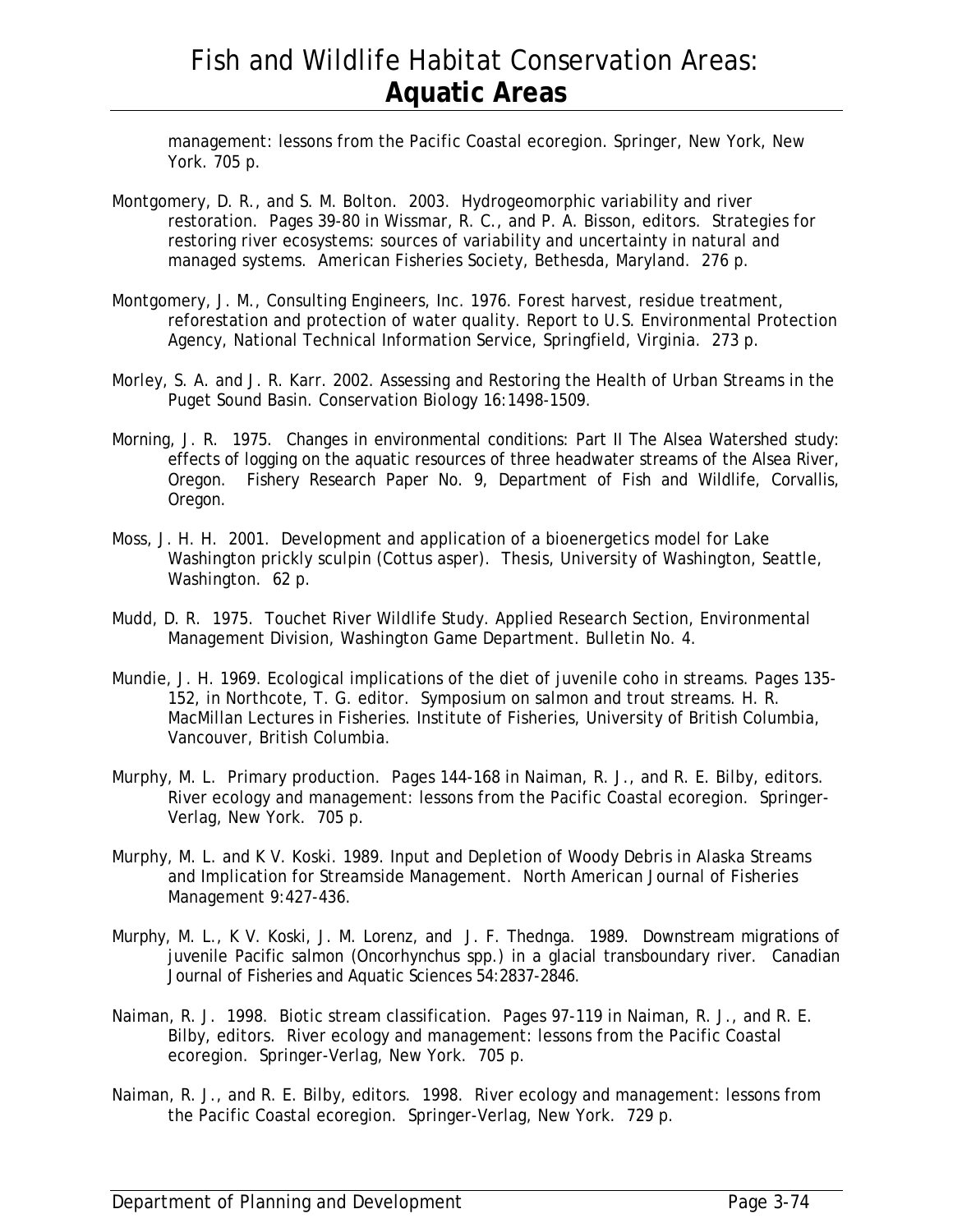- Naiman, R. J., R. E. Bilby, and P. A. Bisson. 2000. Riparian ecology and management in the Pacific coastal rain forest. BioScience 50:996-1011.
- Naiman, R.J., J.M. Helfield, K.K. Bartz, D.C. Drake, and J.M. Honea. 2009. Pacific Salmon, Marine-Derived Nutrients, and the Characteristics of Aquatic and Riparian Ecosystems. American Fisheries Society Symposium 69:395–425, 2009.
- National Academy of Science. 2002. Riparian areas: functions and strategies for management. Prepublication copy, available to read at: http://books.npa.edu/books/0309082951/html/ 400 p.
- National Marine Fisheries Service (NMFS). 1996. Coastal salmon conservation: working guidance for comprehensive salmon restoration initiatives on the Pacific Coast. National Oceanic and Atmospheric Administration, Northwest and Southwest Regions of the national Marine Fisheries Service, Seattle Washington. 29 p.
- National Marine Fisheries Service (NMFS). 1999. A Citizen's Guide to the 4(d) Rule for Threatened Salmon and Steelhead on the West Coast. National Oceanic and Atmospheric Administration, Northwest and Southwest Regions of the national Marine Fisheries Service, Seattle Washington. 26 p.
- Nawa, R. K., and C. A. Frissell. 1993. Measuring scour and fill of gravel streambeds with scour chains and sliding-bead monitors. North American Journal of Fisheries Management 12:634-639.
- Neary, D. G., P. B. Bush and J. L. Michael. 1993. Fate, dissipation and environmental effects of pesticides in southern forests: A review of a decade of research progress. Environmental Toxicology and Chemistry 12: 411-428.
- Nehlsen, W., J. E. Williams, and J. A. Lichatowich. 1991. Pacific salmon at the crossroads: Stocks at risk from California, Oregon, Idaho, and Washington. Fisheries 16(2):4–21.
- Newbold, J. D., D. C. Erman, and K. B. Roby. 1980. Effects of logging on macroinvertebrates in streams with and without buffer strips. Canadian Journal of Fisheries and Aquatic Sciences. 37:1076-1085.
- Nickelson, T. E., J. D. Rodgers, S. L. Johnson, and M. F. Solazzi. 1992. Seasonal changes in habitat use by juvenile coho salmon (Oncorhynchus kisutch) in Oregon coastal streams. Canadian Journal of Fisheries and Aquatic Sciences. 49:783-789.
- NOAA (National Oceanic and Atmospheric Administration). 2013a. Status of ESA Listings & Critical Habitat Designations for West Coast Salmon and Steelhead. http://www.westcoast.fisheries.noaa.gov/publications/protected\_species/salmon\_ste elhead/status\_of\_esa\_salmon\_listings\_and\_ch\_designations\_map.pdf. Accessed December 26, 2013.
- NOAA (National Oceanic and Atmospheric Administration) Fisheries. 2013b. Endangered and Threated Species; Designation of Critical Habitat for Lower Columbia River Coho Salmon and Puget Sound Steelhead. 50 CFR Part 226. Vol. 78. No. 9. January 14, 2013.
- NRC (National Research Council). 1996. Upstream. National Academy Press, Washington, D.C.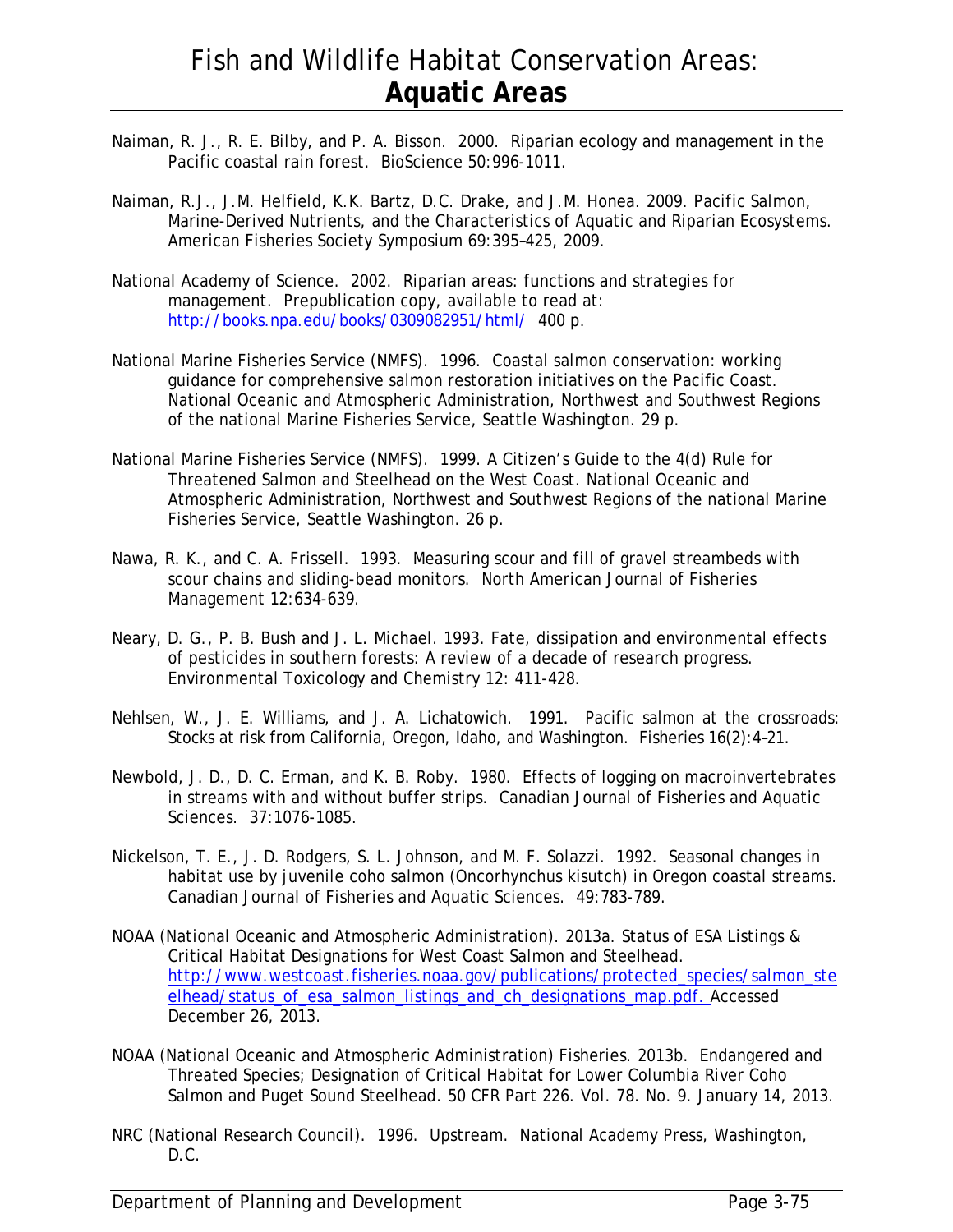- Okada, S., and A. Taniguchi. 1971. Size relationships between salmon juveniles in shore waters and their prey animals. Hokkaido Daigaku Sapporo Suisangakuba Hokodate, Bulletin 22:30-36.
- Osborn, L. L. and D. A. Kovavic. 1993. Riparian vegetated buffer strips in water-quality restoration and stream management. Freshwater Biology 29:243-258.
- Palone, R. S., and A. H. Todd, editors. 1998. Chesapeake Bay riparian handbook: a guide for establishing and maintaining riparian forest buffers. US Forest Service, Northeastern Area State and Private Forestry, Publication NA-TP-02-97. Morgantown, West Virginia.
- Parametrix and NRC. 1999. City of Seattle Built Environment Shoreline Surveys, City of Seattle, December, 1999
- Parametrix, Inc. 1985. Juvenile salmonid stomach content study, Everett Harbor, 1984. Report by Parametrix, Inc. to U.S. Navy, Naval Facilities Engineering Command, San Bruno, California. 27p + Appendices.
- Pauley G. B., D. A. Armstrong, and T. W. Heun. 1986. Species profiles: life histories and environmental requirements of coastal fishes and invertebrates (Pacific Northwest)– Dungeness crab. U.S. Fish and Wildlife Service, Biological Report 82(11.63), U.S. Army Corps of Engineers, TR EL-82-4. 20 p.
- Pauley, G. B., B. M. Bortz, and M. F. Shepard. 1986. Species profiles: life histories and environmental requirements of coastal fishes and invertebrates (Pacific Northwest) steelhead trout. U.S. Fish and Wildlife Service Biological Report 82(11.62). U.S. Army Corps of Engineers, TR EL-82-4. 24p.
- Pauley, G. B., K. L. Bowers, and G. L. Thomas. 1988. Species profiles: life histories and environmental requirements of coastal fishes and invertebrates (Pacific Northwest) chum salmon. U.S. Fish and Wildlife Service Biological Report 82(11.81). U.S. Army Corps of Engineers, TR EL-82-4. 17p.
- Pauley, G. B., K. Oshima, K. L. Bowers, and G. L. Thomas. 1989. Species profiles: life histories and environmental requirements of coastal fishes and invertebrates (Pacific Northwest) - sea-run cutthroat trout. U.S. Fish and Wildlife Service Biological Report 82(11.86). U.S. Army Corps of Engineers, TR EL-82-4. 21p.
- Pearsons, T. D., H. W. Li, and G. A. Lamberti. 1992. Influence of habitat complexity on resistance to flooding and resilience of stream fish assemblages. Transactions of the American Fisheries Society 121:427-436.
- Penttila, D. 2000. Grain size analysis of spawning substrates of the surf smelt (*Hypomesus*) and Pacific sand lance (*Ammodytes*) on Puget Sound Spawning beaches. Data summary, State of Washington Department of Fish and Wildlife, Marine Resources Division, La Conner, Washington.
- Penttila, D. 2001. Documented spawning areas of Pacific herring (Clupea), surf smelt (Hypomesus), and the Pacific sand lance (Ammodytes) in Snohomish County Washington, Unpublished report, Washington Department of Fish and Wildlife, Olympia, Washington.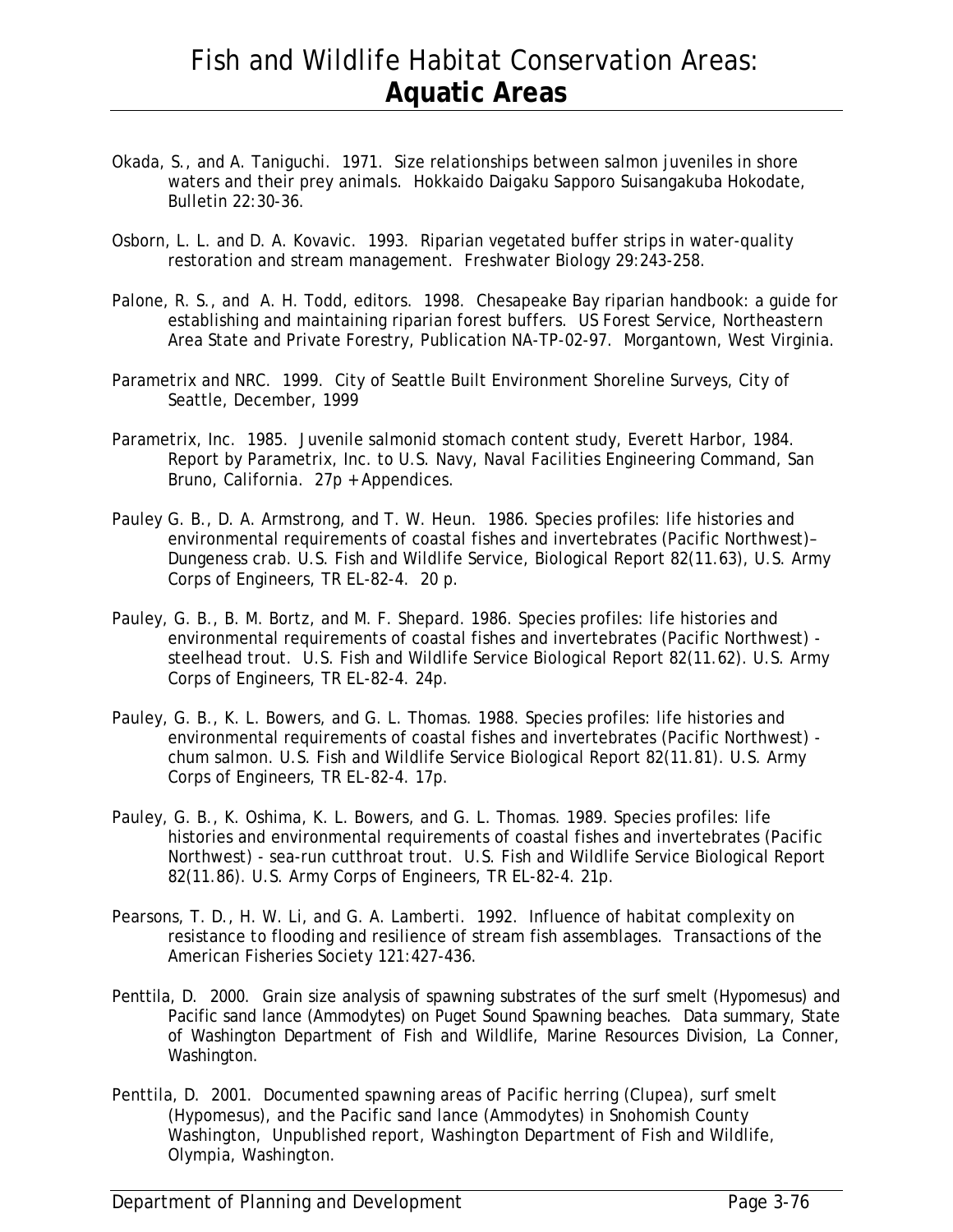- Penttila, D. 2007. Marine Forage Fishes in Puget Sound. Technical Report 2007-03. Prepared by Washington Department of Fish and Wildlife, Olympia for Puget Sound Nearshore Partnership, WA.
- Perkins, S. J. 1994. The shrinking Cedar River: channel changes following flow regulation and bank armoring. American Water Resources Association, June:649-659.
- Pess, G. R., T. J. Beechie, J. E. Williams, D. R. Whitall, J. I. Lange, and J. R. Klochak. 2003. Watershed assessment techniques and the success of aquatic restoration activities. Pages 185-201 in Wissmar, R. C., and P. A. Bisson, editors. Strategies for restoring river ecosystems: sources of variability and uncertainty in natural and managed systems. American Fisheries Society, Bethesda, Maryland. 276 p.
- Peterson, B. J., W. M. Wollheim, P. J. Mulholland, J. R. Webster, J. L. Meyer, J. L. Tank, E. Marti, W. B. Bowden, H. M. Valett, A. E. Hershey, W. H. McDowell, W. K. Dodds, S. K. Hamilton, S. Gregory and D. D. Morrall. 2001. Control of Nitrogen Export from Watersheds by Headwater Streams. Science 292: 86-89.
- Peterson, N. P., A. Hendry, and T. P. Quinn. 1992. Assessment of cumulative effects on salmonid habitat: some suggested parameters and target conditions. Report TFW-F3- 92-001 to Washington Department of Natural Resources and Timber Fish and Wildlife by University of Washington, Seattle, Washington.
- Peterson, R. C., L. B. M. Petersen, and J. Lacoursiere. 1992. A building block model for stream restoration. In Boon, P. J., P. Calow, and G.E. Petts, editors. River conservation and management. Wiley and Sons, New York, New York. 470 p.
- Pflug, D.E. 1981. Smallmouth bass (*Micropterus dolomieui*) of Lake Sammamish: a study of their age and growth, food and feeding habits, population size, movement and homing tendencies, and comparative interactions with largemouth bass. M.S. Thesis, University of Washington, Seattle, Washington. 80 p.
- Pflug, D.E., and G.B. Pauley. 1984. Biology of smallmouth bass (*Micropterus dolomieui*) in Lake Sammamish, Washington. Northwest Science. 58(2): 118-130.
- Pierce, R. S. 1965. Evidence of Overland Flow on Forest Watersheds. In Sopper, W. E., and H. W. Lull, editors. Forest Hydrology: Proceedings of a National Science Foundation Advanced Science Seminar. Pergamon Press, New York.
- Pollock, M. M. 1998. Biodiversity. Pages 430-454 in Naiman, R. J., and R. E. Bilby, editors. River ecology and management: lessons from the Pacific Coastal ecoregion. Springer-Verlag, New York. 705 p.
- Port of Seattle. 2009. Duwamish: Lower Duwamish River Habitat Restoration Plan- An Inventory of Port of Seattle Properties. Prepared by Seaport Planning Group. Adopted by the Port of Seattle Commission, July 7, 2009.
- Poston, T. 2001. Treated Wood Issues Associated with Overwater Structures in Marine and Freshwater Environments. Prepared for the Washington Department of Fish and Wildlife. April 2001.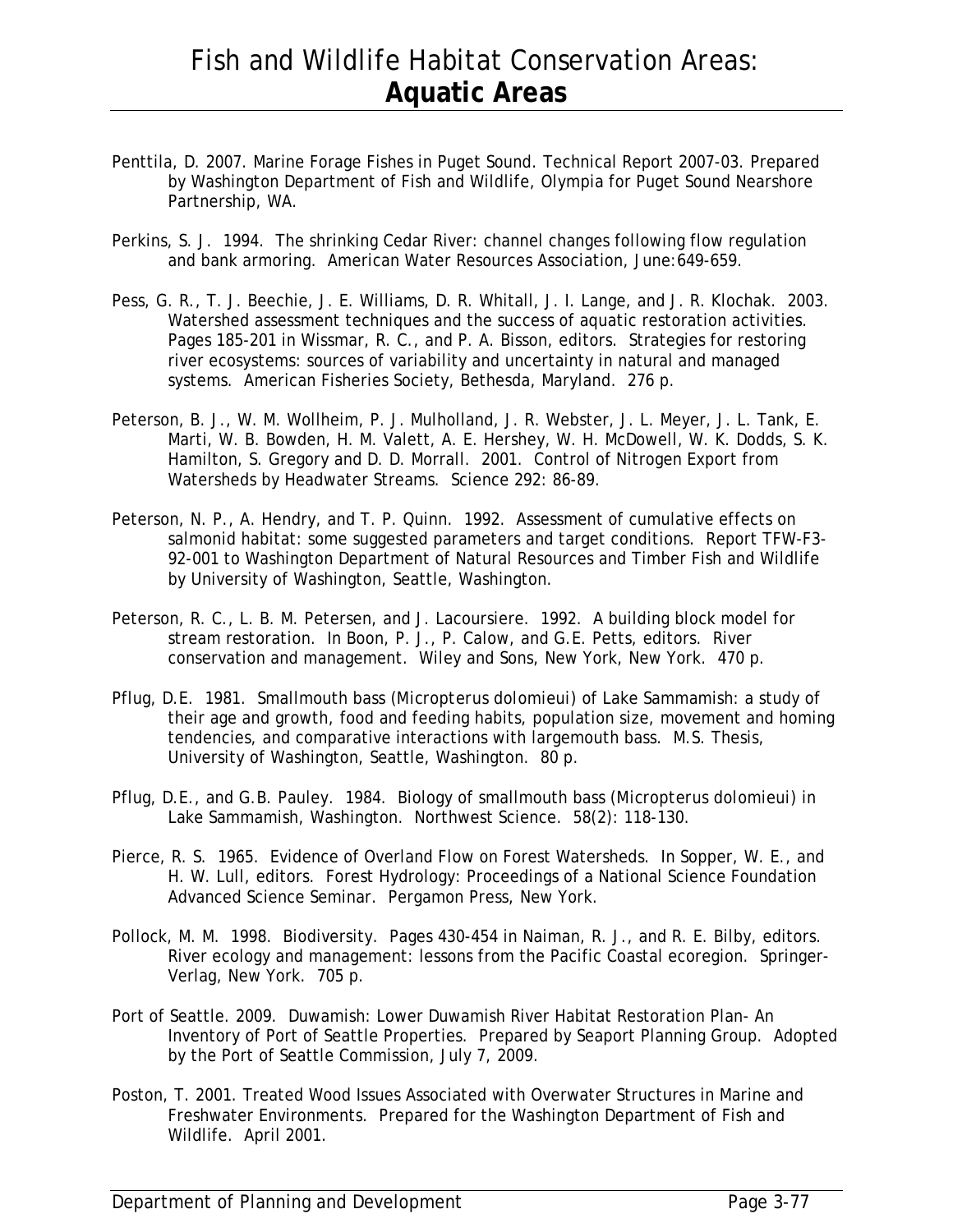Price, D. 2004. Washington Department of Fish and Wildlife. Olympia, WA.

- Ralph, S. C., G. C. Poole, L. L. Conquest, and R. J. Naiman. 1994. Stream channel morphology and woody debris in logged and unlogged basins of western Washington. Canadian Journal of Fisheries and Aquatic Sciences 51:37-51.
- Rapp, C., and T. B. Abbe. 2003. The delineation of channel migration zones: a guidance document for the State of Washington. Unpublished draft report. 136 p.
- Reed, D. J. 2000. Coastal biogeomorphology an integrated approach to understanding the evolution, morphology , and sustainability of temperate coastal marshes. Pages 347- 361 in Hobbie, J. E., editor. Estuarine science: a synthetic approach to research and practice. Island Press, Washington D.C. 539 p.
- Reimers, P. E. 1973. The length of residence of juvenile fall Chinook salmon in Sixes River, Oregon. Research Reports of the Fish Commission of Oregon 4:1-42.
- Reisenbichler, R. R., F. M. Utter, and C. C. Krueger. Genetic concepts and uncertainties in restoring fish populations. Pages 149-183 in Wissmar, R. C., and P. A. Bisson, editors. Strategies for restoring river ecosystems: sources of variability and uncertainty in natural and managed systems. American Fisheries Society, Bethesda, Maryland. 276 p.
- Reiser, D. W., and T. C. Bjorn. 1979. Habitat requirements of anadromous salmonids. General Technical Report PNW-96, US Forest Service, Pacific Northwest Forest and Range Experiment Station, Portland, Oregon. 54 p.
- Rice, C.A. 2006. Effects of Shoreline Modification on a Northern Puget Sound Beach: Microclimate and Embryo Mortality in Surf Smelt (*Hypomesus pretiosus*). Estuaries and Coasts, Vol. 29, No 1, p 63-71.
- Richey, J. S. 1982. Effects of urbanization on a lowland stream in western Washington. Dissertation, University of Washington, Seattle, Washington.
- Robison, E. G. and R. L. Beschta. 1990. Identifying trees in riparian areas that can provide coarse woody debris to streams. Forest Sciences 36:790-801
- Roby, K. B., D. C. Erman, and J. D. Newbold. 1977. Biological assessment of timber management activity impacts and buffer strip effectiveness on national forest streams of northern California. U.S. Forest Service, California Region.
- Roni, P. 2003. Responses of benthic fishes and giant salamanders to placement of large woody debris in small Pacific Northwest streams. North American Journal of Fisheries Management 23:1087-1097.
- Roni, P., and T. P. Quinn. 2001. Density and size of juvenile salmonids in response to placement of large woody debris in western Oregon and Washington streams. Canadian Journal of Fisheries and Aquatic Sciences 58:282-292.
- Roni, P., and T. P. Quinn. 2002. Effects of wood placement on movements of trout and juvenile coho salmon in natural and artificial streams channels. Transactions of the American Fisheries Society 130:675-685.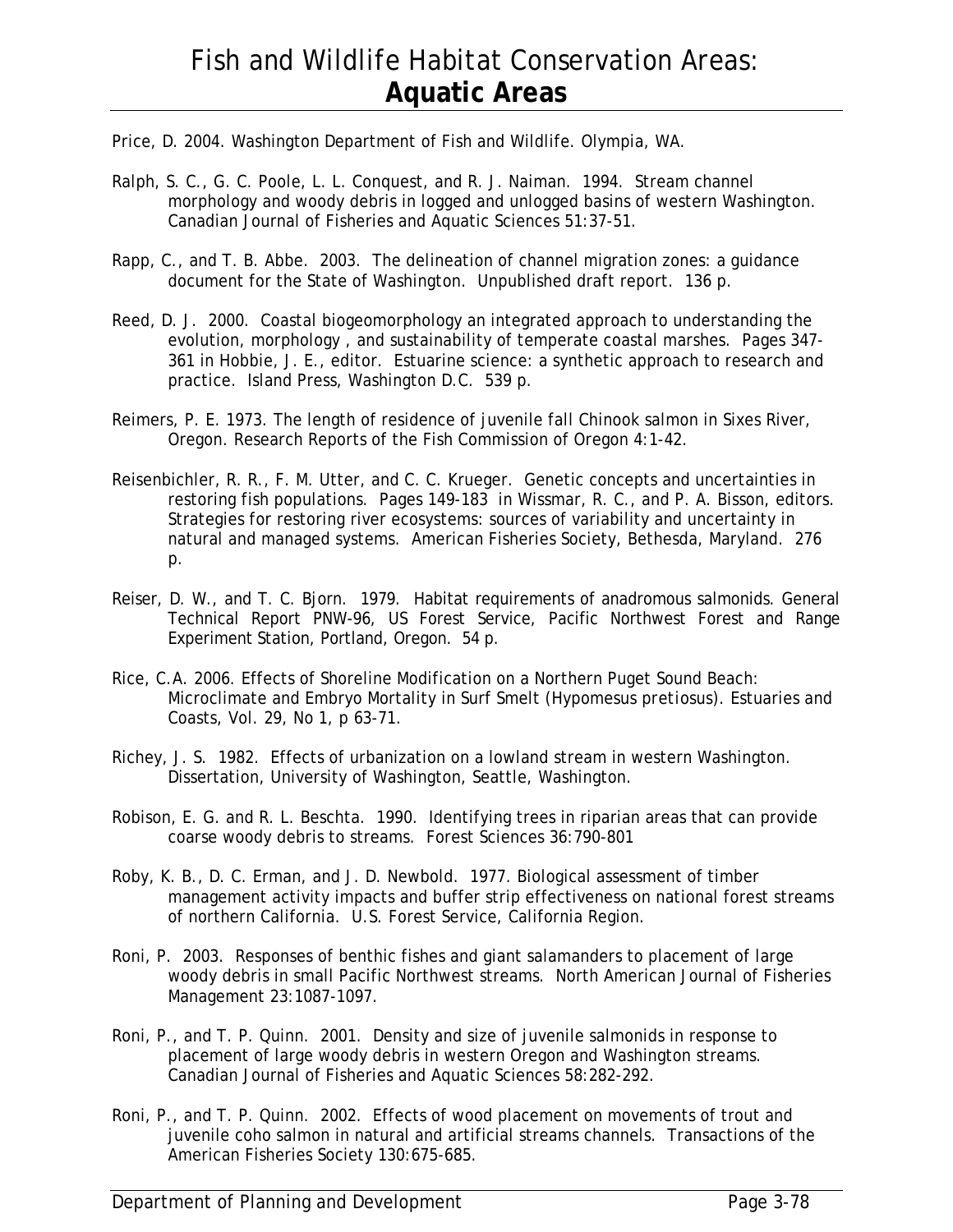- Roni, P., T. J. Beechie, R. E. Bilby, F. E. Leonetti, M. M. Pollock, G. R. Pess. 2002. A Review Stream Restoration Techniques and a Hierarchical Strategy for Prioritization Restoration in Pacific Northwest Watersheds. North American Journal of Fisheries Management 22:1-20.
- Rudolph, D. C., and J. G. Dickson. 1990. Streamside zone width and amphibian and reptile abundance. The Southwestern Naturalist 35:472-476.
- Ruggerone, G. T. and C. J. Harvey. 1995. Age specific use of habitat by juvenile coho salmon and other salmonids in the Chignik Lakes Watershed, Alaska. Pages 45-60 in: M.L. Keefe (ed.). Salmon Ecosystem Restoration: Myth and Reality. Proceedings of the 1994 Northeast Pacific Chinook and Coho Salmon Workshop. American Fisheries Society, Eugene, Oregon.
- Ruggerone, G.T., T.S. Nelson, J. Hall and E. Jeanes. 2006. Habitat Utilization, Migration Timing, Growth, and Diet of Juvenile Chinook Salmon in the Duwamish River and Estuary. Prepared for WRIA 9 Technical and Steering Committees.
- Salo, E. O. 1991. Life History of Chum Salmon (Oncorhynchus keta). Pages 233-309 in Groot, C., and L. Margolis, editors. Pacific Salmon Life Histories, University of British Columbia Press, Vancouver, British Columbia.
- Sandercock, F. K. 1991. Life History of Coho Salmon (Oncorhynchus kisutch). Pages 397-443 in Groot, C., and L. Margolis, editors. Pacific Salmon Life Histories, University of British Columbia Press, Vancouver, British Columbia.
- Scanlon, T. M., J. P. Raffensperger, G. M. Hornberger and R. B. Clapp. 2000. Shallow Subsurface Storm Flow in a Forested Headwater Catchment: Observations and Modeling Using a Modified TOPMODEL. Water Resources Research 36(9): 2575-2586.
- Schindler, D. E., and M. D. Scheuerell. 2002. Habitat coupling in lake ecosystems. Oikos 98:177-189.
- Schueler, T. R., and H. K. Holland. 2000. Practice of watershed protection. Center for Watershed Protection, Ellicott City, Maryland. 741 p. + appendix.
- Scott, J. B., C. R. Steward, and Q. J. Stober. 1986. Effects of urban development on fish population dynamics in Kelsey Creek, Washington. Transactions of the American Fisheries Society 115: 555-567.
- Scrivener, J. C. and B. C. Andersen. 1984. Logging impacts and some mechanisms that determine the size of spring and summer populations of coho salmon fry (Oncorhynchus kisutch) in Carnation Creek, British Columbia. Canadian Journal of Fisheries and Aquatic Sciences 41:1097-1105.
- Seattle Department of Planning and Development (Seattle DPD). 2010a. Green Shorelines: Bulkhead Alternatives for a Healthier Lake Washington.

Seattle DPD. 2010b. Shoreline Characterization Report. City of Seattle, WA.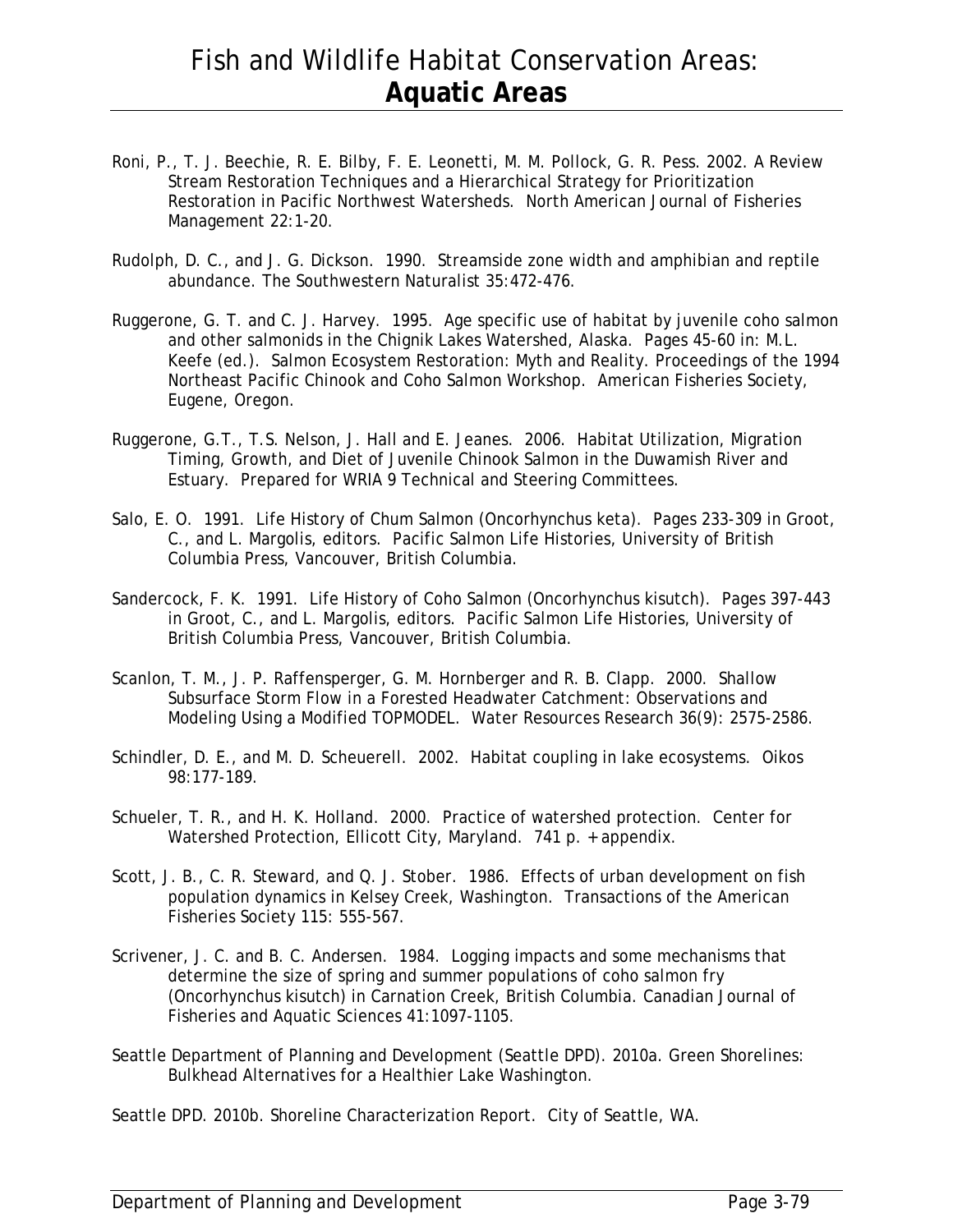Seattle Public Utilities (SPU). 2013a. Thornton Creek Water Quality Channel. Seattle Public Utilities, Seattle WA. http://www.seattle.gov/util/Engineering/Projects/DrainageSystem/ThorntonCreek/in

dex.htm. Accessed on December 10, 2013.

Seattle Public Utilities. 2013b. Meadowbrook Pond & Thornton Creek Confluence Project. Seattle Public Utilities, Seattle, WA. http://www.seattle.gov/util/EnvironmentConservation/Projects/DrainageSystem/Mea dowbrook&ThorntonCreek/index.htm. Accessed on December 10, 2013.

- Seattle. 2007. State of the Waters 2007. Volume I: Seattle Watercourses.
- Seattle. 2001. Seattle's urban blueprint for habitat protection and restoration. Review Draft, City of Seattle's Salmon Team, Seattle, Washington.
- Seattle. 2003. Limiting factors, data gaps and priority actions for aquatic habitats in the City of Seattle. Draft Report, Seattle Public Utilities, Comprehensive Drainage Plan. Seattle, Washington. 59 p.
- Seattle. 2003. Limiting factors, data gaps, and priority actions for aquatic habitats in the City of Seattle. Draft report by Seattle Public Utilities, Seattle, Washington. 59 p.
- Sedell, J. R., G. H. Reeves, F. R. Hauer, J. A. Stanford, and C. P. Hawkins. 1990. Role of refugia in recovery from disturbance: modern fragmented and disconnected river systems. Environmental Management 14:711-724.
- Shaw, P. A. and J. A. Maga. 1943. The effect of mining silt on yield of fry from salmon spawning beds. California Fish and Game 29:29-41.
- Shelton, J. M. 1955. The hatching of Chinook salmon eggs under simulated stream conditions. Progressive Fish-Culturist, vol. 17, no. 1, p. 20-35.
- Shelton, J. M., and R. D. Pollock. 1966. Siltation and egg survival in incubation channels. Transactions of the American Fisheries Society 95:183-187.
- Shields, D. F., C. M. Cooper Jr., S. S. Knight, and M. T. Moore. 2003. Stream corridor restoration research: a long and winding road. Ecological Engineering 20:441-454.
- Shirvell, C. S. 1994. Effect of changes in streamflow on the micorhabitat use and movements of sympatric juvenile coho salmon (Oncorhynchus kisutch) and Chinook salmon (O. tshawytscha) in a natural stream. Canadian Journal of Fisheries and Aquatic Sciences 51:1644-16524
- Shreffler, D. K., C. A. Simenstad, and R. M. Thom. 1992. Temporary residence by juvenile salmon in a restored estuarine wetland. Canadian Journal of Fisheries and Aquatic Sciences 47::2079-2084.
- Siler, E. R., J. B. Wallace and S. L. Eggert. 2001. Long-Term Effects of Resource Limitation on Stream Invertebrate Drift. Canadian Journal of Fisheries and Aquatic Sciences 58:1624-1637.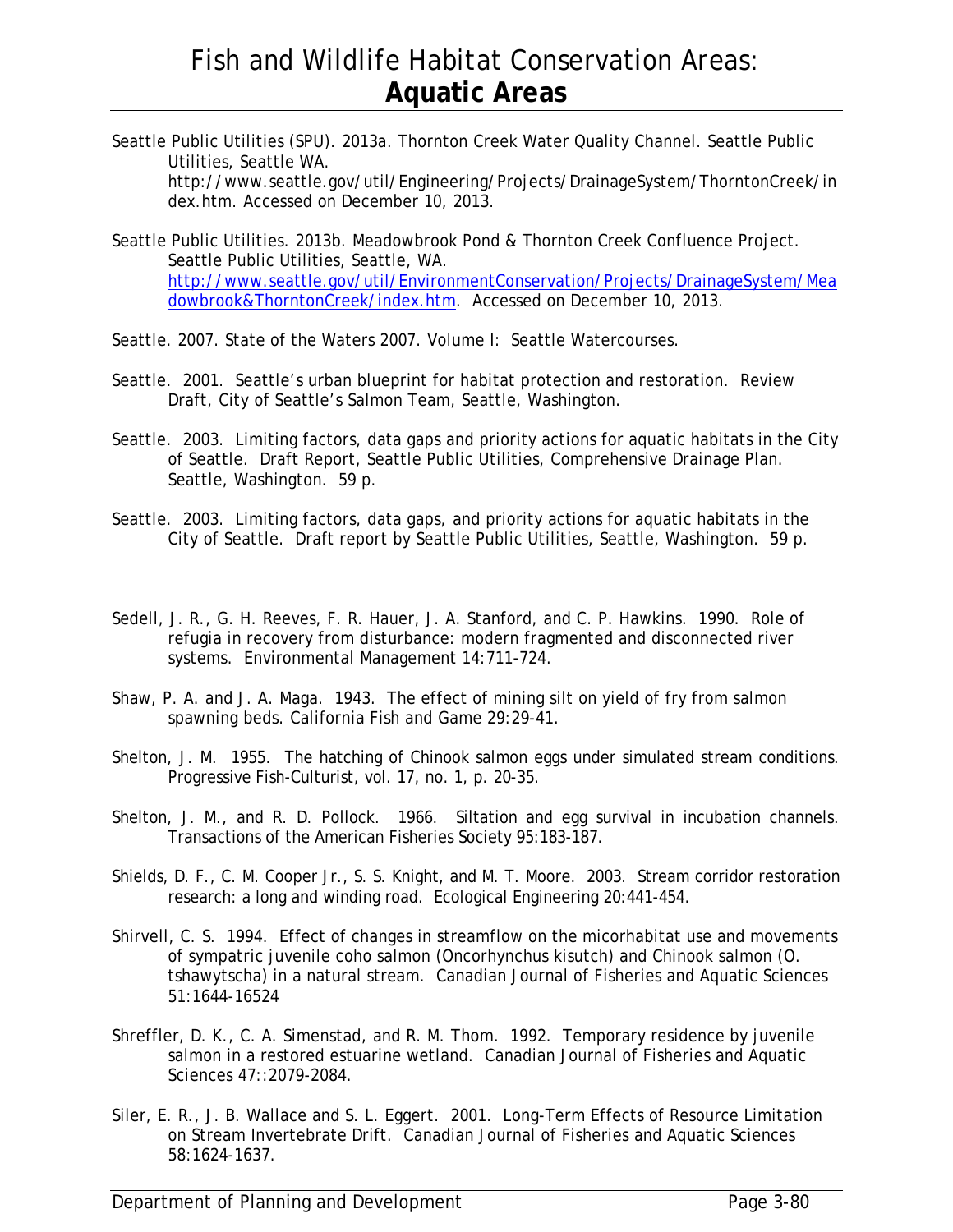- Simenstad, C. A. 2000. Commencement Bay aquatic ecosystem assessment ecosystem-scale restoration for juvenile salmon recovery. Report to City of Tacoma, Washington. 44 p.
- Simenstad, C. A., A. J. Wick, J. R. Cordell, R. M. Thom, and G. D. Williams. 2001. Decadal development of a created slough in the Chehalis River estuary: Year 2000 results. Report to U.S. Army Corps of Engineers, Seattle District, Seattle, Washington.
- Simon, A., and A. Collison. 2002. Quantifying the mechanical and hydrologic effects of riparian vegetation on streambank stability. Earth Surface Processes and Landforms 27:527-546.
- Sloan-Richey, J., M. Perkins, and K. Malueg. 1981. The effects of urbanization and stormwater runoff on the food quality in two salmonid streams. Verh. Int. Ver. Theor. Angew. Limnol. 21:812-818.
- Snyder, J. O. 1931. Salmon of the Klamath River, California. Fish Bulletin No. 34, California Fish and Game, Sacramento, California. 130 p.
- Sobocinski, K. L. 2003. The impact of shoreline armoring on supratidal beach fauna of central Puget Sound. MS Thesis. University of Washington School of Aquatic Fishery Sciences. 83 pp.
- Spalding, S., N. P. Peterson, and T. P. Quinn. 1995. Summer distribution, survival, and growth of juvenile coho salmon under varying experimental conditions of brushy instream cover. Transactions of the American Fisheries Society 124:124-130.
- Spence, B. C., G. A. Lomnicky, R. M. Hughes, and R. P. Novitzky. 1996. An ecosystem approach to salmonid conservation. ManTech Environmental Research Services Corporation. Corvallis, Oregon.
- Spromberg, J.A. and N.L. Scholz. 2011. Estimating the future decline of wild coho salmon populations resulting from early spawner die-offs in urbanizing watersheds of the Pacific Northwest, USA. Integrated Environmental Assessment and Management, Vol 7, Issue 4, p 648-656, October 2011.
- SPU and USACE. 2008. Synthesis of Salmon Research and Monitoring: Investigations Conducted in the Western Lake Washington Basin. December 31, 2008.
- SPU. 2013b. Meadowbrook Pond & Thornton Creek Confluence Project. Seattle Public Utilities, Seattle WA. http://www.seattle.gov/util/EnvironmentConservation/Projects/DrainageSystem/Mea dowbrook&ThorntonCreek/index.htm. Accessed on November 27, 2013.
- Starkes, J. 2001. Reconnaissance assessment of the state of the nearshore ecosystem: eastern shore of central Puget Sound, including Vashon and Maury Islands (WRIAS 8 and 9). Report prepared for King County Department of Natural Resources, Seattle, Washington.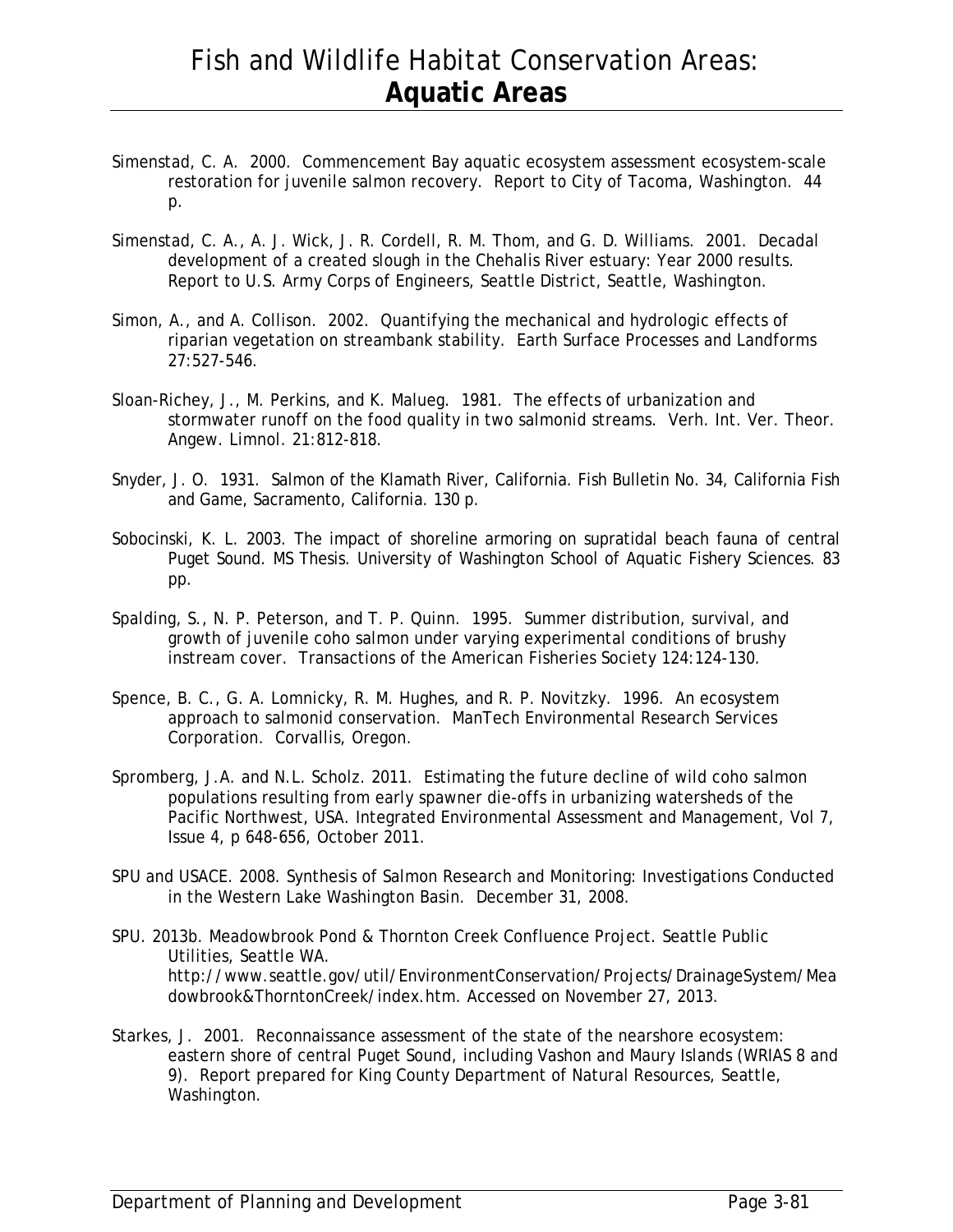## Fish and Wildlife Habitat Conservation Areas: **Aquatic Areas**

- Stauffer, J. C., R. M. Goldstein, and R. M. Newman. 2000. Relationship of wooded riparian zones and runoff potential to fish community composition in agricultural streams. Canadian Journal of Fisheries and Aquatic Sciences 57:307-316.
- Stein, J. N. 1970. A study of the large mouth bass population in Lake Washington. M.S. Thesis, University of Washington, Seattle, Washington. 69 p.
- Steinblums, I. J., H. A. Froehlich, and J. K. Lyons. 1984. Designing stable buffer strips for stream protection. Journal of Forestry 82:49-52.
- Steward, C. R. 1983. Salmonid Populations in an Urban Stream Environment. Thesis, University of Washington, Seattle, Washington. 237 p.
- Suberkropp, K. F. 1998. Microorganisms and organic matter decomposition. Pages 120-143 in Naiman, R. J., and R. E. Bilby, editors. River ecology and management: lessons from the Pacific Coastal ecoregion. Springer-Verlag, New York. 705 p.
- Swales, S., and C. D. Levings. 1989. Role of off-channel ponds in the life cycle of coho salmon (*Oncorhynchus kisutch*) and other juvenile salmonids in the Coldwater River, British Columbia. Canadian Journal of Fisheries and Aquatic Sciences 46:232-242.
- Tabor , R.A., G.S. Brown,. and V.T. Luiting. 2004. The Effect of Light Intensity on Sockeye Salmon Fry Migratory Behavior and Predation by Cottids in the Cedar River, Washington. North American Journal of Fisheries Management, 24: 1, 128 — 145.
- Tabor, R. A., and R. M. Piaskowski. 2002. Nearshore habitat use by juvenile Chinook salmon in lentic systems of the Lake Washington Basin. Report by U.S. Fish and Wildlife Service to Seattle Public Utilities, Seattle, Washington. 57 p.
- Tabor, R. A., J. A. Scheurer, H. A. Gearns, and E. F. Bixler. 2004. Nearshore habitat use by juvenile Chinook salmon in lentic systems of the Lake Washington basin. Annual Report, 2002, to Seattle Public Utilities, Seattle, Washington. 58 p.
- Tabor, R.A., B.A. Footen, K.L. Fresh, M.T. Celedonia, F. Mejia, D.L. Low, and L. Park. 2007. Smallmouth Bass and Largemouth Bass Predation on Juvenile Chinook Salmon and Other Salmonids in the Lake Washington Basin. North American Journal of Fisheries Management 27: 1174-1188.
- Tabor, R.A., H.A. Gearns, C.M. McCoy III, and S. Camacho. 2006. Nearshore Habitat Use by Juvenile Chinook Salmon in Lentic Systems, 2003 and 2004 Report. UW Fish and Wildlife Service, Western Washington Fish and Wildlife Office, Lacey.
- Tagart, J. V. 1976. The survival from egg deposition to emergence of coho salmon in the Clearwater River, Jefferson County, Washington. Thesis, University of Washington, Seattle, Washington.
- Tanner, C. D. 1991. Potential intertidal habitat restoration sites in the Duwamish River estuary. Report to Port of Seattle, and U.S. Environmental Protection Agency, Seattle, Washington.93 p. + appendices.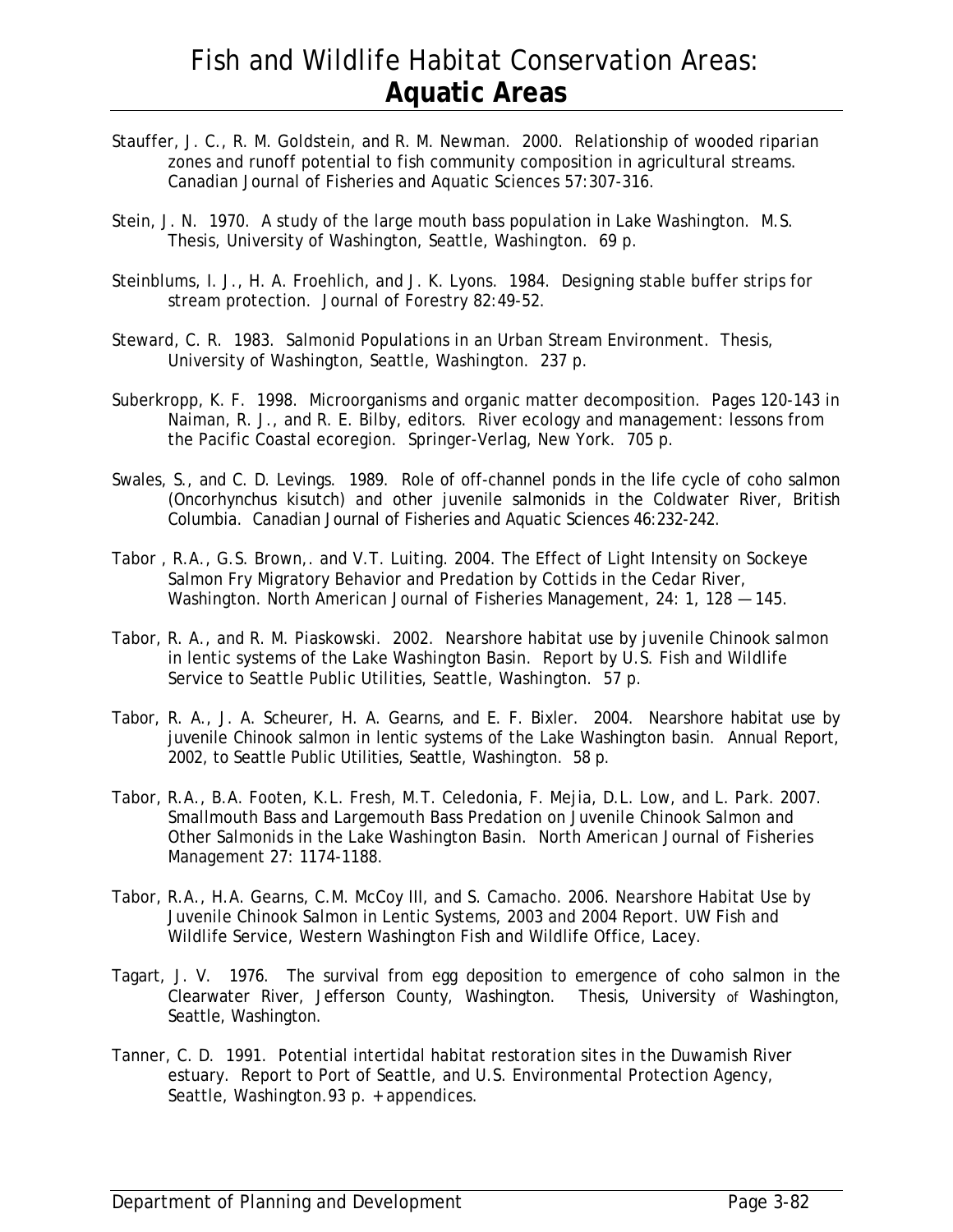- Tanner, C. D., and G. T. Williams. 1991. Terminal 91 short fill mitigation project Phase II post-construction monitoring report. Unpublished report by Parametrix, Inc. to Port of Seattle, Seattle, Washington. 43 .p
- Terrell, C. R., and P. B. Perfetti. 1989. Water quality indicator guide: surface waters. U.S. Soil Conservation Service, SCS-TP-161. Washington, D.C. 129p.
- Thomas, J. W., M. G. Raphael, R. G. Anthony, E. D. Forsman, A. G. Gunderson, R. S. Holthavsen, et al. 1993. Viability assessments and management considerations for species associated with successional and old-growth forests of the Pacific Northwest: the report of the scientific analysis team. U.S. Forest Service, Portland, Oregon.
- Thomas, R. E., J. A. Gharrett, M. G. Carls, S. D. Rice, A. Moles, and S. Korn. 1986. Effects of fluctuating temperature on mortality, stress and energy reserves of juvenile coho salmon. Transactions of the American Fisheries Society 115:52-59.
- Thompson, W. L., and D. C. Lee. 2000. Modeling relationships between landscape-level attributes and snorkel counts of Chinook salmon and steelhead parr in Idaho. Canadian Journal of Fisheries and Aquatic Sciences 57:1834-1842.
- Ulrike, Z., and A. Peter. 2002. The introduction of woody debris into a channelized stream: effect on trout populations and habitat. River Research and Applications 18:355-366.
- United States Army Corps of Engineers (USACE). 1991. Buffer strips for riparian zone management. Waltham, MA.
- United States Fish and Wildlife Service (USFWS). 2013. Species by County Report. http://ecos.fws.gov/tess\_public/countySearch!speciesByCountyReport.action?fips=530 33. Accessed December 26, 2013.
- Van Sickle, J. and S. V. Gregory. 1990. Modeling inputs of large woody debris to streams form falling trees. Canadian Journal of Forest Resources 20:1593-1601.
- Vanderholm, D. H., and E. C. Dickey. 1978. American Society of Agricultural Engineers Paper No. 78-2570. American Society of Agricultural Engineers Winter Meeting, Chicago, Illinois.
- Vannote, R. L., G. W. Minshall, K. W. Cummins, J. R. Sedell, and C. E. Cushing. 1980. The river continuum concept. Canadian Journal of Fisheries and Aquatic Sciences 37:130- 137.
- Vought, L. B. M., J. Dahl, C. L. Pedersen, and J. O. Lacoursiere. 1984. Nutrient retention in riparian ecotones. Ambio 23:342-348.
- Waldichuk, M. 1993. Fish habitat and the impact of human activity with particular reference to Pacific Salmon. Pages 295-337 in Parsons, L. S., and W. H. Lear, editors. Perspectives on Canadian marine fisheries management. Canadian Bulletin Fisheries and Aquatic Sciences. 226.
- Walker, J. R. 1992. Urban stream enhancement: where to start? Thesis, University of Washington, Seattle, Washington.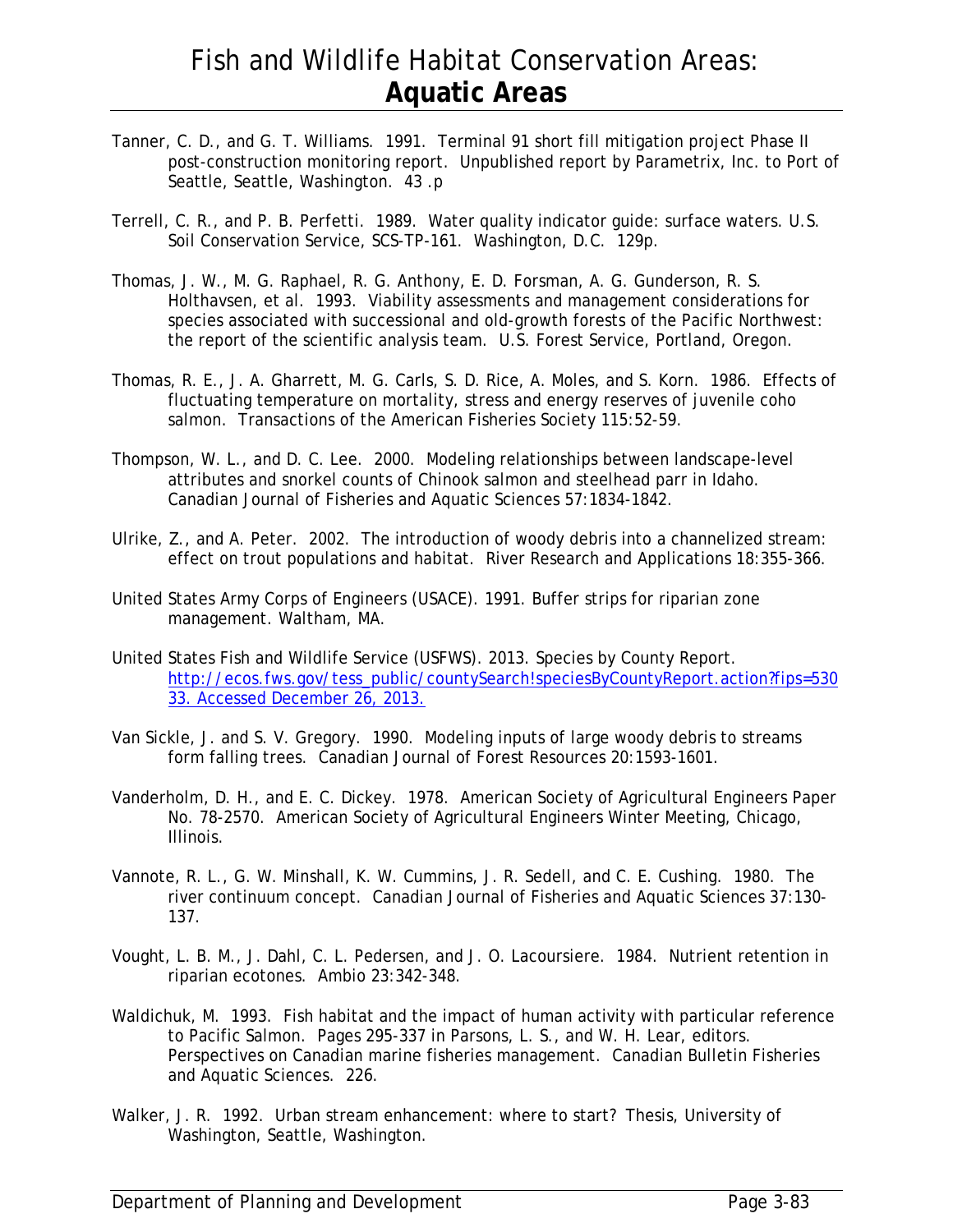## Fish and Wildlife Habitat Conservation Areas: **Aquatic Areas**

- Wallace, J. B., J. R. Webster, S. L. Eggert, J. L. Meyer and E. R. Siler. 2001. Large woody debris in a headwater stream: Long-term legacies of forest disturbance. International Review of Hydrobiology 86:501-513.
- Wang, L. J. Lyons, P. Kanehl, and R. Bannerman. 2001. Impacts of urbanization on stream habitat and fish across multiple spatial scales. Environmental Management 28(2):255- 266.
- Ward, J. V., and K. Tockner. 2001. Biodiversity: towards a unifying theme for river ecology. Freshwater Biology 46:807-819.
- Warner, E. and B. Footen. 1999. The relationship between piscivorous fishes to juvenile salmon: Lake Washington, Lake Sammamish and the Ship Canal, February-June 1997. Working Draft. Muckleshoot Indian Tribe, Auburn, Washington.
- Washington State Administrative Code (WAC) 222-16-031. 2001. Interim Water Typing System, http://www.leg.wa.gov/WAC/index.cfm?section=222-16-031&fuseaction=section
- Waters, T. F. 1995. Sediment in streams sources, biological effects and control. American Fisheries Society Monograph 7. Bethesda, Maryland
- WDFW. 1998. 1997 Washington salmonid stock inventory. Appendix: bull trout and Dolly Varden. Washington Department of Fish and Wildlife, Olympia, Washington.
- WDFW. 2003. Integrated streambank protection guidelines. Aquatic Habitat Guidelines: An integrated Approach to Marine, Freshwater and Riparian Habitat Protection and Restoration. Washington State Department of Fish and Wildlife, available at: http://www.wa.gov/wdfw/hab/ahg/ispgdoc.htm.
- WDFW. 2012. Stream Habitat Restoration Guidelines. Prepared by the Washington State Aquatic Habitat Guidelines Program. Cramer, Michelle L. (managing editor). Copublished by the Washington Departments of Fish and Wildlife, Natural Resources, Transportation and Ecology, Washington State Recreation and Conservation Office, Puget Sound Partnership, and the U.S. Fish and Wildlife Service. Olympia, Washington.
- WDNR. 2000. Changing our waterways, trend in Washington's water systems. Washington State Department of Natural Resources, Olympia, Washington.
- WDOE. 2001. Stormwater Management Manual for Western Washington. Publication numbers 99-11 through 99-15. Washington State Department of Ecology, Olympia, WA.
- WDOE. 2007. Modeling the Effects of Riparian Buffer Width on Effective Shade and Stream Temperature. Prepared by the Washington Department of Ecology. Publication No. 07- 03-028. Olympia, WA.
- Weinstein, M. P, and D. A. Kreeger, editors. 2000. Concepts and controversies in tidal marsh ecology. Klewer Academic Publishers, Dortrecht, The Netherlands. 875 p.
- Weitkamp, D. E., and G. T. Ruggerone. 2000. Factors affecting Chinook populations, background report. Prepared by Parametrix, Inc, Natural Resources Consultants, and Cedar River Associates for City of Seattle, Washington. 224 p.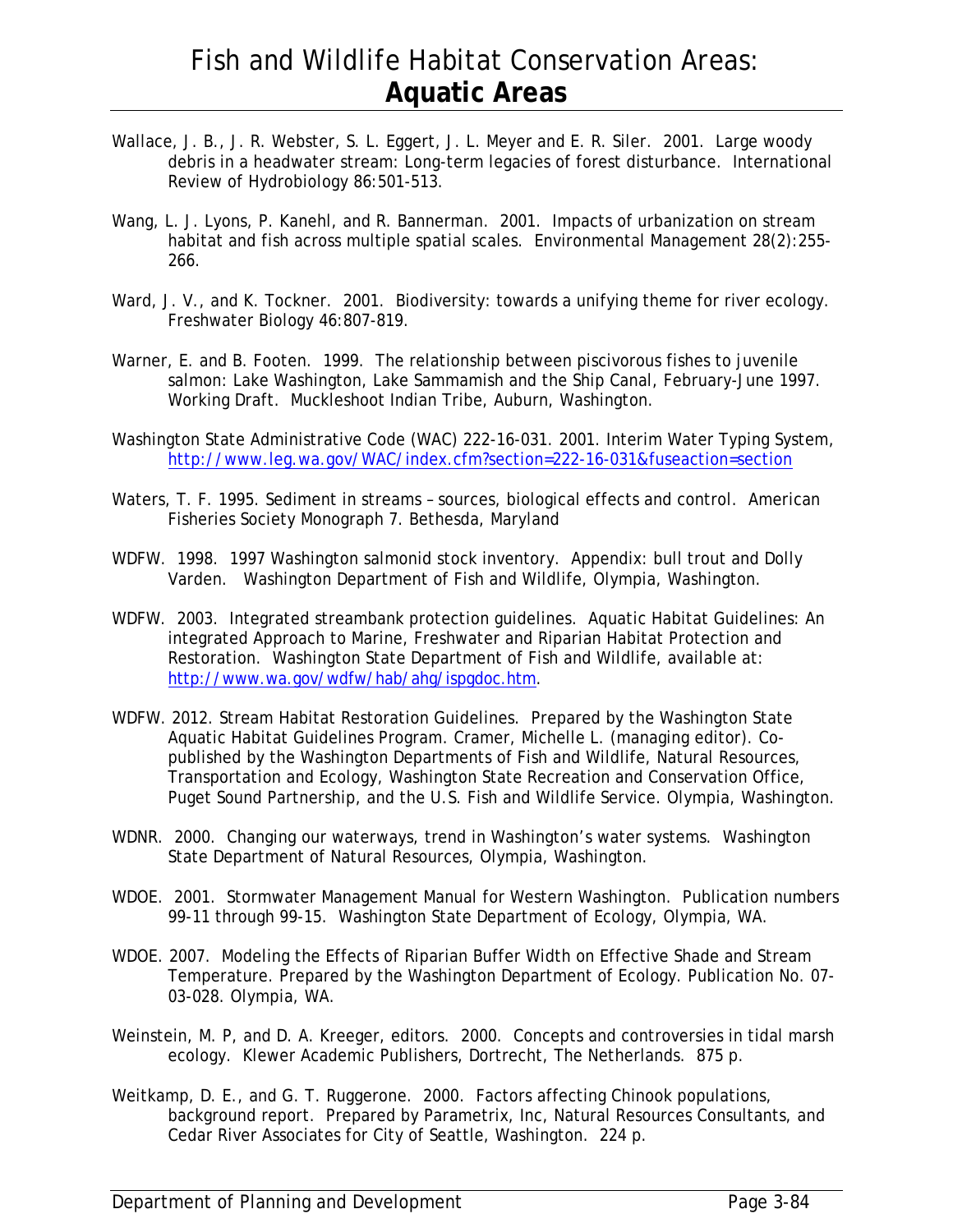- Weitkamp, D. E., E. Gullekson, and T. H. Schadt. 1981. Shilshole Bay fisheries resources, spring 1981. Report by Parametrix, Inc. to Port of Seattle, Seattle, Washington. 15p.
- Weitkamp, D. E., G. T. Ruggerone, L. Sacha, J. Howell, and B. Bachen. 2000. Factors Affecting Chinook Populations, Background Report. Prepared by Parametrix Inc., Natural Resources Consultants, and Cedar River Associates for the City of Seattle, June 2000.
- Weller, D. E., T. E. Jordan, and D. L. Correll. 1998. Heuristic models for material discharge from landscapes with riparian buffers. Ecological Applications 8(4):1156-1169.
- Welsh, E. B., J. M. Jacob, and C. W. May. 1998. Stream quality. Pages 6994 in Naiman, R., and R. Billby, editors. Ecology and management of streams and rivers in the Pacific Northwest coastal ecoregion. Springer-Verlag, Inc.
- Wenger, S. 1999. A review of the scientific literature on riparian buffer width, extent, and vegetation. Office of Public Service and Outreach, Institute of Ecology, University of Georgia.
- WFPB. 2001. Environmental Impact Statement on Alternatives for Forest Practice Rules for Aquatic and Riparian Resources, Final Draft. Washington Forest Practices Board, Olympia, Washington.
- White, S. W. 1975. The influence of piers and bulkheads on the aquatic organisms in Lake Washington. Thesis, University of Washington, Seattle, Washington. 115 p.
- Wickett, W. P. 1954. The oxygen supply to salmon eggs in spawning beds. Journal of the Fisheries Research Board of Canada 11:933-953.
- Williams, G. D., and R.M. Thom. 2001. Marine estuarine shoreline modification issues. A white paper developed by Battelle Marine Sciences Laboratory for the Washington Department of Transportation, Olympia, Washington. 121 p.
- Williams, G. D., R. M. Thom, J. E. Starkes, J. S. Brennan, J. P. Houghton, D. Woddruff, P. L. Striplin, M. Miller, Mp Pederson, A Skillman, R. Kropp, A. Borde, C. Freeland, K. McAurthur, V. Fagerness, S. Blanton, and L. Blackmore. 2001. Reconnaissance assessment of the state of the nearshore ecosystem: eastern shore of central Puget Sound, including Vashon and Maury Islands (WRIAs 8 and 9). Unpublished report by King County Department of Natural Resources, Seattle, Washington. 367 p. + appendices.
- Williams, J. E., C. A. Wood, and M. P. Dombeck, editors. 1997. Watershed restoration: principles and practices. American Fisheries Society, Bethesda, Maryland. 561 p.
- Williams, R. W., R. M. Laramie, and J. J. James. 1975. A Catalog of Washington Streams and Salmon Utilization: Volume 1, Puget Sound Region. Washington Department of Fisheries: Olympia, Washington.
- Wilson, L. G. 1967. Sediment removal from flood water by grass filtration. Transactions of the American Society of Agricultural Engineers 1967:35-37.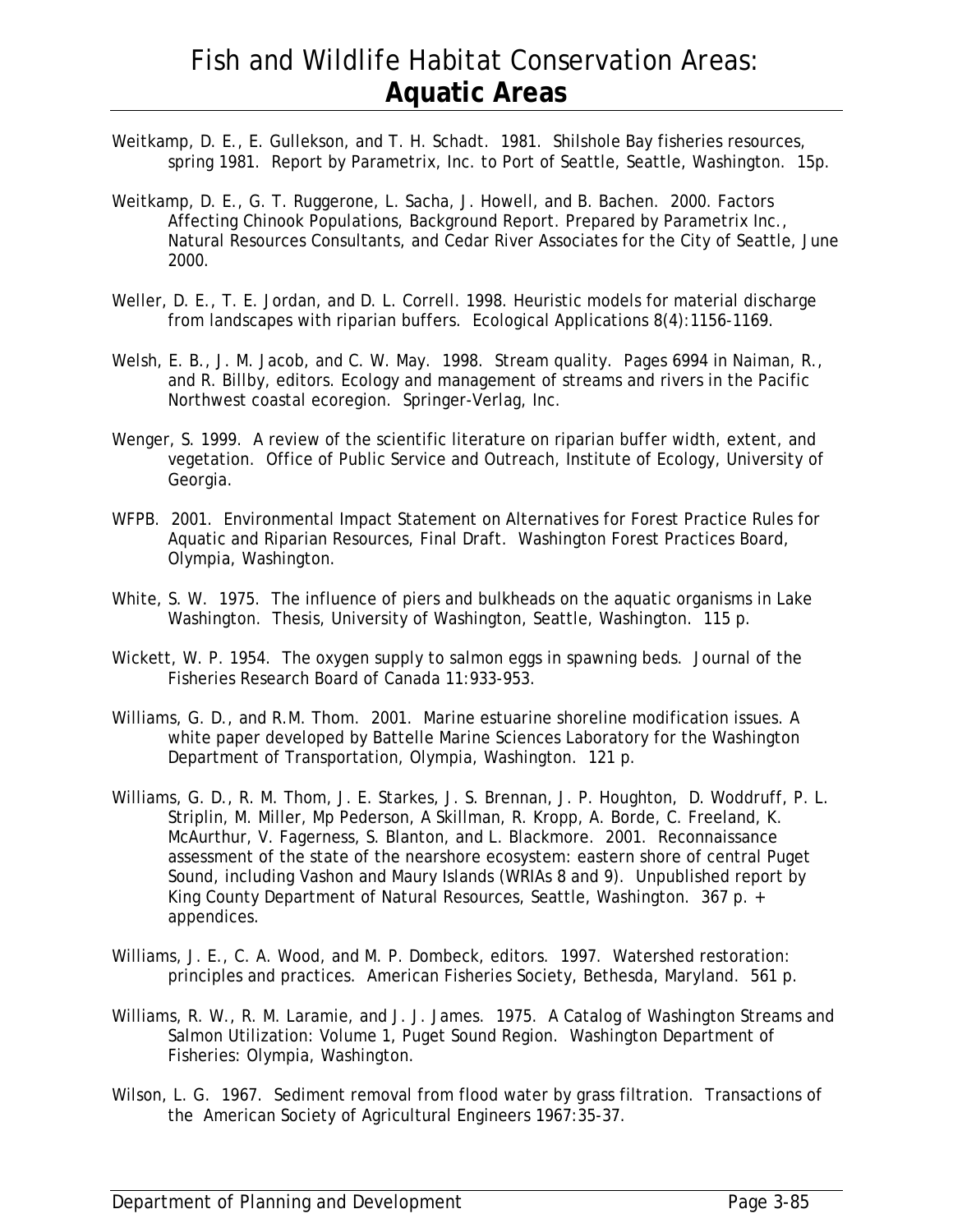- Wing, M. G., and A. Skaugset. 2002. Relationships of channel characteristics, land ownership, and land use patterns to large woody debris in western Oregon streams. Canadian Journal of Fisheries and Aquatic Sciences 59:796-807.
- Wipfli, M. S. 1997. Terrestrial invertebrates as salmonid prey and nitrogen sources in streams: contrasting old-growth and young-growth riparian forests in southeastern Alaska, USA. Canadian Journal of Fisheries and Aquatic Sciences 54:1259-1269.
- Wissmar, R. C., and P. A. Bisson. 2003. Strategies for restoring rivers: problems and opportunities. Pages 245-262 in Wissmar, R. C., and P. A. Bisson, editors. Strategies for restoring river ecosystems: sources of variability and uncertainty in natural and managed systems. American Fisheries Society, Bethesda, Maryland. 276 p.
- Wissmar, R. C., J. H. Braatne, R. L. Beschta, and S. B. Rood. 2003. Variability of riparian ecosystems: implications for restoration. Pages 107-127 in Wissmar, R. C., and P. A. Bisson, editors. Strategies for restoring river ecosystems: sources of variability and uncertainty in natural and managed systems. American Fisheries Society, Bethesda, Maryland. 276 p.
- Wong, S. L. and R. H. McCuen. 1982. The design of vegetative buffer strips for runoff and sediment control. A Technical Paper Developed as Part of a Study of Stormwater Management in Coastal Areas Funded by Maryland Coastal Zone Management Program. 23 p.
- Wright, A. B. and L. A. Smock. 2001. Macroinvertebrate community structure and production in a low-gradient stream in an undisturbed watershed . Archiv fur Hydrobiologie 152:297-313.
- Wydoski, R. S. and R. R. Whitney. 2003. Inland fishes of Washington. University of Washington Press, Seattle, Washington.
- Wydzga, A M. 1997. The effects of urbanization and fine sediment deposition in Puget Sound lowland streams. Thesis, University of Washington, Seattle, Washington. 85 p + appendices.
- Young, R. A., T. Huntrods, and W. Anderson. 1980. Effectiveness of vegetated buffer strips in controlling pollution from feedlot runoff. Journal of Environment Quality 9:483- 497.
- Ziemer, R. R., and T. E. Lisle. 1998. Hydrology. Pages 43-68 in Naiman, R. J., and R. E. Bilby, editors. River ecology and management: lessons from the Pacific Coastal ecoregion. Springer-Verlag, New York. 705 p.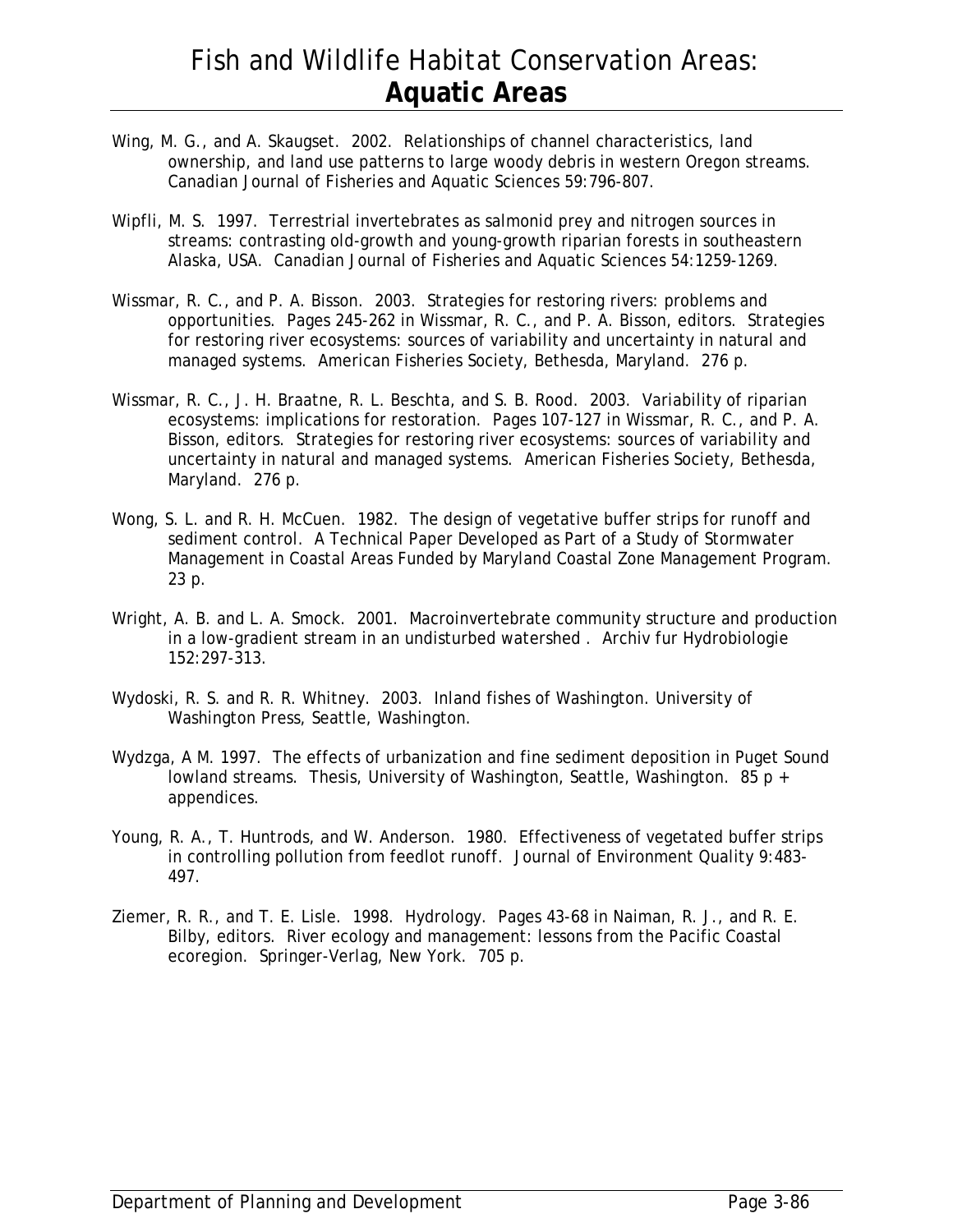# **TABLE OF CONTENTS**

| 4.2.5. Breeding Concentrations of Alcids  Error! Bookmark not defined. |
|------------------------------------------------------------------------|
|                                                                        |
|                                                                        |
|                                                                        |
|                                                                        |
| 4.4. AMPHIBIANS AND REPTILES Error! Bookmark not defined.              |
|                                                                        |
|                                                                        |
|                                                                        |
|                                                                        |
|                                                                        |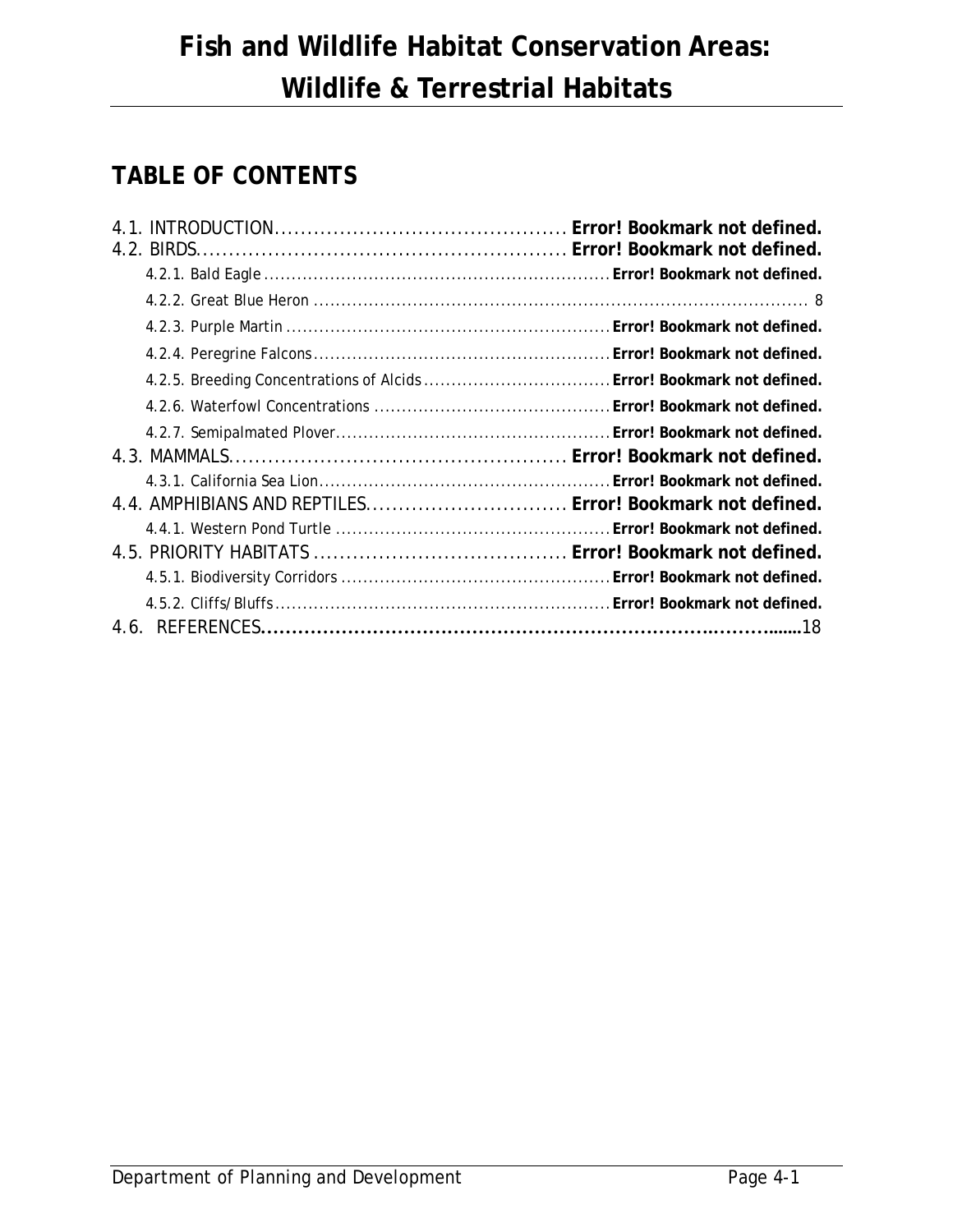## **4.1. INTRODUCTION**

Fish and Wildlife Habitat Conservation Areas (FWHCAs), as defined by the GMA, are lands designated and managed for maintaining targeted species within their natural geographic distribution so that isolated subpopulations are not created. Such areas are considered to be critical for the long term viability and proliferation of certain native fish and wildlife species. FWHCAs include all areas identified by the Washington State Department of Fish and Wildlife (WDFW) as priority habitat and species areas, urban natural open space habitat areas and bodies of water that provide migration corridors and habitat for priority species of fish.

WDFW houses the Priority Habitats and Species (PHS) Program, which is the authority on existing habitat and species information in Washington. The program serves as a resource for local governments, state and federal agencies, private landowners and consultants, and tribal biologists for land use planning. The PHS Program includes an interactive website (PHS on the web) with up-to-date information on known locations of species and habitats. Program publications include a Priority Habitats and Species List in 2009, and a comprehensive library of management recommendations. Specific links to PHS resources are provided below. PHS is actively updated, thus the links below will provide the users of this document with the most up-to-date information about priority species and habitats.

- PHS on the Web. Interactive Mapping of priority habitats and species: http://wdfw.wa.gov/mapping/phs/
- Priority Habitats and Species List, WDFW's 2009 publication cataloging species and habitats considered priorities for conservation and management. http://wdfw.wa.gov/conservation/phs/list/
- Priority Species and Habitat Management Recommendations. http://wdfw.wa.gov/conservation/phs/mgmt\_recommendations/

Additional resources that users of this document can reference for species information for the Seattle area include:

- Seattle Audubon Society. Birds of Washington State. http://www.birdweb.org/Birdweb/
- Burke Museum.
	- o Mammals of Washington. http://collections.burkemuseum.org/mamwash/
	- o Amphibians and Reptiles of Washington. http://www.burkemuseum.org/herpetology/checklist
- Washington Herp Atlas. http://www1.dnr.wa.gov/nhp/refdesk/herp/index.html
- NatureMapping. Washington Wildlife Distribution Maps. http://naturemappingfoundation.org/natmap/maps/wa/
- WDFW. Seal and Sea Lion Haulout Sites in Washington http://wdfw.wa.gov/publications/00427/wdfw00427.pdf

The complete list of PHS species and habitat for King County can be found at: http://wdfw.wa.gov/publications/00165/2013\_distribution\_by\_county.xls.

While the PHS program is for all of Washington, this section summarizes WDFW's priority habitats and species found in Seattle. It should be noted that management recommendations contained in this report are intended primarily for rural conditions. Given the urban nature of Seattle and the habituation of some species to urban conditions, management of these species needs to be tailored to fit Seattle's context. When appropriate, Seattle works with the Department of Fish and Wildlife to draft specific management recommendations that take into account the urban nature of the specific area.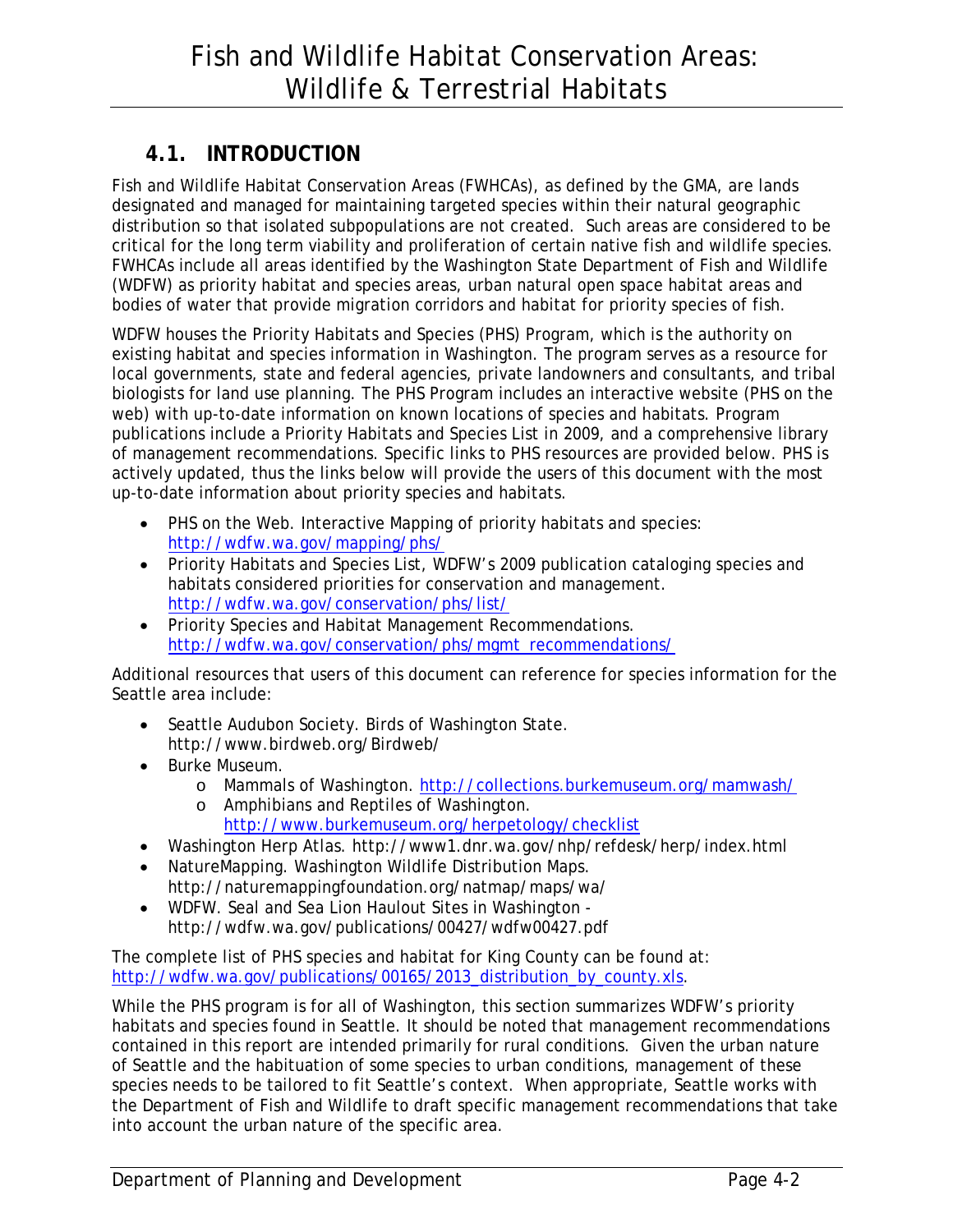Several PHS species and habitats listed as occurring in King County are not included herein because they either have no recorded occurrence in Seattle, or there is a lack of suitable habitat for the species.

Additionally, several aquatic (or semi-aquatic) PHS species and habitats are not included in this section because the management recommendations presented in either Section 2-1 (Wetlands) or Section 3-1 (Aquatic Areas) are considered broadly applicable to, and appropriate for, the management and protection of those species / habitats. These species / habitats include:

- All listed fishes
- Butter clam
- Native littleneck clam
- Geoduck
- Dungeness crab
- Pandalid shrimp
- Lacustrine littoral habitat
- Lacustrine limnetic habitat
- Estuarine intertidal habitat
- Riparian habitat
- Palustrine habitat

Included below are descriptions of the PHS species and habitats relevant to the City of Seattle, and management recommendations. These species include Bald Eagle, Great Blue Heron, Peregrine Falcon, Purple Martin, Breeding Concentrations of Alcids (i.e. Marbled Murrelet), Waterfowl Concentrations, Semipalmated Plover, California Sea Lion, and Western Pond Turtle. Relevant PHS habitats include Biodiversity Corridors, and Cliffs / Bluffs.

## **4.2. BIRDS**

## *4.2.1. Bald Eagle*

Bald eagles breed throughout most of the United States and Canada, with the highest concentrations occurring along the marine shorelines of Alaska and Canada. They winter throughout most of their breeding range, primarily south of southern Alaska and Canada (U.S. Fish and Wildlife Service 1986, Stinson et al. 2000). In Washington, bald eagles nest primarily west of the Cascade Mountains, with scattered breeding areas along major rivers in the eastern part of the state. Wintering populations are found throughout the Puget Sound region, the San Juan Islands, Hood Canal, the Olympic Peninsula, the upper and lower Columbia River and its tributaries. Major wintering concentrations are often located along rivers with salmon runs. In Seattle the Department of Fish and Wildlife reports that they have been observed nesting in locations along the Lake Washington shoreline, in the West Point/ Discovery Park area, Green Lake, Foster Island, Union Bay and Duwamish Head area.

### **Breeding Territories**

Eagles defend breeding territories that include the active nest, alternate nests, preferred feeding sites, and perch and roost trees (Stalmaster 1987). Within a territory, snags and trees with exposed lateral limbs or dead tops are used as perches, roosts, and defense stations (U.S. Fish and Wildlife Service 1986). In Washington, breeding territories include upland woodlands and lowland riparian stands with a mature conifer or hardwood component (Grubb 1976, Garrett et al. 1993, Watson and Pierce 1998). Territory size and configuration are influenced by factors such as breeding density (Gerrard and Bortolotti 1988), quality of foraging habitat, and the availability of prey (Watson and Pierce 1998). Territories sometimes contain alternate nests. Grubb (1980) found that alternate nest trees in territories of eagles in Washington were located an average of 350 m (1,050 ft) from occupied nests. Although it is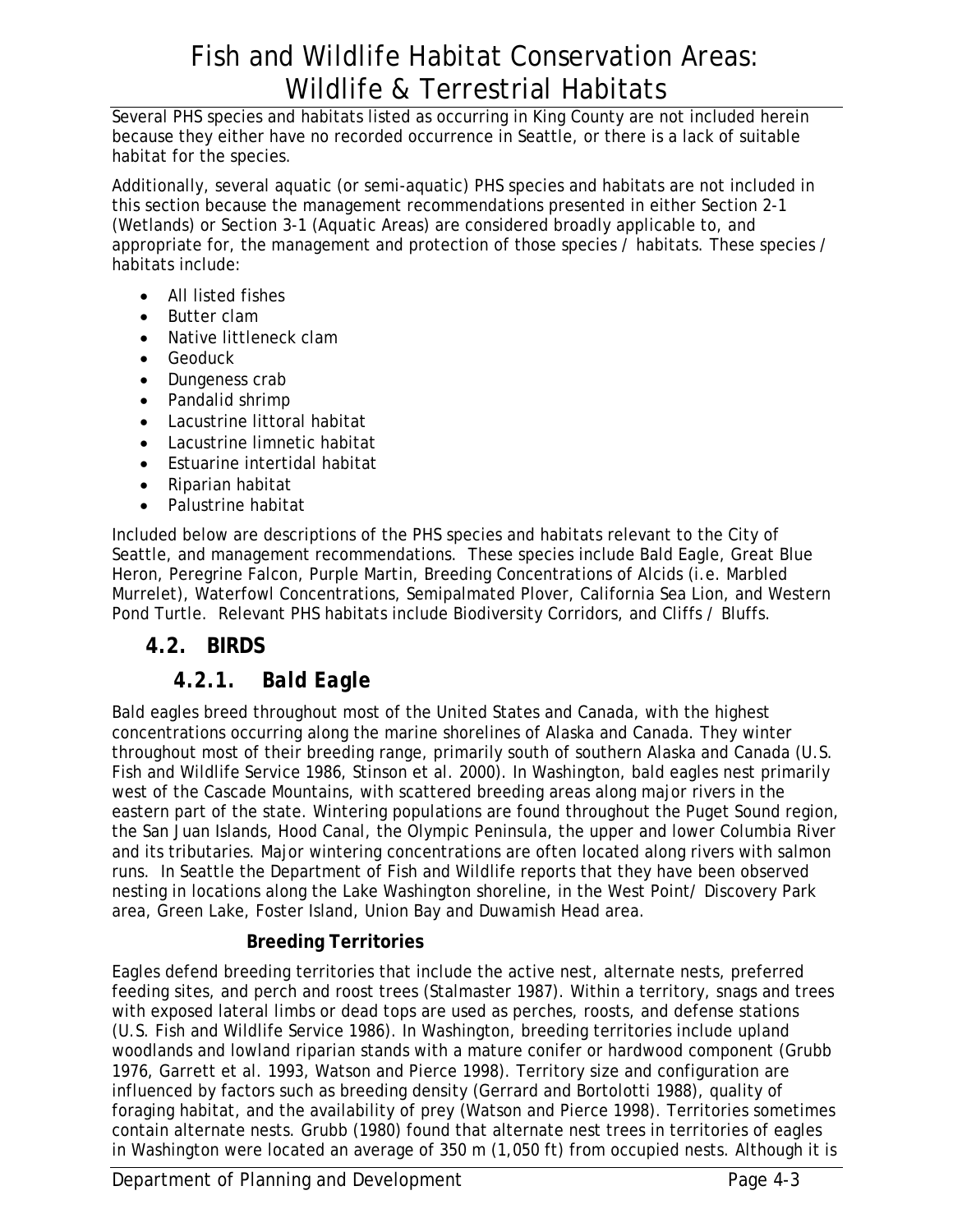unclear why bald eagles construct alternate nests, they may facilitate successful reproduction if the primary nest is disturbed or destroyed.

The 3 main factors affecting the distribution of nests and territories are: 1) nearness of water and the availability of food; 2) the availability of suitable nesting, perching, and roosting trees; and 3) the number of breeding-age eagles in the area (Stalmaster 1987). An adequate, uncontaminated food source may be the most critical component of breeding habitat for bald eagles (U.S. Fish and Wildlife Service 1986, Stalmaster 1987). Breeding eagles in Washington primarily consume live or dead marine and fresh-water fishes, and also waterfowl and seabirds. Secondary food sources include mammals, mollusks, and crustaceans (Retfalvi 1970, Knight et al. 1990, Watson et al. 1991, Watson and Pierce 1998). Grubb (1980) found an average territory radius of 2.5 km (1.6 mi.) in western Washington. Home ranges of 50 pairs of bald eagles throughout Puget Sound averaged 6.8 km<sup>2</sup> (4.2 mi<sup>2</sup>) (Watson and Pierce 1998). Ranges included areas occupied during occasional excursions beyond defended territories. Core areas of intense use averaged 1.5 km<sup>2</sup> (0.9 mi<sup>2</sup>) in size. On the lower Columbia River, the mean home range size and minimum distance between eagle nests was 22 km<sup>2</sup> (13.6 mi<sup>2</sup>) and 7.1 km (4.4 mi), respectively (Garrett et al. 1993). The distance eagles maintain between adjacent, occupied territories may be important for maintaining their productivity when food resources are limited (Anthony et al. 1994).

## **Courtship and Nest Building**

In Washington, courtship and nest building activities intensify in January and February. Bald eagles commonly build large stick nests in mature trees, which are used over successive years. Eagles select nest trees for structure rather than tree species (Anthony et al. 1982, Anthony and Isaacs 1989). A typical nest tree is dominant or co-dominant within the overstory. It usually provides an unobstructed view of nearby water and has stout upper branches that form flight windows large enough to accommodate an eagle's large wingspan (Grubb 1976). It is usually live, though it often has a dead or broken top with a limb structure that supports the nest. Bald eagle nests are usually located within the top 7 m (20 ft) of the tree (U.S. Fish and Wildlife Service 1986). Bald eagles prefer to nest along marine and freshwater shorelines. Approximately ninety-seven percent of Washington's active bald eagle nests are within 914 m (3000 ft) of a lake, river, or marine shoreline (Stinson et al. 2001). The average distance between these nests and open water varies slightly with shore type [marine:140 m (457 ft), river:193 m (633 ft), lake:304 m (997 ft)]. In examining 218 bald eagle nests, Grubb (1980) found that their average distance from water was 86 m (282 ft). These distances ranged from 4.6 - 805 m (15 - 2,640 ft). 55% were within 46 m (150 ft) and 92% were within 183 m (600 ft) of a shoreline.

### **Eggs and Eaglets**

Egg-laying begins in late February, with most pairs incubating by the third week of March (Watson and Pierce 1998). Eaglets hatch after a 35-day incubation period (Stalmaster 1987). Most eaglets fledge in mid-July but remain in the vicinity of the nest for several weeks prior to dispersal (Anderson et al. 1986, Watson and Pierce 1998). Most juvenile and adult bald eagles that nest in western Washington migrate to British Columbia and southeast Alaska in late summer and early fall. Adults return to their Washington territories by early winter (Watson and Pierce 1998).

#### **Wintering**

Migrant eagles from other states and provinces begin arriving at their traditional Washington wintering grounds during late October, and most disperse by March (Biosystems, Inc. 1980, 1981, Fielder and Starkey 1980, Garrett et al. 1988, Stalmaster 1989, Watson and Pierce 2001). Wintering bald eagles are attracted to western Washington by abundant prey, particularly salmon carcasses on Puget Sound tributaries.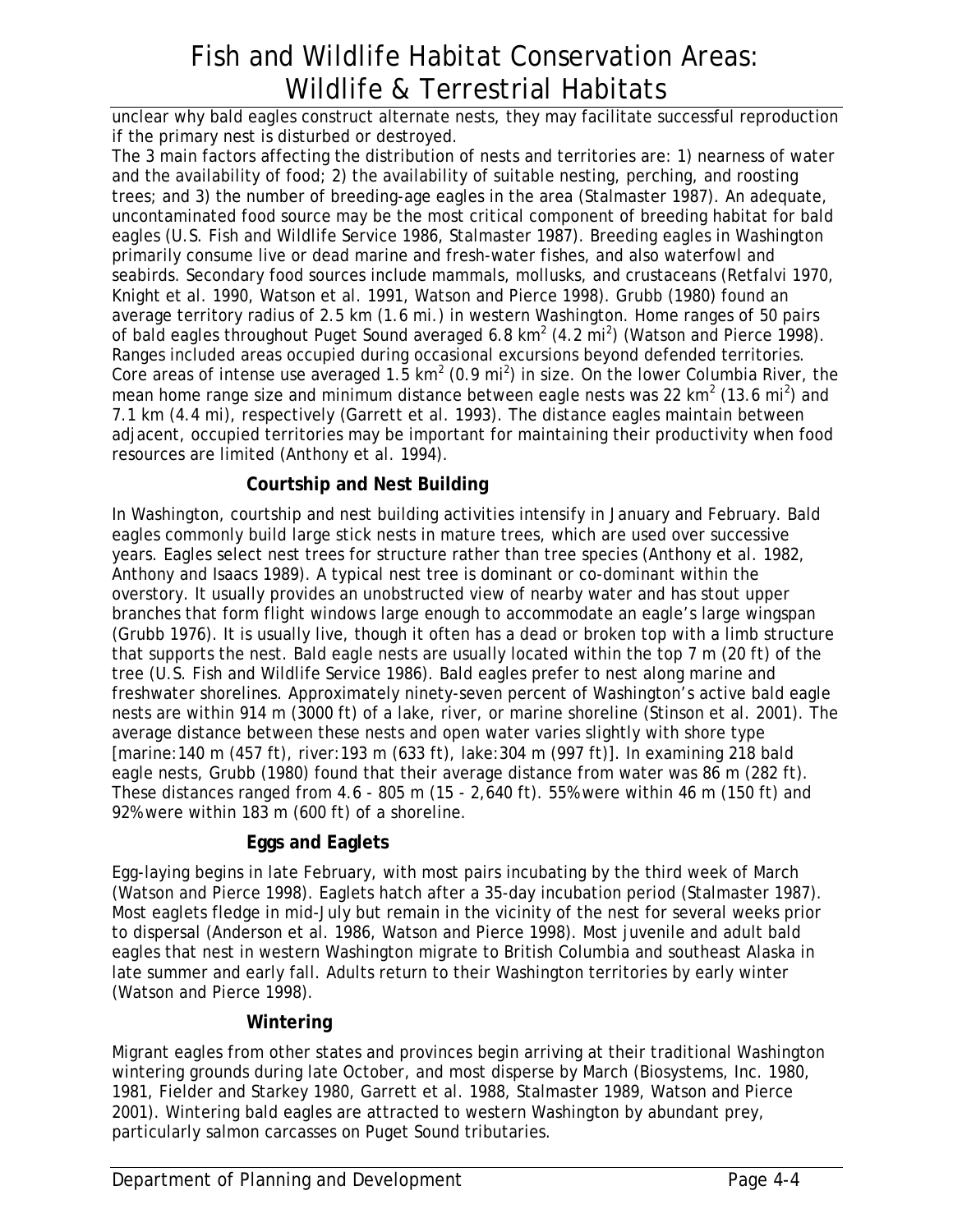#### **Food Sources**

Because wintering eagles often depend on dead or weakened prey, their diet may vary locally. In Washington, various types of carrion are important food items during fall and winter, including spawned salmon (primarily chum) taken from gravel bars along rivers (Stalmaster et al. 1985, Stalmaster 1987). Cattle carcasses and afterbirths, road-killed deer, and crippled waterfowl are important food sources where salmon carcasses are unavailable (J. Watson, personal

observation).

### **Day Perches and Roosting Habitat**

Wintering eagles select day perches according to their proximity to food sources (Steenhof et al. 1980). Perch trees tend to be the tallest available, and eagles will consistently use their preferred branches. A variety of tree species, both alive and dead, are used for perching (Stalmaster 1976). Bald eagles may roost communally in winter, with 3 or more eagles perching consecutive nights in the same trees. Communal roosting probably enhances foodfinding in nearby foraging areas (Knight and Knight 1984). Eagles sometimes gather in staging trees located between feeding grounds and roost trees prior to entering the night roost (Hansen et al. 1980, Anthony et at. 1982, Stalmaster 1987). Because bald eagles leave little permanent sign of their presence after they depart wintering areas (i.e., no nest), emphasis in Washington state has been given to identifying the locations and describing characteristics of communal roosts during winter (Hansen 1977, Hansen et al. 1980, Keister 1981, Knight et al. 1983, Stellini 1987, Watson and Pierce 1998). Key roost components include core roost stands, buffer trees, flight corridors, staging trees, and foraging areas associated with roosts (Stalmaster 1987). Roost tree species vary with geographic area, but communal roost stands are generally uneven-aged with a multi-layered canopy, often on leeward-facing hillsides or in valleys. Such characteristics create favorable microclimates within roosts that promote energy conservation (Hansen et al. 1980, Keister 1981, Stalmaster and Gessaman 1984, Stellini 1987). Watson and Pierce (1998) documented twenty-six roosts on major tributaries of Puget Sound and found that eagle territories averaged 9 ha (22 ac) in size, were located <1.1 km (0.7 mi) from foraging areas, and contained roost trees that were larger in diameter, taller, and more decadent than random trees.

#### **Management Issues and Recommendations**

Residential development, timber harvest, and the construction of buildings, roads, and piers along shorelines are the main habitat alterations affecting breeding eagles in Washington. Habitat management for nesting bald eagles generally occurs within 400m (1320 ft) of the shores of Washington's outer coast, the Puget Sound, and major rivers and lakes. Maintaining tree and stand structure, and maintaining adequate distances between habitat alterations and nest trees, are the key factors for managing habitat near breeding eagles in Washington. The long-term goal in managing habitat alterations is to maintain suitable nest and perch trees within existing territories to insure their continued occupancy by bald eagles (Stinson et al. 2001). In Oregon, management for uneven-aged forests, dominated by Douglas-fir west of the Cascades and ponderosa pine east of the Cascades, enhance the potential for future nesting (Anthony and Isaacs 1989). Although maintaining unaltered old-growth stands may provide optimum bald eagle habitat, the necessary structural characteristics may be supplied by a carefully managed, younger forest over time. Selective logging in younger forests may be prescribed to maintain or enhance desired characteristics of nesting or roosting habitat (Stalmaster 1987). Forests that were hand-logged prior to 1940, leaving remnant old-growth trees, provided bald eagle breeding habitat along coastal British Columbia for the future in the 1980s (Hodges et al. 1984). In general, maintain as many mature trees as possible to protect forage, perch, alternate nest, and roost habitat (Anthony and Isaacs 1989).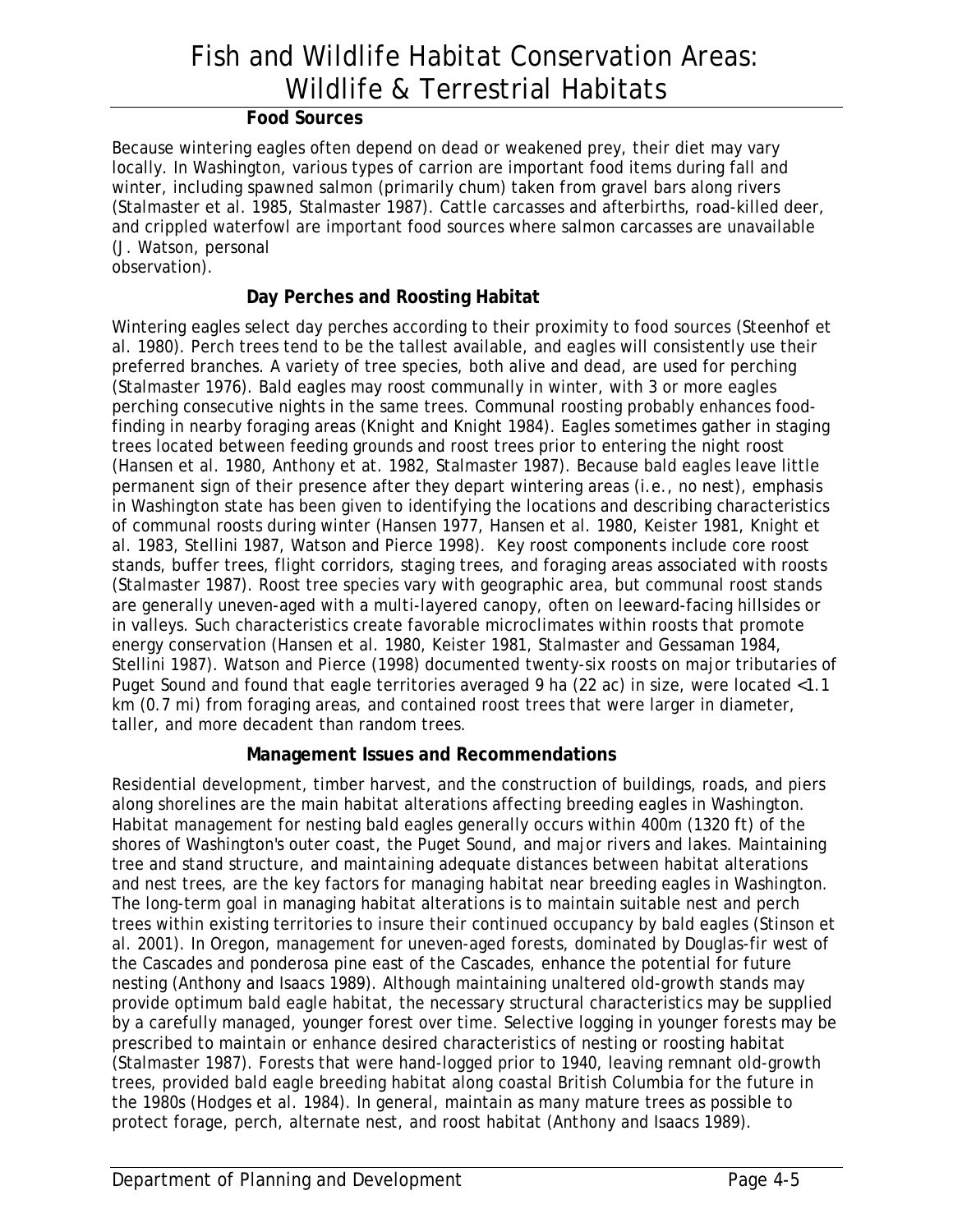### **Human Disturbance**

The keys to preventing nesting bald eagles from being disturbed in Washington State are maintaining adequate distances between human activities and nest trees, and timing activities so that they don't interfere with nesting. WDFW recommends scrutiny of construction activities that result in increased pedestrian activity within 240 m (800 ft) of nests, as well as careful management of public trails and camping within this distance (Watson and Pierce 1998). Additionally, during the nesting season, activities such as tree cutting, the use of heavy machinery, pile driving, and blasting within 240 m (800ft) of active bald eagle nests should be avoided. These activities have a greater potential for disturbance beyond visual effects because they generate noise (U.S. Fish and Wildlife Service 1986). Activities that produce noise or visual effects within 120 m (400 ft) of the edges of communal roost trees or staging trees should be conducted outside of the critical roosting period (November 15 - March 15). This corresponds to the time when most eagles begin to arrive in eastern and western Washington, with numbers peaking in December and January and declining rapidly by mid-March (Biosystems, Inc. 1980, 1981, Fielder and Starkey 1980, Garrett et al. 1988, Stalmaster 1989). Furthermore, observations of adult eagles can help determine whether or not human activities are causing eagles to alter their behavior. Aggressive behavior, alarm calls, and adults flushing from their nest or perch indicate significant disturbance.

#### **Timing**

Activities within 240 m (800 ft) of nest trees that may disturb bald eagles should be conducted outside of the critical breeding period. The critical breeding period for Washington's bald eagles begins with courtship in early January and ends with juvenile dispersal in mid- to late-August (Watson and Pierce 1998, S. Zender, personal communication). Bald eagles in Oregon have a similar nesting phenology, with January 1 through August 31 identified as the time when human activities are most likely to affect breeding success (Isaacs et al. 1983). In residential areas, bald eagles that show tolerance to humans may not need the same distance or period of protection from disturbance (Bernatowicz, pers. comm., S. Negri, pers. comm.).

#### **Screening**

Maintain high tree density and moderate canopy closure to visually buffer bald eagle nests from human activities. In Washington, Watson and Pierce (1998) found that complete vegetative screening around nests dramatically reduced the time and frequency of eagles' responses to disturbance. Partial screening had less of a positive effect, although it did reduce response distance. In the same study, eagles nesting in taller trees at heights >47 m (154 ft) had significantly reduced responses to a walking pedestrian compared to nests that were lower in trees.

### **Windthrow**

 A nest stand's vulnerability to windstorms is an important consideration when determining buffer distances and minimum stand size (Anthony and Isaacs 1989). Maintain a buffer of 120- 240 m (400-800 ft) from the nest in order to protect the core stand from the effects of windthrow. The shape of the buffer may vary with site topography and prevailing wind direction to maximize vegetative screening and protection of the core stand. Buffers with variable widths can be designed after conducting a windthrow hazard assessment that takes into account prevailing wind direction, soil conditions, etc. (Sathers et al. 1994). Currently, the Washington Forest Practices Regulations use forested buffers of 60-120 m (200-400 ft) for wetlands and marbled murrelet nest stands. Thinning and salvage logging is allowed within these buffers, provided that the residual forest can withstand major wind penetration. Research on the effects of windthrow indicates that the creation of abrupt forest openings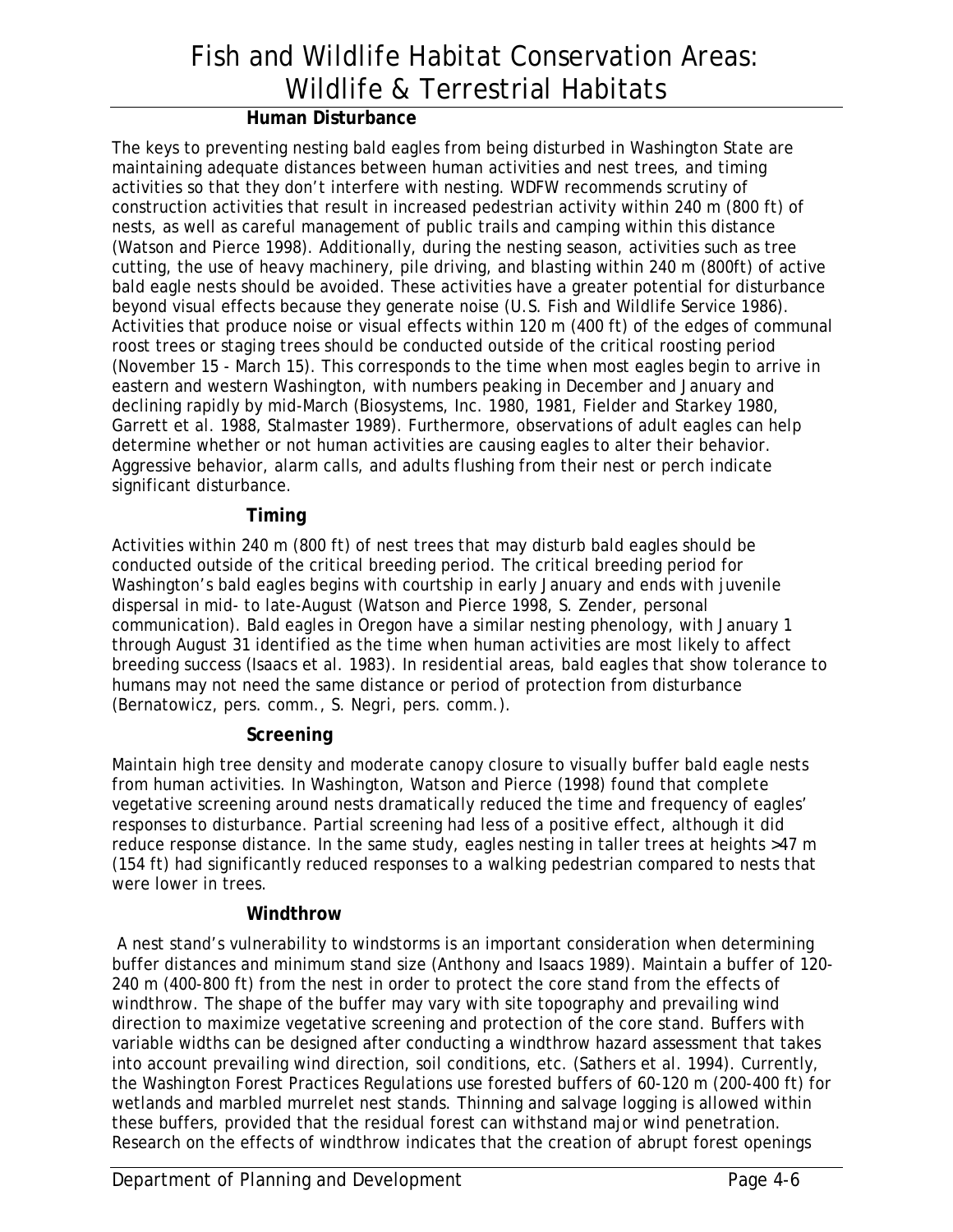may result in negative impacts to residual forest stands. Wind penetration has been documented up to 60 m (200 ft) into a conifer forest interior (Fritschen et al. 1971). Decreases in tree densities and tree canopy cover were noted up to 120 m (400 ft) into conifer forest from the clear-cut edge (Chen et al. 1992). These changes were attributed mostly to tree mortality and windthrow caused by high wind velocities along new clearcut edges. A forested buffer can mitigate these edge effects on core nest or roost stands.

#### **Buffer Distances**

Buffers between 100-1,200 m (330-4,000 ft) have been recommended throughout the United States to protect the integrity of nest trees and stands (Mathison et al. 1977, U.S. Fish and Wildlife Service 1982, 1986, Fraser et al. 1985, Anthony and Isaacs 1989, Grubb and King 1991,; Grubb et al. 1992). Nests and nest trees must be protected year round, since bald eagles typically use and maintain the same nests year after year. In addition, nests that appear to be abandoned also need protection, since bald eagles often construct alternate nests that are used periodically. When developing site management plans, WDFW recommends buffering bald eagle nests with a two-zone management system that mimics a strategy designed by the U.S. Fish and Wildlife Service (1981). The following guidelines for these zones are based on the research cited in this document:

Protected Zone (Primary Zone). This zone protects and screens the nest tree and should extend at least 120 m (400 ft) from the nest tree. Its size and shape will vary with site conditions such as topography, prevailing winds, and screening vegetation, as well as on the eagles' tolerance to human activities.

In areas where vegetation and/or topography don't provide adequate screening within 120 m (400 ft) of the nest, consider increasing the size of the protected zone. Retain all existing large trees and existing forest structure within the protected zone. Activities that significantly alter the landscape or vegetation, such as timber harvest; construction of buildings, roads, or power lines; mining; and the application of chemicals that are toxic to plants or animals, should be avoided in this zone. In some situations, noisy, non-destructive activities that can disturb eagles may need to be postponed until after the breeding and nesting seasons.

Conditioned Zone (Secondary Zone). The conditioned zone further screens and protects nest sites in the protected zone and should extend from 100 to 240 m (330-800 ft) beyond the edge of the protected zone. Alternate nest locations, perch trees, and feeding sites should be included in this zone and will influence its size and shape (Stallmaster 1987). Depending on screening vegetation, prevailing winds, topography, and the sensitivity of the nesting eagles to human activities, this zone may need to be expanded up to 800 m (2640 ft) from the edge of the protected zone. Avoid constructing facilities for noisy or intrusive activities, such as mines, log transfer and storage areas, rock crushing operations, and oil refineries, in the conditioned zone. High-density housing and multi-story buildings should also be avoided. Avoid constructing roads or trails within sight of the nest that would facilitate human or predator access to the nest. Construction activities (e.g., homes, roads, and power lines) that take place out of sight of the nest should be postponed until after the young eagles have fledged, as should forest practice activities. Timber harvest within conditioned zones should be designed to avoid blowdown and to provide future nest tree recruitment. Short term, unobtrusive activities, or those shown not to disturb nesting eagles, such as the use of existing roads, trails, and buildings, can occur year-round in the conditioned zone.

### **Roosting Habitat**

Timber harvest, and the construction of roads and buildings are the main habitat alterations that negatively affect roosting eagles in Washington. The long-term goal in managing these alterations is to maintain suitable roost trees and roost components over time in areas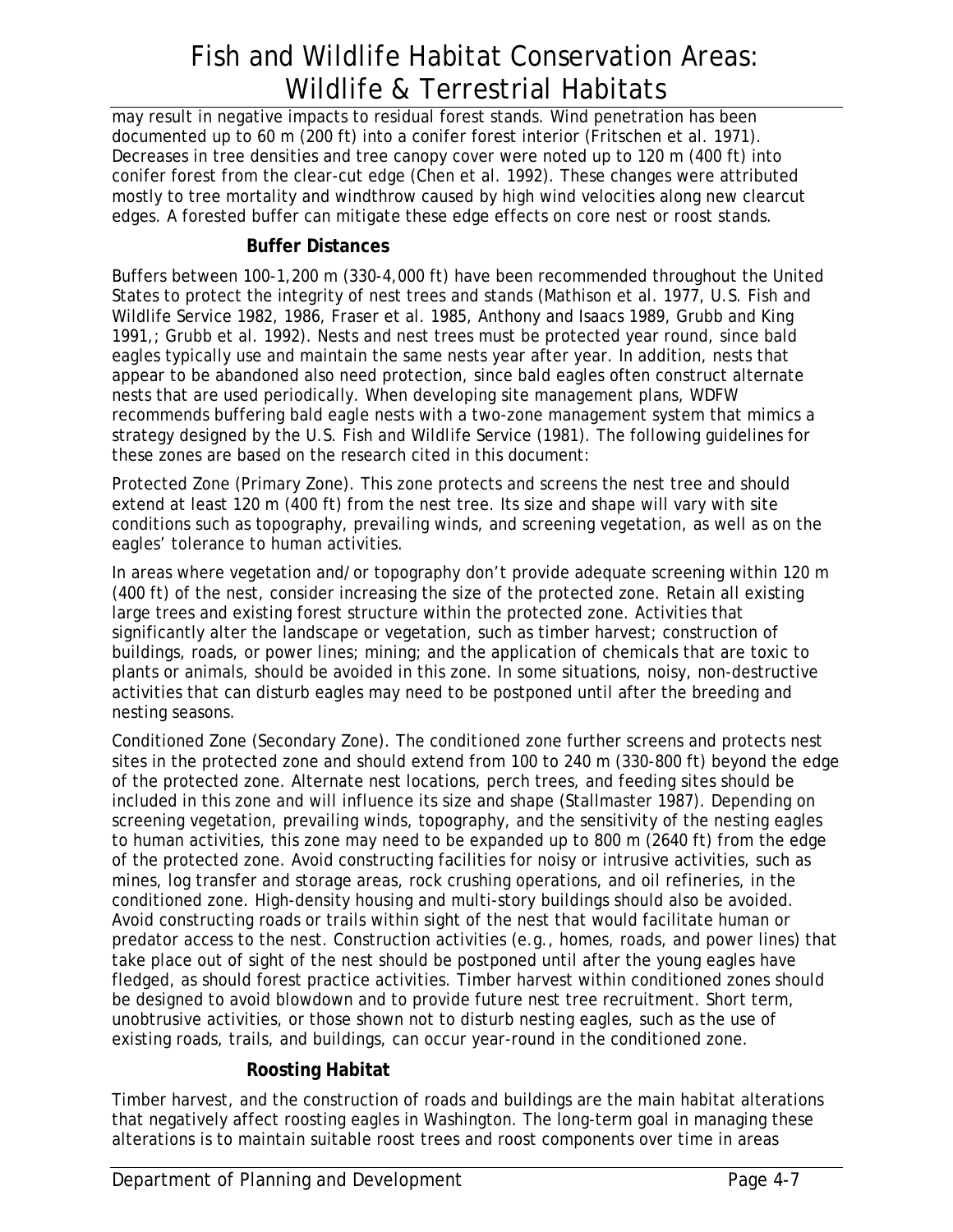inhabited by bald eagles in order to ensure their continued use. Key roost components included core roost stands, buffer trees, flight corridors and staging trees, and prey bases associated with roosts (Stalmaster 1987). Roost tree species vary with geographic area, but communal roost stands are generally uneven-aged with a multi-layered canopy and are often on leeward-facing hillsides or in valleys.

## **Perching and Foraging Habitat**

Perches along shorelines near winter roosts or in nesting territories are important to foraging eagles. Tree structure, and the distance between habitat alterations and shorelines should be considered when managing for bald eagle wintering habitat. Chandler et al. (1995) studied the influence of shoreline perch trees on bald eagle distribution in Chesapeake Bay and found that shoreline segments used by eagles had more suitable perch trees, more forest cover, and fewer buildings than unused segments. Eagles used suitable perch trees that were less than 50 m (164 ft) from the shoreline but preferred those closer than 10 m (33 ft). This is consistent with other authors who observed bald eagles perching less than 50 m (164 ft) from shore (Stalmaster and Newman 1979, Steenhof et al. 1980, Buehler et al. 1992). Similarly, tall perch trees in leave strips that are 50-100 m (160-330 ft) wide along shorelines of major feeding areas were deemed important for foraging eagles (Stalmaster 1987). Also, Chandler et al. (1995) described how to map shoreline areas that could be managed or restored to maintain suitable bald eagle foraging habitat. They recommended protecting patches of shoreline forest, and specifically protecting live and dead trees over 20 cm (8 in) diameter at breast height (dbh) for future habitat.

Bald eagles often feed on the ground, in open areas where food resources are concentrated. They should be allowed a distance of at least 450 m (1,500 ft) from human activity and permanent structures. Buffer zones of 250-300 m (800 ft-1,000 ft) have been recommended in perching areas where little screening cover is present (Stalmaster and Newman 1978). Stalmaster and Newman (1979) found that 50% of wintering eagles in open areas flushed at 150 m (500 ft) but 98% would tolerate human activities at 300 m (1,000 ft). Activities that disturb eagles while feeding, especially during winter, can cause them to expend more energy, which increases their susceptibility to disease and poor health (Stalmaster 1987).

## *4.2.2 Great Blue Heron*

## **Range and Distribution**

Great blue herons are found throughout most of North America south of  $55^{\circ}$  north latitude and into much of Central and South America. Breeding pairs on the Pacific coast occur only to about 52° north latitude. Distribution of great blue herons within Washington is state-wide.

### **Need for Protection**

Great blue herons can be vulnerable because of their tendency to aggregate during the breeding season. The availability of suitable great blue heron breeding habitat is declining as human population increases in Washington State. In addition, great blue herons may abandon breeding colonies or experience reduced reproductive success when disturbed by humans.

### **Habitat Requirements and Current Breeding Grounds in Seattle**

Great blue herons occur near most types of fresh and saltwater wetlands including seashores, rivers, swamps, marshes, and ditches. They are found throughout Washington but are most common in the lowlands. In Seattle there is a major rookery in the Kiwanis Ravine located in Magnolia adjacent to Discovery Park. Other rookery locations include the area adjacent to the Hiram M. Chittenden Locks, near Union Bay/ Laurelhurst, above the Duwamish River in West Seattle and in North Beach area.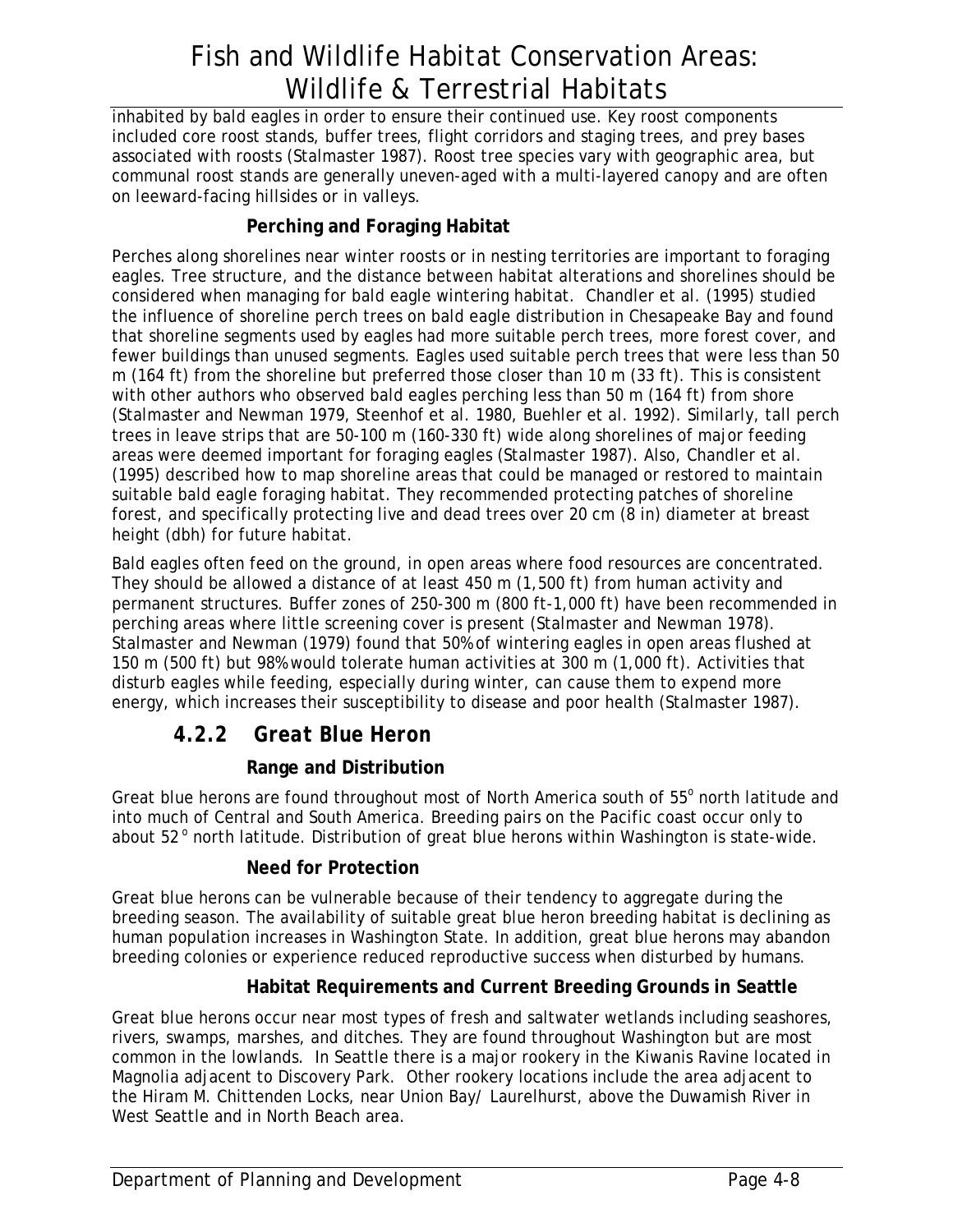#### **Nesting**

Great blue herons are colonial breeders that nest in a variety of deciduous and evergreen tree species. Nests are usually constructed in the tallest trees available, presumably to reduce the risk of predation by mammals (Butler 1992, Carlson 1995), but may also be located in bushes and in artificial structures (Bruce 1986, Blus et al. 1980) when trees are absent (Henny and Kurtz 1978). In King and Kitsap counties, great blue herons nested at heights ranging from 9- 26 m (30-85 ft) in the tallest trees available (Jensen and Boersma 1993). A British Columbia study found that most great blue heron nests occurring in trees were located >14 m (46 ft) in height. No nests were found under 10 m (33 ft) (Mark 1976). Great blue herons in western Oregon nested at heights ranging from 7-25 m (23-82 ft) (Werschkul et al. 1976).

#### **Feeding**

Great blue herons feed on a wide variety of aquatic and marine animals found in shallow waters. Great blue herons also feed on mice and voles (Calambokidis et al. 1985, Butler 1995), which are an important food for nestlings in Idaho (Collazo 1981) and may be an important food for British Columbia great blue herons during winter (Butler 1995).

At large spatial scales (e.g., great blue heron home range), the location of great blue heron colonies is probably best explained by the distribution of foraging habitat (Gibbs 1991, Jensen unpublished data, see human disturbance below for smaller scale considerations). Although great blue herons may forage up to 29 km (18 mi) from a colony, most forage within 2-5 km (1-3 mi) of the colony (Short and Cooper 1985, Butler 1995). The number of nests per colony in British Columbia (Butler 1991), Oregon (Werschkul et al. 1977, Bayer and McMahon 1981), Maine (Gibbs 1991), and Washington (Jensen unpublished data) were positively correlated with the amount of nearby foraging habitat, and in Maine were negatively correlated with the costs of foraging at greater distances (km flown/ha of wetland visited). Feeding territory size and location may vary from year to year (Hoover and Wills 1987). The availability of alternative foraging and nesting habitat within close proximity of known foraging sites is probably critical to great blue heron reproductive success. Butler (1995) suggested that food availability strongly affects great blue heron survival, the spacing of their colonies, and their use of habitat. Moreover, great blue heron food supply may be limiting, particularly in areas where foraging areas freeze during winter (Butler 1992).

Colonies usually exist at the same location for many years, and productivity (number of fledglings/nesting herons) may be positively related to the number of years colonies have been in use (Butler 1995). This has been the case in the Kiwanis Ravine which has been an active nesting site for many years. Great blue herons may relocate their colonies in response to increased predation on eggs and young by mammals and birds such as eagles (Jensen unpublished data), declines in food availability (Simpson et al. 1987), or human disturbance. Jensen (unpublished data) suggested that 2 of the 5 King County colonies monitored in 1991 were abandoned in late spring due to bald eagle predation, but Butler (1995) found that there was no relationship between the location of great blue heron colonies and the location of areas with high densities of nesting eagles. Thus, abandonment of colonial nesting areas due to predation pressure from eagles may be regionally specific. Great blue heron colonies built in spruce or Douglas-fir trees may damage host trees over time, which may also influence colony relocation (Julin 1986).

#### **Limiting Factors**

The availability of nesting habitat in close proximity to suitable foraging habitat limits great blue herons. The availability of alternative foraging sites could be critical to nesting success. Great blue herons are generally sensitive to human disturbance and are frequently the target of vandalism (Parker 1980, English 1978). The type and extent of human disturbance can affect great blue heron colony site selection (Gibbs et al. 1987, Watts and Bradshaw 1994). In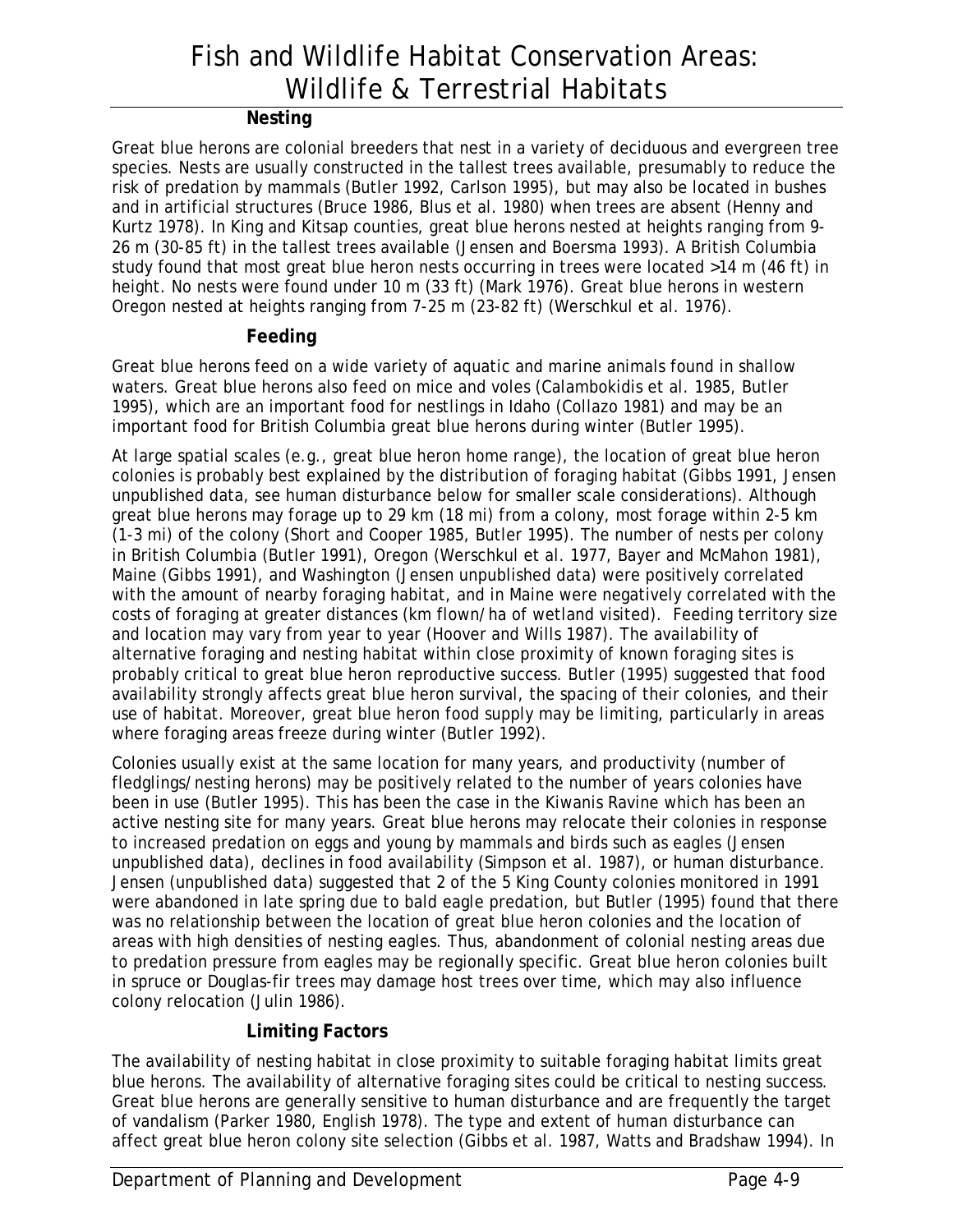Virginia, great blue herons chose colony sites further from roads and human structures than would be expected by chance; a pattern that was apparent up to 400-800 m (1,312-2,625 ft) from colonies (Watts and Bradshaw 1994). Great blue heron colonies have been abandoned in response to housing and industrial development, highway construction, logging, vehicle traffic, and repeated human intrusions (Leonard 1985, Parker 1980, Kelsall and Simpson 1979, Werschkul et al. 1976). In King and Kitsap counties, Jensen (unpublished data) found that great blue heron colony size decreased as distance to the nearest human disturbance within 300 m (984 ft) decreased, and as the amount of human development within 300 m (984 ft) of the colony increased. Nests occupied first in each of 3 King County colonies in 1991 were furthest from development and had more than twice as many fledgling than nests closer to development (3.13 versus 1.51 young/nest) (Jensen unpublished data).

Other studies suggested that great blue herons may habituate to non-threatening repeated activities (Webb and Forbes 1982, Vos et al. 1985, Calambokidis et al. 1985, Shipe and Scott 1981). Thus, different great blue herons may have different tolerance levels to disturbance depending on disturbance history and type (Simpson 1984). Although the effects of visual and auditory buffers have not been well studied, topographic or vegetation obstructions may ameliorate some types of disturbance (Webb and Forbes 1982).

### **Management Recommendations**

The following is a summary of the management recommendations found in Management Recommendations for Washington's Priority Species, Volume IV: Birds prepared by Timothy Quinn and Ruth Milner for the Department of Fish and Wildlife.

Wherever possible, a habitat protection buffer at least 300 m (984 ft) wide should be established around the periphery of a colony. All human activities likely to cause colony abandonment should be restricted in this buffer year-round, and all human activities likely to cause disturbance to nesting great blue herons should be restricted in this buffer area from 15 February to 31 July.

Site specific management plans should be developed for each great blue heron colony whenever activities that might affect that colony are proposed. Such plans should consider the following:

The colony's size, location, relative isolation, and degree of habituation to disturbance; Topographic or vegetative features surrounding the colony that might ameliorate the effect of human disturbance; The availability of foraging areas and their proximity to the colony site; Proximity of forest lands that could be used as alternative colony sites; and Land-use patterns and potential for long-term availability of nesting and foraging habitat.

Stands of large trees at least 17 m (56 ft) high and at least 4 ha (10 ac) in size that can be buffered from disturbance should be left in the vicinity of great blue heron breeding colonies as alternative nesting habitat.

Foraging areas, especially wetlands, within a minimum radius of 4 km (2.5 mi) of colonies should be protected from development and should have a surrounding disturbance free buffer zone of at least 100 m (328 ft). Attempts should be made to keep all pesticides out of great blue heron foraging and nesting habitat, and associated buffer zones. Activities such as logging or construction should not occur within 1,000 m (3,281 ft) of a colony, and no aircraft should fly within a vertical distance of 650 m (2,133 ft) during the nesting season. Alternative forested stands at least 4 ha (10 ac) in size with dominant trees at least 17 m (56 ft) in height should be left in the vicinity of existing great blue heron breeding colonies.

## *4.2.3. Purple Martin*

Purple martins breed from southern Canada to central Mexico (Brown 1997) and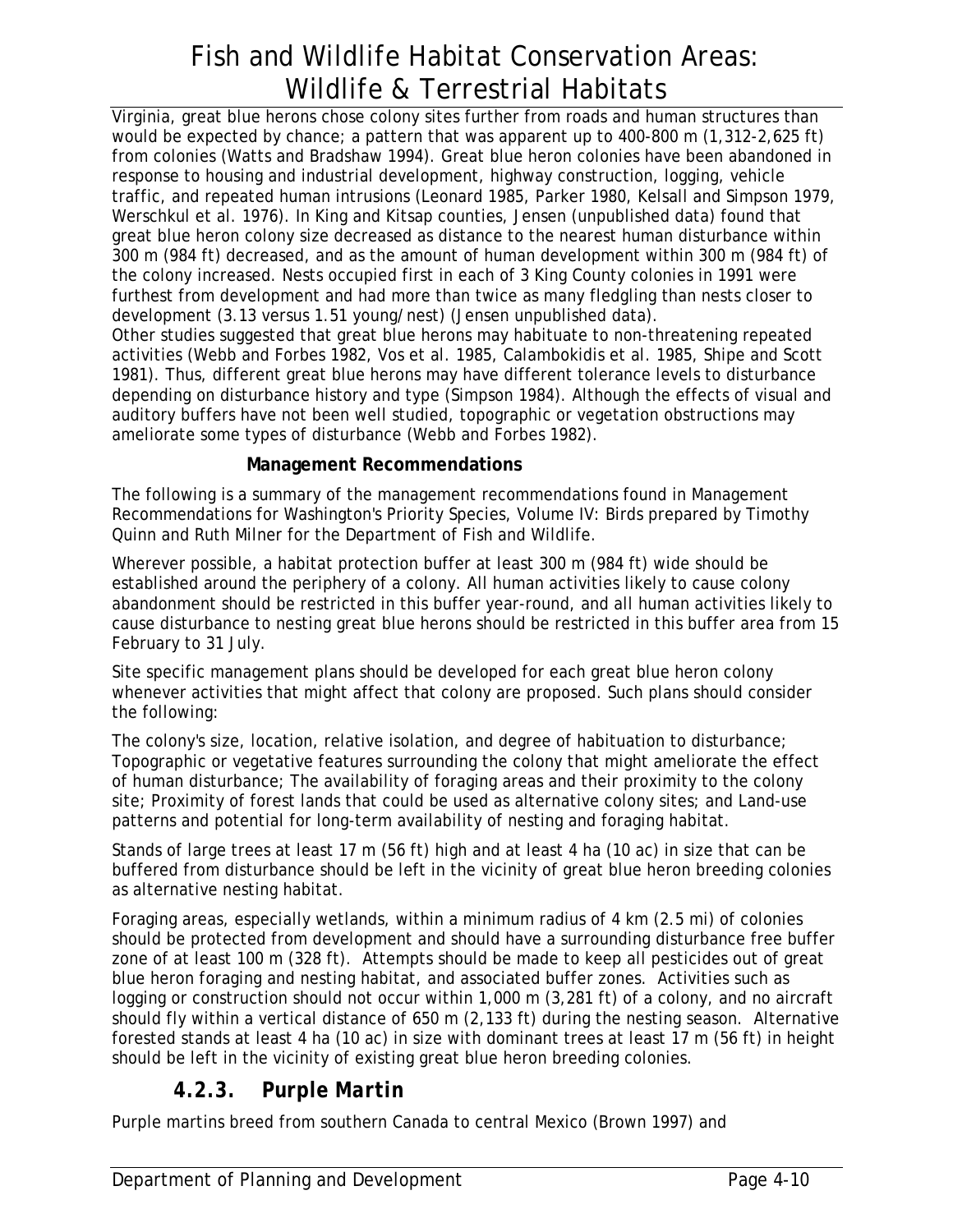winter in South America (Ehrlich et al. 1988). In Washington, they typically breed near the waters around the Puget Sound, along the Strait of Juan de Fuca, the southern Pacific coastline, and near the Columbia River (S. Kostka, personal communication). Unconfirmed records suggest that other potential breeding areas might also be found from the Willamette Valley up through Thurston County. In Seattle they have been identified by the Department of Fish and Wildlife as breeding in boxes in the Highlands and Blue Ridge neighborhoods, at pier 90 and in the vicinity of downtown.

### **Need for Protection**

The purple martin is a State Candidate species. This species has a high public profile and are vulnerable to population fluctuations due to a limited distribution and loss of suitable natural nesting cavities (Brown 1997).

### **Habitat Requirements**

Purple martins are insectivorous, colonial nesting swallows that nest in cavities (Brown 1997). In Washington, most martins have been reported nesting in artificial structures near cities and towns in the lowlands of western Washington. Historically, they probably bred in old woodpecker cavities in large dead trees, but only a few such nests are known to exist in Washington today (Brown 1997, Russell and Gauthreaux 1999). The eastern race of purple martins often nest in apartment-style nest-boxes, while the western subspecies, found here in Washington, prefer to nest individually (Pridgeon 1997). The nest site preferences of the purple martin have been studied at Fort Lewis in Pierce County (Bottorff et al. 1994). Martins nested in a variety of artificial nesting structures, including wood duck boxes. No purple martin nesting activity was detected in artificial nesting structures on land; all artificial cavities were over freshwater wetlands, ponds or saltwater. Swallows were found nesting in both natural and artificial cavities intermingled with martin nests, possibly competing for nest sites. More recent observations documented four pairs nesting in natural snag cavities near water at Fort Lewis (S. Kostka, personal communication). Martins were also recently found nesting in boxes well away from water just outside of the fort in Spanaway. Purple martins feed in flight on insects (Ehrlich et al. 1988, Brown 1997). Favorable martin foraging habitat includes open areas, often located near moist to wet sites, where flying insects are abundant.

### **Limiting Factors**

The decline of the purple martin is attributed to the lack of snags containing nest cavities (Bottorffet al. 1994) as well as competition for nesting cavities with more aggressive European starlings (*Sturnus vulgaris*) and house sparrows (*Passer domesticus*; Bottorff et al. 1994, Brown 1997).

### **Management Recommendations**

In Washington, purple martins are known to nest in cavities located in old pilings over water and occasionally in snags (United States Fish and Wildlife Service 1985, Milner 1987). These pilings and snags (especially snags near water) should be protected and left standing. The removal of creosote-coated pilings that contain a purple martin nest box or that possibly contain cavities used by martins should be closely coordinated with the Washington Department of Fish and Wildlife (M. Tirhi, personal communication). Snags should be retained during timber harvesting operations near saltwater and wetlands (Milner 1988), including salvage operations after burns, blow-downs, and insect infestations (United States Fish and Wildlife Service 1985). Prescribed burns can be used as a tool to create favorable martin foraging habitat. Snags can be created in forest openings, or at forest edges (e.g., by topping trees) where nesting cavities are lacking, especially within 16 km (10 mi) of an existing purple martin colony (United States Fish and Wildlife Service 1985). Because northern flickers and pileated woodpeckers excavate cavities used by martins, managing for these species will indirectly benefit martins (K. Bettinger, personal communication). Because of their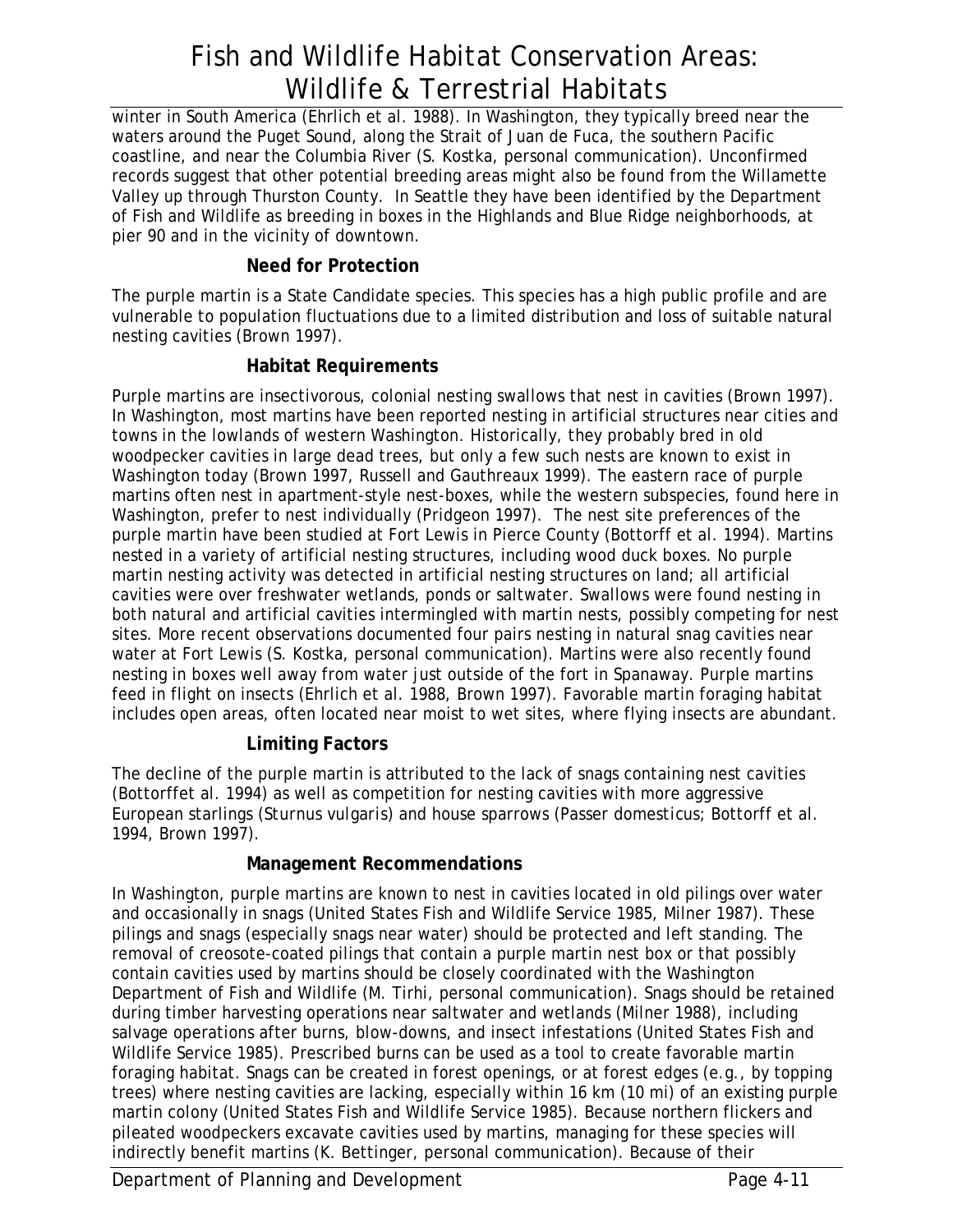dependence on insects for food, purple martins can be impacted by the broad use of pesticides (United States Fish and Wildlife Service 1985). If insecticide or herbicide use is planned for areas where this species occurs, review Appendix A for contacts to assist in assessing the use of chemicals and their alternatives. Although artificial nesting structures are an important tool for the conservation of purple martins, they should not replace the protection of natural nesting structures (e.g., snags) and the habitat used by this species (S. Kostka, personal communication). If natural sites are lacking and cannot be provided by manipulating habitat, artificial nesting structures can be provided.

## *4.2.4. Peregrine Falcons*

Peregrine falcons occur nearly worldwide. In Washington, nesting may occur in all but the driest parts of the state. Breeding has been verified along the outer coast, in the San Juan Islands, and in the Columbia Gorge. Young birds have been introduced in unoccupied historical habitat in Skamania, Lewis, Spokane, Asotin, and Yakima counties. In Seattle they have established an eyrie on a downtown office building and near Pidgeon Point in West Seattle.

The peregrine falcon is a State Endangered species. Peregrine falcon populations have increased in Washington since chlorinated hydrocarbon pesticides were banned in the United States, and through the success of reintroduction programs.

## **Need for Protection**

Their numbers and distribution are still limited however, due primarily to the lingering effects of pesticides and the lack of suitable nesting sites. Nest sites need to be in close proximity to adequate food sources and free from human disturbance.

## **Habitat Requirements**

Peregrine falcons usually nest on cliffs, typically 45 m (150 ft) or more in height. They will also nest on off-shore islands and ledges on vegetated slopes. Eggs are laid and young are reared in small caves or on ledges. Nest sites are generally near water. The birds are sensitive to disturbance during all phases of the nesting season (1 March through 30 June) (Pacific Coast American Peregrine Falcon Recovery Team 1982, Towry 1987). Disturbance can cause desertion of eggs or young, and later in the breeding season can cause older nestlings to fledge prematurely.

Peregrines feed on a variety of smaller birds that are usually captured on-the-wing. Hunting territories may extend to a radius of 19-24 km (12-15 mi) from nest sites (Towry 1987). In winter and fall, peregrines spend much of their time foraging in areas with large shorebird or waterfowl concentrations, especially in coastal areas (Dekker 1995). At least 3 western Washington areas support significant numbers of winter resident peregrines annually: the Samish Flats, Grays Harbor, and the Sequim area (Dobler 1989).

## **Limiting Factors**

Peregrine falcon populations declined worldwide as a result of sublethal doses of chlorinated hydrocarbon pesticides, especially DDT and dieldrin. Chemical contamination of the prey base resulted in reduced eggshell thickness, and consequently poor hatching success and survival of young peregrines (Snow 1972). Although these chemicals are now banned in the United States, eggshell thinning and other effects of pesticide contamination are still seen in some peregrine pairs (Peakall and Kiff 1988). Contamination probably results from consuming prey species that winter in countries that continue to use DDT and other organochlorine pesticides, from persistent pesticide residue remaining at the breeding grounds, or from current, illegal use of these chemicals in the United States (Henny et al. 1982, Stone and Okoniewski 1988). Additionally, peregrines may be limited in some parts of their range by availability of nesting sites in proximity to an adequate food source.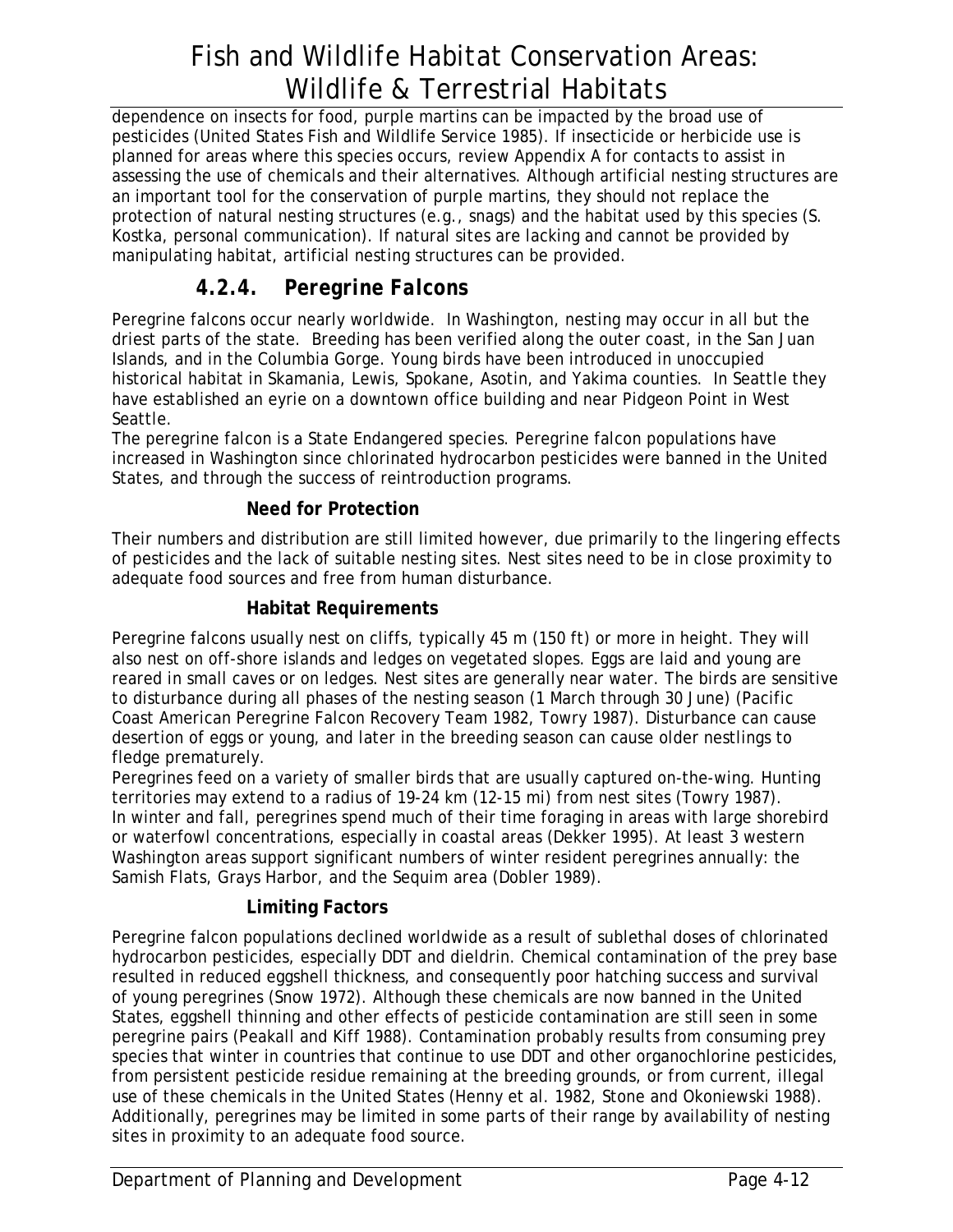### **Management Recommendations**

Breeding peregrine falcons are most likely to be disturbed by activities taking place above their nest (eyrie) (Herbert and Herbert 1969, Ellis 1982). Ellis (1982) recommended buffer zones of "no human activity" around peregrine falcon breeding sites in Arizona that ranged from 0.8 km to 4.8 km (0.5-3.0 mi), with wider buffer zones recommended for activities above the breeding cliff. These buffer distances were based on incidental observations of peregrine responses to various disturbances. In Washington, buffer zones of 4.8 km (3.0 mi) may not be necessary. However, human access along the cliff rim should be restricted within 0.8 km (0.5 mi) of the nest from March through the end of June (F. Dobler, personal communication). Human activities on the face of, or immediately below, nest cliffs should be restricted from 0.4-0.8 km (0.25-0.5 mi) of the nest during this time (F. Dobler, personal communication).

Where falcon nests are already established in proximity to humans, there is no need to eliminate trails, picnic grounds, or other facilities except where the birds are evidently disturbed by the human activities. However, further facilities should not be established within 0.4-0.8 km (0.25-0.5 mi) of the eyries (Ellis 1982). Cliff tops above the eyrie should remain undeveloped. Ellis (1982) suggested that logging be curtailed within 1.6 km (1 mi) of occupied peregrine eyries in Arizona. In Washington, forest practices are reviewed by the Department of Fish and Wildlife when occurring within 0.4 km (0.25 mi) of an eyrie during any season, and within 0.8 km (0.5 mi) of an occupied eyrie during the breeding season (WAC 222-16-080, 1, f). Eyries occurring within non-forested lands, and those eyries not subjected to forest practices or forest practice rules, should be similarly considered through the development of a site specific peregrine management plan when activities near nests are considered. Male peregrines require perches within sight of the eyrie. Preserve all major perches around the nest and on ridges or plateaus above the nest by retaining all snags and large trees (F. Dobler, personal communication). Aircraft should not approach closer than 500 m (1,500 ft) above a nest (Fyfe and Olendorff 1976). Closer approaches may cause peregrines to attack planes or may cause a frantic departure from the nest. Falcons startled from the eyrie have been known to damage eggs or nestlings (Nelson 1970).

Powerlines and other wires may be serious hazards to peregrine falcons. Wherever possible, powerlines should be routed away from eyries (Olsen and Olsen 1980). Applications of pesticides that could potentially affect passerine birds should be avoided around occupied peregrine eyries during the breeding season. Some chemicals such as organochlorines, organophosphates, strychnine, and carbofuran can impact birds by causing toxicosis or death, or by contaminating their tissues. Other pesticides may be less toxic to birds, but will increase mortality of young passerines by directly reducing their food supply, thus indirectly reducing the prey available to peregrines (Driver 1991). Reduced or contaminated food sources will negatively affect peregrine falcons.

Wetlands, especially intertidal mudflats, estuaries, and coastal marshes, are key feeding areas in winter. Wetlands used regularly by peregrine falcons at any time of the year should receive strict protection from filling, development, or other excessive disturbances that could alter prey abundance. Do not apply pesticides to areas where winter prey species congregate. Lead shot should not be used in waterfowl areas where peregrine falcons feed. Peregrines can tolerate human presence at wintering sites if they are not harassed and if abundant prey remains. All large trees and snags in areas where peregrine falcons feed in winter should be maintained. These perches are important for roosting and for hunting at terrestrial sites. Snags and debris located on mud flats should also be left for winter perching and roosting.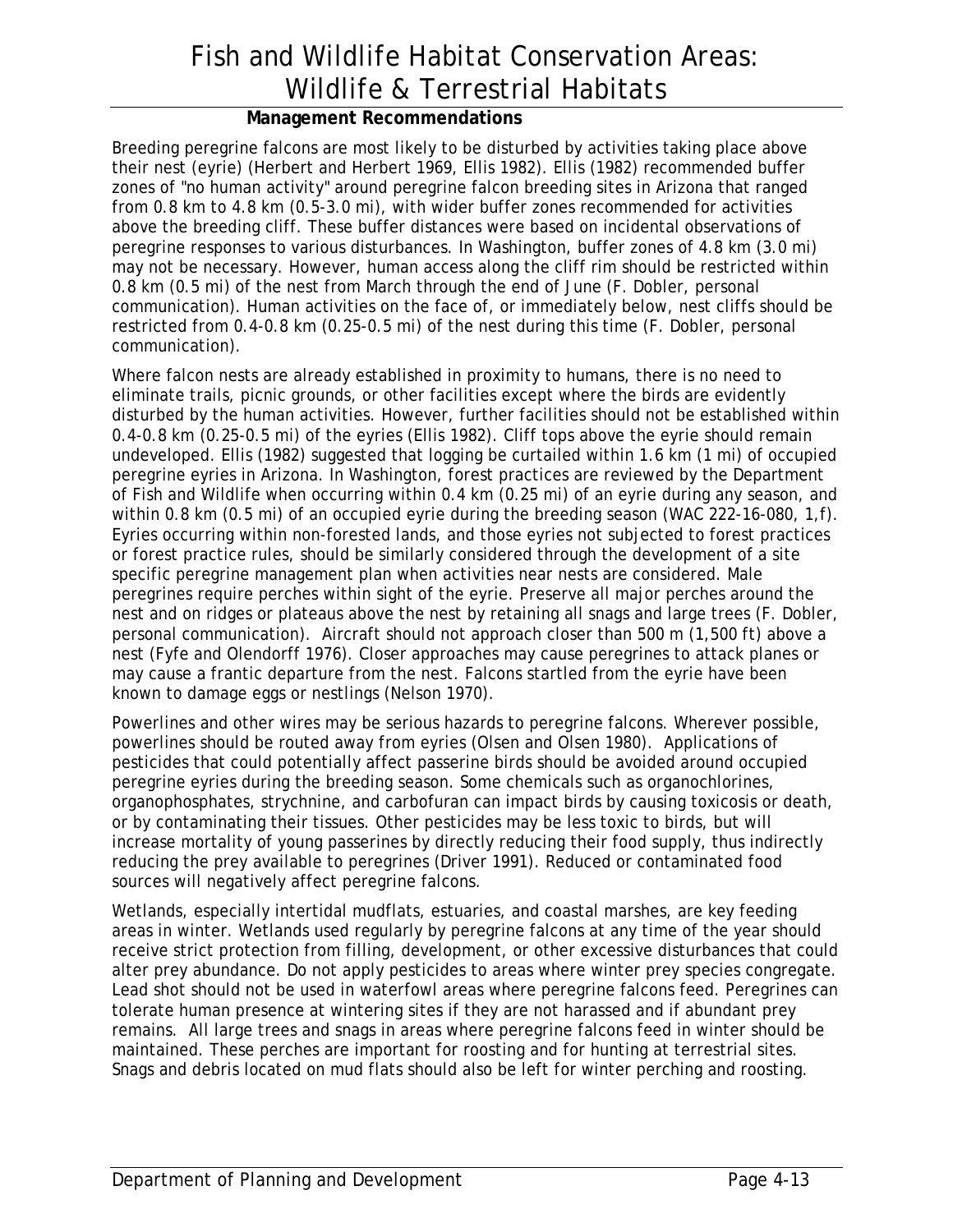## *4.2.5. Breeding Concentrations of Alcids*

### **Habitat Requirements**

Alcids are a family of seabirds including auklet, murres, murrelets and puffins (WDFW 2013). Alcids typically inhabit calm, shallow, coastal waters and bays. Many alcids nest near the shore, but some species nest in forested areas; the marbled murrelet nests up to 45 miles from the coast (Seattle Audubon 2013) in mature, wet forests. All alcids depend on marine waters for food resources.

In Seattle, an alcid breeding area was identified in the Seattle West waterway/Harbor Island according to PHS. According to Sound to Sage (Seattle Audubon 2006), a breeding pair of marbled murrelets was reported swimming in the Puget Sound off of West Seattle. Sound to Sage also reports another type of alcid, pigeon guillemots, in the downtown Seattle waterfront.

### **Management Recommendations**

WDFW staff is currently updating a database of Washington's seabird colonies, including marbled murrelets. There is growing concern about declining seabird populations in Puget Sound, so it has become a particular area of focus for documentation and population analysis. The WDFW provides little information on alcids other than the marbled murrelets, so the following recommendations are derived from marbled murrelet information; however, they can be considered applicable to other alcids using the marine waters of Puget Sound for foraging.

Marbled murrelets are a listed species under the Endangered Species Act. While their nesting habitat does not occur within the city of Seattle, they spend 90% or more of their life in marine waters (USFWS 2013), including Puget Sound. Noise effects from pile driving are an increasing concern for marbled murrelet. Because marbled murrelets dive for food, both underwater and in-air noise can have an effect, such as disrupting feeding behavior or direct auditory injury. Intense noise levels are assumed to produce similar effects on other alcids exposed to the stressor.

USFWS has released effects thresholds for both underwater and in-air noise, found here: http://www.wsdot.wa.gov/NR/rdonlyres/1A1AFC72-69F6-4C91-B479- F33D9F80F8ED/0/MAMU\_EffectsThresholds.pdf. Pile driving activities within marine waters of the city of Seattle should be avoided and/or minimized during marble murrelet presence. Guidance on marbled murrelet monitoring can be found here:

http://www.fws.gov/wafwo/pdf/MAMUMonProtocol\_Aug2012.pdf.

Diving alcids are also susceptible to oil spills and fishing gear (particularly gill nets). Restriction of oil transport and gill net fishing is recommended for concentrations of alcids (Rodrick and Milner 1991).

## *4.2.6. Waterfowl Concentrations*

### **Habitat Requirements**

WDFW includes the following species of waterfowl on their 2008 Priority Species list:

- Brant (*Branta bernicla*)
- Cavity-nesting ducks: Wood Duck (*Aix sponsa*), Barrow's Goldeneye (*Bucephala islandica*), Common Goldeneye (*B. clangula*), Bufflehead (*B. albeola*), Hooded Merganser (*Lophodytes cucullatus*)
- Harlequin Duck (*Histrionicus histrionicus*)
- Snow Goose (*Chen caerulescens*)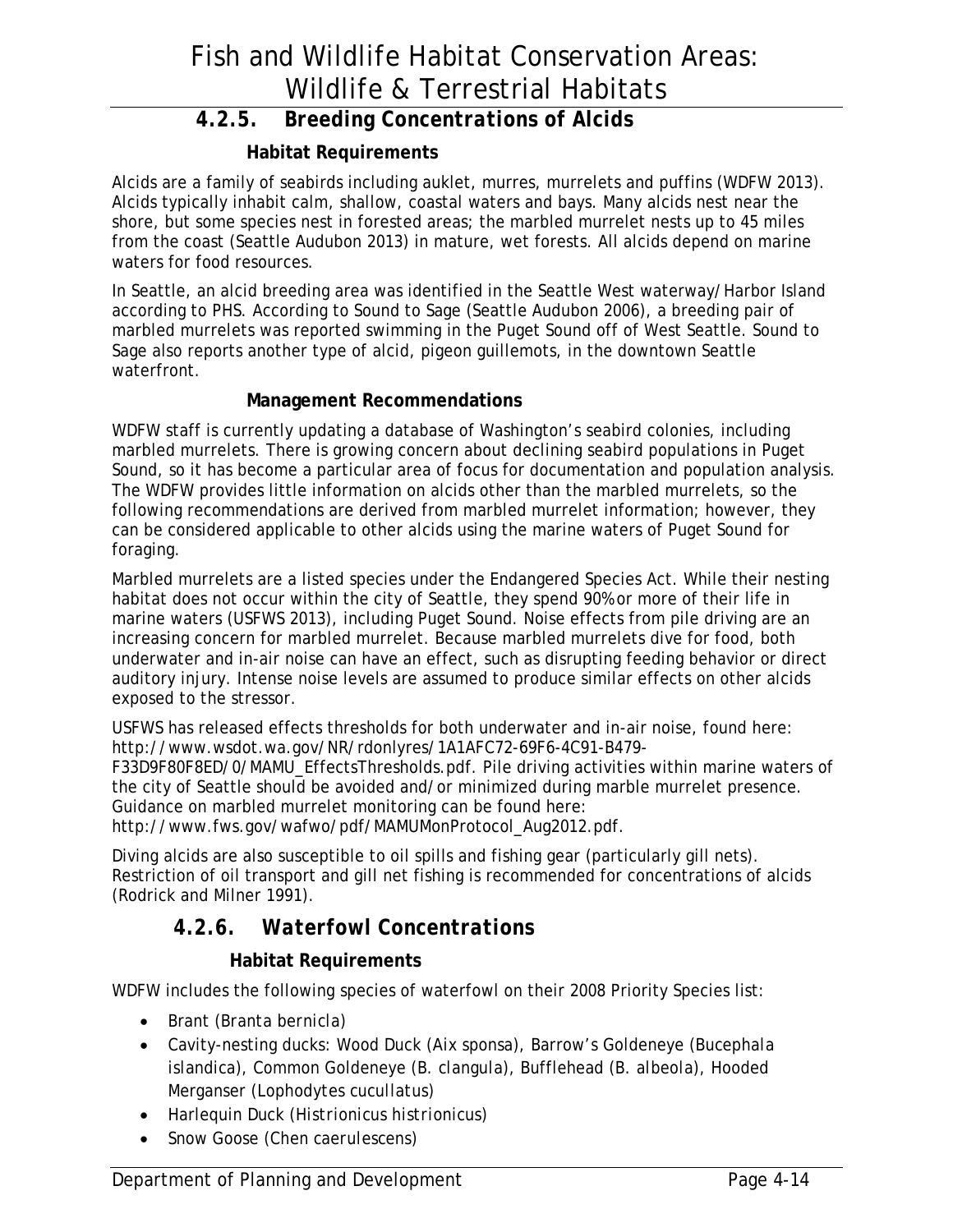- Trumpeter Swan (*Cygnus buccinators*)
- Tundra Swan (*Cygnus columbianus*)
- Western Washington nonbreeding concentrations of: Barrow's Goldeneye, Common Goldeneye, Bufflehead

Habitat requirements for the above species are variable. Review of Sound to Sage (Seattle Audubon 2006) suggests that only the cavity nesting ducks are likely within the City of Seattle. Cavity nesting ducks primarily use late-successional forests adjacent to low-gradient, or lentic, aquatic habitats for nesting. These species nest in tree cavities that offer protection form the weather and from predators. The species forage primarily on aquatic insects, crustaceans, mollusks, and small fish. Shallow wetland or aquatic margin habitat with emergent vegetation and overhanging woody vegetation typically provides suitable brood habitat. A detailed discussion of habitat requirements is provided in WDFW 2004.

According to the PHS database, waterfowl concentrations in Seattle have been identified in Union Bay, Bitter Lake, and Green Lake.

## **Management Recommendations**

Management recommendations for cavity nesting ducks relate predominantly to providing an adequate supply of nest cavities to support viable populations of these species. The use of pesticides and herbicides is also discouraged where these species occur. Detailed management recommendations are provided in WDFW 2004.

## *4.2.7. Semipalmated Plover*

## **Habitat Requirements**

Semipalmated plovers live in the artic most of the year and migrate through Washington in late April and late July. During their migration they populate coastal areas: primarily mudflats and exposed sandy beaches. They also migrate inland in smaller numbers and are found on lakeshores, alkaline ponds, sloughs, and flooded fields.

One occurrence of semipalmated plover is noted in Seattle in the PHS database on the shoreline of Magnuson Park.

### **Management Recommendations**

Habitats important to these birds should be protected including mudflats and sandy beaches. Shoreline development including sand extraction, placement of new utility towers, and public access should be evaluated for impacts to this species. Detailed management recommendations are provided in WDFW 2004.

## **4.3. MAMMALS**

## *4.3.1. California Sea Lion*

### **Habitat Requirements**

The California Sea Lion is found in shallow coastal and estuarine waters from Baja California to Alaska. It hauls out on rocky and sandy beaches, primarily islands. Haulout sites can also include marina docks, jetties, and buoys. Pups are born on rocky and sandy beaches. It is an opportunistic feeder, common foods include: squid, octopus, and fish. Studies of scat samples collected in coastal waters and the Columbia River estuary indicate that salmon comprise 10 to 30 percent of the animals' diet (WDFW 2013c). Since the mid-1980s, increasing numbers of California sea lions have been documented feeding on fish along the Washington coast and - more recently - in the Columbia River as far upstream as Bonneville Dam, 145 miles from the river mouth (WDFW 2013c).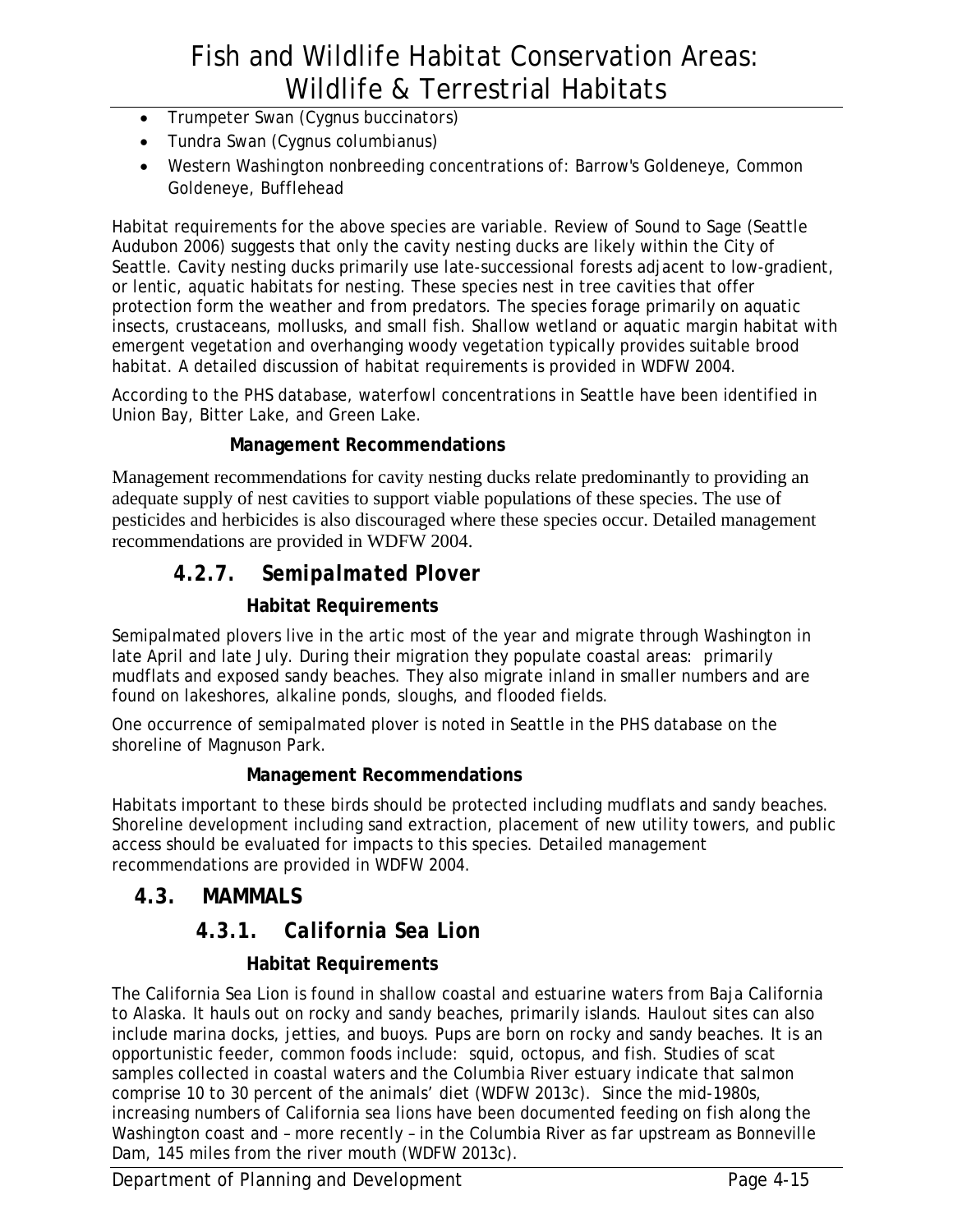In Seattle, California sea lions have been seen hauled out in the North Seattle area at Shilshole, West Point, and nearby areas on buoys (WDFW 2013b).

### **Management Recommendations**

While California sea lions are managed under the Marine Mammal Protection Act (MMPA), they are not designated as a depleted population, nor are they a listed species under the Endangered Species Act. Populations of California sea lions have grown rapidly since the 1970s and are near carrying capacity levels (WDFW 2013c).

Threats to California sea lions include entanglement in fishing gear, direct human-caused injuries (such as from vessels and gunshots), and harmful algal blooms (NMFS 2013). Pinnepeds, such as California sea lions, are also susceptible to the effects of noise. Sound or noise effects on these species can cause physical injury and other effects on hearing, communication, stress response and other behavioral responses. NOAA is developing comprehensive guidance on sound characteristics likely to cause injury and behavioral disruption in the context of the MMPA, ESA and other statutes.

In general, the provisions of the MMPA should be followed including a moratorium on "taking" California sea lion species. The definition of "take" means to hunt, harass, capture, or kill.

## **4.4. AMPHIBIANS AND REPTILES**

## *4.4.1. Western Pond Turtle*

The range of the western pond turtle follows the Pacific coast of North America, from the Puget Sound region in Washington to northwestern Baja California. Most populations are found west of the Cascade Mountain Range (WDFW 1993). In recent years, these turtles have become virtually absent in the Puget Sound region (WDFW 1993, Storm and Leonard 1995). Populations in Washington are confirmed only in Klickitat and Skamania counties. Individual turtle sightings have recently been confirmed in Pierce and King counties, which are part of the turtle's historic range. Historic records also exist for Clark and Thurston counties (McAllister 1995). The western pond turtle is a State Listed Endangered species. Populations of western pond turtles are declining in Washington. They are in jeopardy of extirpation due to their limited distribution, low numbers, and isolated populations. This species is vulnerable to extirpation in Washington by both natural and human-caused events (WDFW 1993). In Seattle WDFW has reported sitings in the past (the last siting was in 1992 when one was found under the SR 520 ramp near Foster island), but it's unlikely that a viable population exists in Seattle. Included in *Washington's Priority Species, Volume III: Amphibians and Reptiles* (http://www.wdfw.wa.gov/hab/vol3.htm) prepared by the Department of Fish and Wildlife staff Noelle Nordstrom and Ruth Milner which outlines habitat requirements, limiting factors and management recommendations for this species.

## **4.5. PRIORITY HABITATS**

WDFW 2008 defines "Priority habitat" as a habitat type with unique or significant value to many species. An area identified and mapped as priority habitat has one or more of the following attributes:

- comparatively high fish and wildlife density
- comparatively high fish and wildlife species diversity
- important fish and wildlife breeding habitat
- important fish and wildlife seasonal ranges
- important fish and wildlife movement corridors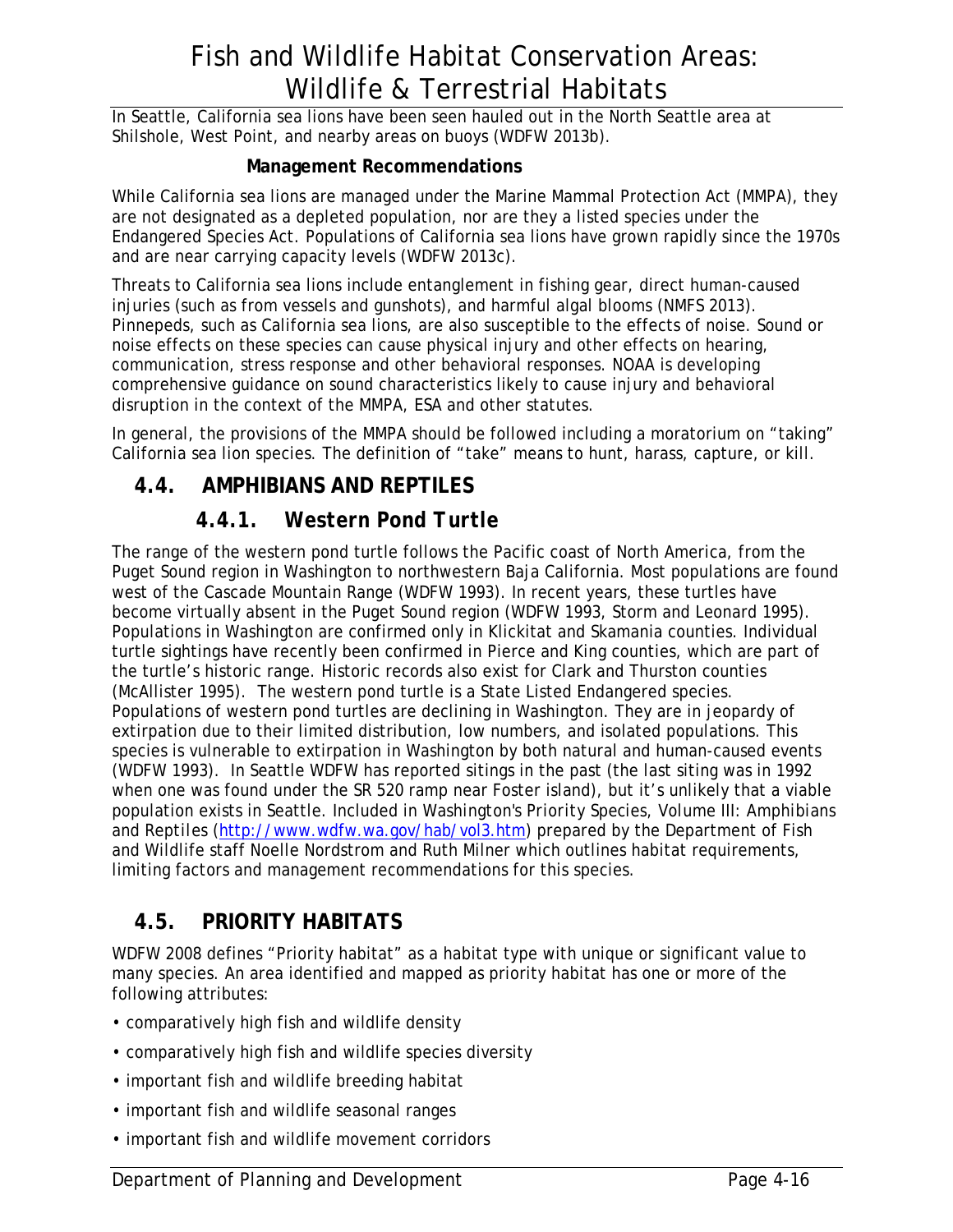- limited availability
- high vulnerability to habitat alteration
- unique or dependent species

A priority habitat may be described by a unique vegetation type or by a dominant plant species that is of primary importance to fish and wildlife (e.g., oak woodlands, juniper savannah). A priority habitat may also be described by a successional stage (e.g., old growth and mature forests). Alternatively, a priority habitat may consist of a specific habitat features (e.g., talus slopes, caves, snags) of key value to fish and wildlife.

Review of WDFW data (WDFW 2013b) indicates that the city of Seattle contains two priority habitats: Biodiversity Corridors and Cliffs / Bluffs. These areas are briefly summarized below; however, the relevant PHS publications are largely incorporated by reference for the purposes of this document.

## *4.5.1. Biodiversity Corridors*

### **Habitat Description**

Biodiversity areas and corridors are areas of habitat that are relatively important to various species of native fish and wildlife.

1. Biodiversity areas

a. The area has been identified as biologically diverse through a scientifically based assessment conducted over a landscape scale (e.g., ecoregion, county- or city-wide, watershed, etc.). Examples include but are not limited to WDFW Local Habitat Assessments, Pierce County Biodiversity Network, and Spokane County's Wildlife Corridors and Landscape Linkages.

#### OR

b. The area is within a city or an urban growth area (UGA) and contains habitat that is valuable to fish or wildlife and is mostly comprised of native vegetation. Relative to other vegetated areas in the same city or UGA, the mapped area is vertically diverse (e.g., multiple canopy layers, snags, or downed wood), horizontally diverse (e.g., contains a mosaic of native habitats), or supports a diverse community of species as identified by a qualified professional who has a degree in biology or closely related field and professional experience related to the habitats or species occurring in the biodiversity area. These areas may have more limited wildlife functions than other priority habitat areas due to the general nature and constraints of these sites in that they are often isolated or surrounded by highly urbanized lands.

#### 2. Corridors

Corridors are areas of relatively undisturbed and unbroken tracts of vegetation that connect fish and wildlife habitat conservation areas, priority habitats, areas identified as biologically diverse (see attribute 1a), or valuable habitats within a city or UGA (see attribute 1b).

Biodiversity Corridors have been identified in PHS in many of Seattle's parks including: Madrona, Carkeek, Discovery, Washington Arboretum, Golden Gardens, Ravenna, Lakeridge, and Kubota Gardens. The Duwamish Waterway has also been identified as a biodiversity corridor.

### **Management Recommendations**

This document incorporates by reference the relevant PHS document for this habitat type in developing areas: Landscape Planning for Washington's Wildlife: Managing for Biodiversity in Developing Areas (WDFW 2009).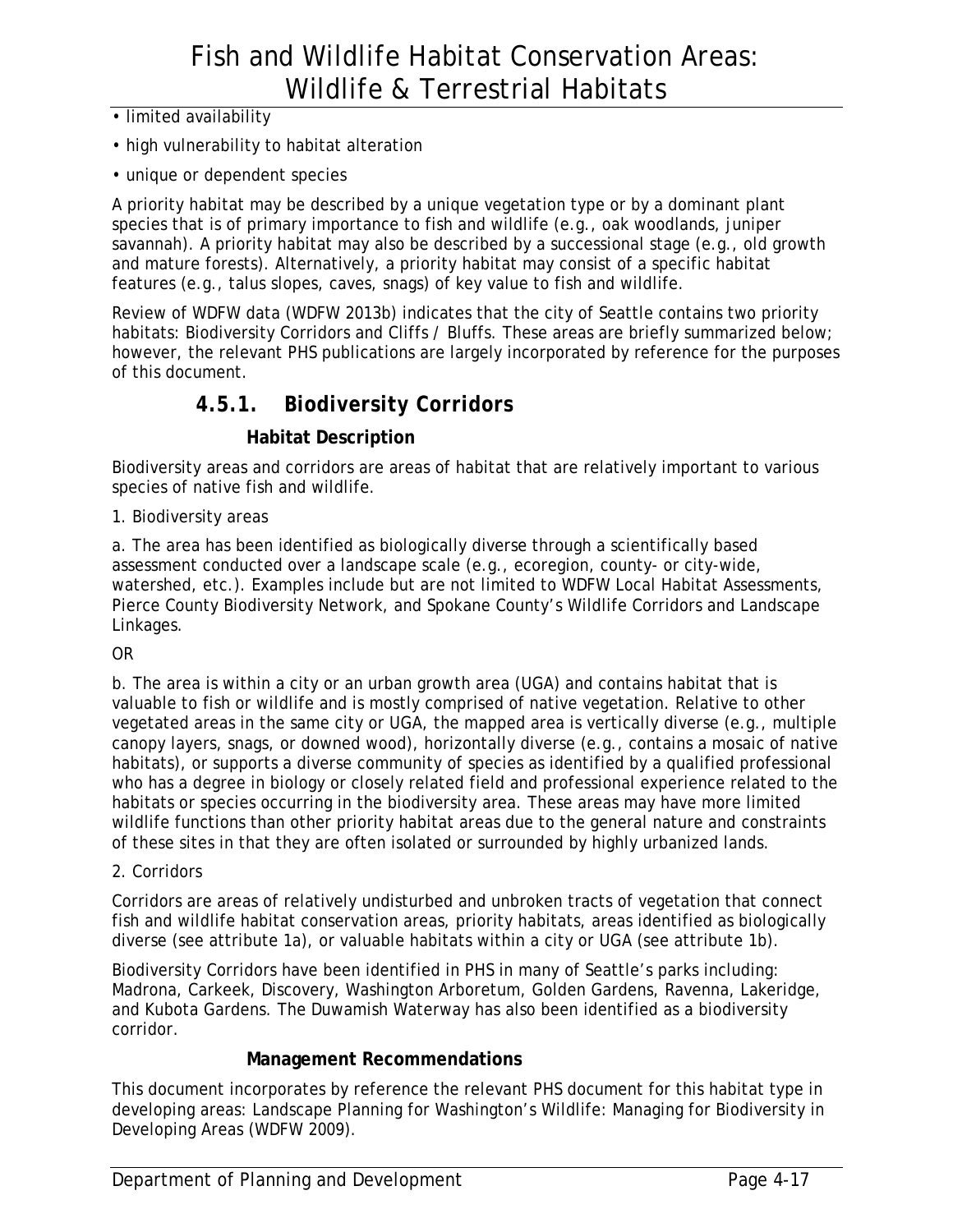## *4.5.2. Cliffs/Bluffs*

### **Habitat Description**

Cliffs / bluffs are simply defined as very steep landforms greater than 7.6 meters (25 feet) high and occurring below 1524 meters (5000 feet) (WDFW 2008).

In Seattle, cliffs and bluffs were recorded at Discovery Park, according to PHS. At the time of recording, the cliffs ranged from 20-240 feet in height, were sparsely vegetated, and contained snags, downed logs and seeps.

### **Management Recommendations**

WDFW provides no management recommendations for this habitat at this time.

## **4.6. REFERENCES**

- NMFS (National Marine Fisheries Service). 2013. California Sea Lion Life History. http://www.nmfs.noaa.gov/pr/species/mammals/pinnipeds/californiasealion.htm. Accessed December 30, 2013
- Rodrick, E. and R. Milner, eds. 1991. Management Recommendations for Washington's Priority Habitats and Species. Washington Department of Wildlife. Olympia, Washington, USA.
- Seattle Audubon. 2013. BirdWeb. Seattle Audubon Society, Seattle, WA. Available at: http://www.birdweb.org/Birdweb/bird/marbled\_murrelet. Accessed December 20, 2013.
- Seattle Audubon. 2006. Sound to Sage: Breeding Bird Atlas of Island, King, Kitsap, and Kittitas Counties, Washington. Seattle Audubon Society, Seattle, WA. Available at: http://www.soundtosage.org/soundtosage/browse\_birds.aspx. Accessed December 20, 2013.
- WDFW. 2004. E. Larsen, J. M. Azerrad, N. Nordstrom, editors. Management recommendations for Washington's priority species, Volume IV: Birds. Washington Department of Fish and Wildlife, Olympia, Washington, USA.
- WDFW. 2009. Landscape Planning for Washington's Wildlife: Managing for Biodiversity in Developing Areas. Washington Department of Fish and Wildlife. Olympia, Washington, USA.
- WDFW 2013a. Columbia River Sea Lion Management, California Sea Lion Fact Sheet. WDFW, Olympia. Available at: http://wdfw.wa.gov/conservation/sealions/facts.html. Accessed December 20, 2013.
- WDFW 2013b. PHS on the Web. WDFW, Olympia. http://wdfw.wa.gov/mapping/phs/. Accessed December 20, 2013.
- WDFW. 2013c. Seabird Ecology. Available at: http://wdfw.wa.gov/conservation/research/projects/seabird/. Accessed December 23, 2013.
- USFWS. 2013. Marbled Murrelet Fact Sheet. U.S. Fish and Wildlife Service, Washington Office, Pacific Region, Lacey. Available at: http://www.fws.gov/wafwo/species/Fact%20sheets/Factsheet%20MAMU.pdf. Accessed on December 23, 2013.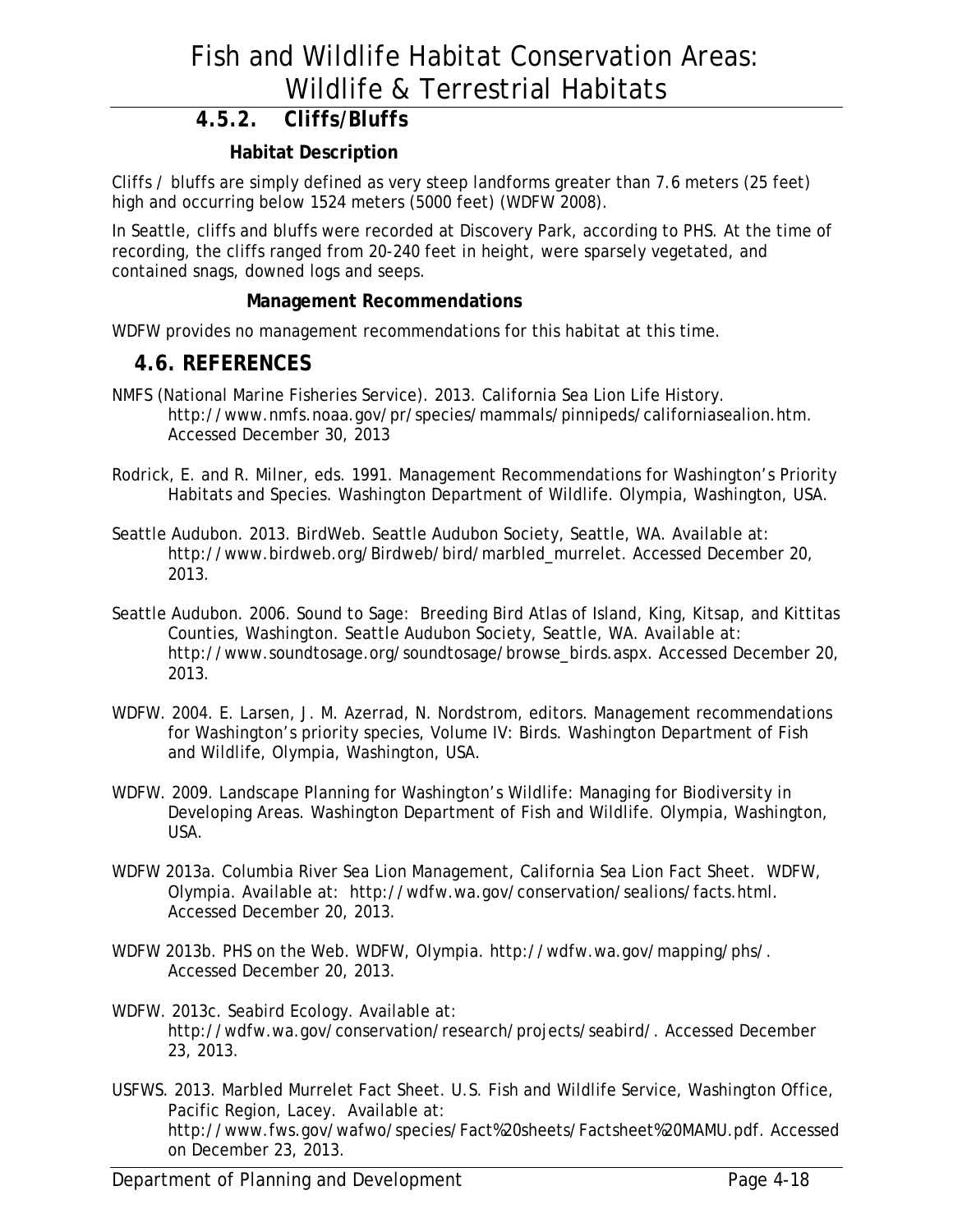## Appendix A: **Washington Administrative Code-Best Available Science Rule**

**WAC 365-195-900 Background and purpose.** (1) Counties and cities planning under RCW 36.70A.040 are subject to continuing review and evaluation of their comprehensive land use plan and development regulations. Every five years they must take action to review and revise their plans and regulations, if needed, to ensure they comply with the requirements of the Growth Management Act. RCW 36.70A.130.

 (2) Counties and cities must include the "best available science" when developing policies and development regulations to protect the functions and values of critical areas and must give "special consideration" to conservation or protection measures necessary to preserve or enhance anadromous fisheries. RCW 36.70A.172(1). The rules in WAC 365-195-900 through 365- 195-925 are intended to assist counties and cities in identifying and including the best available science in newly adopted policies and regulations and in this periodic review and evaluation and in demonstrating they have met their statutory obligations under RCW 36.70A.172(1).

 (3) The inclusion of the best available science in the development of critical areas policies and regulations is especially important to salmon recovery efforts, and to other decisionmaking affecting threatened or endangered species.

(4) These rules are adopted under the authority of RCW  $36.70A.190$  (4)(b) which requires the department of community, trade, and economic development (department) to adopt rules to assist counties and cities to comply with the goals and requirements of the Growth Management Act.

**WAC 365-195-905 Criteria for determining which information is the "best available science."** (1) This section provides assessment criteria to assist counties and cities in determining whether information obtained during development of critical areas policies and regulations constitutes the "best available science."

 (2) Counties and cities may use information that local, state or federal natural resource agencies have determined represents the best available science consistent with criteria set out in WAC 365-195-900 through 365-195-925. The department will make available a list of resources that state agencies have identified as meeting the criteria for best available science pursuant to this chapter. Such information should be reviewed for local applicability.

 (3) The responsibility for including the best available science in the development and implementation of critical areas policies or regulations rests with the legislative authority of the county or city. However, when feasible, counties and cities should consult with a qualified scientific expert or team of qualified scientific experts to identify scientific information, determine the best available science, and assess its applicability to the relevant critical areas. The scientific expert or experts may rely on their professional judgment based on experience and training, but they should use the criteria set out in WAC 365-195-900 through 365-195-925 and any technical guidance provided by the department. Use of these criteria also should guide counties and cities that lack the assistance of a qualified expert or experts, but these criteria are not intended to be a substitute for an assessment and recommendation by a qualified scientific expert or team of experts.

 (4) Whether a person is a qualified scientific expert with expertise appropriate to the relevant critical areas is determined by the person's professional credentials and/or certification, any advanced degrees earned in the pertinent scientific discipline from a recognized university, the number of years of experience in the pertinent scientific discipline, recognized leadership in the discipline of interest, formal training in the specific area of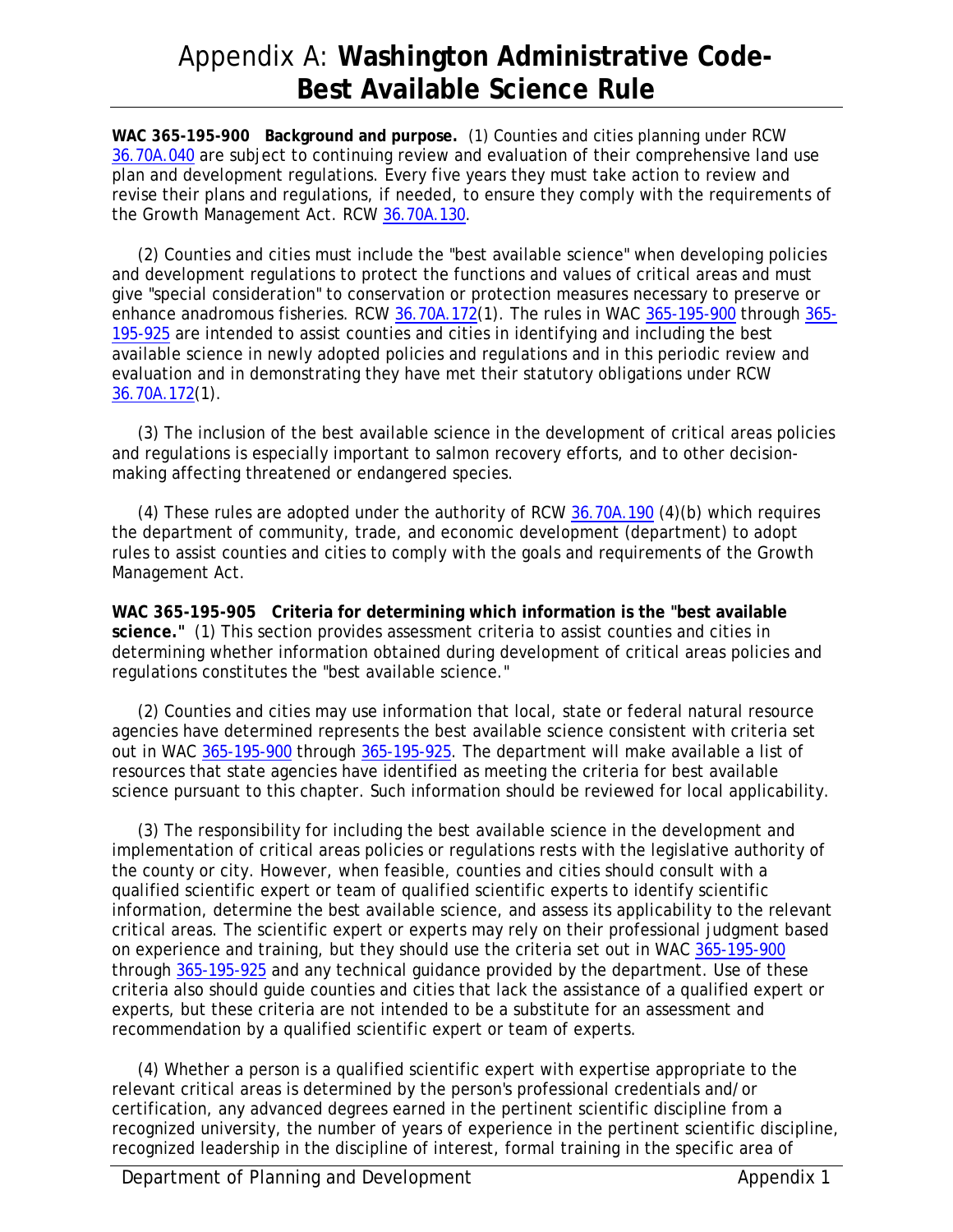## Appendix A: **Washington Administrative Code-Best Available Science Rule**

expertise, and field and/or laboratory experience with evidence of the ability to produce peer-reviewed publications or other professional literature. No one factor is determinative in deciding whether a person is a qualified scientific expert. Where pertinent scientific information implicates multiple scientific disciplines, counties and cities are encouraged to consult a team of qualified scientific experts representing the various disciplines to ensure the identification and inclusion of the best available science.

 (5) Scientific information can be produced only through a valid scientific process. To ensure that the best available science is being included, a county or city should consider the following:

 (a) **Characteristics of a valid scientific process.** In the context of critical areas protection, a valid scientific process is one that produces reliable information useful in understanding the consequences of a local government's regulatory decisions and in developing critical areas policies and development regulations that will be effective in protecting the functions and values of critical areas. To determine whether information received during the public participation process is reliable scientific information, a county or city should determine whether the source of the information displays the characteristics of a valid scientific process. The characteristics generally to be expected in a valid scientific process are as follows:

- 1. **Peer review.** The information has been critically reviewed by other persons who are qualified scientific experts in that scientific discipline. The criticism of the peer reviewers has been addressed by the proponents of the information. Publication in a refereed scientific journal usually indicates that the information has been appropriately peer-reviewed.
- 2. **Methods.** The methods that were used to obtain the information are clearly stated and able to be replicated. The methods are standardized in the pertinent scientific discipline or, if not, the methods have been appropriately peer-reviewed to assure their reliability and validity.
- 3. **Logical conclusions and reasonable inferences.** The conclusions presented are based on reasonable assumptions supported by other studies and consistent with the general theory underlying the assumptions. The conclusions are logically and reasonably derived from the assumptions and supported by the data presented. Any gaps in information and inconsistencies with other pertinent scientific information are adequately explained.
- 4. **Quantitative analysis.** The data have been analyzed using appropriate statistical or quantitative methods.
- 5. **Context.** The information is placed in proper context. The assumptions, analytical techniques, data, and conclusions are appropriately framed with respect to the prevailing body of pertinent scientific knowledge.
- 6. **References.** The assumptions, analytical techniques, and conclusions are well referenced with citations to relevant, credible literature and other pertinent existing information.

(b) **Common sources of scientific information.** Some sources of information routinely exhibit all or some of the characteristics listed in (a) of this subsection. Information derived from one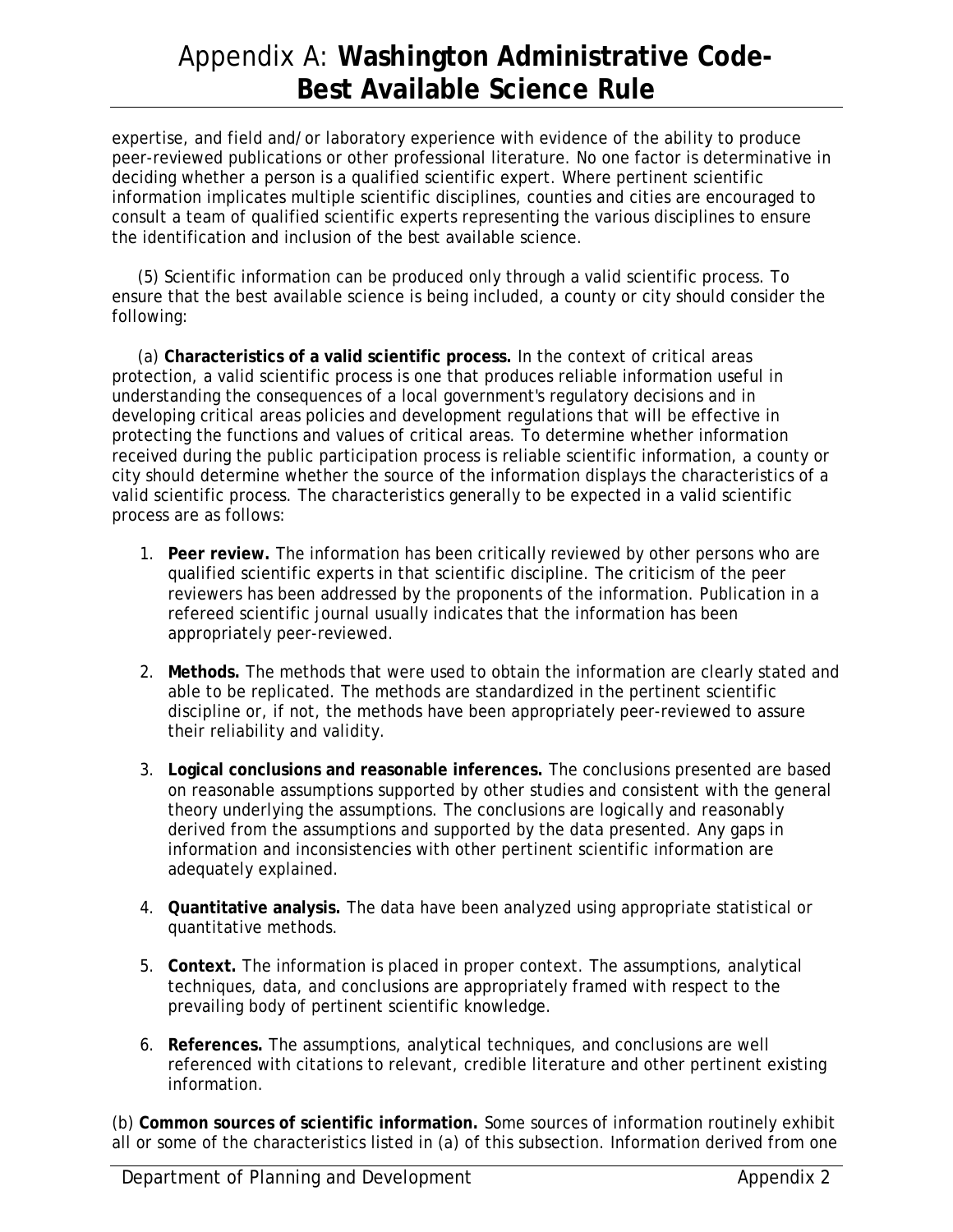of the following sources may be considered scientific information if the source possesses the characteristics in Table 1. A county or city may consider information to be scientifically valid if the source possesses the characteristics listed in (a) of this subsection. The information found in Table 1 provides a general indication of the characteristics of a valid scientific process typically associated with common sources of scientific information.

| Table 1                                                                                                                                                                                                                                                     | <b>CHARACTERISTICS</b> |                |                                                         |                          |   |                      |  |  |
|-------------------------------------------------------------------------------------------------------------------------------------------------------------------------------------------------------------------------------------------------------------|------------------------|----------------|---------------------------------------------------------|--------------------------|---|----------------------|--|--|
| SOURCES OF SCIENTIFIC<br><b>INFORMATION</b>                                                                                                                                                                                                                 | Peer<br>review         | <b>Methods</b> | Logical<br>conclusions<br>&<br>reasonable<br>inferences | Quantitative<br>analysis |   | Context   References |  |  |
| A. Research. Research<br>data collected and<br>analyzed as part of a<br>controlled experiment (or<br>other appropriate<br>methodology) to test a<br>specific hypothesis.                                                                                    | X                      | X              | X                                                       | X                        | X | X                    |  |  |
| B. Monitoring.<br>Monitoring data collected<br>periodically over time to<br>determine a resource<br>trend or evaluate a<br>management program.                                                                                                              |                        | X              | $\mathsf{X}$                                            | Υ                        | X | χ                    |  |  |
| C. Inventory.<br>Inventory data collected<br>from an entire population<br>or population segment<br>(e.g., individuals in a<br>plant or animal species) or<br>an entire ecosystem or<br>ecosystem segment (e.g.,<br>the species in a particular<br>wetland). |                        | X              | $\sf X$                                                 | Υ                        | X | X                    |  |  |
| D. Survey. Survey data<br>collected from a<br>statistical sample from a<br>population or ecosystem.                                                                                                                                                         |                        | Χ              | X                                                       | Υ                        | Χ | X                    |  |  |
| E. Modeling.<br>Mathematical or symbolic<br>simulation or<br>representation of a<br>natural system. Models<br>generally are used to                                                                                                                         | X                      | X              | X                                                       | χ                        | X | X                    |  |  |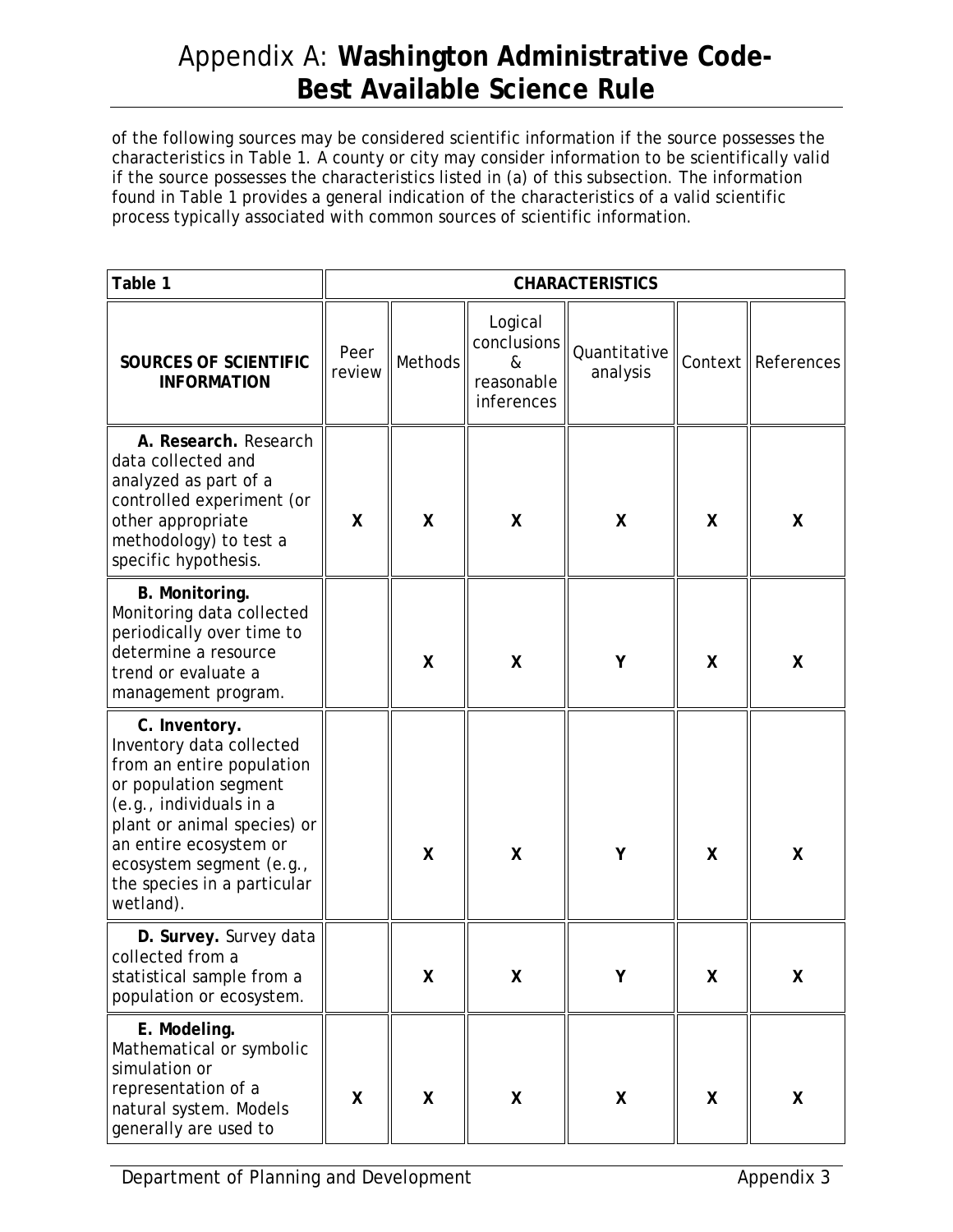| understand and explain<br>occurrences that cannot<br>be directly observed.                                                                                                                                                                                          |              |              |                         |   |   |
|---------------------------------------------------------------------------------------------------------------------------------------------------------------------------------------------------------------------------------------------------------------------|--------------|--------------|-------------------------|---|---|
| F. Assessment.<br>Inspection and evaluation<br>of site-specific<br>information by a qualified<br>scientific expert. An<br>assessment may or may<br>not involve collection of<br>new data.                                                                           |              | $\mathsf{X}$ | $\overline{\mathsf{X}}$ | X | X |
| G. Synthesis. A<br>comprehensive review and<br>explanation of pertinent<br>literature and other<br>relevant existing<br>knowledge by a qualified<br>scientific expert.                                                                                              | $\mathsf{x}$ | X            | $\overline{\mathsf{X}}$ | X | X |
| H. Expert Opinion.<br>Statement of a qualified<br>scientific expert based on<br>his or her best<br>professional judgment and<br>experience in the<br>pertinent scientific<br>discipline. The opinion<br>may or may not be based<br>on site-specific<br>information. |              |              | χ                       | X | X |

 **X =** characteristic must be present for information derived to be considered scientifically valid and reliable

 **Y =** presence of characteristic strengthens scientific validity and reliability of information derived, but is not essential to ensure scientific validity and reliability

 (c) **Common sources of nonscientific information.** Many sources of information usually do not produce scientific information because they do not exhibit the necessary characteristics for scientific validity and reliability. Information from these sources may provide valuable information to supplement scientific information, but it is not an adequate substitute for scientific information. Nonscientific information should not be used as a substitute for valid and available scientific information. Common sources of nonscientific information include the following:

 (i) Anecdotal information. One or more observations which are not part of an organized scientific effort (for example, "I saw a grizzly bear in that area while I was hiking").

(ii) Nonexpert opinion. Opinion of a person who is not a qualified scientific expert in a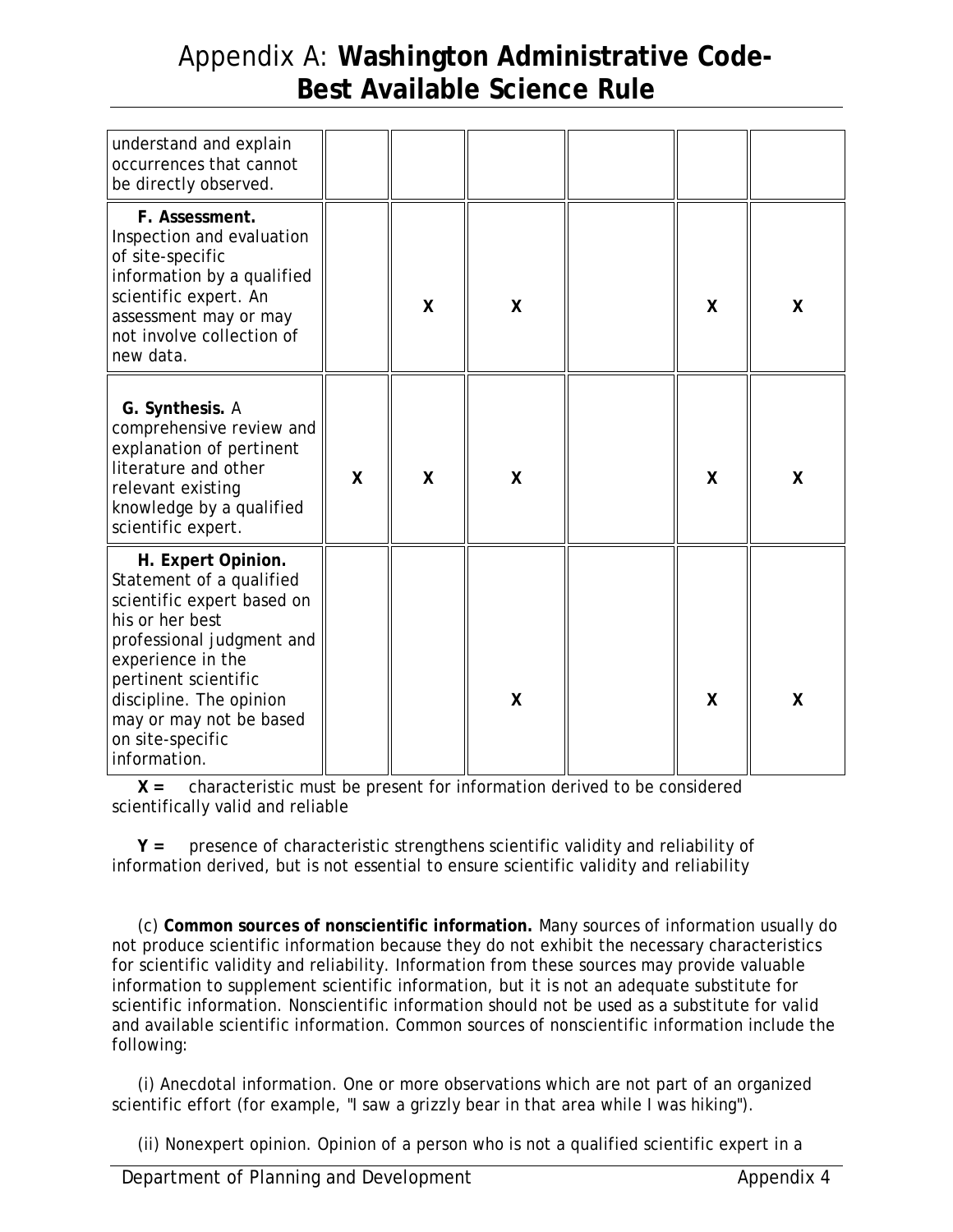pertinent scientific discipline (for example, "I do not believe there are grizzly bears in that area").

 (iii) Hearsay. Information repeated from communication with others (for example, "At a lecture last week, Dr. Smith said there were no grizzly bears in that area").

 (6) Counties and cities are encouraged to monitor and evaluate their efforts in critical areas protection and incorporate new scientific information, as it becomes available.

**WAC 365-195-910 Criteria for obtaining the best available science.** (1) Consultation with state and federal natural resources agencies and tribes can provide a quick and cost-effective way to develop scientific information and recommendations. State natural resource agencies provide numerous guidance documents and model ordinances that incorporate the agencies' assessments of the best available science. The department can provide technical assistance in obtaining such information from state natural resources agencies, developing model GMAcompliant critical areas policies and development regulations, and related subjects. The department will make available to interested parties a current list of the best available science determined to be consistent with criteria set out in WAC 365-195-905 as identified by state or federal natural resource agencies for critical areas.

 (2) A county or city may compile scientific information through its own efforts, with or without the assistance of qualified experts, and through state agency review and the Growth Management Act's required public participation process. The county or city should assess whether the scientific information it compiles constitutes the best available science applicable to the critical areas to be protected, using the criteria set out in WAC 365-195-900 through 365-195-925 and any technical guidance provided by the department. If not, the county or city should identify and assemble additional scientific information to ensure it has included the best available science.

**WAC 365-195-915 Criteria for including the best available science in developing policies and development regulations.** (1) To demonstrate that the best available science has been included in the development of critical areas policies and regulations, counties and cities should address each of the following on the record:

 (a) The specific policies and development regulations adopted to protect the functions and values of the critical areas at issue.

 (b) The relevant sources of best available scientific information included in the decisionmaking.

 (c) Any nonscientific information -- including legal, social, cultural, economic, and political information -- used as a basis for critical area policies and regulations that depart from recommendations derived from the best available science. A county or city departing from science-based recommendations should:

 (i) Identify the information in the record that supports its decision to depart from sciencebased recommendations;

(ii) Explain its rationale for departing from science-based recommendations; and

 (iii) Identify potential risks to the functions and values of the critical area or areas at issue and any additional measures chosen to limit such risks. State Environmental Policy Act (SEPA)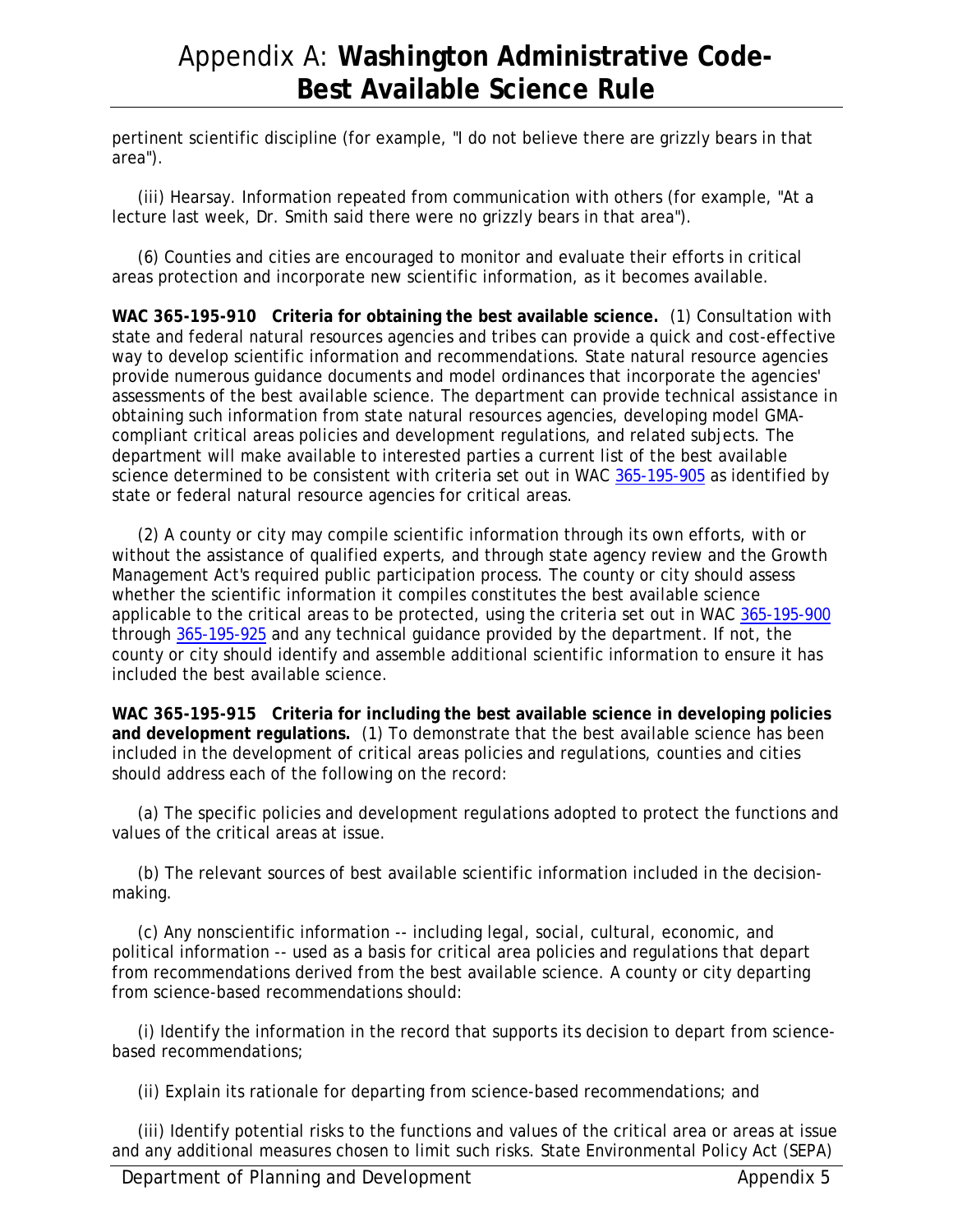review often provides an opportunity to establish and publish the record of this assessment.

 (2) Counties and cities should include the best available science in determining whether to grant applications for administrative variances and exemptions from generally applicable provisions in policies and development regulations adopted to protect the functions and values of critical areas. Counties and cities should adopt procedures and criteria to ensure that the best available science is included in every review of an application for an administrative variance or exemption.

**WAC 365-195-920 Criteria for addressing inadequate scientific information.** Where there is an absence of valid scientific information or incomplete scientific information relating to a county's or city's critical areas, leading to uncertainty about which development and land uses could lead to harm of critical areas or uncertainty about the risk to critical area function of permitting development, counties and cities should use the following approach:

 (1) A "precautionary or a no risk approach," in which development and land use activities are strictly limited until the uncertainty is sufficiently resolved; and

 (2) As an interim approach, an effective adaptive management program that relies on scientific methods to evaluate how well regulatory and nonregulatory actions achieve their objectives. Management, policy, and regulatory actions are treated as experiments that are purposefully monitored and evaluated to determine whether they are effective and, if not, how they should be improved to increase their effectiveness. An adaptive management program is a formal and deliberate scientific approach to taking action and obtaining information in the face of uncertainty. To effectively implement an adaptive management program, counties and cities should be willing to:

(a) Address funding for the research component of the adaptive management program;

 (b) Change course based on the results and interpretation of new information that resolves uncertainties; and

 (c) Commit to the appropriate timeframe and scale necessary to reliably evaluate regulatory and nonregulatory actions affecting critical areas protection and anadromous fisheries.

**WAC 365-195-925 Criteria for demonstrating "special consideration" has been given to conservation or protection measures necessary to preserve or enhance anadromous fisheries.** (1) RCW 36.70A.172(1) imposes two distinct but related requirements on counties and cities. Counties and cities must include the "best available science" when developing policies and development regulations to protect the functions and values of critical areas, and counties and cities must give "special consideration" to conservation or protection measures necessary to preserve or enhance anadromous fisheries. Local governments should address both requirements in RCW 36.70A.172(1) when developing their records to support their critical areas policies and development regulations.

 (2) To demonstrate compliance with RCW 36.70A.172(1), a county or city adopting policies and development regulations to protect critical areas should include in the record evidence that it has given "special consideration" to conservation or protection measures necessary to preserve or enhance anadromous fisheries. The record should be developed using the criteria set out in WAC 365-195-900 through 365-195-925 to ensure that conservation or protection measures necessary to preserve or enhance anadromous fisheries are grounded in the best